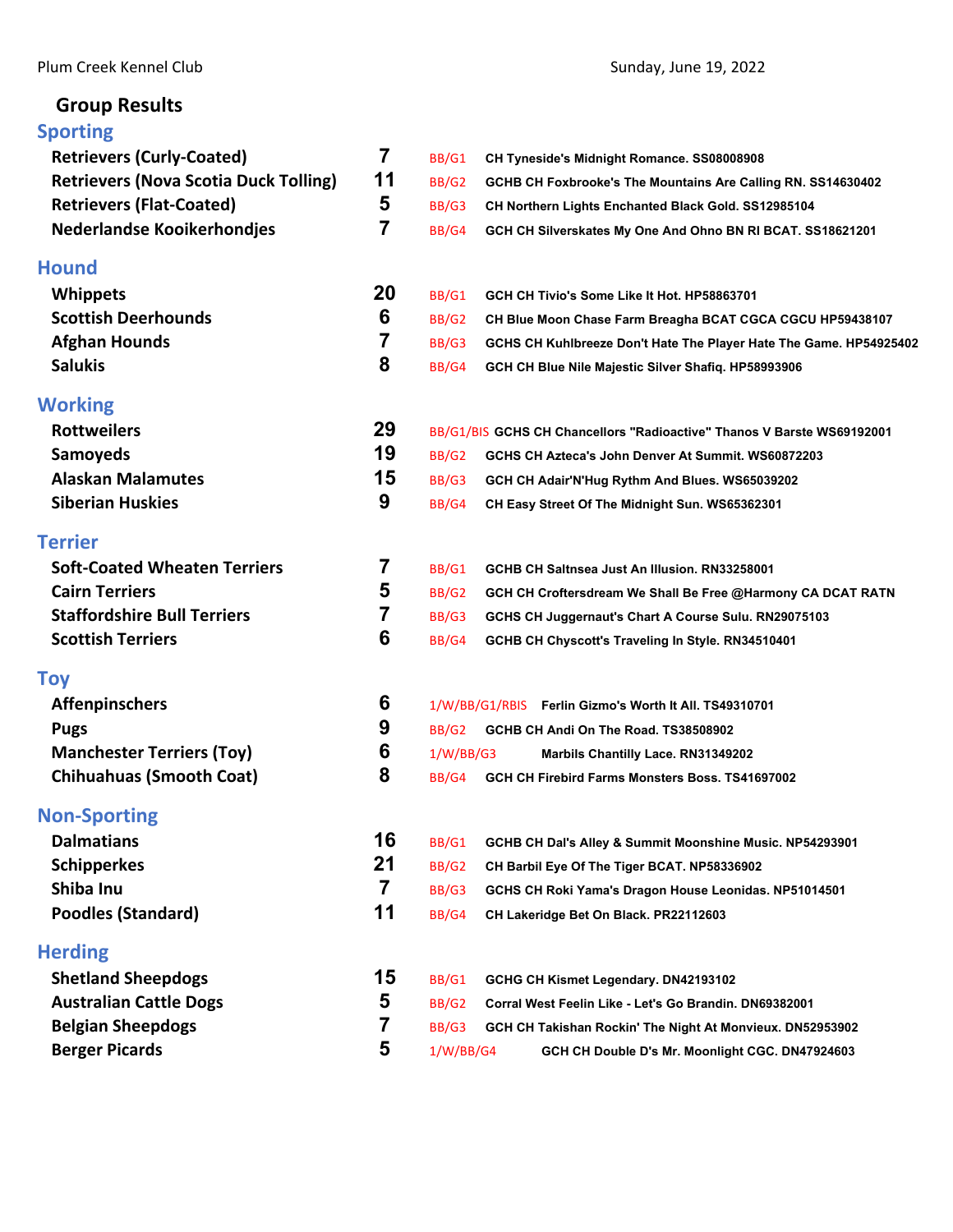| <b>Owner Handled Group Results</b>           |                |                  |                                                                         |
|----------------------------------------------|----------------|------------------|-------------------------------------------------------------------------|
| <b>Sporting</b>                              |                |                  |                                                                         |
| <b>Brittanys</b>                             | 10             | OHBB/OHG1        | GCH CH Fyrbyrd Leave A Message. SS22468005                              |
| <b>Spaniels (Field)</b>                      | 5              | OHBB/OHG2        | Killara's Justice Of The Peace. SS19957306                              |
| <b>Retrievers (Nova Scotia Duck Tolling)</b> | 11             |                  | OHBB/OHG3 GCHB CH Foxbrooke's The Mountains Are Calling RN. SS14630402  |
| <b>Weimaraners</b>                           | 12             |                  | OHBB/OHG4 GCH CH Cheyenne's In The Key Of Bee Sharp RI JH NA SS06029201 |
| <b>Hound</b>                                 |                |                  |                                                                         |
| <b>Borzois</b>                               | 25             | OHBB/OHG1/OHRBIS | CH Katushka's Star Lord SC. HP53656704                                  |
| Portuguese Podengo Pequenos                  | 6              | OHBB/OHG2        | GCHB CH Corral West She's A Wondaful Kisser. HP55947101                 |
| <b>Irish Wolfhounds</b>                      | 5              | OHBB/OHG3        | GCH CH Tralen's Feelin Groovy. HP54585603                               |
| Dachshunds (Longhaired)                      | 5              | OHBB/OHG4        | CH Longdogia's The Perfect Fit. HP61891901                              |
| Working                                      |                |                  |                                                                         |
| <b>Akitas</b>                                | 16             |                  | OHBB/OHG1 GCHB CH Sundevil's Fresh Squeezed CGCA CGCU TKN. WS63362504   |
| <b>Samoyeds</b>                              | 32             |                  | OHBB/OHG2 GCH CH Saratoga's Catching Snowflakes CGC TKN. WS66697002     |
| <b>Mastiffs</b>                              | 11             | OHBB/OHG3        | CH Cabezon's Prince Of Wales. WS69999305                                |
| <b>Bernese Mountain Dogs</b>                 | 24             | OHBB/OHG4        | CH Lavender Hills Ticket To Tangier RN TKN. WS66721601                  |
|                                              |                |                  |                                                                         |
| <b>Terrier</b>                               |                |                  |                                                                         |
| <b>Miniature Schnauzers</b>                  | 10             | OHBB/OHG1        | CH Tivoli's Sound Of My Soul. RN36271001                                |
| <b>Cairn Terriers</b>                        | 6              | OHBB/OHG2        | Harmony's Cherbo Humble & Kind. RN37122901                              |
| <b>Australian Terriers</b>                   | 6              | OHBB/OHG3        | Roachan's Tequila Sunrise. RN36207802                                   |
| <b>Staffordshire Bull Terriers</b>           | $\overline{7}$ | OHBB/OHG4        | GCHS CH Juggernaut's Chart A Course Sulu. RN29075103                    |
| <b>Toy</b>                                   |                |                  |                                                                         |
| <b>Shih Tzu</b>                              | 10             | OHBB/OHG1        | Soaring Spirit Goddess Of The Stars. TS52999801                         |
| <b>Chihuahuas (Smooth Coat)</b>              | 8              | OHBB/OHG2        | GCH CH Firebird Farms Monsters Boss, TS41697002                         |
| <b>Affenpinschers</b>                        | 5              | OHBB/OHG3        | Enchante's Mama Dropped The Mic. TS49963501                             |
| Poodles (Toy)                                | 12             | OHBB/OHG4        | GCH CH Krystal Hi This Is Me @ Roundabout. PR20925601                   |
| <b>Non-Sporting</b>                          |                |                  |                                                                         |
| <b>Poodles (Standard)</b>                    | 26             | OHBB/OHG1        | GCH CH Amethyst Peak Double Black Diamond. PR22065001                   |
| <b>Dalmatians</b>                            | 16             | OHBB/OHG2        | GCHB CH Dal's Alley & Summit Moonshine Music. NP54293901                |
| <b>Schipperkes</b>                           | 21             | OHBB/OHG3        | CH Barbil Eye Of The Tiger BCAT. NP58336902                             |
| <b>Boston Terriers</b>                       | 9              | OHBB/OHG4        | GCH CH Jingle's Midnight Dream FCAT2. NP47827504                        |
| <b>Herding</b>                               |                |                  |                                                                         |
| <b>Australian Cattle Dogs</b>                | 5              |                  | OHBB/OHG1/OHBIS Corral West Feelin Like - Let's Go Brandin. DN69382001  |
| <b>Berger Picards</b>                        | 5              | OHBB/OHG2        | GCH CH Double D's Mr. Moonlight CGC. DN47924603                         |
| <b>Pembroke Welsh Corgis</b>                 | 17             | OHBB/OHG3        | GCH CH Ranch Country Zero Fox Given BCAT. DN65077301                    |
| <b>Collies (Rough)</b>                       | 17             | OHBB/OHG4        | GCHS CH Wild Wind's Rev On The Red Line CD RA. DN34647201               |
|                                              |                |                  |                                                                         |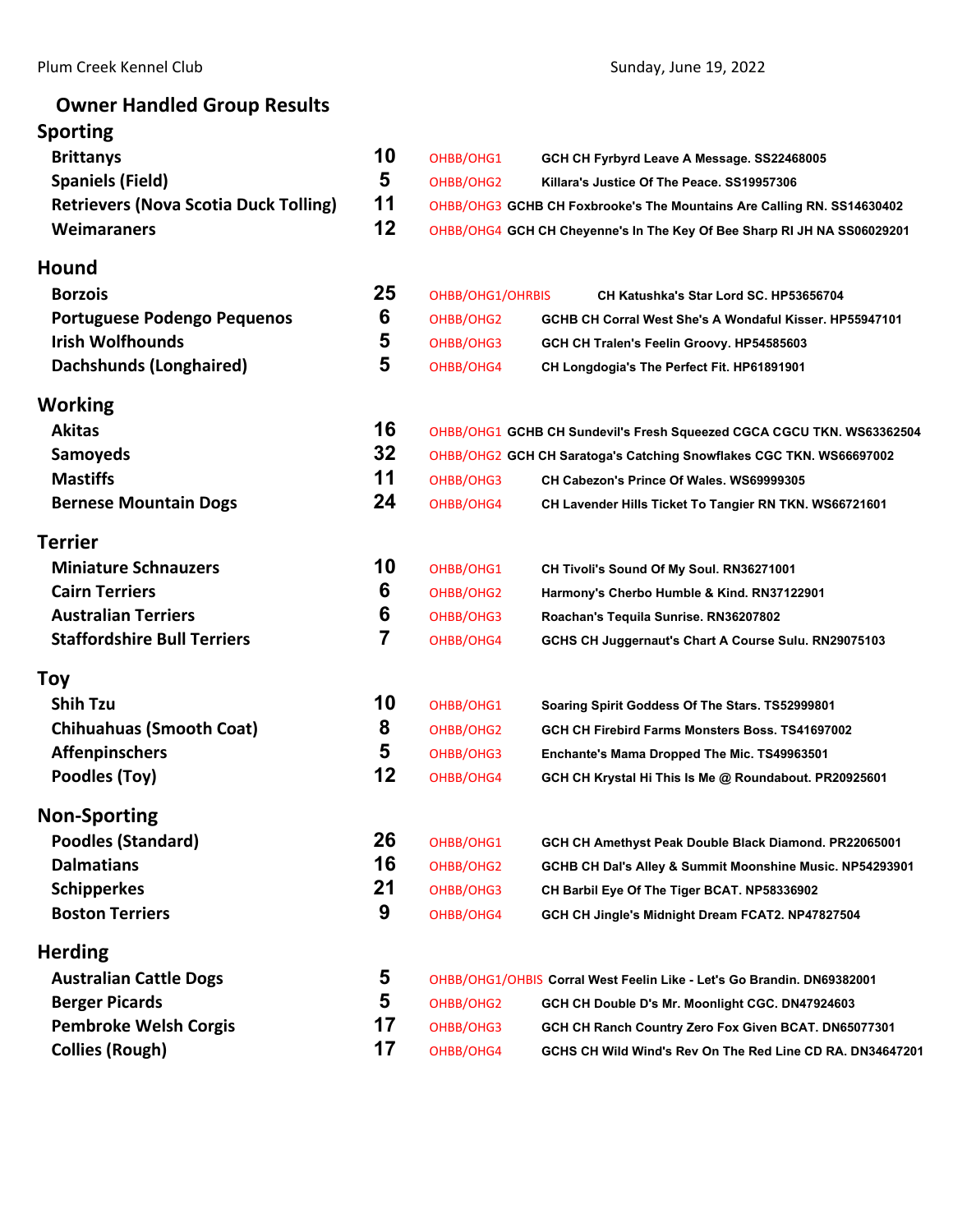<span id="page-2-0"></span>7522 Mrs. Anne Marie Taylor

# **Brittanys**

# **Brittanys, Bred‐By‐Exhibitor (Adult) Dogs**

| 5      | AB                              | Tj's Kickin' Up Dust. SR99294405<br>3/15/2017 Breeder: Jessica Carlson. Sire: NFC DC AFC Tequila's Joker Dam: DC AFC Alar's Dirty<br>Dancer, Owner: Jessica Carlson.                                                                                                                                              |
|--------|---------------------------------|-------------------------------------------------------------------------------------------------------------------------------------------------------------------------------------------------------------------------------------------------------------------------------------------------------------------|
|        | <b>Brittanys, Open Dogs</b>     |                                                                                                                                                                                                                                                                                                                   |
| 7      | AB                              | NAFC GFC GAFC FC AFC Anj's Ohio Hellion. SR85588506<br>11/18/2014 Breeder: Daniel Riedl. Sire: DC AFC Grand Junction Jake Dam: NAGDC GAFC FC AFC<br>High Hopes Little Ann. Owner: Mike Poehler.                                                                                                                   |
|        |                                 | <b>Brittanys, Bred-By-Exhibitor (Adult) Bitches</b>                                                                                                                                                                                                                                                               |
| 6      | 1/W                             | Alar's Sun Dancer, SS10600801<br>2/23/2019 Breeder: Jessica Carlson. Sire: NAFC GFC GAFC FC AFC Spanish Corral's Sonny Patch<br>Dam: DC AFC Alar's Dirty Dancer. Owner: Jessica Carlson.                                                                                                                          |
|        | <b>Brittanys, Open Bitches</b>  |                                                                                                                                                                                                                                                                                                                   |
| 8      | 1/R                             | FC Miss. Behavin', SS02348902<br>10/15/2017 Breeder: Jim Carter D.V.M Sire: NAFC GFC GAFC FC AFC Spanish Corral's Sonny Patch<br>Dam: Destiny Willbemyne. Owner: Samantha James Dan Dodson.                                                                                                                       |
|        | <b>Brittanys, Best of Breed</b> |                                                                                                                                                                                                                                                                                                                   |
| 10     | <b>BB</b><br>OHBB/OHG1          | GCH CH Fyrbyrd Leave A Message. SS22468005<br>11/21/2020 Breeder: Kellie L Miller/Ellen Ewart/Sara Taylor/David Hoskins. Sire: GCH CH Ory's Absolute<br>Catch At Fyrebyrd CGC TKN Dam: CH Fyrebyrd's Pen My Luck. Owner: Sara Taylor Kellie L Miller Roxanne<br>Bashor.                                           |
| Judge: |                                 |                                                                                                                                                                                                                                                                                                                   |
|        | 5170 Nancy Liebes               |                                                                                                                                                                                                                                                                                                                   |
|        |                                 | <b>Nederlandse Kooikerhondjes</b>                                                                                                                                                                                                                                                                                 |
|        |                                 | Nederlandse Kooikerhondjes, Best of Breed                                                                                                                                                                                                                                                                         |
| 5      | <b>SEL</b>                      | <b>CH Carousel Silver Skates Heiden In Plain Sight RN BCAT. SS16509701</b><br>10/30/2019 Breeder: Deborah Bean/Joyce B Weichsl/Betty Wathne. Sire: CH Ambermoon Brink Of<br>Superbowl Dreams CM2 UD BN GO RA NAP NJP CA DCAT CGC TKI Dam: GCH CH Black Amiikos On<br>A Carousel CA DCAT. Owner: Jennifer Methlie. |

# **7** BB/G4 **GCH CH Silverskates My One And Ohno BN RI BCAT. SS18621201**

OHBB 5/12/2020 Breeder: Jennifer Methlie. Sire: CH Ambermoon Brink Of Superbowl Dreams CM2 UD BN GO RA NAP NJP CA DCAT CGC TKI Dam: CH Amazing Catarina Haarlem Van Den Iserman Hoeve CM CD BN GN RA BCAT CGC TKI. Owner:Jennifer Methlie.

# Judge:

7522 Mrs. Anne Marie Taylor

# **Pointers (German Shorthaired)**

# **Pointers (German Shorthaired), American Bred Dogs**

 **7** AB **Crosspoint's Odyssey Texas Ranger. SS17131901** 2/29/2020 Breeder: Mr. Charles L Bullock Jr.. Sire: DC NAGDC AFC Odyssey's Cool-J Callen Dam: Crosspoint's Odyssey Caledonia Braveheart MH. Owner:Charles Bullock.Agent: Sarah Luther

# **Pointers (German Shorthaired), Best of Breed**

- **6** AB **GCHB CH Summit's Four Fans Of Freedom JH. SS01719501**
	- 10/18/2017 Breeder: Melissa L Emmett. Sire: CH Ludlam's Mr. Weinland Dam: GCHG CH Summit's Love The View From Above. Owner:Melissa L Emmett.Agent: Colton Johnson

Judge:

5170 Nancy Liebes

# **Pointers (German Wirehaired)**

# **Pointers (German Wirehaired), Best of Breed**

 **5** BB **GCHB CH Daybreak's Morning Blend CA BCAT RATN DMA DS TKN. SR73791202** OHBB 6/22/2012 Breeder: Dawn Phillips. Sire: GCH CH Ripsnorter's Mt View Lookout JH Dam: CH Marshmeadow's Country Jewel. Owner:Jack Loken|Kari Loken|Dawn Phillips.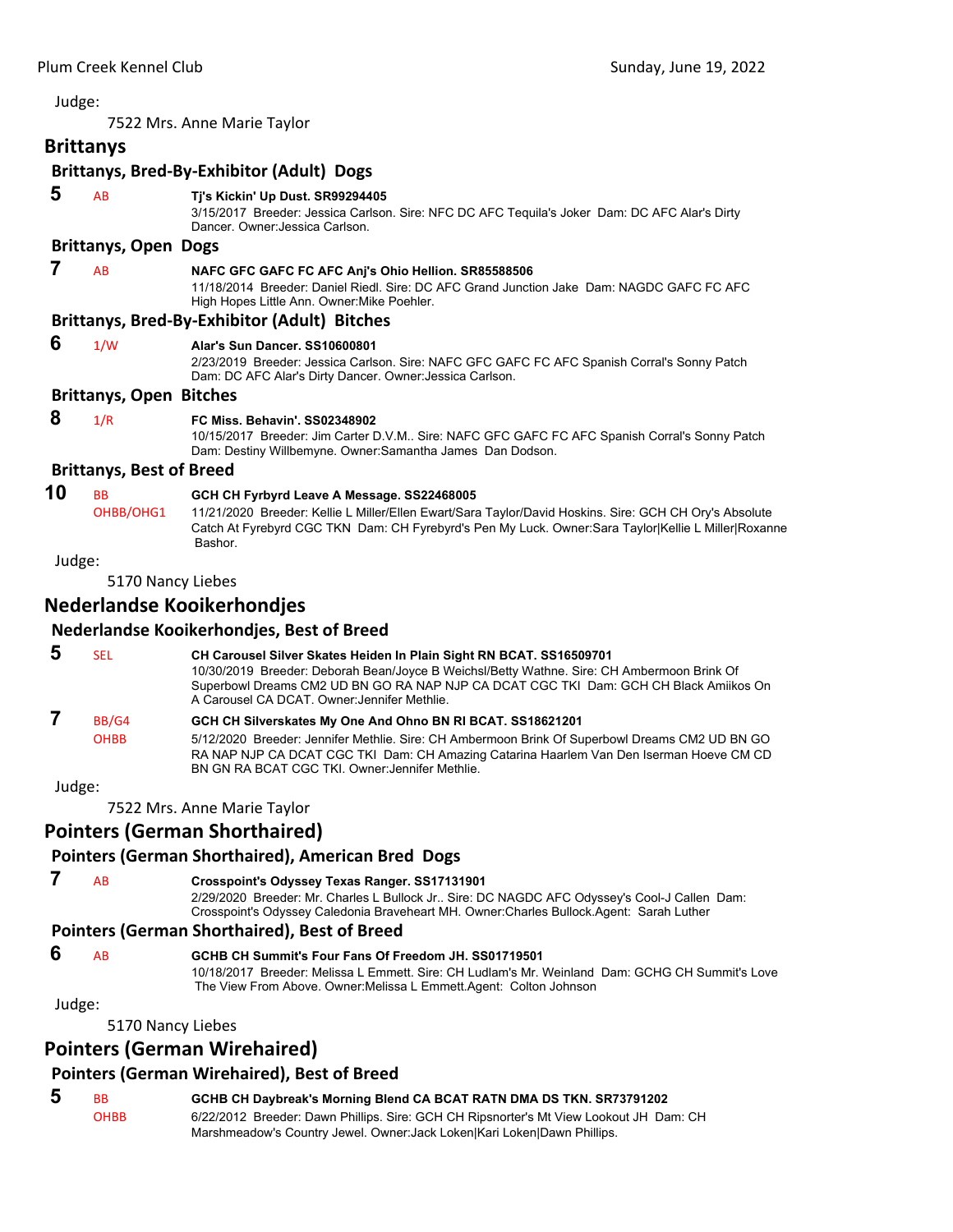7522 Mrs. Anne Marie Taylor

# **Retrievers (Chesapeake Bay)**

# **Retrievers (Chesapeake Bay), Bred‐By‐Exhibitor (Adult) Dogs**

- **5** 1/W/BB **Akcomi Matthew Son Of Bruin. SS28756901**
	- OHBB 5/11/2021 Breeder: Renee L Wolfe/Asia Thompson/Darian Babnick. Sire: Chestnut Hills Bruin Dam: GCHB CH Akcomi Rocky Mountain High. Owner:Renee Wolfe.

# **Retrievers (Chesapeake Bay), Open Dogs**

# **7** 1/R **Twin Oaks Star Hunter SH. SR99290006**

5/16/2017 Breeder: Daniel Hitchcock/Megan Hitchcock. Sire: Buckshot's General Bradley Dam: Hitchcocks Liberty Bell. Owner:Tiffany McGhin.

Judge:

7522 Mrs. Anne Marie Taylor

# **Retrievers (Curly‐Coated)**

# **Retrievers (Curly‐Coated), Best of Breed**

### **7** BB/G1 **CH Tyneside's Midnight Romance. SS08008908**

7/27/2018 Breeder: Victor Hewer/Clark Hale. Sire: CH Stormacre Take A Bow CGC Dam: Sun Devil Heat Wave At Mystcurl. Owner:Victor Hewer Clark Hale . Rich Mysliwiec Jr

Judge:

5791 Mrs. Jane E Treiber

# **Retrievers (Flat‐Coated)**

# **Retrievers (Flat‐Coated), Best of Breed**

# **5** BB/G3 **CH Northern Lights Enchanted Black Gold. SS12985104**

OHBB 7/7/2019 Breeder: Heather Dawson. Sire: GCHG CH Gamekeepers Prince Charming RN JH Dam: GCHS CH Almanza Strike A Pose CGC TKN. Owner:Kathryn Wallis|Adam Wallis|Bryonna Thompson.

#### Judge:

7522 Mrs. Anne Marie Taylor

# **Retrievers (Golden)**

#### **Retrievers (Golden), 12‐18 Months Dogs**

 **7** 1/W/OS **Shyan's Mister Mischief Is Good As Gold. SS24787703** 2/1/2021 Breeder: Mr. Timothy Dwight Maloch. Sire: GCH CH Shyan's Blu Christmas Dam: Cross My Heart's Cherished Treasure Of Gold. Owner:Kristy Riddle.

#### **Retrievers (Golden), American Bred Dogs**

- **9** 1/R **Canty Glenbrook Ben There Done That. SS13184201** 6/11/2019 Breeder: Marcy Werner/Doug Werner. Sire: CH Glenbrook Br's Ben Nevis Gold Dam: Canty Glenbrook Wildflower Of The Rockies. Owner:Marcy Werner. **Retrievers (Golden), Open Dogs 11** AB **Marshell Wyatt Earp TKN. SS18060301** 3/27/2020 Breeder: Lia Stavich/Michelle Stavich/Christine Harp. Sire: Glaciers Summer In The City Dam: Opk's Brin Shining Coast To Coast. Owner:Derek Loveland|Lisa Stavich. Tiffany Marzulf **Retrievers (Golden), Puppy (6‐9 Months) Bitches 5** <sup>2</sup> **Shyan's aged to perfection . SS33972902** 11/21/2021 Breeder: Susan Maloch . Sire: Shyan's liv'n up to his name Dam: Shyan's come dance with me . Owner:Pam butler|Mitcheal Butler |Kristy Riddle .  **6** <sup>1</sup> **Shyan's Living It Up. SS33973001** 11/24/2021 Breeder: Susan Maloch. Sire: SS16061901 Dam: SS22075202. Owner:Kristy Riddle. **Retrievers (Golden), Puppy (9‐12 Months) Bitches 8** <sup>1</sup> **Amore Doro's Bombay Sapphire Dreams. SS27793601** 7/9/2021 Breeder: Michelle Stavich/Ashley Dibble. Sire: GCHP CH Hillock's Jack Daniel'S RA JH CA RATN CGC Dam: Truestar's Dreams Do Come True. Owner:Michelle Stavich|Derek Loveland. Tiffany Marzulf
- **10** <sup>2</sup> **Canty Glenbrook Ben's Last Straw-Berri. SS28191801** 7/1/2021 Breeder: Marcy Werner/Doug Werner. Sire: CH Glenbrook Br's Ben Nevis Gold Dam: Canty Glenbrook Wildflower Of The Rockies. Owner:Marcy Werner.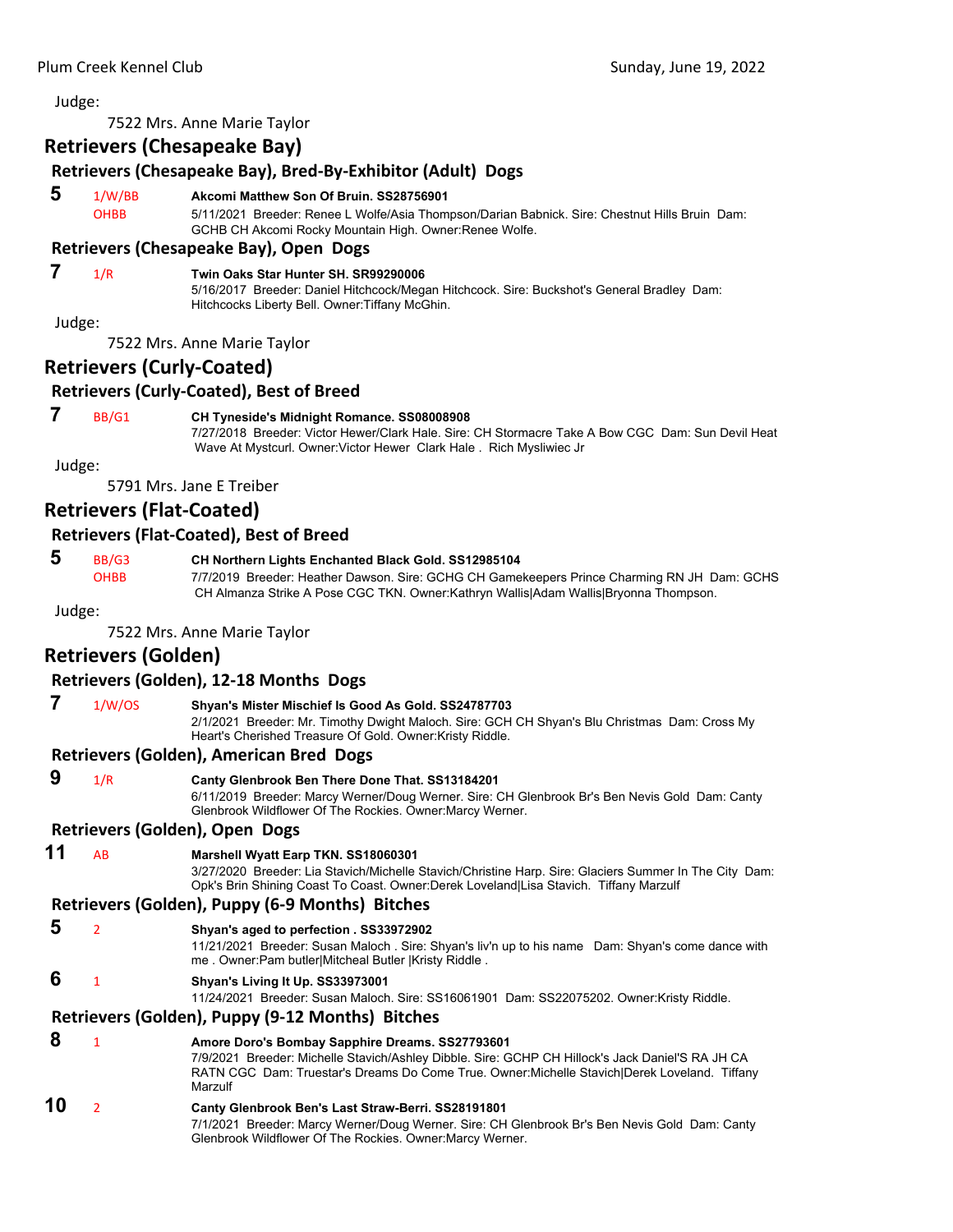|        |                              | Retrievers (Golden), 12-18 Months Bitches                                                                                                                                                                                                                                                      |
|--------|------------------------------|------------------------------------------------------------------------------------------------------------------------------------------------------------------------------------------------------------------------------------------------------------------------------------------------|
| 12     | $\mathbf{1}$                 | Cor Auri Copper Queen Of The Nile. SS28534703<br>4/13/2021 Breeder: Jennifer Greer/Kimberly A Kelley. Sire: GCHS CH Hicountry Glenbrook's Slide'N Nta<br>Home Dam: Sunbolyn's Blind Love. Owner: Jennifer W Greer Drew Greer.                                                                  |
|        |                              | Retrievers (Golden), Bred-By-Exhibitor (Adult) Bitches                                                                                                                                                                                                                                         |
| 14     | AB                           | O Golly Miss Molly CGCA. SS09168201<br>11/7/2018 Breeder: Stephanie Dawn Bowen/Mike Bowen. Sire: GCH CH Relay's Tee It Hi - N - Let It Fly JH<br>Dam: Goldlink All That Jazz CGCA. Owner:Stephanie Bowen Mike Bowen.                                                                           |
|        |                              | <b>Retrievers (Golden), American Bred Bitches</b>                                                                                                                                                                                                                                              |
| 16     | AB                           | Glaciers I Do What I Want, SS13769406<br>8/1/2019 Breeder: Clark Martin. Sire: Glaciers Summer In The City Dam: CH Glaciers Party Girl Run'N<br>Amuck. Owner:Kristy Riddle.                                                                                                                    |
| 18     | 2/R                          | Boca Gold Hicountry's D Twists & D Turns. SS16672004<br>12/7/2019 Breeder: Michele Karen Whitney/Ciera Gallagher/Gloria Chu. Sire: GCH CH Saffire's Yellow<br>Flicker Beat DJ Dam: GCHB CH Boca Gold's Quarterly Dividends. Owner: Jennifer DeLaurent Jacqueline<br>Morasco   Tiffany Marzluf. |
| 20     | 1/W/BW                       | Shyan's Snow Storm. SS22740302<br>6/6/2020 Breeder: Susan Maloch. Sire: GCH CH Shyan's Blu Christmas Dam: Shyan's Tessa Rose of<br>Sharon. Owner: Michelle Stavich Derek Loveland. Tiffany Marzulf                                                                                             |
|        |                              | Retrievers (Golden), Open Bitches                                                                                                                                                                                                                                                              |
| 22     | $\mathbf{1}$                 | Canty Glenbrook Wildflower Of The Rockies. SR96639401<br>7/25/2016 Breeder: Donald Carson/Vickie Carson/Barbara A Lafontano. Sire: GCH CH Relay's Tee It Hi -<br>N - Let It Fly JH Dam: Gaitway Glenbrook Hottea N Biscuits. Owner: Marcy Werner.                                              |
| 26     | AB                           | Cor Auri's Rose Petal In The Wind, SS18879704<br>5/14/2020 Breeder: Jennifer Greer/Kimberly A Kelley. Sire: GCHG CH Jetoca's Twistin' The Night Away<br>Dam: Sunbolyn's Blind Love. Owner: Jennifer W Greer Stella Greer.Agent: Tiffany Marzluf                                                |
|        |                              | <b>Retrievers (Golden), Best of Breed</b>                                                                                                                                                                                                                                                      |
| 28     | <b>BB</b>                    | Captivate's Ring Of Fire @ Hicountry. SS14414405<br>9/6/2019 Breeder: Marianne Miller. Sire: GCHB CH Goldrox Sunnydreams Fire Starter Dam: CH<br>Captivate's Falling Head Over Heels. Owner: Jennifer DeLaurent Tiffany Marzluf.                                                               |
| Judge: |                              |                                                                                                                                                                                                                                                                                                |
|        | 5170 Nancy Liebes            |                                                                                                                                                                                                                                                                                                |
|        | <b>Retrievers (Labrador)</b> |                                                                                                                                                                                                                                                                                                |
|        |                              | Retrievers (Labrador), Bred-By-Exhibitor (Puppy) Dogs                                                                                                                                                                                                                                          |
| 5      | 1/R                          | Union Hill's Captain Fantastic. SS30050901<br>10/29/2021 Breeder: Paul Guttenberg/Jeleen Guttenberg. Sire: GCHG CH Mainland Little Ricky Ricardo<br>Dam: CH Janrod's Stealing The Spotlight At Union Hill. Owner:Paul Guttenberg Jeleen Guttenberg.                                            |
|        |                              | Retrievers (Labrador), Bred-By-Exhibitor (Adult) Dogs                                                                                                                                                                                                                                          |
| 7      | AB                           | Winnie The Pooh's, Kodiak Bear, SS17155001<br>2/18/2020 Breeder: Elisabeth G Stonington. Sire: Sunshine's Mallard Drake Dam: Winnie The Pooh's<br>Samantha. Owner: Elisabeth Stonington.                                                                                                       |
|        |                              | <b>Retrievers (Labrador), Open Black Dogs</b>                                                                                                                                                                                                                                                  |
| 9      | $\mathbf{1}$                 | Remingtons Doc Severinsen. SS17292901<br>9/28/2019 Breeder: Barbara Randle. Sire: Remingtons Simerdown's Blue By You Dam: CH Boradors<br>Remingtons Waltzing M. Owner:Dave Menapace.                                                                                                           |
|        |                              | <b>Retrievers (Labrador), Open Yellow Dogs</b>                                                                                                                                                                                                                                                 |
| 11     | $\overline{2}$               | Simerdowns Sunrose Serac BN JH. SS08930002<br>9/3/2018 Breeder: Linda Vaughn. Sire: CH Simerdown's Borador Regent Dam: CH Simerdowns Its All<br>About Style. Owner: Rosann Poltrone Pease.                                                                                                     |
| 15     | AB                           | Bandalier'z Moonshine Maczammy Mahoney Lou Baby. SS10160301<br>1/11/2019 Breeder: Norma Janke/Annell Mook. Sire: Amigas' Higgins Dam: CH Bandalier's Delilah Lou<br>Baby. Owner: Norma Janke Annell Mook.                                                                                      |
| 17     | 1/W/BB/BW                    | Kellyn's Give Me Liberty. SS15231108<br>10/21/2019 Breeder: Mr. Greg Lynch/Patricia Kelly-Lynch. Sire: CH Kellyn's Champagne Classique Dam:<br>Kellyn's Wild Irish Rose. Owner: Greg Lynch   Patricia Kelly-Lynch. Agent: Kathryn Wallis                                                       |
| 19     | AB                           | Sunshine's Mallard Drake. SS05908702<br>4/18/2018 Breeder: Mrs. CAROL BRADY. Sire: Copperstill Lincoln Logs Dam: GCH CH Sunshine's Spirit<br>Of Summer. Owner: Elisabeth Stonington.                                                                                                           |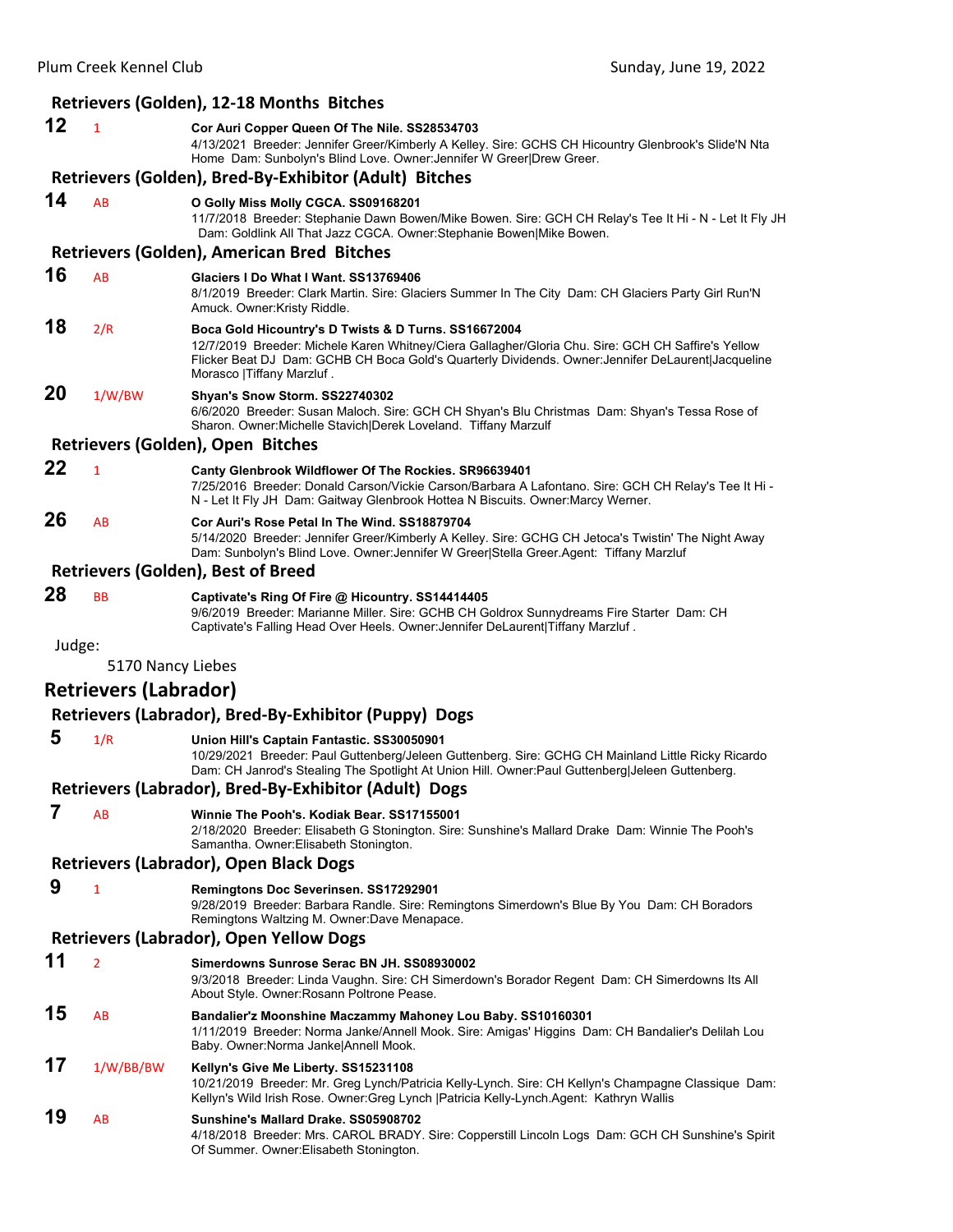|    |                | Retrievers (Labrador), Puppy (6-9 Months) Bitches                                                                                                                                                                                                  |
|----|----------------|----------------------------------------------------------------------------------------------------------------------------------------------------------------------------------------------------------------------------------------------------|
| 6  | $\mathbf{1}$   | Winnie The Pooh's Lady Of The Night. SS31397601<br>12/18/2021 Breeder: Elisabeth Stonington. Sire: GCHG CH Barton Creeks Night Moves Dam: Winnie The<br>Pooh's Victoria. Owner: Elisabeth Stonington.                                              |
|    |                | Retrievers (Labrador), 12-18 Months Bitches                                                                                                                                                                                                        |
| 8  | 1/R            | Armory's Built With Purpose RN CGC TKN. SS26343802<br>4/14/2021 Breeder: Katie Moore. Sire: Moonlit's Hunter Of The Night SH CGC Dam: Encore's Super<br>Black Eagle In Armory RN JH CGCA CGCU TKA. Owner: Katie Moore.                             |
|    |                | Retrievers (Labrador), Bred-By-Exhibitor (Puppy) Bitches                                                                                                                                                                                           |
| 10 | $\mathbf{1}$   | Union Hill's Gold Dust Woman. SS30050902<br>10/29/2021 Breeder: Paul Guttenberg/Jeleen Guttenberg. Sire: GCHG CH Mainland Little Ricky Ricardo<br>Dam: CH Janrod's Stealing The Spotlight At Union Hill. Owner: Paul Guttenberg Jeleen Guttenberg. |
|    |                | Retrievers (Labrador), Bred-By-Exhibitor (Adult) Bitches                                                                                                                                                                                           |
| 12 | 3              | Winnie The Pooh's Victoria. SR97080901<br>12/19/2016 Breeder: Elisabeth Stonington. Sire: GCH CH Simerdown's Sovereign Dam: Winnie The<br>Pooh's So Fine. Owner: Elisabeth Stonington.                                                             |
| 16 | $\overline{2}$ | Sunshine's Spirit In The Sky. SS05908703<br>4/18/2018 Breeder: Mrs. CAROL BRADY. Sire: Copperstill Lincoln Logs Dam: GCH CH Sunshine's Spirit<br>Of Summer. Owner: carol j brady.                                                                  |
| 20 | 4              | Canyon's Work That Skirt CGC TKN. SS20520602<br>8/17/2020 Breeder: Jen Cordero/David Cordero. Sire: GCH CH Simerdowns Spin Doctor Dam: CH<br>Hayshaker Tickled Pink At Canyon CGCA TKN. Owner: Jen Cordero.                                        |
| 24 |                | Sunrose Frosty Moon. SS22924101<br>11/30/2020 Breeder: Mrs. Rosann Poltrone Pease. Sire: Simerdowns Sunrose Serac BN JH Dam:<br>Sunrose Autumn Serenade BN JH. Owner: Rosann Poltrone Pease.                                                       |
| 26 | $\mathbf{1}$   | Mjcranch Special Agent Riley. SS23569601<br>12/9/2020 Breeder: Michael Curiel/Jill Curiel. Sire: GCHB CH Mar-Moye Special Agent Gibbs Dam:<br>Micranch Touch Of Trouble. Owner: Michael and Jill Curiel.                                           |
|    |                | Retrievers (Labrador), Open Chocolate Bitches                                                                                                                                                                                                      |
| 22 | 1/W            | Dream Chaser's Twinkle Toes. SS22139801<br>10/27/2020 Breeder: Judy Berthold. Sire: Ridge View Toblorone Dam: Dream Chaser's A Lotta Class Wit<br>A Lil Bit Of Sass. Owner: Judy Berthold.                                                         |
|    |                | <b>Retrievers (Labrador), Open Yellow Bitches</b>                                                                                                                                                                                                  |
| 30 | $\mathbf{1}$   | Simerdowns Trophy Wife. SS24202106<br>10/31/2020 Breeder: Pamela Bailey/Linda Vaughn. Sire: CH Caer Bren Mr Pickwick JH Dam:<br>Simerdowns Breezy Girl. Owner:Linda Vaughn.Agent: Sarah Luther                                                     |
| 32 | $\overline{2}$ | Sunshine's Roxanne's Moment In Time. SS28447401<br>6/20/2021 Breeder: Mrs. CAROL BRADY. Sire: Amigas' Higgins Dam: Sunshine's Midnight Sonata.<br>Owner:carol j brady.                                                                             |
|    |                | <b>Retrievers (Labrador), Best of Breed</b>                                                                                                                                                                                                        |
| 18 | <b>SEL</b>     | Fawnbrook's Uptown Girl. SS14144002<br>6/6/2019 Breeder: Dan Hunter. Sire: GCH CH Fawnbrook's On Sabbatical From Littenheid Dam:<br>Chablais Soaring Above Clouds. Owner: Dan Hunter.                                                              |
| 21 | <b>SEL</b>     | GCH CH Mjcranch Plumb Tuckered Out Huntin' For Trouble. SR89753103<br>8/27/2015 Breeder: Jill Curiel/Michael Curiel. Sire: GCHS CH Gateway's Nothin' But Trouble Dam:<br>Micranch Bailey's Splendid Essence. Owner: Michael and Jill Curiel.       |
| 23 |                | CH Fawnbrook's Prince (Formally Known As Fat Boy). SS14144001<br>6/6/2019 Breeder: Dan Hunter. Sire: GCH CH Fawnbrook's On Sabbatical From Littenheid Dam:<br>Chablais Soaring Above Clouds. Owner: Dan Hunter.                                    |
| 25 |                | CH Fawnbrook's Miracle On Ice. SS18268201<br>6/6/2019 Breeder: Dan Hunter. Sire: GCH CH Fawnbrook's Let's Cruise Foxys JH Dam: Chablais Soaring<br>Above Clouds. Owner: Dan Hunter.                                                                |
| 34 |                | CH Remingtons Night Fury CGCA CGCU. SR92485101<br>11/11/2015 Breeder: Barb Randle. Sire: CH Remingtons Snowwoods On To Fame Dam: Remingtons<br>Ruka. Owner: Gloria and Marisa Perez.                                                               |
| 36 |                | CH Edlyn Maidstone Meant To Be. SS06554601<br>7/12/2018 Breeder: Erin McRobb and Diane McClurg. Sire: GCH CH Zinfndel Lengley's Big Papi Dam:<br>GCHS CH Edlyn Maidstone I Like The Sound Of That. Owner: Barbara Randle.                          |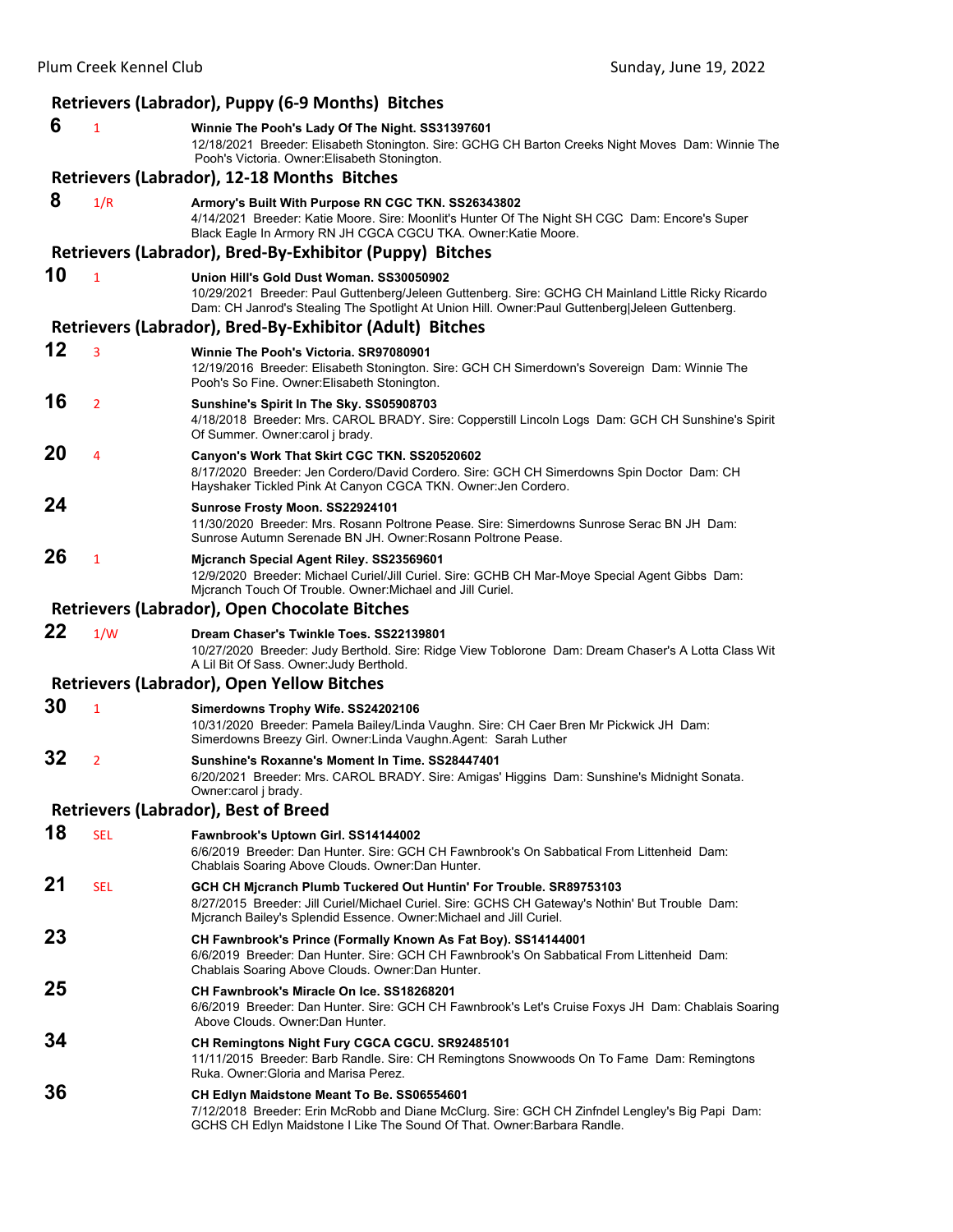| 38     | <b>OS</b>         | CH Union Hill's Sole Proprietor. SS10076201                                                                                                                                                                                                                         |
|--------|-------------------|---------------------------------------------------------------------------------------------------------------------------------------------------------------------------------------------------------------------------------------------------------------------|
|        | <b>OHBB</b>       | 12/22/2018 Breeder: Paul Guttenberg/Jeleen Guttenberg/Stefanie J Perrine. Sire: CH Scarlaw Everso<br>Ledendary JH Dam: GCH CH Everso's Little Sure Shot At Union Hill JH. Owner: Paul Guttenberg Jeleen<br>Guttenberg Stefanie Perrine.                             |
| Judge: |                   |                                                                                                                                                                                                                                                                     |
|        | 5170 Nancy Liebes |                                                                                                                                                                                                                                                                     |
|        |                   | <b>Retrievers (Nova Scotia Duck Tolling)</b>                                                                                                                                                                                                                        |
|        |                   | Retrievers (Nova Scotia Duck Tolling), Puppy (9-12 Months) Dogs                                                                                                                                                                                                     |
| 5      | AB                | Manitou Aspen High Country Adventure. SS28763601<br>7/1/2021 Breeder: Cynthia K. Lindemer/Grant Lindemer/Katie Kupfer Johnson. Sire: GCHS CH Dochara's<br>Son Of A Gun CD RN JH Dam: GCHB CH Manitou Heavens Above CD. Owner: Eric Johnson CYNTHIA K.<br>LINDEMER.  |
|        |                   | <b>Retrievers (Nova Scotia Duck Tolling), 12-18 Months Dogs</b>                                                                                                                                                                                                     |
| 7      | 1/W               | San Juan's First Charlie Day. SS26636701<br>5/12/2021 Breeder: Stephanie Jones. Sire: CH Gb's Protecting The Stars-N-Stripes Beekauz CD RN JH<br>SHU WCX Dam: CH Sproul's Spirit I'M Incredible RI CGC. Owner: Hannah Zamudio Stephanie Jones.                      |
|        |                   | <b>Retrievers (Nova Scotia Duck Tolling), Best of Breed</b>                                                                                                                                                                                                         |
| 9      | <b>SEL</b>        | GCHS CH Dochara's Son Of A Gun CD RN JH, SR84116205<br>6/25/2014 Breeder: ROSEANNE ROCHA/Brad Bunger. Sire: CH Tollchester's All Fire'D Up Dam: CH<br>Dochara's Kissed By The Sun. Owner: Wendy Shumway Randy Harrold.                                              |
| 11     | BB/G2             | GCHB CH Foxbrooke's The Mountains Are Calling RN. SS14630402                                                                                                                                                                                                        |
|        | OHBB/OHG3         | 8/13/2019 Breeder: Dena Hamblin/Miss Kristin Lawless/Kathryn H Wilson. Sire: GCHS CH Foxbrooke's<br>Polo Red RN CA DJ DN CGC Dam: CH Avatar's Heavenly Solace At Pikkinokka BCAT THDN DN CGC<br>TKN. Owner: Laura Griffin Kyle Griffin Kristin Lawless Katy Truman. |
| 15     |                   | CH High Country's Manitou Wilderness Hunter. SS18238201<br>3/11/2020 Breeder: Cynthia K. Lindemer/Grant Lindemer/Katie Kupfer. Sire: GCHS CH Dochara's Son Of<br>A Gun CD RN JH Dam: GCH CH Manitou Shine Like A Diamond CD. Owner: Wendy Shumway Randy<br>Harrold. |
| Judge: |                   |                                                                                                                                                                                                                                                                     |
|        |                   | 7633 Mr. James E Taylor                                                                                                                                                                                                                                             |

# **Setters (Irish)**

#### **Setters (Irish), 12‐18 Months Bitches**

 **6** AB **Galewinns Keliaire Wildfire. SS24514802**

2/18/2021 Breeder: Kim Lamontagne. Sire: GCH CH Galewinns Ball Of Fire Dam: Keliaire Keepin A Secret. Owner:Pam Gale1|Heidi Oneill.

#### **Setters (Irish), Bred‐By‐Exhibitor (Adult) Bitches**

- **8** 1/R **Phantassie N' Sovereign First Date. SS17264302** 10/10/2019 Breeder: Lynn Hill/Tiffany Marzluf. Sire: GCHB CH Galewinns Rio Grande Dam: GCHB CH Dust In The Wind II. Owner:Kim Robertson|Tiffany Marzluf. **Setters (Irish), Open Bitches**
- **10** 1/W **Analainn's My Girl. SS18701801**

4/2/2020 Breeder: Gail Miller. Sire: GCH CH Kinloch's Back Burn Dam: CH Analainn's Jealous Sea. Owner:Gail Miller.Agent: Monica Lamontagne

### **Setters (Irish), Best of Breed**

- **12** SEL **GCHB CH Captiva Brilliant Cut. SR92075604**
- OHBB 10/14/2015 Breeder: Jillian Taylor/Craig Cooper. Sire: GCHS CH Chamberlaynes Mutiny O'Captiva Dam: CH Captiva's Marilyn Monroe. Owner:Lynn Hill.
- **14** BB **GCHG CH Redridge Noble Empress Of The Night. SR99351604** 5/20/2017 Breeder: Lissa L Tiffany. Sire: CH Redridge Northern X'Change Dam: Redridge Justice's Redhot Witness. Owner:Lissa Tiffany .Agent: Monica Lamontagne
- **16** AB **GCH CH Galewinns Simma Down. SS17147402** 1/30/2020 Breeder: Pam Gale/Shea Gale. Sire: GCHB CH Galewinns Rio Grande Dam: GCH CH Galewinns Redtale Fun Is Good OA NAJ. Owner:Pam Gale1|Shea Gale.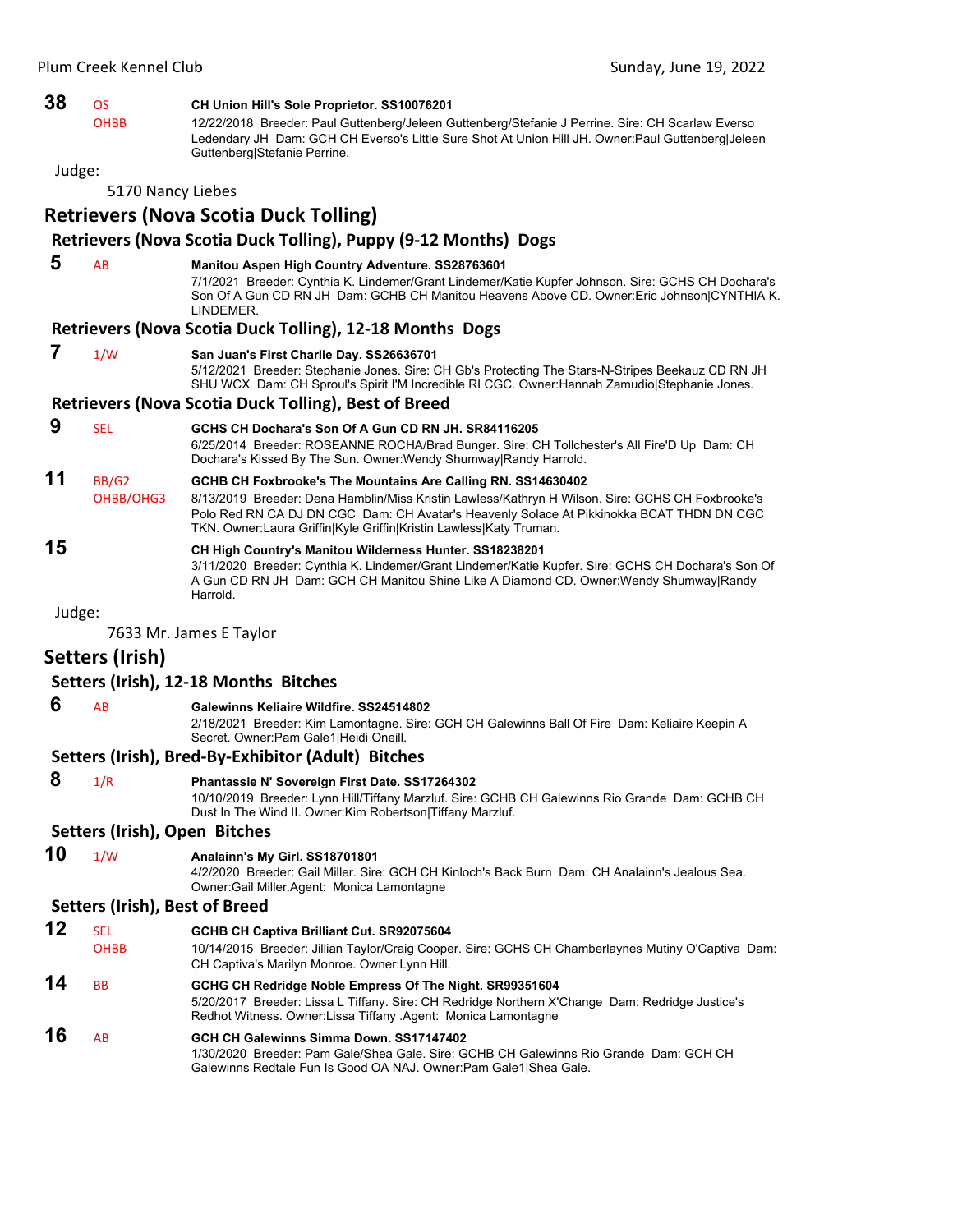| Judge: |                                |                                                                                                                                                                                                                                                                                 |
|--------|--------------------------------|---------------------------------------------------------------------------------------------------------------------------------------------------------------------------------------------------------------------------------------------------------------------------------|
|        |                                | 7633 Mr. James E Taylor                                                                                                                                                                                                                                                         |
|        | Setter (Irish) Red & White     |                                                                                                                                                                                                                                                                                 |
|        |                                | Setter (Irish) Red & White, Bred-By-Exhibitor (Adult) Bitches                                                                                                                                                                                                                   |
| 6      | AB                             | Nyastar's Spark A New Flame. SS25534806<br>4/7/2021 Breeder: Kellyn Miller/Lynne Krause. Sire: Nyastar's From The Ashes And Embers Dam: CH<br>Nyastar's Ohh How She Sparkles. Owner: Lynne R Krause Kellyn Miller.                                                              |
|        |                                | Setter (Irish) Red & White, Best of Breed                                                                                                                                                                                                                                       |
| 5      | AB                             | CH Nyastar's Forged In The Fires Of Playlist. SS24214001<br>11/5/2020 Breeder: Kellyn Miller/Parker Lourier/Kimberly Lourier. Sire: Nyastar's From The Ashes And<br>Embers Dam: CH Nyastar's 000 Lollie Lolliepop. Owner: Lynne R Krause Kellyn Miller.                         |
| Judge: |                                |                                                                                                                                                                                                                                                                                 |
|        | 5170 Nancy Liebes              |                                                                                                                                                                                                                                                                                 |
|        | <b>Spaniels (Clumber)</b>      |                                                                                                                                                                                                                                                                                 |
|        |                                | Spaniels (Clumber), Puppy (6-9 Months) Bitches                                                                                                                                                                                                                                  |
| 6      | 1/W/OS                         | Chequamegon's Just So Prim & Proper TKN. SS31462303<br>9/22/2021 Breeder: Kellyn Miller/Mitchell Rollins. Sire: Chequamegon's Living Legacy Dam:<br>Chequamegon's Just Duck It All. Owner: Tyler Pemble Madeline Lucas Kellyn Miller.                                           |
|        |                                | <b>Spaniels (Clumber), Best of Breed</b>                                                                                                                                                                                                                                        |
| 5      | BB<br><b>OHBB</b>              | GCH CH Shogun's Royal Blackheath. SS08310001<br>10/8/2018 Breeder: Helen T Marshall/Jan Sutherland. Sire: GCH CH Shoguns Coded In Cobol JH Dam:<br>CH Shogun's Sierra Sue JH. Owner: Kathryn Marshburn Richard Marshburn.                                                       |
| Judge: |                                |                                                                                                                                                                                                                                                                                 |
|        | 5170 Nancy Liebes              |                                                                                                                                                                                                                                                                                 |
|        | <b>Spaniels (Cocker) Black</b> |                                                                                                                                                                                                                                                                                 |
|        |                                | Spaniels (Cocker) Black, Puppy (9-12 Months) Bitches                                                                                                                                                                                                                            |
| 6      | 1/R                            | Mardi Gras Princess Of The Springs. SS29074301<br>8/14/2021 Breeder: Nancy Fuselier D.V.M./Rosemary Logrie. Sire: GCHP CH Silverhall Strike Force<br>Dam: GCH CH Mardi Gras Moonlight Serenade. Owner:Nancy Fuselier DVM Mary Bugg Rosemary Logrie.                             |
|        |                                | Spaniels (Cocker) Black, Bred-By-Exhibitor (Puppy) Bitches                                                                                                                                                                                                                      |
| 8      | 1/W                            | Mardi Gras Midnight Masquerade. SS31935101<br>10/5/2021 Breeder: Rosemary Logrie. Sire: GCH CH Mardi Gras Bobby Socks BN RN Dam: GCH CH<br>Mardi Gras Dancin' Shoes RN. Owner: Rosemary Logrie.                                                                                 |
|        |                                | <b>Spaniels (Cocker) Black, Best of Breed</b>                                                                                                                                                                                                                                   |
| 5      | BB                             | GCH CH Mardi Gras Black Diamond In The Ruff. SS08960501<br>11/18/2018 Breeder: Rosemary Logrie. Sire: GCHG CH Mardi Gras Black Tie Affair RAE MX MXS MXJ<br>MJS OF T2B CGC TKN ATT Dam: CH Twilight N Willowcrk She's Everything. Owner: David Jefferson<br>Patricia Jefferson. |
| 10     | <b>SEL</b>                     | GCH CH Mardi Gras Dancin' Shoes RN, SS08960504<br>11/18/2018 Breeder: Rosemary Logrie. Sire: GCHG CH Mardi Gras Black Tie Affair RAE MX MXS MXJ<br>MJS OF T2B CGC TKN ATT Dam: CH Twilight N Willowcrk She's Everything. Owner: Rosemary Logrie.                                |
| 12     | <b>OS</b><br><b>OHBB</b>       | CH Mardi Gras Dance Til Dawn, SS21194204<br>9/3/2020 Breeder: Rosemary Logrie. Sire: CH Mardi Gras Singular Sensation BN RA Dam: GCH CH<br>Mardi Gras Radio City Rockette RE AX AXJ NF. Owner: Rosemary Logrie.                                                                 |
| Judge: |                                |                                                                                                                                                                                                                                                                                 |
|        | 5170 Nancy Liebes              |                                                                                                                                                                                                                                                                                 |
|        | <b>Spaniels (Cocker) Ascob</b> |                                                                                                                                                                                                                                                                                 |
|        |                                | <b>Spaniels (Cocker) Ascob, Best of Breed</b>                                                                                                                                                                                                                                   |
| 5      | ВB                             | CH Mardi Gras Mr. Saturday Night. SS21469601                                                                                                                                                                                                                                    |
|        |                                | 8/27/2020 Breeder: Rosemary Logrie. Sire: GCHP CH Foley's Frat Party CGC Dam: GCH CH Mardi<br>Gras Tangerine Honey. Owner: lan Levenson Elizabeth Levenson Rosemary Logrie.                                                                                                     |
| 6      | <b>OS</b><br><b>OHBB</b>       | CH Mardi Gras Twist N Shout. SS25763501<br>3/27/2021 Breeder: Rosemary Logrie. Sire: GCH CH Mardi Gras Bobby Socks BN RN Dam: CH Mardi<br>Gras Memorable Allure. Owner: Rosemary Logrie.                                                                                        |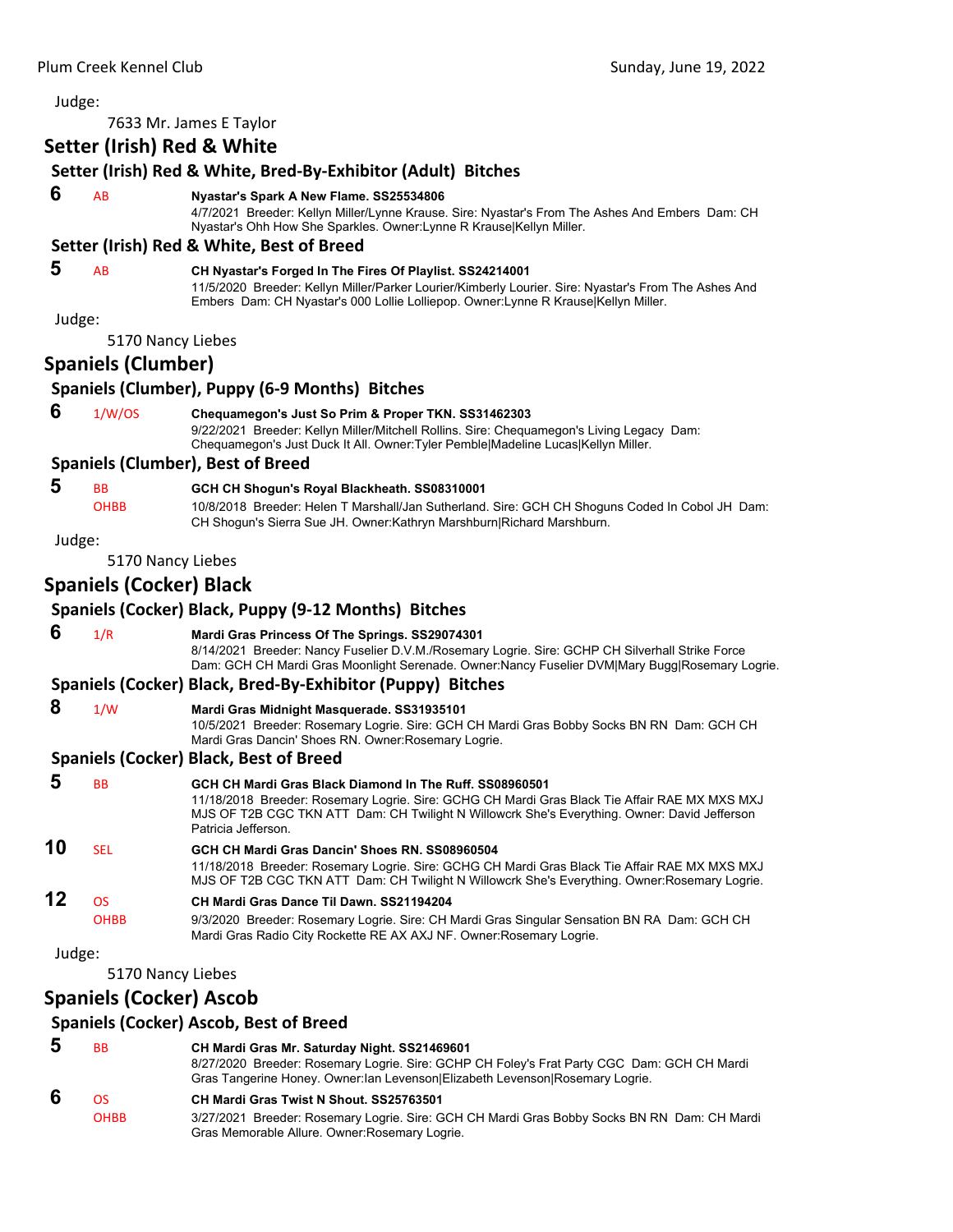| Judge: |                                        |                                                                                                                                                                                                                                                                        |
|--------|----------------------------------------|------------------------------------------------------------------------------------------------------------------------------------------------------------------------------------------------------------------------------------------------------------------------|
|        |                                        | 5791 Mrs. Jane E Treiber                                                                                                                                                                                                                                               |
|        | <b>Spaniels (English Cocker)</b>       |                                                                                                                                                                                                                                                                        |
|        |                                        | Spaniels (English Cocker), Bred-By-Exhibitor (Adult) Dogs                                                                                                                                                                                                              |
| 5      | 1/R                                    | Star-Vue's Hoist The Colours, SS27259202<br>5/22/2021 Breeder: Nancy L Praiswater/Anna L Praiswater. Sire: Winfree Angel On Fire Dam: CH Star-<br>Vue's Mona Lisa. Owner: Nancy Praiswater Anna Praiswater.                                                            |
|        |                                        | Spaniels (English Cocker), Open Dogs                                                                                                                                                                                                                                   |
| 7      | 1/W/BW/OS                              | Winfree Angel On Fire. SS04060001<br>12/9/2017 Breeder: Lisa M Ross. Sire: GCH CH Blueprint Winfree Party Waggin Dam: CH Winfree<br>Brenaba Not That Kind Of Angel. Owner: Nancy Praiswater Anna Praiswater.                                                           |
|        |                                        | Spaniels (English Cocker), 12-18 Months Bitches                                                                                                                                                                                                                        |
| 6      | 1                                      | Star-Vue's Sirens Song. SS27259201<br>5/22/2021 Breeder: Nancy L Praiswater/Anna L Praiswater. Sire: Winfree Angel On Fire Dam: CH Star-<br>Vue's Mona Lisa. Owner: Nancy Praiswater Anna Praiswater.                                                                  |
|        |                                        | Spaniels (English Cocker), Bred-By-Exhibitor (Adult) Bitches                                                                                                                                                                                                           |
| 8      | 2/R                                    | Star-Vue's Mockingjay At Brigadoon. SS04367701<br>1/16/2018 Breeder: Kristin Alford/Nancy L Praiswater. Sire: CH Star-Vue's Brown Is The New Blue Dam:<br>CH Star-Vue's Unspoken Desire. Owner: Kristin Alford Nancy Praiswater.                                       |
| 10     | 1/W                                    | Star-Vue's Meadowlark, SS25474802<br>2/13/2021 Breeder: Nancy L Praiswater/Anna L Praiswater. Sire: CH Star-Vue's Brown Is The New Blue<br>Dam: CH Star-Vue's Hart Of Dixie. Owner:Nancy Praiswater Anna Praiswater.                                                   |
|        |                                        | <b>Spaniels (English Cocker), Best of Breed</b>                                                                                                                                                                                                                        |
| 12     | <b>BB</b><br><b>OHBB</b>               | CH Star-Vue's Velveteen Rabbit At Brigadoon. SS11491001<br>10/24/2018 Breeder: Kristin Alford/Nancy L Praiswater. Sire: GCHB CH Star-Vue's Victory Dance Dam:<br>CH Star-Vue's Unspoken Desire. Owner: Kristin Alford Nancy Praiswater.                                |
| Judge: |                                        |                                                                                                                                                                                                                                                                        |
|        |                                        | 5791 Mrs. Jane E Treiber                                                                                                                                                                                                                                               |
|        | <b>Spaniels (Field)</b>                |                                                                                                                                                                                                                                                                        |
|        | <b>Spaniels (Field), Open Dogs</b>     |                                                                                                                                                                                                                                                                        |
| 5      | 1/W/BB<br>OHBB/OHG2                    | Killara's Justice Of The Peace, SS19957306<br>5/8/2020 Breeder: Karen M Balinski. Sire: CH Killara's Sunday Silence Dam: CH Killara's Light Up The<br>Darkness RATN. Owner: Pamela Selman Karen Balinski.                                                              |
| 7      | 2/R                                    | Wyldkatz Rafael Son Of Rival. SS21762203<br>8/7/2020 Breeder: Daphne Stover/Virginia Cox/Larry Cox. Sire: GCHS CH Wyldkatz Rival Of Kings BN RA<br>CA BCAT ACT1 SCN SBN CGCA TKI VHMA Dam: Winfarthing Wyldkatz Runzwyld CGC TKI.<br>Owner: Linda Avila Daphne Stover. |
|        | <b>Spaniels (Field), Best of Breed</b> |                                                                                                                                                                                                                                                                        |
| 6      | <b>OS</b>                              | CH Pridemark's All I Want For Christmas CGC. SS22952203<br>10/16/2020 Breeder: Tammy Osborn. Sire: Orion El Roan SH Dam: CH Pridemark Coming Up Roses.<br>Owner:Carole Williams.                                                                                       |
| Judge: |                                        |                                                                                                                                                                                                                                                                        |
|        |                                        | 5791 Mrs. Jane E Treiber                                                                                                                                                                                                                                               |
|        | <b>Spaniels (Welsh Springer)</b>       |                                                                                                                                                                                                                                                                        |
|        |                                        | Connicle (Wicleb Coninces), Dest of Duced                                                                                                                                                                                                                              |

# **Spaniels (Welsh Springer), Best of Breed**

# **5** BB **GCH CH Rocksprings The Bare Necessities. SS15829302**

10/10/2019 Breeder: Katherine Goodrich / Rick Berry / Christina Bunn / . Sire: GCHB CH Welford's Jesmond Waterfall Dam: GCH CH Rocksprings Royailes Meadow Sweet. Owner:Katherine Goodrich|Rick Berry|Christina Bunn.

Judge:

7633 Mr. James E Taylor

# **Spinone Italiano**

# **Spinone Italiano, American Bred Dogs**

**5** 1/W/BB **Dry Grass Kultainen Kaveri JH. SS00768806**<br>OHBB 5/29/2017 Breeder: Debra T Forry/Charles C F 5/29/2017 Breeder: Debra T Forry/Charles C Forry. Sire: Oleandro Spinone Del Mucrone Dam: GCH CH Dry Grass Dagenham Girl. Owner:Timothy Andrew Ahopelto|Vicki Ahopelto|Deborah Forry.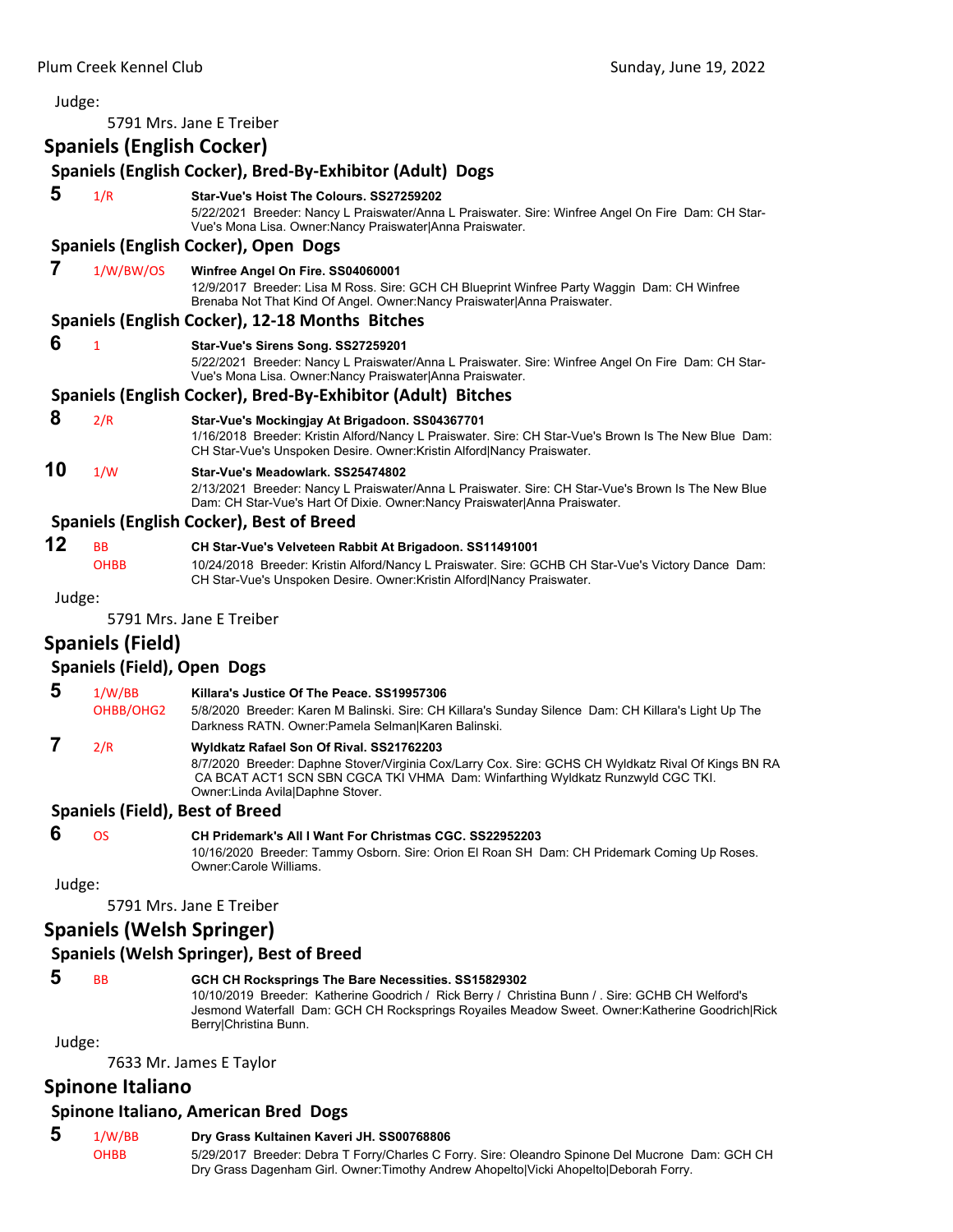#### **Spinone Italiano, Open Dogs**

 **7** 1/R **Dry Grass Bugatti's All About The Dancing Elephant CGCA CGCU TKN. SS13505502** 6/28/2019 Breeder: Michelle Brustein/David Brooks/Pam Folz/Duane Folz. Sire: GCH CH Dry Grass

Hearts Of The Hearts BN RN JH CGCA CGCU Dam: GCH CH Couchfields Zara Del Mucrone. Owner:Susie Pool|Debby Forry.

Judge:

7633 Mr. James E Taylor

# **Vizslas**

### **Vizslas, Puppy (6‐9 Months) Dogs**

- **7** 1/W/BW **Russet Leather Koda Of The Wild West. SS31700701** 11/10/2021 Breeder: Beverley A Wanjon/Betty Meadows Bresnahan. Sire: GCH CH Russet Leather Wild Bill Cody RA MHA Dam: CH Derby Russet Leather Wild Cat JH. Owner:jarred Wayne hall and Tad Walden|Tad Walden. **Vizslas, Open Dogs 9** AB **Revved Up's N Boulder's Full Throttle RN BCAT SWN SIE SEA TKN. SS03302901** 10/27/2017 Breeder: Neeta Cope/Rod Cope/Judy Hetkowski/Edward Hetkowski. Sire: DC AFC Red Oak's Stormin Norman MH Dam: GCHB CH Boulder's N Fusion's Revved Up RE MH NAJ BCAT SWN CGC TKN. Owner:Neeta and Rod Cope|Judy Hetkowski|Edward Hetkowski. **11** AB **Trublu N Boulder's Pre-Destined. SS18641502** 5/12/2020 Breeder: Laurel Medley/Janice Granda. Sire: GCH CH Boulder's Sentryfier Pre Lives MH Dam: GCHB CH Trublu You Have The Right JH. Owner:RYAN LEWIS|ADRIENNE STOHR LEWIS|JUDY HETKOWSKI|LAUREL STOHRER MEDLEY. **Vizslas, Puppy (6‐9 Months) Bitches 6** <sup>1</sup> **Valhalla's Three Finger Pour At Vortex. SS30617101** 11/15/2021 Breeder: Mrs. Susan Shorb/Janet Laman. Sire: GCH CH Kindred Spirit Sterling M Archer Hwy2 Danger Zone SH SIN SEN Dam: CH Mehagian-Valhalla's Waltzing Matilda RI. Owner:Austin|Lindsay Adams. **Vizslas, 12‐18 Months Bitches 8** 1/R **Legacy's Rocky Mountain High. SS24256902** 1/13/2021 Breeder: Diane Shearer. Sire: GCH CH Linmar N Brazenrock Brock N' Roll JH CGC Dam: CH Legacy's Dance The Night Away. Owner:Ron and Traci Terry|Tad Walden. **Vizslas, Amateur Owner Handler Bitches 10** <sup>1</sup> **Everlong's Pacific Brave Enough CGC TKN. SS22751501** 10/20/2020 Breeder: Mrs. Tanya Riess Duvall/Mr. James Ryan Duvall/Tatum Duvall. Sire: GCHG CH Comynara Tanner Is The Silver Lining Ride MH OA OAJ NF ACT2 TKN Dam: GCH CH Gambol JH FDC CGCA TKN. Owner:Tami Kruse|Tanya Duvall|Tatum Duvall|Naomi Kruse|Gary Kruse. **Vizslas, Open Bitches 12** <sup>2</sup> **Jnek's Wild Child BCAT. SS08228801** 9/20/2018 Breeder: Kathy Engelsman/Christine Schaberg. Sire: GCHB CH Jnek's Addicted To Love JH Dam: GCH CH Jnek's As You Wish JH. Owner:Emily Pittman|Kathy Engelsman|Christine Schaberg.
- **14** 1/W **Toldin's Sometimes A Great Notion BCAT CGCA CGCU TKN. SS20760201** 8/24/2020 Breeder: Mrs. Coreen Spellman/Mr. Harry Spellman/Martha Lacko/Frank Lacko. Sire: GCH CH Rhapsody Kiss Kiss Bang Bang JH Dam: GCH CH Toldin's She's The One DCAT. Owner:Coreen Spellman|Harry Spellman|Martha Lacko.Agent: Steffie Cheng

#### **Vizslas, Best of Breed**

**15** BB **GCH CH Boulder's Sentryfier Pre Lives MH. SR85400702** OHBB 5/17/2014 Breeder: Lori Vickerman/Judy Hetkowski/Edward Hetkowski. Sire: GCHB CH Tivoliz CC Joint Venture JH Dam: CH Boulder's Starpower Of Sentryfier. Owner:Judy/Edj Hetkowski|Lori Vickerman|Erica Sparrow|Edward Hetkowski. **16** OS **GCHB CH Solterra's N Boulder's Tru-Ly Inspired MH. SS08882804** 11/8/2018 Breeder: Judy Hetkowski/Edj Hetkowski/Erica Sparrow/Spencer Sparrow. Sire: GCH CH Kelby Creek's And Eastwind's Over The Moon SH Dam: GCH CH Boulder's N Solterra's Born To Run At First Light MH. Owner:Shannon Buckvold|James Hrusovsky|Erica Sparrow|Judy Hetkowski. **17** SEL **GCH CH Kindred Spirit Sterling M Archer Hwy2 Danger Zone SH SIN SEN. SS01306401** 8/5/2017 Breeder: Deborah Johnson/Mike Johnson. Sire: GCHG CH Berkcor's Wrecking Crew Dam: GCH CH Mehagian's Kindred Spirit Remington Lock't N Reddy JH. Owner:Austin|Lindsay Adams. **18** SEL **CH Everlong's Times Like These JH CGC TKI. SS17888301** 3/23/2020 Breeder: Mrs. Tanya Riess Duvall/Mr. James Ryan Duvall/Tatum Duvall. Sire: GCHG CH Comynara Tanner Is The Silver Lining Ride MH OA OAJ NF ACT2 TKN Dam: GCH CH Gambol JH FDC CGCA TKN. Owner:Tatum Duvall|Tanya Duvall|James Duvall|Xander Duvall.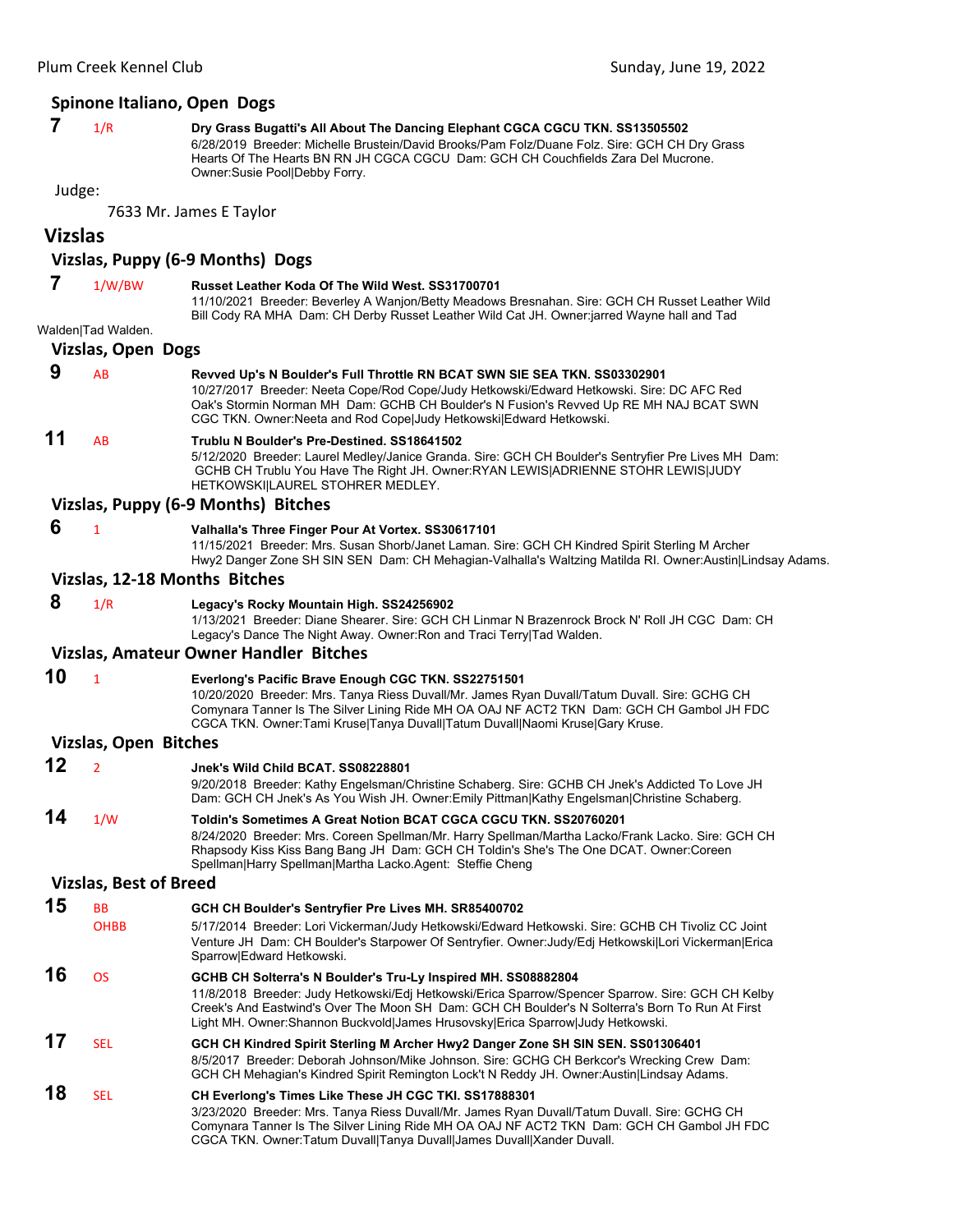7633 Mr. James E Taylor

# **Weimaraners**

# **Weimaraners, 12‐18 Months Dogs**

- **5** 1/W/BW/OS **Foxfire Happy Trails. SS26422704** 4/10/2021 Breeder: Ms. Amy Fast. Sire: GCHB CH Unity's Bzyfeet Good Hair Day Dam: CH Foxfire Midnight On The Isle Of Skye. Owner:Sandra Jordan. **Weimaraners, 12‐18 Months Bitches 6** 1/W **Pm's Deva Marie Von Edelweiss. SS24722303** 2/7/2021 Breeder: Shelly Jernigan/Charles T Jernigan. Sire: GCH CH PM's Shoot Em Up Cowboy SH Dam: Von Edelweiss Trax Darling Schatzie. Owner:SHELLY Rae JERNIGAN.Agent: Sarah Luther  **8** 2/R **Foxfire's Daybreak On The Isle Of Skye. SS26422705**
	- 4/10/2021 Breeder: Ms. Amy Fast. Sire: GCHB CH Unity's Bzyfeet Good Hair Day Dam: CH Foxfire Midnight On The Isle Of Skye. Owner:Amy Fast.

# **Weimaraners, Bred‐By‐Exhibitor (Adult) Bitches**

**10** AB **Cheyenne&Silverbay's A Hop Skip & A Jump To Tabono JH. SS19466802** 6/7/2020 Breeder: Christine Trujillo/Rebecca Harper-Gardea/Tim Beckett. Sire: GCHS CH Silverbay's Born This Way! SH CGC TKA Dam: GCHB CH Cheyenne's Luck Be A Lady JH. Owner:Christine Trujillo.

#### **Weimaraners, Best of Breed**

**12** BB **GCH CH Cheyenne's In The Key Of Bee Sharp RI JH NA NAJ ACT1 TKA. SS06029201** OHBB/OHG4 4/28/2018 Breeder: Christine Trujillo. Sire: CH Cheyenne's Exit Strategy JH Dam: Cheyenne's Unfinished Business. Owner:Kris Dunlap|James Dunlap |Christine Trujillo .

Judge:

5170 Nancy Liebes

# **Wirehaired Pointing Griffons**

# **Wirehaired Pointing Griffons, 12‐18 Months Dogs**

 **5** <sup>1</sup> **Canyon's Wallonian Dream. SS25508611** 4/7/2021 Breeder: Jen Cordero. Sire: CH High Country Gunther JH Dam: Whiskeytown Get Your Gun At Canyon RA JH CGCA CGCU TKN. Owner:Joe Geraci|Amy Geraci.

# **Wirehaired Pointing Griffons, Amateur Owner Handler Dogs**

- **5** 1/W/BW/OS **Canyon's Wallonian Dream. SS25508611**
	- OHBB 4/7/2021 Breeder: Jen Cordero. Sire: CH High Country Gunther JH Dam: Whiskeytown Get Your Gun At Canyon RA JH CGCA CGCU TKN. Owner:Joe Geraci|Amy Geraci.

# **Wirehaired Pointing Griffons, Puppy (6‐9 Months) Bitches**

- **6** <sup>1</sup> **Whiskeytown's Tumblin' Tumbleweed. SS30410406**
	- 11/23/2021 Breeder: Larry Delaney. Sire: CH Whiskeytown Pyrat Pistol MH Dam: Nola Du Barbu Des Carpates. Owner:Joe Geraci|Amy Geraci.

# **Wirehaired Pointing Griffons, Amateur Owner Handler Bitches**

- **6** 1/W/OS **Whiskeytown's Tumblin' Tumbleweed. SS30410406**
	- 11/23/2021 Breeder: Larry Delaney. Sire: CH Whiskeytown Pyrat Pistol MH Dam: Nola Du Barbu Des Carpates. Owner:Joe Geraci|Amy Geraci.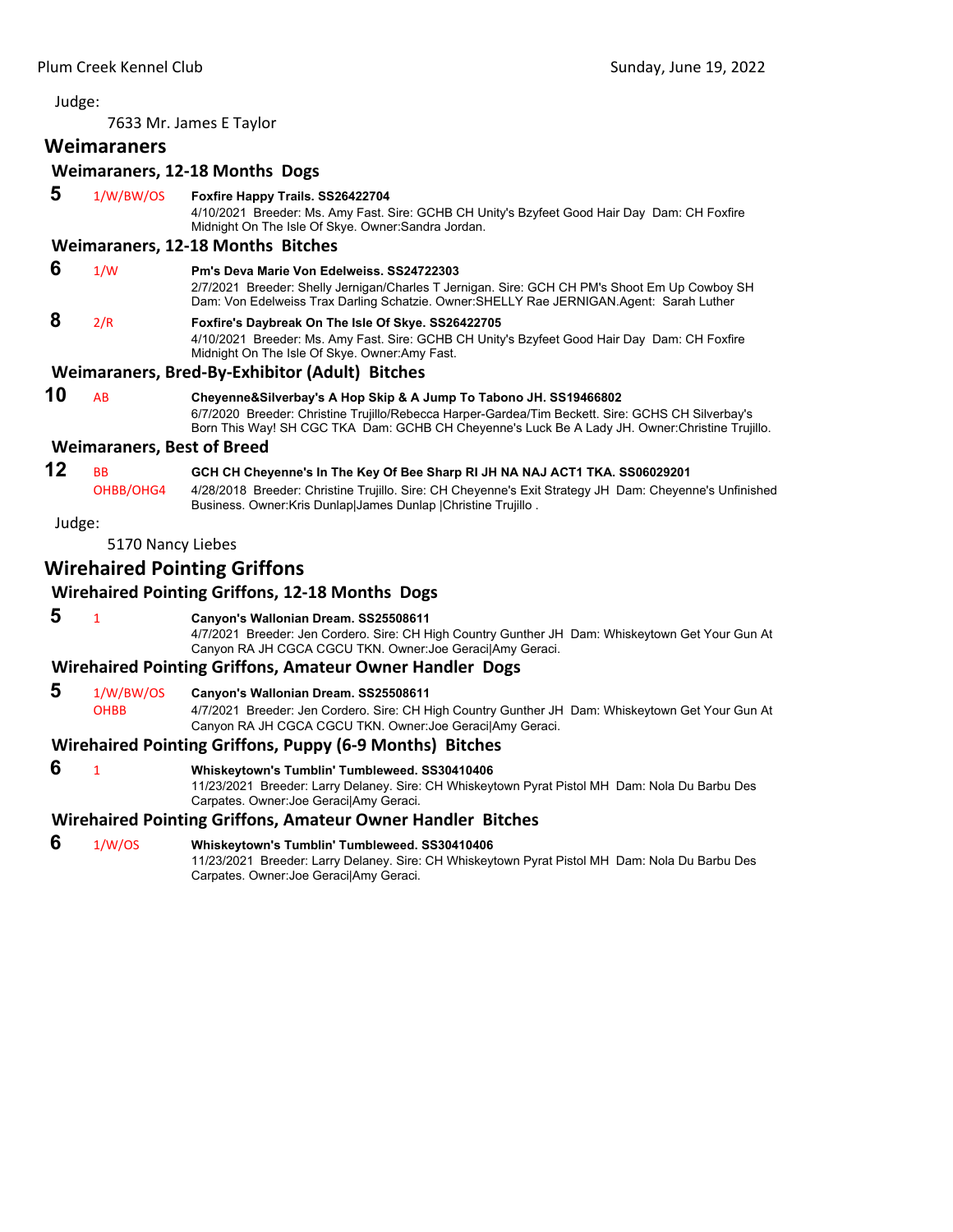<span id="page-11-0"></span>6039 Mr. Robert L Robinson

**Afghan Hounds**

# **Afghan Hounds, Best of Breed**

|        |                                | Arghan Hounds, best of Breed                                                                                                                                                                                                                                                                  |
|--------|--------------------------------|-----------------------------------------------------------------------------------------------------------------------------------------------------------------------------------------------------------------------------------------------------------------------------------------------|
| 5      | AB                             | GCHB CH Kuhlbreezedesignerstrangemagicaiyana. HP54925401<br>9/18/2017 Breeder: Deborah Ridley/Carly Kramer/Kelli Kujawa/Demia Divis. Sire: CH Karakush The Katz<br>Whiskers Dam: GCHB CH Kuhl Breeze Firefly In The Night Sky. Owner:Deborah ridley DeMia Divis Kelli<br>Kujawa Carly Kramer. |
| 7      | BB/G3<br><b>OHBB</b>           | GCHS CH Kuhlbreeze Don't Hate The Player Hate The Game. HP54925402<br>9/18/2017 Breeder: Deborah Ridley/Carly Kramer/Kelli Kujawa/Demia Divis. Sire: CH Karakush The Katz<br>Whiskers Dam: GCHB CH Kuhl Breeze Firefly In The Night Sky. Owner: Kelli Kujawa  Deb Ridley Alexis<br>Kujawa.    |
| 9      | AB                             | CH Kuhlbreeze Designer Don't Tell Her. HP60735705<br>5/13/2020 Breeder: Kelli S Kujawa/Deborah Ridley. Sire: CH Skyedanes Rookie Dreamer JC Dam:<br>GCHS CH Kuhlbreeze & Designer Whitehouse Blackmarket. Owner:Deborah ridley Kylie Luckinbill Kelli<br>kujawa.                              |
| Judge: |                                |                                                                                                                                                                                                                                                                                               |
|        |                                | 6039 Mr. Robert L Robinson                                                                                                                                                                                                                                                                    |
|        | Basenjis                       |                                                                                                                                                                                                                                                                                               |
|        |                                | Basenjis, Bred-By-Exhibitor (Puppy) Dogs                                                                                                                                                                                                                                                      |
| 5      | AB                             | Skyhi's It's Only Money. HP64089703<br>11/30/2021 Breeder: Jolene Krohn/Laurie A Stargell. Sire: GCHS CH Skyhi Budget For Fashion Dam:<br>GCH CH Skyhi's Time Is Money. Owner: Jolene Krohn Laurie Stargell.                                                                                  |
|        |                                | <b>Basenjis, Puppy (6-9 Months) Bitches</b>                                                                                                                                                                                                                                                   |
| 6      | 2/R                            | Sel-Epic Inchanting Magic Gem. HP63797605<br>10/31/2021 Breeder: Pilar Heslin/Becky Blansett. Sire: CH Epic Select Tomjo's Da Undisputed FCAT2<br>Dam: Sel-Epic's Tri Inchanting Magic. Owner: Pilar Heslin Becky Blansett. Agent: Steffie Cheng                                              |
| 8      | 1/W/OS                         | Signet-Skyhi Waiting For A Girl Like You. HP64365002<br>11/22/2021 Breeder: Brenda Cassell/Ciara Cassell. Sire: GCHS CH Skyhi Budget For Fashion Dam: CH<br>Signet Goodnight Moon. Owner: Laurie A Stargell.                                                                                  |
|        | <b>Basenjis, Best of Breed</b> |                                                                                                                                                                                                                                                                                               |
| 7      | <b>BB</b><br><b>OHBB</b>       | GCHB CH Sonbar's Justa Grand Torino. HP52595201<br>12/12/2016 Breeder: Sally Wuornos/Kari Wuornos Winger. Sire: GCH CH Sonbar's Justa Determined<br>Talker At Jaiye Dam: Sonbar's Bmw RN. Owner: Angela Binns Sally Wuornos.                                                                  |
| Judge: |                                |                                                                                                                                                                                                                                                                                               |
|        |                                | 6039 Mr. Robert L Robinson                                                                                                                                                                                                                                                                    |
|        | <b>Basset Hounds</b>           |                                                                                                                                                                                                                                                                                               |
|        |                                | <b>Basset Hounds, 12-18 Months Dogs</b>                                                                                                                                                                                                                                                       |
| 5      | AB                             | First Class His Royal Kinship. HP62286803<br>3/2/2021 Breeder: Jacquelyn Fogel. Sire: GCHS CH First Class Mirror Mirror On The Wall Dam: GCH CH<br>First Class Duchess Of Cambridge. Owner: Malina and Anthony Dorchak.                                                                       |
|        |                                | <b>Basset Hounds, Amateur Owner Handler Bitches</b>                                                                                                                                                                                                                                           |
| 6      | AB                             | House Of Hounds Brie O'Bristlecone. HP58090206<br>6/21/2019 Breeder: James R Phelps/Melissa L Phelps. Sire: FC Millview Harold Dam: FC Apple Country<br>Emmy Lou. Owner: Betty Gene Pearce Carol Makowski.                                                                                    |
| Judge: |                                |                                                                                                                                                                                                                                                                                               |
|        |                                | 6039 Mr. Robert L Robinson                                                                                                                                                                                                                                                                    |
|        | Beagles (15 Inch)              |                                                                                                                                                                                                                                                                                               |
|        |                                | Beagles (15 Inch), Best of Breed                                                                                                                                                                                                                                                              |
| 5      | SEL<br><b>OHBB</b>             | GCH CH Trulisco Mirray I Reckon So. HP57509802<br>1/12/2019 Breeder: Mary Sullivan/Elizabeth Friedlander/Miranda Hill. Sire: GCH CH Pun Kotzky Gentleman<br>Of Fortune Dam: GCH CH Redstone Alpenglow You Had Me At Hello. Owner: Miranda Hill Mary<br>Sullivan Elizabeth Friedlander.        |
|        |                                |                                                                                                                                                                                                                                                                                               |

 **7** BB **CH Bill T's August Rush To Alpenglow. HP61436801** 11/1/2020 Breeder: Belinda Yager/Miranda Hill/Elizabeth Friedlander. Sire: GCH CH Maple Ridge Northern Lights Dam: CH Mirray's Kiss The Girl. Owner:Belinda A Yager|Elizabeth Friedlander.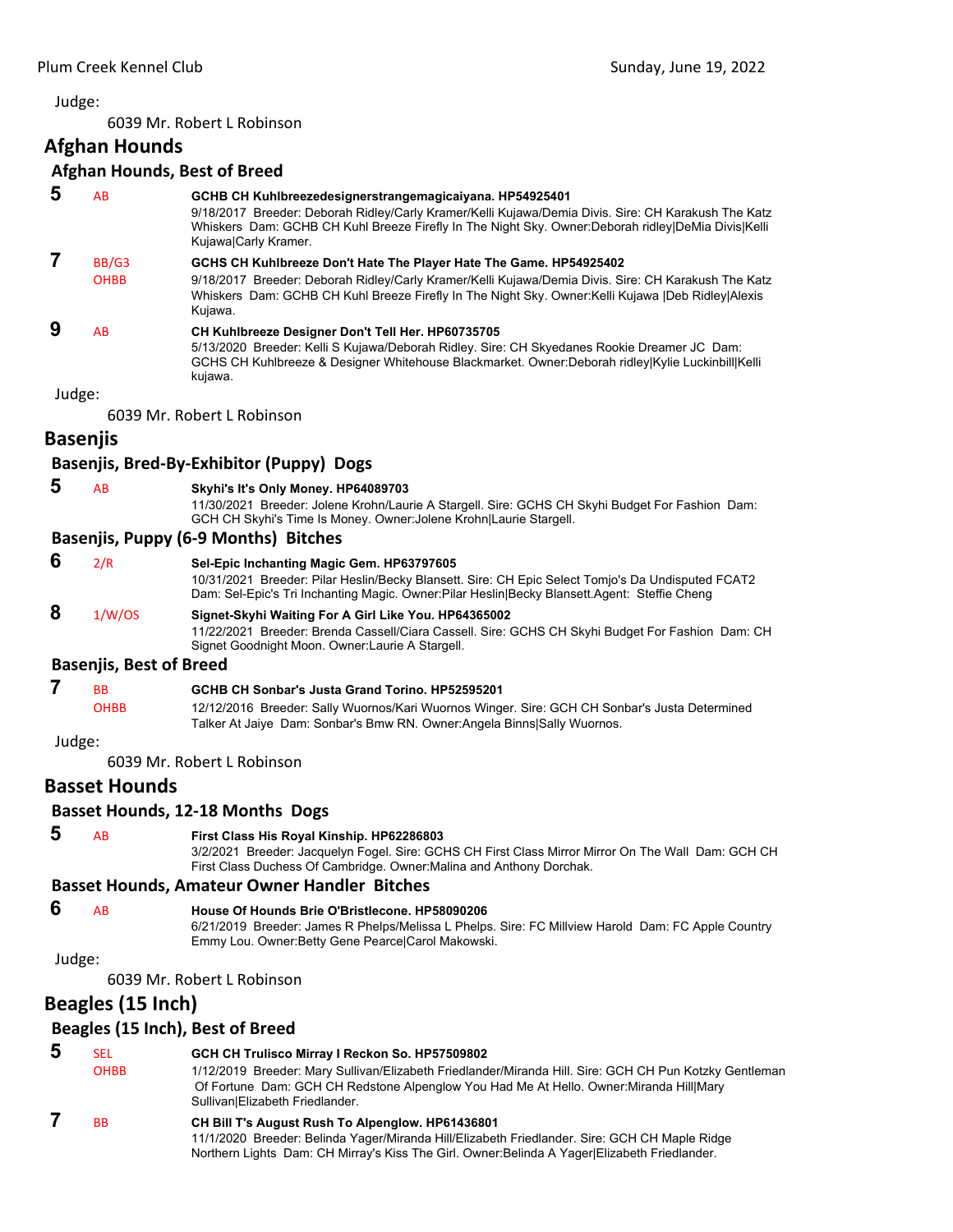6039 Mr. Robert L Robinson

# **Bloodhounds**

# **Bloodhounds, Best of Breed**

| 5              | OS                            | GCH CH Buffalo Groves Sheriff Mountain, HP61210601                                                                                                                                                                                                                                                        |
|----------------|-------------------------------|-----------------------------------------------------------------------------------------------------------------------------------------------------------------------------------------------------------------------------------------------------------------------------------------------------------|
|                | <b>OHBB</b>                   | 11/18/2020 Breeder: Marlene Groves/Karissa Groves/Tracey Nooft/Jade Chase. Sire: GCH CH Buffalo<br>Groves Major Sasquatch Dam: GCH CH Nozenears Faithful Trinity Of The Groves CGC. Owner:David<br>Marlene Karissa Groves Lian Chase / Jade Chase.                                                        |
| 6              | <b>SEL</b>                    | GCH CH Nozenears Faithful Trinity Of The Groves CGC. HP56184701<br>7/27/2018 Breeder: Tracey Nooft/Mr. Brian Scott Manley. Sire: Loamy Lane's Nigel Dam: GCH CH<br>Nozenears Rock N Roll Diva. Owner:David Marlene Karissa Groves Jade Chase Tracey Nooft.                                                |
| 8              | <b>BB</b>                     | GCH CH Buffalo Groves Glitter Mountain, HP61210602<br>11/18/2020 Breeder: Marlene Groves/Karissa Groves/Tracey Nooft/Jade Chase. Sire: GCH CH Buffalo<br>Groves Major Sasquatch Dam: GCH CH Nozenears Faithful Trinity Of The Groves CGC. Owner:David<br>Marlene Karissa Groves Jade Chase Caleigh Novak. |
| Judge:         |                               |                                                                                                                                                                                                                                                                                                           |
|                |                               | 6039 Mr. Robert L Robinson                                                                                                                                                                                                                                                                                |
| <b>Borzois</b> |                               |                                                                                                                                                                                                                                                                                                           |
|                |                               | Borzois, Bred-By-Exhibitor (Puppy) Dogs                                                                                                                                                                                                                                                                   |
| 9              | 2/R                           | Cherry Hills Ringo Starr. HP63437701<br>8/24/2021 Breeder: David Westfall/Kim Plache. Sire: Katushka's Hollywood Star BCAT Dam: Jedawn<br>Zoiboyz Resolute Skittles SC BCAT CGC. Owner:David Westfall Kim Plache.                                                                                         |
| 15             | 1/W                           | Novgorod High Noon Sergei Birkovich. HP63655501<br>9/27/2021 Breeder: Lyn S Hoflin/Janice Haldi. Sire: GCH CH Svershin's Birkovitch @ Novgorod High Noon<br>Dam: CH Novgorod Arnov Olenka Mikhaylova JC BCAT CGC. Owner:Lyn Snyder Hoflin Lyn Snyder<br>Hoflin Janice Haldi.                              |
| 17             | 3                             | Elance Konza From A Distance, HP63843001<br>8/18/2021 Breeder: Kay Cassella/Cherie Hunchak. Sire: GCHB DC Sylvan Pimlico CDX BN RE SC BCAT<br>CGCA CGCU TKN Dam: CH Elance Ruffles And Truffles. Owner: kay cassella Cherie Hunchak.                                                                      |
|                |                               | Borzois, Bred-By-Exhibitor (Adult) Dogs                                                                                                                                                                                                                                                                   |
| 19             | $\mathbf{1}$                  | Konza Hello Darkness SC. HP60139301<br>6/13/2020 Breeder: Kay Cassella. Sire: DC Teine Ghost Dancer SC Dam: CH Coburn Wingardium<br>Leviosa Del Sol. Owner: Kay Cassella.                                                                                                                                 |
|                |                               | Borzois, 12-18 Months Bitches                                                                                                                                                                                                                                                                             |
| 6              | $\mathbf{1}$                  | Prairie View's Lovely Charm. HP62090203<br>3/17/2021 Breeder: Kitty G Sawyer/Erica Lynette Wolf. Sire: CH Morozova Rey's Midnight Wind Dam: CH<br>Katz Peace Train. Owner: ERICA WOLF   Kathleen Macoughtry.                                                                                              |
|                |                               | Borzois, Bred-By-Exhibitor (Adult) Bitches                                                                                                                                                                                                                                                                |
| 10             | AB                            | Kirov Kachina Porsche Turbo Carrera SC. HP51410209<br>5/2/2016 Breeder: Barbara Ewing. Sire: GCH CH Kachina Radar Love Dam: GCH CH Kirov Pulsatilla.<br>Owner:Carol Enz Barbara Ewing.                                                                                                                    |
| 12             | 1/W/BW                        | Katushkas Wish Upon A Star JC BCAT. HP53656703<br>5/15/2017 Breeder: Joyce Law. Sire: CH Katushka's Rock Star JC Dam: GCH CH Katushka's Charade<br>SC BCAT. Owner: Joyce E Law Eric Erickson   Joyce Law.                                                                                                 |
|                | <b>Borzois, Open Bitches</b>  |                                                                                                                                                                                                                                                                                                           |
| 18             | 1/R                           | Jedawn Zoiboyz Resolute Skittles SC BCAT CGC. HP51814206<br>6/27/2016 Breeder: Dawn Hall/Shannon Jimenez/KC Thompson/Leslie Walenta. Sire: GCHB DC Zoiboyz<br>Eclipse Of The Heart SC CGC TKN Dam: FC Jedawn's Show Girl SC. Owner:David Westfall Kim Plache.                                             |
|                | <b>Borzois, Best of Breed</b> |                                                                                                                                                                                                                                                                                                           |
| 16             | <b>OS</b>                     | Novgorod Qira Cruisova. HP61857901<br>1/22/2021 Breeder: Lyn S Hoflin. Sire: CH Wyvern's Joy Ride At Horse And Hound Dam: CH Novgorod<br>Arnov Orlitsa Mikhaylova CD GN CGC. Owner:Lyn Snyder Hoflin Lyn Snyder Hoflin Janice Haldi.                                                                      |
| 20             | <b>SEL</b>                    | CH Kirov Windrift Fly So Free SC. HP49909001<br>7/29/2015 Breeder: Barbara Ewing/Nancy Reimer. Sire: CH Kachina-Valeska Dream Dancer SC Dam:<br>GCH CH Kirov Embrujada RN JC. Owner: Barbara Ewing Nancy Reimer.                                                                                          |
| 21             | AB                            | Kirov Quicksilver. HP51410205<br>5/2/2016 Breeder: Barbara Ewing. Sire: GCH CH Kachina Radar Love Dam: GCH CH Kirov Pulsatilla.<br>Owner:Barb Lindsley.                                                                                                                                                   |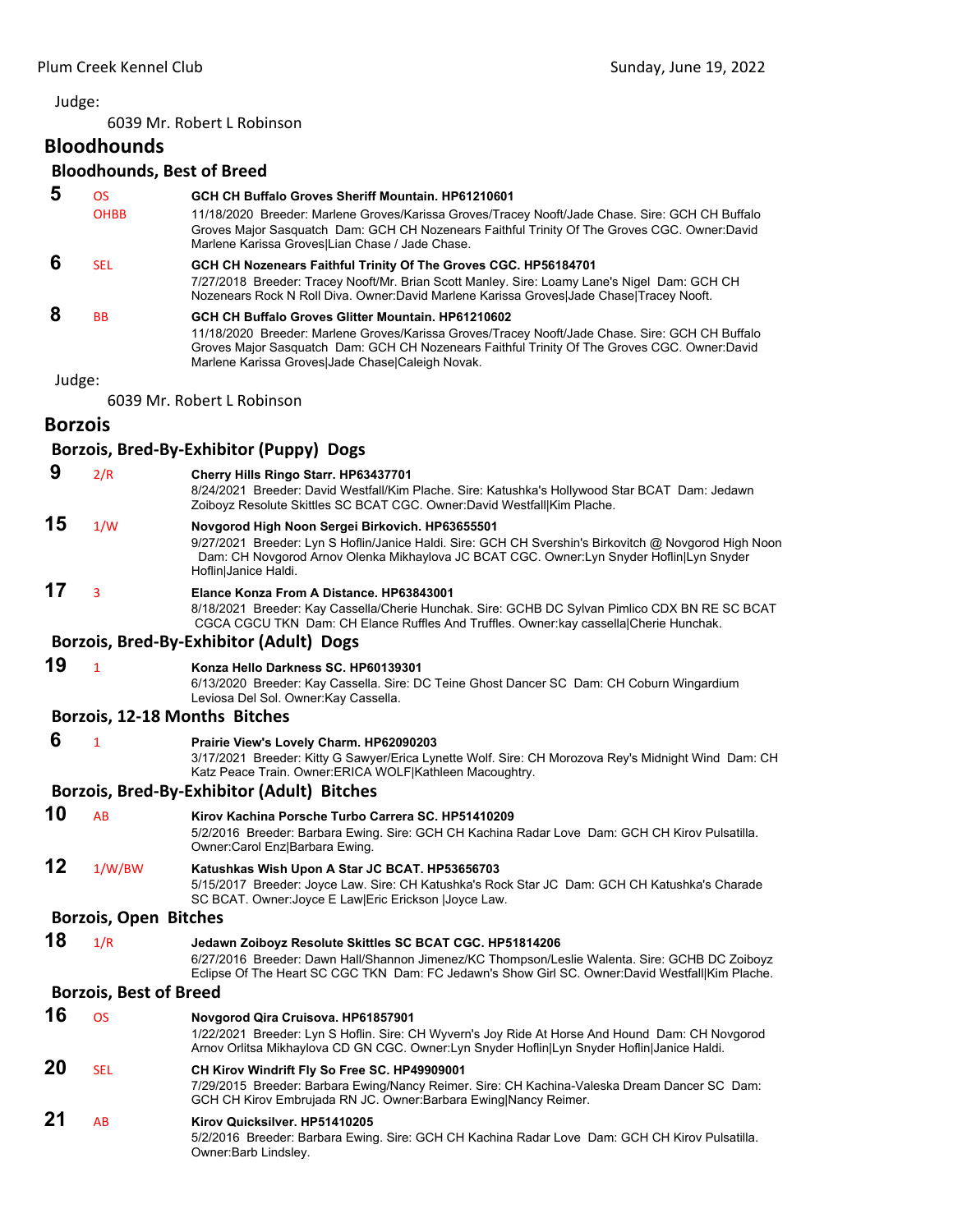|              | Plum Creek Kennel Club         | Sunday, June 19, 2022                                                                                                                                                                                                                                                                 |
|--------------|--------------------------------|---------------------------------------------------------------------------------------------------------------------------------------------------------------------------------------------------------------------------------------------------------------------------------------|
| 23           | ВB                             | GCHB CH Kyrov's Sword Dance. HP52959501<br>12/1/2016 Breeder: Ms. Amy Sorbie/Brenna Sorbie. Sire: GCHG CH Konza-Plum Creek Bugatti At Elance<br>Dam: Kyrov's Somewhere In Time. Owner: Richard Fundom Amy Sorbie.                                                                     |
| 25<br>Judge: | <b>SEL</b><br><b>HRBIS</b>     | CH Katushka's Star Lord SC. HP53656704<br>OHBB/OHG1/O 5/15/2017 Breeder: Joyce Law. Sire: CH Katushka's Rock Star JC Dam: GCH CH Katushka's Charade<br>SC BCAT. Owner: Joyce E Law.                                                                                                   |
|              | 17376 Carolyn Taylor           |                                                                                                                                                                                                                                                                                       |
|              | <b>Dachshunds (Longhaired)</b> |                                                                                                                                                                                                                                                                                       |
|              |                                | Dachshunds (Longhaired), Puppy (9-12 Months) Bitches                                                                                                                                                                                                                                  |
| 6            | 1/R                            | Dash'N Doxies Shotgun Rider V Longdogia Mld. HP63117602<br>8/16/2021 Breeder: Debbie James. Sire: CH Dash'N Doxies Life In The Fast Lane MI Dam: CH Kinchville<br>Zaz All The Glitters. Owner: Heather M Ackby Janet Donnelly.                                                        |
|              |                                | Dachshunds (Longhaired), Bred-By-Exhibitor (Adult) Bitches                                                                                                                                                                                                                            |
| 8            | AB                             | Galewinns Gold Digger. HP61614702<br>12/15/2020 Breeder: Pam Gale/Shea Jonsrud. Sire: CH Original Be-Long To Galewinns NAJ Dam: CH<br>Galewinns Piazza Tres Vie. Owner: Pam Gale1 Shea Gale.                                                                                          |
| 10           |                                | Dachshunds (Longhaired), American Bred Bitches                                                                                                                                                                                                                                        |
|              | 1/W/OS                         | Galewinns Piazza Del Campo. HP56360104<br>8/20/2018 Breeder: Pam Gale/Shea Jonsrud/Sherry Ceplius. Sire: GCH CH Lekoll Bobbi Sharm Iskrenne<br>Vash Dam: GCH CH Galewinns Kaycees Four Queens Mld. Owner: Faron Morawski.                                                             |
|              |                                | Dachshunds (Longhaired), Best of Breed                                                                                                                                                                                                                                                |
| 5            | <b>BB</b><br>OHBB/OHG4         | CH Longdogia's The Perfect Fit. HP61891901<br>2/1/2021 Breeder: Heather Ackby/Janet Donnelly. Sire: GCH CH Galewinns Kaycees Golden Ticket Dam:<br>CH Longdogias Unrequited Love. Owner: Heather M Ackby Janet Donnelly.                                                              |
| 12           | AB                             | GCHB CH Galewinns In Your Dreams MId. HP55389301<br>3/16/2018 Breeder: Shea Jonsrud/Pam Gale. Sire: GCH CH Sandachs Dancing Thru Life MI Dam: GCH<br>CH Galewinns Kaycees Treasured Gem Mld. Owner: Shea Gale   Pam Gale.                                                             |
| Judge:       |                                |                                                                                                                                                                                                                                                                                       |
|              | 17376 Carolyn Taylor           |                                                                                                                                                                                                                                                                                       |
|              | Dachshunds (Smooth)            |                                                                                                                                                                                                                                                                                       |
| 6            |                                | Dachshunds (Smooth), Puppy (9-12 Months) Bitches                                                                                                                                                                                                                                      |
|              | AB                             | Lucene's Fromage De Montagne. HP63164002<br>7/19/2021 Breeder: Mechelle Stall. Sire: CH Lucene's Lightning Mcqueen Dam: GCH CH Lucene's Black<br>Pearl Treasure. Owner: Kaitlin E McCollough.                                                                                         |
|              |                                | Dachshunds (Smooth), Bred-By-Exhibitor (Adult) Bitches                                                                                                                                                                                                                                |
| 8            | 1/W/BB<br><b>OHBB</b>          | Lamancha Magpie Dreamweaver Ms. HP59563902<br>2/5/2020 Breeder: Joann Tennison/Kathy A Powell. Sire: CH Barstar's Hot Rocks At Lamancha Msd CGC<br>Dam: Lamancha Latifa Dreamweaver Ms. Owner: JoAnn Tennison K. Powell.                                                              |
|              |                                | Dachshunds (Smooth), American Bred Bitches                                                                                                                                                                                                                                            |
| 10           | 1/R                            | Weiner Works' Smokin' Gun - Miss Kitty Ms NSD TKA VHMA VHMP. HP59024404<br>10/28/2019 Breeder: Richard Van Elgort/Arleene Van Elgort. Sire: GCHB CH I'M Born In Italy Ferrari For<br>Ben Bon Ms Degli Ari Dam: CH Apple Weiner Works Ms Degli Aristobassi. Owner:Earlene Verona Winn. |
| Judge:       |                                |                                                                                                                                                                                                                                                                                       |
|              | 17376 Carolyn Taylor           |                                                                                                                                                                                                                                                                                       |
|              | Dachshunds (Wirehaired)        |                                                                                                                                                                                                                                                                                       |
|              |                                | Dachshunds (Wirehaired), Open Miniature Bitches                                                                                                                                                                                                                                       |
| 6            | AB                             | Thalia's Dachel Doe-Eyed Feline V Tievoli. HP60530902<br>6/26/2020 Breeder: Sharon M Ehr/Donna Starr-Gimeno. Sire: GCHB CH Benway's Garnet Cut Mw Dam:<br>CH Tievoli Shake It Off V Duffy'S. Owner: Sharon Ehr Regina Nickel Donna Starr-Gimeno.                                      |
|              |                                | Dachshunds (Wirehaired), Best of Breed                                                                                                                                                                                                                                                |
| 5            | ВB                             | GCHB CH Donatello Vom Jagerburg. HP60262501                                                                                                                                                                                                                                           |

11/16/2019 Breeder: Dominika Eszter Gyarmali. Sire: U Know I Like It Vitoraz Dam: Liza Minnelli Klara

Difino. Owner:Donna Starr-Gimeno|Sharon Ehr.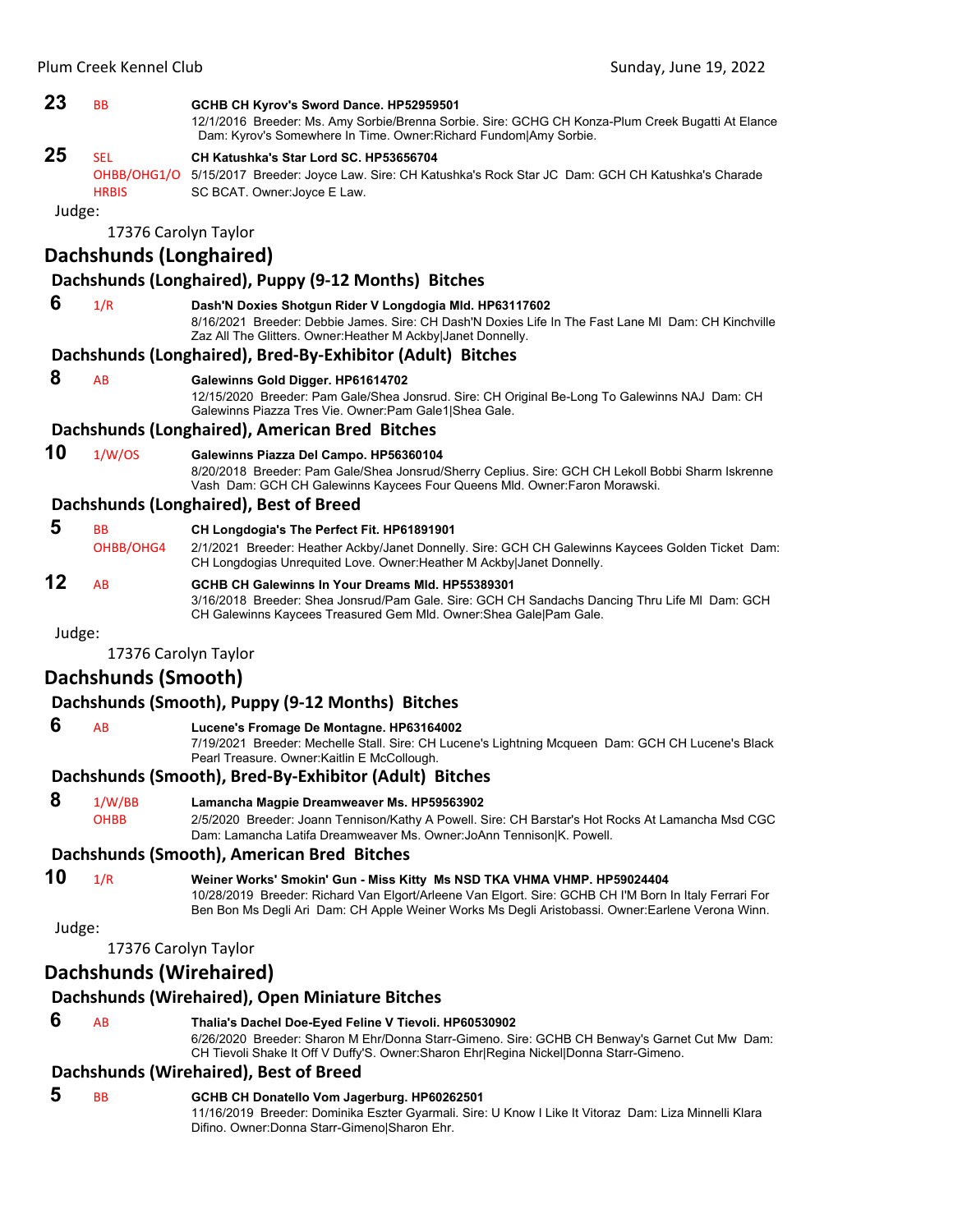5170 Nancy Liebes

# **Greyhounds**

#### **Greyhounds, 12‐18 Months Bitches**

 **6** 1/W/BB **Sovereign N Chaparral Dolce Calzini For Bellestone. HP62711506** 3/15/2021 Breeder: Tiffany Marzluf/Cathy Marzluf/Carol Curlee. Sire: CH Chaparral Mr Goodbar Of Lakeland Dam: GCH CH Kollaps Sonja Knips. Owner:Michelle Evans|Cathy Marzluf|Tiffany Marzluf|Carol Curlee.

#### **Greyhounds, Bred‐By‐Exhibitor (Adult) Bitches**

#### **8** AB **Windrock Lady Greystone. HP58080501**

7/15/2019 Breeder: Heather Elrick/Kimberly A Fritzler. Sire: CH Shazam's The Journey Begins JC Dam: CH Mandajors Highly Explosive At Windrock. Owner:Kimberly Fritzler|C Fritzler|H Elrick.

#### **Greyhounds, Open Bitches**

**10** AB **Windrock Thunder In The Night. HP55504801**

5/10/2018 Breeder: Kimberly A Fritzler/Colin R Fritzler. Sire: DC Sobers Ippolito SC Dam: DC Windrock Accelerattii Incredibus SC. Owner:Kimberly Fritzler|Colin Fritzler.

#### **Greyhounds, Best of Breed**

# **14** SEL **GCHB CH Southpoint Gaetana Chaparral BCAT. HP59191201**

4/5/2019 Breeder: Luis Graca. Sire: Eliel Decuma Dam: Sobers Ambrosia Karkati. Owner:Carol Curlee|Tiffany Marzluf.

Judge:

6039 Mr. Robert L Robinson

# **Harriers**

#### **Harriers, Best of Breed**

 **5** BB **GCH CH Blythmoor Chase Away The Blues From Shadowmere. HP54232001** OHBB 8/5/2017 Breeder: Margie Dykstra. Sire: GCHS CH Blythmoor Chance Encounter At Shadowmere TD TDU TKN Dam: Wynfield When Sunny Gets Blue. Owner:Isabelle Bokelman|Sheree Sanchez.

Judge:

6039 Mr. Robert L Robinson

# **Irish Wolfhounds**

#### **Irish Wolfhounds, Puppy (9‐12 Months) Bitches**

 **6** <sup>1</sup> **Siofra Ionmhain Norman. HP63960801**

7/24/2021 Breeder: Iveta Bouchalova. Sire: Pitlochry's Knight Ryder Dam: Obsession Ionmhain Norman. Owner:Melissa Scofield.

# **Irish Wolfhounds, Bred‐By‐Exhibitor (Adult) Bitches**

# **8** 2/R **Mari's Jewel Sassy Ionmhain. HP60064601**

5/28/2020 Breeder: Mrs. Alexandra Mari. Sire: GCH CH New Yorker Prince Ionmhain Norman Dam: Maris Sassy Queen Of Colorado. Owner:Alexandra Mari.

# **10** 1/W/OS **Prydain Ygdrasil High Winds. HP62504101**

3/13/2021 Breeder: Kathy Edwards/Carrie McLean. Sire: Rysheron's Jessie James Dam: CH Prydain Ygdrasil Rolls Phantom. Owner:Kathy Edwards|Kathy Edwards|Carrie McLean.

#### **Irish Wolfhounds, Best of Breed**

- **5** BB **GCH CH Tralen's Feelin Groovy. HP54585603**
	- OHBB/OHG3 9/25/2017 Breeder: Tracey A Luty/Leonard Luty. Sire: GCHS CH Fleetwind Carroy Cosgrove Con'An Dam: CH Tralen's Ultra Violet. Owner:Tracey|Leonard Luty.

Judge:

6039 Mr. Robert L Robinson

# **Portuguese Podengo Pequenos**

# **Portuguese Podengo Pequenos, Bred‐By‐Exhibitor (Adult) Dogs**

#### **5** 1/W/OS **Corral West Fancy Like Applebee's On A Date Night. HP62915501** 5/31/2021 Breeder: Sherry MacLennan/Stacie Toft-DeVore/Chloie Devore. Sire: CH Jbs&Lin Shan's Believe It Or Not I Drive Too Fast Dam: GCHB CH Corral West She's A Wondaful Kisser. Owner:Sherry MacLennan|Stacie Toft-Devore|Chloie Devore.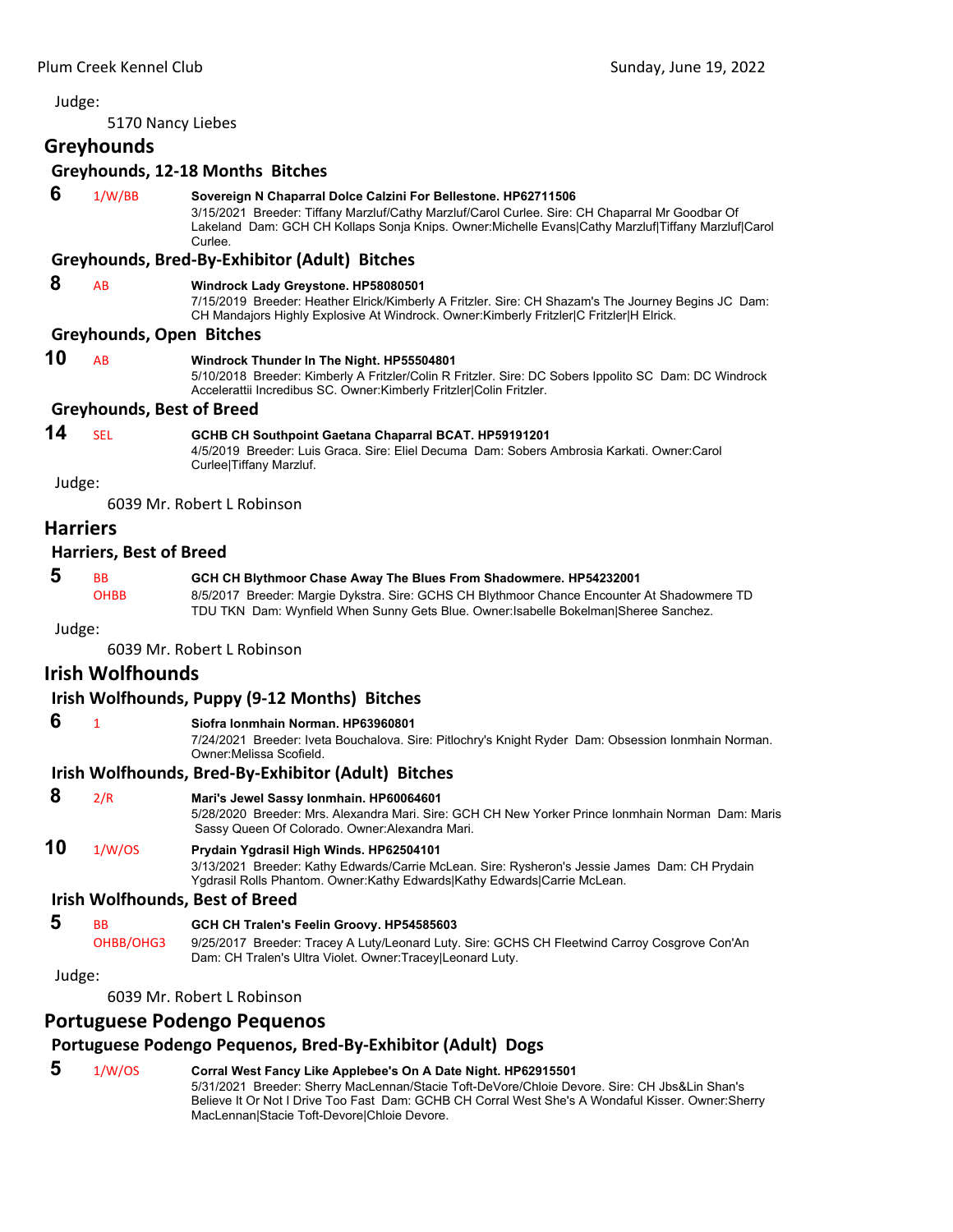|        |                             | Portuguese Podengo Pequenos, Best of Breed                                                                                                                                                                                                                                                              |
|--------|-----------------------------|---------------------------------------------------------------------------------------------------------------------------------------------------------------------------------------------------------------------------------------------------------------------------------------------------------|
| 6      | <b>BB</b><br>OHBB/OHG2      | GCHB CH Corral West She's A Wondaful Kisser, HP55947101<br>5/12/2018 Breeder: Sherry MacLennan/Stacie Toft-DeVore/Chloie Devore/Kelly Neeley/C Neeley. Sire:<br>CH Noble's Me Myself 'N Cyndella BCAT Dam: CH Houla's Audrey Hepburn CGC TKN. Owner:Sherry<br>MacLennan StacieToft Devore Chloe Devore. |
| Judge: |                             |                                                                                                                                                                                                                                                                                                         |
|        |                             | 6039 Mr. Robert L Robinson                                                                                                                                                                                                                                                                              |
|        | <b>Rhodesian Ridgebacks</b> |                                                                                                                                                                                                                                                                                                         |
|        |                             | Rhodesian Ridgebacks, Puppy (9-12 Months) Dogs                                                                                                                                                                                                                                                          |
| 7      | $\overline{2}$              | Koda's Playin' It Cool. HP63002101<br>7/1/2021 Breeder: Alice Hunt/Neil McDevitt. Sire: GCHB CH Kimani's Borne O' The Best Dam: GCHB CH<br>Koda's Hot Pants BCAT. Owner:Alice Hunt.                                                                                                                     |
| 9      | 1/R                         | Regiment's Roger That. HP63836601<br>7/25/2021 Breeder: Cammay Jones/Cindy Well/Kelly Pierson. Sire: CH Regiment's Lightning In A Bottle<br>Dam: Regiment's Seraphim Ashes Reign. Owner: Julie Justin May Cammay Jones Kelly Pierson.                                                                   |
|        |                             | Rhodesian Ridgebacks, Bred-By-Exhibitor (Puppy) Dogs                                                                                                                                                                                                                                                    |
| 11     | $\mathbf{1}$                | Regiment's Fawkes' Wayward Son. HP63836602<br>7/25/2021 Breeder: Cammay Jones/Cindy Well/Kelly Pierson. Sire: CH Regiment's Lightning In A Bottle<br>Dam: Regiment's Seraphim Ashes Reign. Owner:Simon Cole Karri Cole C Jones K Pierson.                                                               |
|        |                             | Rhodesian Ridgebacks, Bred-By-Exhibitor (Adult) Dogs                                                                                                                                                                                                                                                    |
| 15     | AB                          | Rufaro's Wakanda Forever By Oakhurst CGCA CGCU. HP60770301<br>9/4/2020 Breeder: Jennifer Taylor-Cousar/John Wyszynski/Ramsey Ferro. Sire: CH Oakhurst Up Up And<br>Away Dam: DC Rufaro's Baby I'M A Star SC BCAT CGCA CGCU. Owner: Jennifer L Taylor-Cousar John<br>Wyszynski Ramsey Ferro.             |
| 17     | 1/W                         | Piney Creek Mile High Heartbreaker CGC TKN. HP61988704<br>2/12/2021 Breeder: Lynn Miller. Sire: CH Piney Creek Buzz The Tower CGC TKN Dam: GCH CH Piney<br>Creek Make Mine Spicy CGC. Owner:Lindsey Mladinich Lynn Miller.                                                                              |
|        |                             | Rhodesian Ridgebacks, Puppy (9-12 Months) Bitches                                                                                                                                                                                                                                                       |
|        |                             |                                                                                                                                                                                                                                                                                                         |
| 6      | 1/W/BW                      | Rainbow Hill's Object Of My Desire. HP63766202<br>7/4/2021 Breeder: Jill Davis/Tayler Suterko. Sire: CH Rainbow Hill's Rising Sun Dam: CH Rainbow Hill No<br>Place I'D Rather Be. Owner:LeeAnne Wise ML Elliott.                                                                                        |
|        |                             | <b>Rhodesian Ridgebacks, 12-18 Months Bitches</b>                                                                                                                                                                                                                                                       |
| 8      | $\mathbf{1}$                | Piney Creek Be Still My Heart. HP61988701<br>2/12/2021 Breeder: Lynn Miller. Sire: CH Piney Creek Buzz The Tower CGC TKN Dam: GCH CH Piney<br>Creek Make Mine Spicy CGC. Owner: Kerri Baez Lynn Miller.                                                                                                 |
|        |                             | Rhodesian Ridgebacks, Bred-By-Exhibitor (Puppy) Bitches                                                                                                                                                                                                                                                 |
| 10     | AB                          | Regiment's Unbound Of Red Rocks CGC TKN. HP63836701<br>7/25/2021 Breeder: Cammay Jones/Cindy Well/Kelly Pierson. Sire: GCH CH Tji-Wara's Tangled Up In<br>Blue Dam: Regiment's Seraphim Ashes Reign. Owner: Kelly A Pierson Cammay Jones.                                                               |
|        |                             | Rhodesian Ridgebacks, Bred-By-Exhibitor (Adult) Bitches                                                                                                                                                                                                                                                 |
| 12     | $\overline{2}$              | Rufaro's Marvelous Okoye By Oakhurst. HP60770304<br>9/4/2020 Breeder: Jennifer Taylor-Cousar/John Wyszynski/Ramsey Ferro. Sire: CH Oakhurst Up Up And<br>Away Dam: DC Rufaro's Baby I'M A Star SC BCAT CGCA CGCU. Owner: JENNIFER TAYLOR<br>COUSAR JOHN WYSZYNSKI  RAMSEY FERRO.                        |
| 14     | 1/R                         | Piney Creek Devil In Her Heart CGC TKN. HP61988702<br>2/12/2021 Breeder: Lynn Miller. Sire: CH Piney Creek Buzz The Tower CGC TKN Dam: GCH CH Piney<br>Creek Make Mine Spicy CGC. Owner: Rochelle Basil Lynn Miller.                                                                                    |
|        |                             | <b>Rhodesian Ridgebacks, Best of Breed</b>                                                                                                                                                                                                                                                              |
| 16     | <b>OS</b>                   | CH Kimani's Gossip Girl BCAT. HP60310901<br>5/20/2020 Breeder: Alicia Mohr Hanna/Elaine Demopoulos/Joyce Wilkinson. Sire: GCHB CH Kimani's<br>Borne O' The Best Dam: GCH CH Kimani's Visual Effects. Owner: Alice Hunt Alicia Hanna.                                                                    |
| 19     |                             | CH Ridge View's Good Will Hunting By Savi SC. HP55786202<br>5/12/2018 Breeder: Janet Mitchell/Susan L. Ralston V.M.D/MaryAnne Draper. Sire: GCH CH Excaliber's<br>Great Hunter In The Night Sky Dam: CH Ridge View's She's Authentic. Owner: JOHN WYSZYNSKI SUSAN<br>L. RALSTON V.M.D RAMSEY FERRO.     |
| 21     | BB                          | CH Piney Creek Here Comes The Sun RN CGC TKN. HP59990704                                                                                                                                                                                                                                                |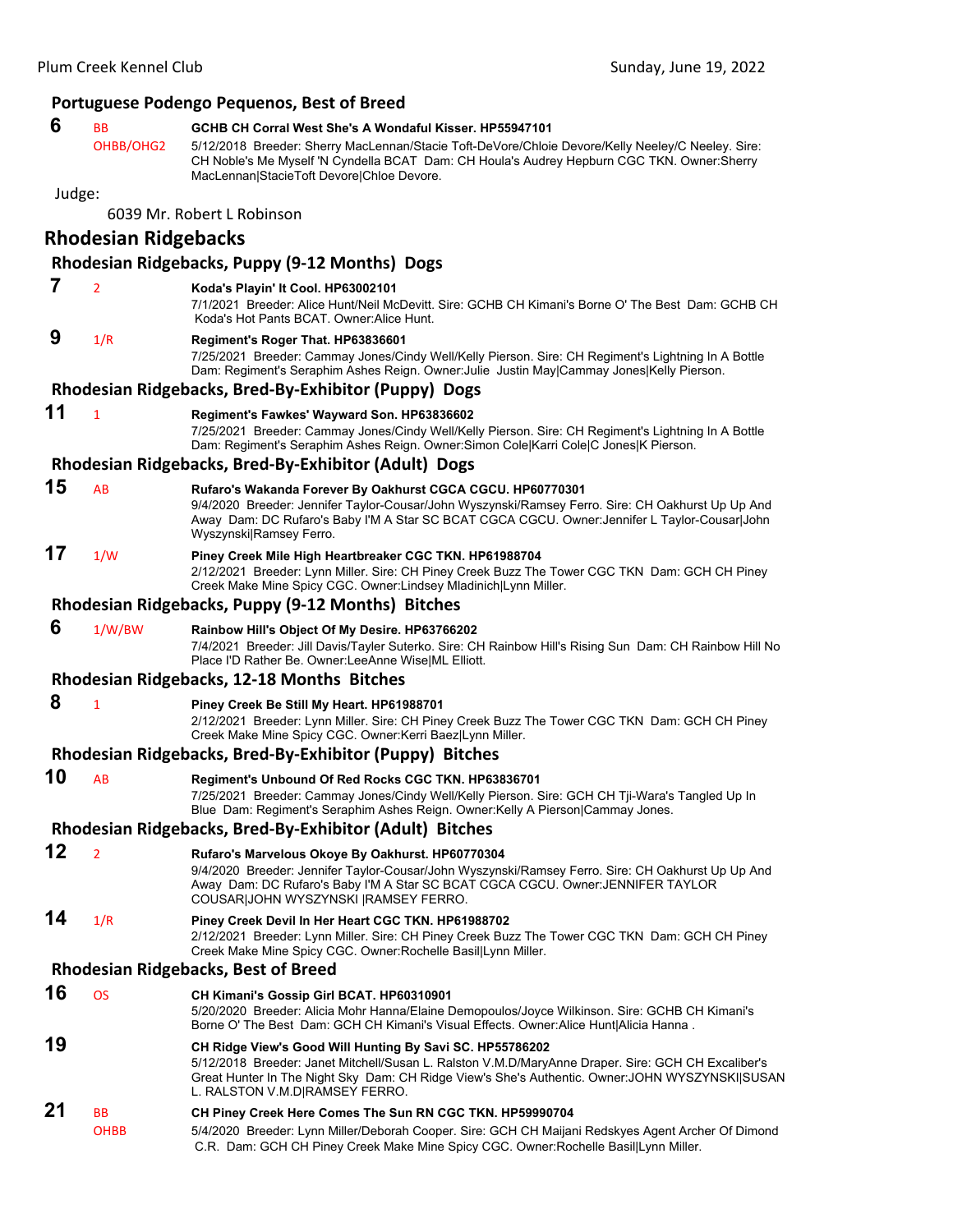# **23** AB **CH Rufaro's Wakandan Good Trouble CGCA CGCU TKN. HP60770302**

9/4/2020 Breeder: Jennifer Taylor-Cousar/John Wyszynski/Ramsey Ferro. Sire: CH Oakhurst Up Up And Away Dam: DC Rufaro's Baby I'M A Star SC BCAT CGCA CGCU. Owner:Danielle Collins|Jennifer Taylor-Cousar|John Wyszynski.

Judge:

5376 Mr. Robert R Frost

# **Salukis**

### **Salukis, Open Bitches**

# **6** 1/W **El Baz Yu Yabbadabbadoo Solstice. HP61547101**

11/19/2020 Breeder: Marilyn Cayer/Gertrude W Hinsch. Sire: Farashah Starry Night Dam: CH El Baz Ula Ummi. Owner:Linda Pocurull.

# **Salukis, Best of Breed**

 **8** BB/G4 **GCH CH Blue Nile Majestic Silver Shafiq. HP58993906** OHBB 12/3/2019 Breeder: Sara Winsted/Michael McMillan. Sire: GCHS CH J.A.Y. Jp Love Me Tender Blue Nile Dam: GCHB CH Tazillah Elmas Blue Nile. Owner:Daphane A Lowe|Peter R Lowe|Sara Winsted McMillan|Michael McMillan.

Judge:

5376 Mr. Robert R Frost

# **Scottish Deerhounds**

#### **Scottish Deerhounds, Best of Breed**

# **6** BB/G2 **CH Blue Moon Chase Farm Breagha BCAT CGCA CGCU TKN. HP59438107**

OHBB 1/1/2020 Breeder: Christopher Odgers/Margaret Odgers. Sire: CH Chase Farm Dhu Mohr Spike Speedwell Dam: Blue Moon Aria. Owner:Carol Duarte.

Judge:

5170 Nancy Liebes

# **Whippets**

### **Whippets, 12‐18 Months Dogs**

#### **5** 1/R **Amberwind's Rio Bravo. HP62316401**

4/23/2021 Breeder: Susan Mallonee. Sire: GCHS CH Amberwind & Hamrya's Spectacular Bid JC BCAT Dam: CH Starline's Kiss & Tell At Woodslea BCAT. Owner:Susan Mallonee|Peter Sorensen.

# **Whippets, Bred‐By‐Exhibitor (Adult) Dogs**

|    |                            | Primetime Callao Tiger Luke Skywalkr. HP57766302<br>3/7/2019 Breeder: Dan Heidel/Kristy Wilson/Destinie Stapleton. Sire: CH Sportingfields N Harmony's Play<br>It Again Dam: GCH DC Chapleton Primetime Zenyatta MC. Owner:Deryk Standring Kristy Wilson.                                                         |
|----|----------------------------|-------------------------------------------------------------------------------------------------------------------------------------------------------------------------------------------------------------------------------------------------------------------------------------------------------------------|
|    | <b>Whippets, Open Dogs</b> |                                                                                                                                                                                                                                                                                                                   |
| 11 | AB                         | Free Flite Day Dream Believer At Solstice RI SC ACT1 RATN CGC TKI. HP54068203<br>8/15/2017 Breeder: Donna Bost/Jenny Boyd. Sire: GCHB DC Surrey Hill's Couldn't Be Butter At Mariner<br>MC Dam: GCH DC Free Flite Ableaim Bless Your Heart CD BN RE SC NA NAJ NF DN CGC TKN.<br>Owner: Linda Pocurull Donna Bost. |
| 15 | 1/W/BW                     | <b>Tivio's Hot Rod. HP58863703</b><br>10/19/2019 Breeder: John Hite/Tracy P Hite/Caroline Hite. Sire: GCHB CH Tivio's Lightning In A Bottle<br>Dam: GCHB CH Bo-Bett's Hot To Trot BCAT. Owner:Omar Hasan Tracy Hite John Hite.<br><b>Whippets, Bred-By-Exhibitor (Adult) Bitches</b>                              |
|    |                            |                                                                                                                                                                                                                                                                                                                   |
| 6  | $\overline{2}$             | Temmoku Private Party. HP58507801<br>8/13/2019 Breeder: Julia Ouska. Sire: GCH CH Tivio's Mr. Right BCAT Dam: CH Jomyr Enchantress.<br>Owner: Julia Ouska.                                                                                                                                                        |
| 8  | $\mathbf{1}$               | Tivio Del Oro If Walls Could Talk In Concert, HP61718204<br>12/16/2020 Breeder: John Hite/Tracy Pierce Hite/Robert J. Edison/John Jarvis. Sire: GCHP CH Pinnacle<br>Tennessee Whiskey Dam: GCHB CH Tivio's All Rights Reserved. Owner: Holly Jorgensen Tracy P Hite.                                              |
|    |                            | .                                                                                                                                                                                                                                                                                                                 |

#### **Whippets, Open Bitches**

**10** 2/R **Tivio's Hitting All The Right Notes TKA. HP49879907** 7/15/2015 Breeder: Sandra Murray/Tracy Pierce Hite/Michael Murray. Sire: GCH CH Winfield I'D Rather Be Right JC Dam: CH Tivio's Canella Del Oro At Trurun. Owner:Dr Marta S Zulauf|Tracy Pierce Hite.

# **12** 1/W **Tivio's Girl On Fire. HP61070407**

10/10/2020 Breeder: John Hite/Tracy P Hite/Caroline Hite. Sire: GCHB CH Tivio's Lightning In A Bottle Dam: GCHB CH Bo-Bett's Hot To Trot BCAT. Owner:Tracy P Hite|Candy Sodowsky|WT Sodowsky.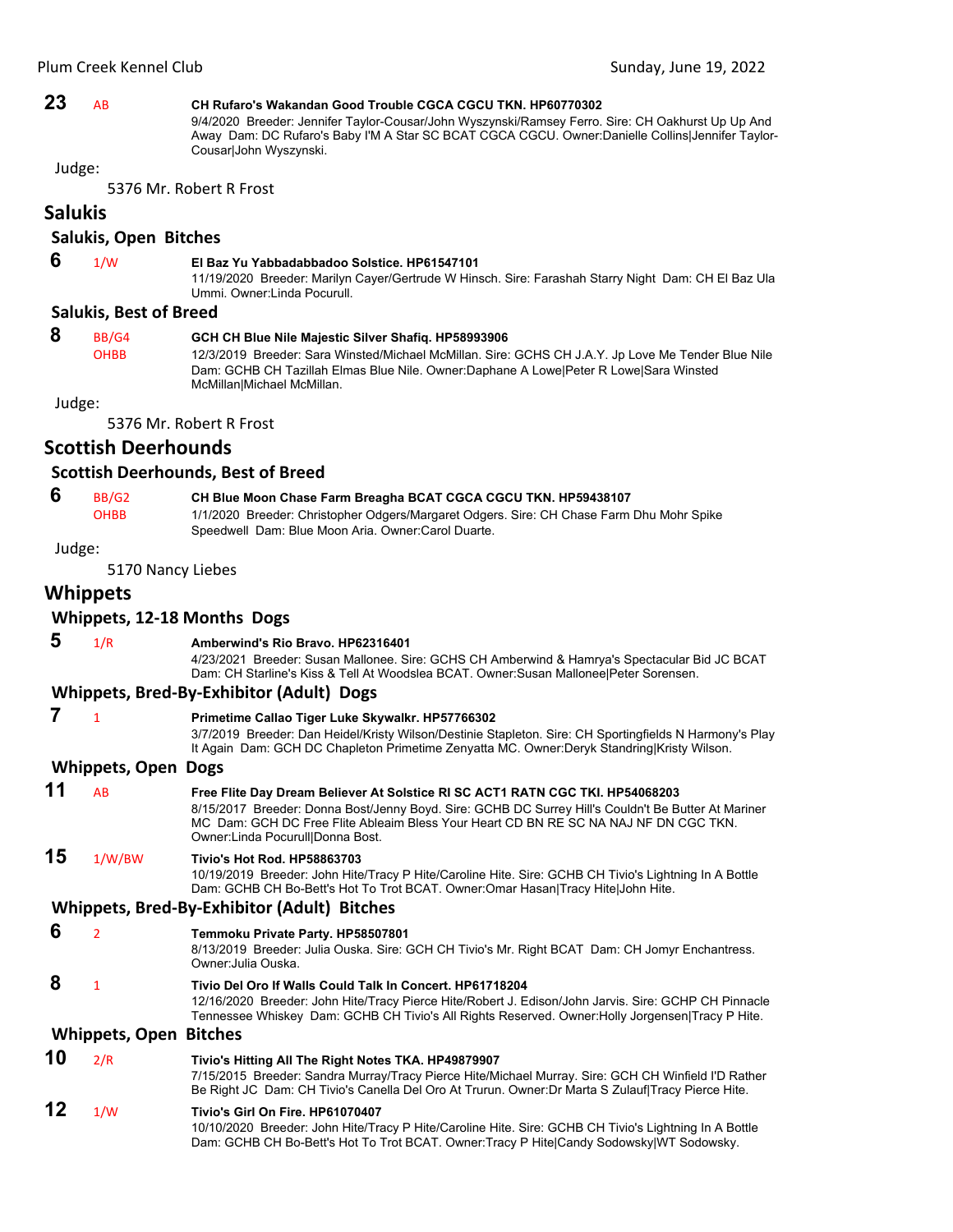#### **Whippets, Best of Breed 14 GCH DC Crossfyre Angels Landing At Anlan SC BCAT. HP55816907** 4/28/2018 Breeder: Elizabeth M Campbell/Laura Baratta/Deana McNamer. Sire: GCH CH Burnt Sienna Red Mountain RN FDC NJP CGC TKP VHMA Dam: FC Cali Spirit Of Red Vixen At Crossfyre SC BCAT. Owner:Cathryn A Day. **16 CH Primetime Princess Skywalker. HP57766301** 3/7/2019 Breeder: Dan Heidel/Kristy Wilson/Destinie Stapleton. Sire: CH Sportingfields N Harmony's Play It Again Dam: GCH DC Chapleton Primetime Zenyatta MC. Owner:Kristy Wilson. **17** SEL **Wyndham's A Star Is Born. HP61796301** 2/14/2021 Breeder: Barbara A Deale. Sire: CH Paragon's Tell Me Something Girl At Windborn Dam: CH Starline & Wyndham Dance On. Owner:Linda Redmann|Barbara Deale.Agent: Monica Lamontagne **18** SEL **GCH CH Temmoku Imogen's Amore. HP58507802** 8/13/2019 Breeder: Julia Ouska. Sire: GCH CH Tivio's Mr. Right BCAT Dam: CH Jomyr Enchantress. Owner:Sandra Amorosia|Julia Ouska|Glenn Amorosia. **19** OS **CH Temmoku Sharp Dressed Man. HP58507804**<br>OHBB 8/13/2019 Breeder: Julia Ouska. Sire: GCH CH Tiv 8/13/2019 Breeder: Julia Ouska. Sire: GCH CH Tivio's Mr. Right BCAT Dam: CH Jomyr Enchantress. Owner:Julia Ouska|Dr. Todd Miller. **20** BB/G1 **GCH CH Tivio's Some Like It Hot. HP58863701**

10/19/2019 Breeder: John Hite/Tracy P Hite/Caroline Hite. Sire: GCHB CH Tivio's Lightning In A Bottle Dam: GCHB CH Bo-Bett's Hot To Trot BCAT. Owner:Tracy P Hite and John Hite.

# **21 Northwind's Heaven Sent. HP59554403**

3/3/2020 Breeder: Kay Nierengarten. Sire: GCHB CH Kalina Ableaim Cloaked In Legend SC Dam: CH Northwind's Some Kind Of Wonderful. Owner:Janell Sharber |Kay Nierengarten.

#### **22 CH Jalen's Queen Of Hearts At Starline. HP62093306** 2/16/2021 Breeder: Judy Johnson/Lori Lawrence. Sire: GCH CH Sto Alberto's Speed So Fast At Starline Dam: CH Starline's Love Notes CA BCAT. Owner:Kim Morgan|Judy Johnson .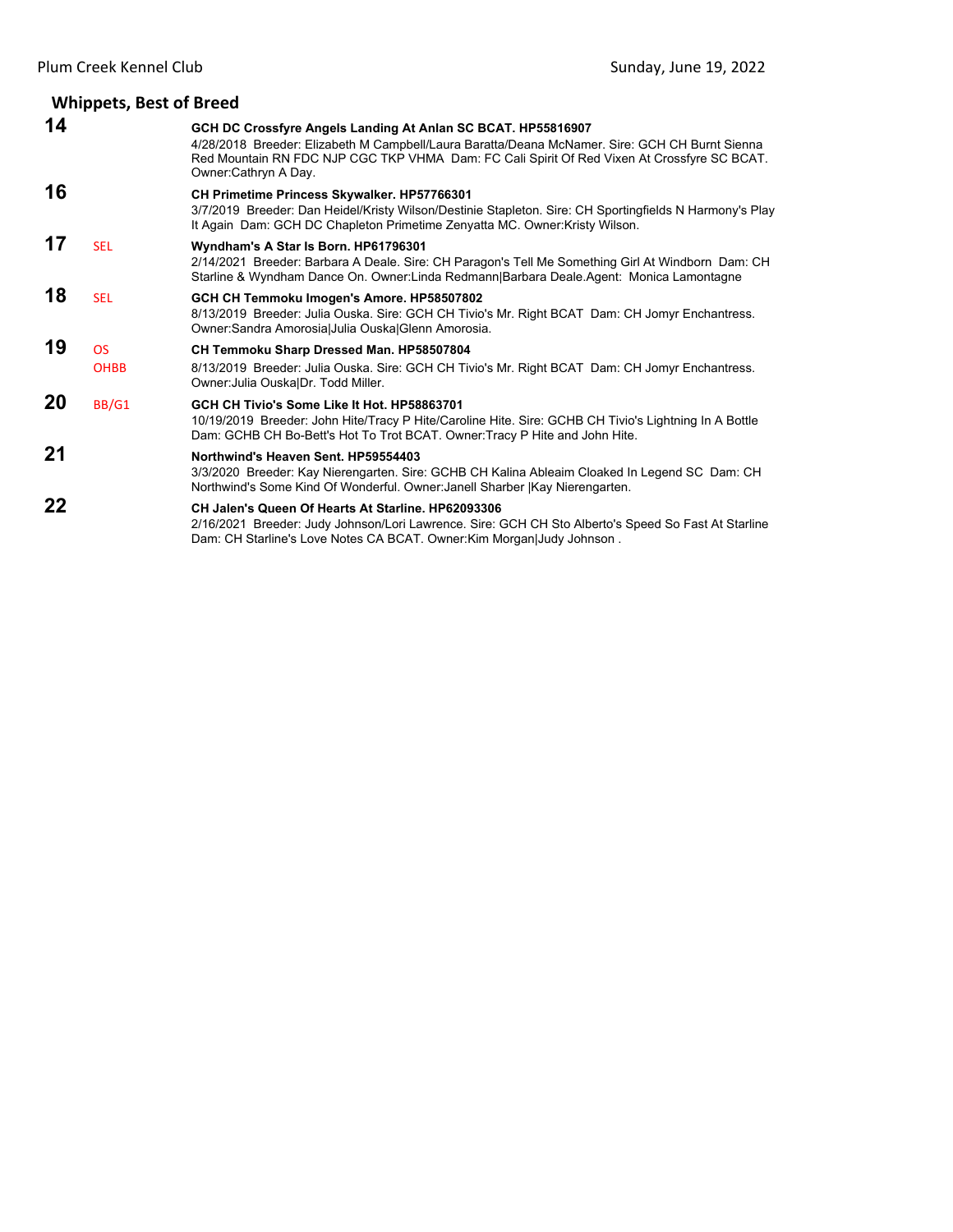<span id="page-18-0"></span>5791 Mrs. Jane E Treiber

# **Akitas**

# **Akitas, Puppy (6‐9 Months) Dogs 5** AB **Stecal's I Have To Insist. WS76234402** 10/7/2021 Breeder: Carol Bevis/Faye Bevis/Rachael Corr. Sire: CH Stecal's Remember My Name Dam: CH Sondaisa Sheza Blazin Hot At Nakodo. Owner:Michelle Mosher. **Akitas, Open Dogs 7** 1/W/BW **Dream Hi's Blame It On The Whiskey With Do-Ha. WS73032703** 4/9/2021 Breeder: Lori Rickard/Kristina Rickard. Sire: CH Dream Hi's Maximum Mischief Dam: CH Karijini's Whiskey And Rye. Owner:Kristi Skipper|Lori Rickard|Kristina Rickard|Sarah Mackney. **Akitas, Bred‐By‐Exhibitor (Puppy) Bitches 6** 1/W **Sundevil's Black Pearl Limited Edition. WS73440101** 7/13/2021 Breeder: Amy Huenneke. Sire: GCHG CH Okami's Consider It Done RN CGCA CGCU TKA Dam: CH Sundevil's Pumpkin Spiced Porter CGCA CGCU TKN. Owner:Amy and Stacy Huenneke.  **8** <sup>2</sup> **Do-Ha's Don't Get Your Tinsel In A Tangle. WS75694301** 12/14/2021 Breeder: Kristi Skipper/Kristina Rickard/Lori Rickard/Sarah Mackney. Sire: CH Dream Hi's Maximum Mischief Dam: GCH CH Dream Hi's Once In A Blue Moon. Owner:Kristi Skipper|Sarah Mackney|Lori Rickard|Kristina Rickard. **Akitas, Bred‐By‐Exhibitor (Adult) Bitches 10** 1/R **Dune's Boom! Like That. WS70296002** 11/11/2020 Breeder: Robert Kreider/Richard Shaw/Karen Shaw. Sire: GCHS CH Dune's Kicking & Screaming Dam: CH Mt. Joy's Double Trouble. Owner:Richard Karen Shaw. **Akitas, Open Bitches 12** AB **Everyone's Dream Beautiful Black Passion. WS72142501** 12/10/2020 Breeder: V N Viglay. Sire: Reachy Action Onward Me No Dam: Alive Style Asami Saga Bigins. Owner:fred m shanks. **14** <sup>1</sup> **Dream Hi's The Favored One By Squire. WS72699403** 4/16/2021 Breeder: Kristina Rickard/Lori Rickard/Sarah Mackney. Sire: GCHB CH Dream Hi's We Practice What We Play Dam: CH Dream Hi's If It's Meant To Be It'Ll Be. Owner:Debbie Squire|Lori Rickard|Kristina Rickard/Sarah Mackney. **Akitas, Best of Breed 9** OS **CH Day Dream's Born To Be Wild Tikaani. WS67497103** 12/25/2019 Breeder: Ann Dickens Johnson. Sire: Day Dream's Prestigious Prodigy Dam: Finesse's "Thunderstruck" @ Day Dream. Owner:fred m shanks. **16** BB **GCHB CH Sundevil's Fresh Squeezed CGCA CGCU TKN. WS63362504** OHBB/OHG1 12/7/2018 Breeder: Amy Huenneke. Sire: GCH CH Dream Hi's Drunk On Your Love Dam: GCH CH Sundevil's Pure Guinness Stout. Owner:Amy and Stacy Huenneke. Judge: 5170 Nancy Liebes **Alaskan Malamutes Alaskan Malamutes, Puppy (6‐9 Months) Dogs 5** <sup>2</sup> **Whitehawk Native Rhythm. WS74464101** 10/5/2021 Breeder: Caroline Watson. Sire: GCH CH Adair'N'Hug Rythm And Blues Dam: CH Ggm Whitehawk Quekolis. Owner:Caroline Watson.  **7** 1/W **Kasaan Sigma's T' Fortune Returns To Dreamvision. WS74785001** 12/2/2021 Breeder: Bonnie McMahon Howen/Stephanie Lindeman. Sire: CH Kasaan's The Fortune Has Arrived Dam: Kasaan Sigma's Jump'N For The Fortune CGC. Owner:Linda lampe. **Alaskan Malamutes, 12‐18 Months Dogs 9** <sup>1</sup> **Tru North's Kiyoshi. WS71307303** 12/25/2020 Breeder: Linda Cathey. Sire: GCHS CH Tru North's Shogun Dam: GCH CH Tru North's Phyllis Jean. Owner:Bobbi Spinsby|Kylie Spinsby|Linda Cathey.

# **Alaskan Malamutes, Open Dogs**

# **11** 1/R **Tru North's Did I Break Your Concentration? RN. WS68466003**

5/10/2020 Breeder: Linda Cathey. Sire: GCHS CH Tru North's Shogun Dam: GCH CH Tru North's Phyllis Jean. Owner:Bobbi Spinsby|Linda Cathey|Jacob Spinsby.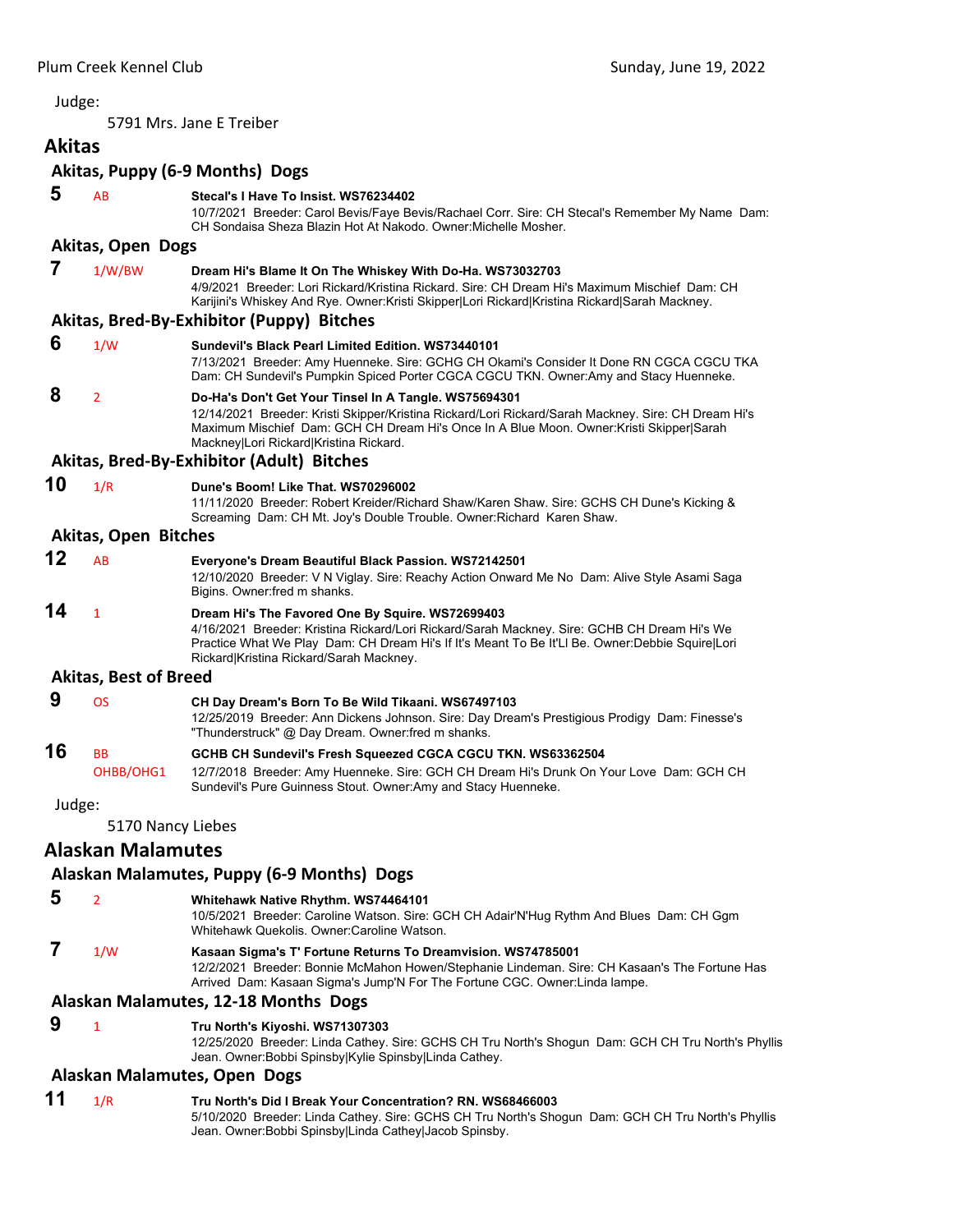# **Alaskan Malamutes, Puppy (6‐9 Months) Bitches**

| 6 | AB  | Whitehawk Adair'N'Hug Simply Amazing. WS74420402                                                 |
|---|-----|--------------------------------------------------------------------------------------------------|
|   |     | 9/26/2021 Breeder: Caroline Watson/Michelle S Frank. Sire: CH Adair'N'Hug Mts Mark Of Excellence |
|   |     | Dam: GCH CH Whitehawk Mystic Ride To Epona. Owner: Catherine Reck.                               |
| 8 | 1/R | Whitehawk Polar Isis, WS74420404                                                                 |
|   |     | 9/26/2021 Breeder: Caroline Watson/Michelle S Frank. Sire: CH Adair'N'Hug Mts Mark Of Excellence |
|   |     | Dam: GCH CH Whitehawk Mystic Ride To Epona. Owner: Anita Ramsey Curtis Schultz.                  |

**10** <sup>2</sup> **Adair'N'Hug Black Hills Jewel. WS74918201** 10/18/2021 Breeder: Mr. Mike J Phillips/Anna C Phillips/Mackenzie E Phillips. Sire: GCHS CH Adair'N'Hug Fair Winds And Following Seas BN RI FDC BCAT CGCA CGCU TKA VHMA Dam: CH Adair'N'Hug Appetite For Destruction BCAT. Owner:Mike J Phillips Anna C Phillips Mackenzie E Phillips.

# **Alaskan Malamutes, Bred‐By‐Exhibitor (Puppy) Bitches**

| 12 | 1/W/BW | Adair 'N' Hug Fantasia. WS74062601                                                              |
|----|--------|-------------------------------------------------------------------------------------------------|
|    |        | 10/3/2021 Breeder: Sue Brehm/Ron Krubeck/Robin Hug/Joseph Hug. Sire: CH Adair'N'Hug Who Knew RN |
|    |        | Dam: Adair'N'Hug's Soul Sister. Owner: Robin Hug and Dr Joseph Hug.                             |

#### **Alaskan Malamutes, Best of Breed**

| <b>SEL</b>  | GCH CH Tru North's Pink Sapphire. WS51494901                                                                                                                                                                                                                           |
|-------------|------------------------------------------------------------------------------------------------------------------------------------------------------------------------------------------------------------------------------------------------------------------------|
|             | 10/4/2015 Breeder: Linda Cathey. Sire: GCH CH Quinault's Thunder Road Dam: GCH CH Tru North's<br>Joyful Mountain. Owner: Linda Cathey.                                                                                                                                 |
| BB/G3       | GCH CH Adair'N'Hug Rythm And Blues. WS65039202<br>6/17/2019 Breeder: Robin Hug/Dr. Joseph E Hug/Katie Jo Hug. Sire: GCH CH Adair'N Hug Right On<br>Target CGC Dam: CH Adair'N'Hug Out Of The Blue. Owner:Robin Hug and Dr Joseph Hug Joseph Hug Kat<br>Copley-Holland. |
| <b>AB</b>   | GCHB CH Catanyas Good Gracious Bodacious. WS55440101<br>8/15/2016 Breeder: Donelle Roberts/PJ Harrison. Sire: GCHS CH Ice Fall's Locked "N" Loaded Dam:<br>GCH CH Silverice Catanya's Bootylicious. Owner: PJ Harrison Alisa Syar Donelle Burrill.                     |
| <b>SFI</b>  | CH Tru North's He Said He Was Gonna Call, WS68466001                                                                                                                                                                                                                   |
| <b>OHBB</b> | 5/10/2020 Breeder: Linda Cathey. Sire: GCHS CH Tru North's Shogun Dam: GCH CH Tru North's Phyllis<br>Jean. Owner: Linda Cathey.                                                                                                                                        |
|             | CH Adair'N'Hug Appetite For Destruction BCAT. WS59820103<br>11/12/2017 Breeder: Robin Hug/Dr. Joseph E Hug/Katie Jo Hug. Sire: CH Adair'N'Hug Who Knew RN<br>Dam: CH Adair'N'Hug Out Of The Blue. Owner: Mike J Phillips Anna C Phillips Mackenzie E Phillips.         |
|             | CH Silverice Party In The Clouds At Stormrunner. WS65571303<br>4/27/2019 Breeder: Alisa Syar/Michael Stone. Sire: CH Ootek's Braveheart Dam: GCH CH Silverice<br>Taolanquest Cocktails In The Clouds. Owner: Justin Scoffield Alisa Syar.                              |
| <b>OS</b>   | CH Snopeak Adair'N'Hug A New Hope. WS67126706<br>12/23/2019 Breeder: Barbara Margaret White/Robin Hug/Albert John White. Sire: CH Adair'N'Hug Mts<br>Mark Of Excellence Dam: CH Adair'N'Hug It's My Time At Snopeak BCAT CGC TKN ATT. Owner:Barbara<br>White Al White. |
| Judge:      |                                                                                                                                                                                                                                                                        |
|             |                                                                                                                                                                                                                                                                        |

7633 Mr. James E Taylor

# **Bernese Mountain Dogs**

#### **Bernese Mountain Dogs, Open Dogs**

 **9** 1/W/BW **Backcountry Zamboni TKN. WS67309501** 11/24/2019 Breeder: Jennifer Julian/Wendy Bennett. Sire: Harry Potter De Llobu Astur Dam: Backcountry Unanswered Prayers. Owner:Lori Kennedy|Wendy Bennett|Jennifer Julian. **11** 2/R **Sandbarr's Nose For Tennessee Whiskey. WS67485501** 9/23/2019 Breeder: Sandra Hernandez. Sire: Hickory's Zest For Ice Dam: Millenium Star Zest I Of Life. Owner:Leah Weakland|Sandra K Hernandez. Don Volleberg

# **Bernese Mountain Dogs, 12‐18 Months Bitches**

| 6 | 1/R            | Mountainair's Zen Empress Of Moondance. WS71764703<br>1/30/2021 Breeder: Darcy Babb. Sire: GCH CH Nashems One More Moondance At Red Rocks RI HT<br>FDC Dam: CH Mountainair's Vow Of The Heart. Owner: Karla Watson Darcy Babb. Mary Bugg |
|---|----------------|------------------------------------------------------------------------------------------------------------------------------------------------------------------------------------------------------------------------------------------|
| 8 | A <sub>R</sub> | Wagontale's In A Heartbeat. WS72272301<br>4/5/2021 Breeder: Stacy Temples. Sire: Tallpine's Spring Roar Dam: Wagontale's Fancy Free.<br>Owner:Stacy Temples.                                                                             |

#### **Bernese Mountain Dogs, Bred‐By‐Exhibitor (Puppy) Bitches**

# **10** <sup>1</sup> **Skyfall's Brahe Beauty. WS74354310**

10/4/2021 Breeder: Rhonda Squires/Darcy Babb/Larry Squires. Sire: GCHB CH Blumoon's The More He Motos UD BN RE CGCA Dam: CH Mountainair's Vision Of Celestial Beauty CGC. Owner:Rhonda Squires.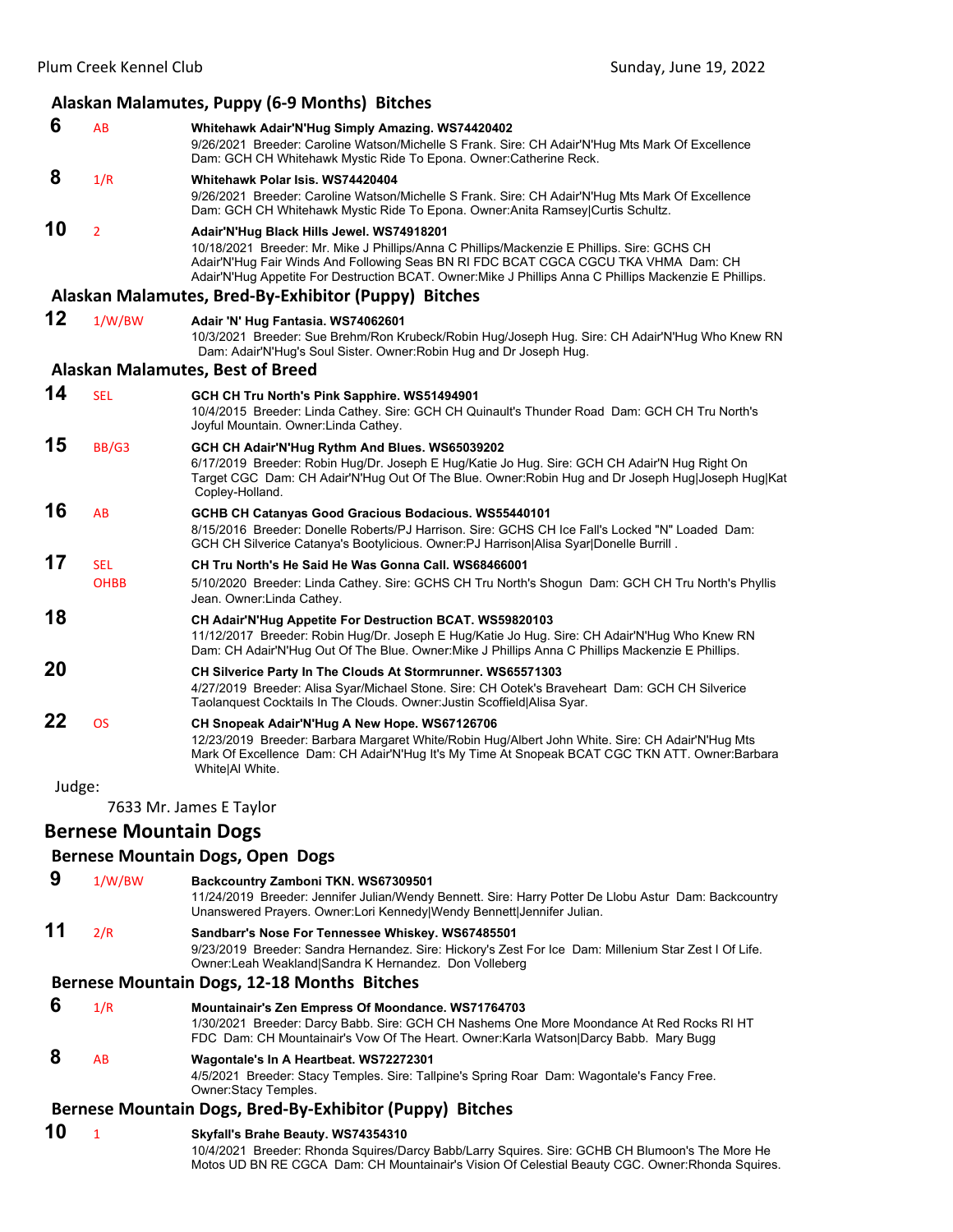|        |                         | Bernese Mountain Dogs, Bred-By-Exhibitor (Adult) Bitches                                                                                                                                                                                                                       |
|--------|-------------------------|--------------------------------------------------------------------------------------------------------------------------------------------------------------------------------------------------------------------------------------------------------------------------------|
| 12     | $\overline{2}$          | Mamemo's Moet CD RA HT NAP NJP CGC, WS63681301<br>2/6/2019 Breeder: Lamartine Simons, Sire: GCHG CH Nashems In Wine There's A Friend RN Dam: GCH<br>CH Lilloete Mamemo Du Haras De La Vergne CD RA HT OAP OJP NFP CGC TKN. Owner:Lamartine<br>Simons.                          |
| 14     | $\mathbf{1}$            | Thats My Little Sheila. WS68483001<br>5/15/2020 Breeder: Chris Wrigley. Sire: Grunschnabel-Berner Teddy CD CGC Dam: Juliette's Love<br>Stormguard. Owner: Chris Wrigley.                                                                                                       |
|        |                         | <b>Bernese Mountain Dogs, Open Bitches</b>                                                                                                                                                                                                                                     |
| 16     | 1/W                     | Prairiefire's Signature Wildflower CGCA CGCU. WS65021402<br>6/7/2019 Breeder: Brenda B. Larsen. Sire: CH Lavish's On A Quest To Prairiefire Dam: GCH CH<br>Signature's Dreamin Of Hazy Days V Sterling. Owner: Joanna M Hughes Sharon Johnson.                                 |
| 18     | AB                      | Wagontale's Better Watch Out. WS66059702<br>8/30/2019 Breeder: Stacy Temples. Sire: CH Wagontale's Fancy Outlaw Dam: CH Wagontale's Ever<br>After. Owner:Stacy Temples Judy Stachurski  Joe Stachurski.                                                                        |
|        |                         | <b>Bernese Mountain Dogs, Best of Breed</b>                                                                                                                                                                                                                                    |
| 7      |                         | Stockli's Just Sayin'. WS73124101<br>3/2/2021 Breeder: Lisa Ibelshauser. Sire: GCH CH Devael Attitude Pays Dam: Stockli's Fareyn.<br>Owner: Valerie Horney Lisa Ibelshauser.                                                                                                   |
| 15     | <b>BB</b>               | GCHB CH Cor Caroli's Mission to the Stars CD RN. WS56230101<br>2/18/2017 Breeder: Toni L Beelard/Verne Beelard, Sire: GCHB CH Blumoon's The More He Motos UD BN<br>RE CGCA Dam: CH Triple B's Just One More Time. Owner: brooks and david bernard.                             |
| 17     | AB                      | CH Wagontale's Fancy Outlaw. WS60581507<br>2/2/2018 Breeder: Stacy Temples. Sire: GCHS CH Wyndrift's Driving Hearts Wild CD BN RE CGC TKN<br>Dam: CH Wagontale's Tempest. Owner: Stacy Temples.                                                                                |
| 20     |                         | GCH CH Lilloete Mamemo Du Haras De La Vergne CD RA HT OAP OJP NFP CGC TKN. WS51711701<br>7/30/2015 Breeder: Francois Francoise/M. Isasca Frederi. Sire: Grand Yaka Du Haras De La Vergne<br>Dam: G' Deux Zamours Duharas De La Vergne. Owner: Lamartine Simons.                |
| 21     | <b>SEL</b>              | CH Nashems Diamond In The Ruff RA HSAs FDC TKI. WS65827603<br>8/20/2019 Breeder: Valerie Murphy/Sara Karl. Sire: GCHB CH Blumoon's The More He Motos UD BN RE<br>CGCA Dam: GCH CH Nashems I Could Have Danced All Night CD BN RN CGCU TKI. Owner: Margaret<br>Jezek Sara Karl. |
| 22     | <b>OS</b>               | GCHB CH Prairiefire's Girl From Ipanema FDC CGCA CGCU TKN. WS54047005<br>6/13/2016 Breeder: Sharon S Johnson. Sire: GCHS CH Snowbound's Ka'Anapali Dreamin Dam: CH<br>Prairiefire's Wonderstruck. Owner: Rebecca Shuris Robert Shuris Sharon S Johnson.                        |
| 24     | <b>SEL</b><br>OHBB/OHG4 | CH Lavender Hills Ticket To Tangier RN TKN. WS66721601<br>11/21/2019 Breeder: Susan Parr/Cindy Crawford Gorath. Sire: GCHS CH Adesa's Tijuana Windfall CGC<br>Dam: GCH CH Lavender Hills I Dream Of Africa SCN SIN SBN. Owner: Alice Clark Susan Parr.                         |
| Judge: |                         |                                                                                                                                                                                                                                                                                |

5791 Mrs. Jane E Treiber

# **Boxers**

# **Boxers, Open Brindle Dogs**

# **5** AB **Day-Jo's Thankful For "The Bear". WS53478202**

4/12/2016 Breeder: Mitch Dunn/Kinnetha Dunn. Sire: CH Crossroad PVS Remembered Dam: CH Day-Jo's Obviously Thankful For Whitney. Owner:Jenette Keese|Tylar Keese |Mitchell Dunn.

# **Boxers, Puppy (6‐9 Months) Bitches**

 **6** 1/W **Wyndridge Antonella. WS75163101**

OHBB 12/14/2021 Breeder: Stephanie Cornetto/Lou-Ann Tibbitts-Ridings. Sire: CH Encore's Hot Shot Dam: Sinnott'N Cachet's Savage Socialite At Wyndridge. Owner:Kimberly Robertson|Dawn Cornetto.

# **Boxers, Puppy (9‐12 Months) Bitches**

 **8** AB **Irondale's Wray Of Hope. WS73823401**

8/9/2021 Breeder: James Bettis/Wendy Bettis. Sire: GCH CH Irondale's Get Off Of My Cloud Dam: Irondale N Mircoa's Object Of My Desire. Owner:Sherry Shivley|Wendy Bettis. Patti Hazlitt

# **Boxers, Bred‐By‐Exhibitor (Adult) Bitches**

**10** AB **Dancin' Steppin Right Along At The Ritz. WS72505401** 5/24/2021 Breeder: Vicki L Sinner. Sire: Sarkels Steppin Right Along BN RA CAX DCAT CGC TKN Dam: CH Dancin' Girls Puttin On The Ritz CAA DCAT CGC TKN. Owner: Vicki Sinner|Brenda J. Piper.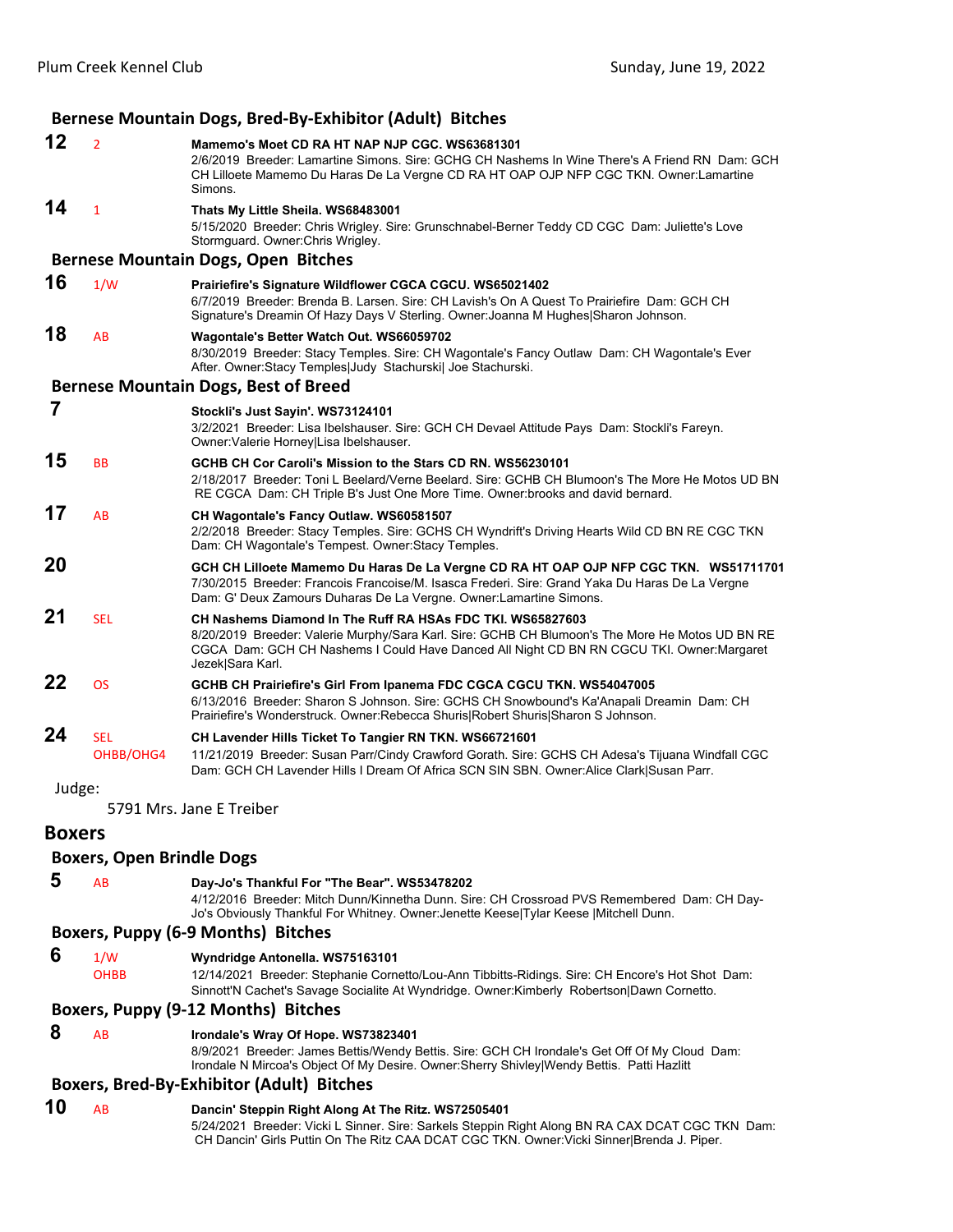|        | <b>Boxers, Best of Breed</b>     |                                                                                                                                                                                                                                                                                                              |
|--------|----------------------------------|--------------------------------------------------------------------------------------------------------------------------------------------------------------------------------------------------------------------------------------------------------------------------------------------------------------|
| 12     | <b>BB</b>                        | CH Irondale-Desertwinds-Sandhill's Caught In The Act. WS69716602<br>8/7/2020 Breeder: Doug A Plemel/Bob Bauer/Wendy Bettis/James Bettis. Sire: CH Desert Winds N<br>Irondales Wolverine Dam: CH Desertwinds N Irondale's Back To The Jersey Shore. Owner: Kanu<br>Oremersher Agent: Monica Lamontagne        |
| Judge: |                                  |                                                                                                                                                                                                                                                                                                              |
|        |                                  | 5791 Mrs. Jane E Treiber                                                                                                                                                                                                                                                                                     |
|        | <b>Cane Corso</b>                |                                                                                                                                                                                                                                                                                                              |
|        |                                  | Cane Corso, Puppy (6-9 Months) Dogs                                                                                                                                                                                                                                                                          |
| 5      | $\mathbf{1}$                     | Omaggio's Epic All-Nighter. WS74629002<br>11/30/2021 Breeder: Rachelle Cline/Heather Vitcusky. Sire: Serafina'S-Northwoods Streetwise Hercules<br>Dam: Epic Unexpected Journey Of Adibeir. Owner:Cameron Allen Rachelle R Cline Gigi Larsen Cameron<br>Allen.                                                |
|        |                                  | <b>Cane Corso, American Bred Dogs</b>                                                                                                                                                                                                                                                                        |
| 7      | 1/R                              | Casa Reale's Darn Skippy "Skip". WS71932204<br>7/31/2020 Breeder: James Ballard. Sire: GCHP CH Casa Reale's Skyline Surfer "Hudson" Dam: Himera<br>Pia Fidelis. Owner: Christopher Torres James Ballard.                                                                                                     |
|        | <b>Cane Corso, Open Dogs</b>     |                                                                                                                                                                                                                                                                                                              |
| 9      | 1/W/BW                           | Epic Drax The Destroyer. WS67472707<br>12/16/2019 Breeder: Elizabeth(Betsy) Shauck/Heather Vitcusky. Sire: Serafina - Americana Wild One<br>Dam: Adibeir Virgina Anna. Owner: April Clement Heather Vitcusky Landon Clement.                                                                                 |
|        |                                  | Cane Corso, Puppy (9-12 Months) Bitches                                                                                                                                                                                                                                                                      |
| 6      | 1/W                              | Castleguard's Yoho And A Bottle Of Rum. WS74976505<br>9/5/2021 Breeder: Shauna Demoss. Sire: Serafina's For The Love Of The Game Dam: Castleguard<br>Serafina Force Of Nature. Owner: Shauna DeMoss. Agent: Monica Lamontagne                                                                                |
|        |                                  | Cane Corso, Bred-By-Exhibitor (Puppy) Bitches                                                                                                                                                                                                                                                                |
| 8      | 1/R                              | Omaggio Epic Seductress. WS74629001<br>11/30/2021 Breeder: Rachelle Cline/Heather Vitcusky. Sire: Serafina'S-Northwoods Streetwise Hercules<br>Dam: Epic Unexpected Journey Of Adibeir. Owner: Rachelle Cline.                                                                                               |
|        | <b>Cane Corso, Best of Breed</b> |                                                                                                                                                                                                                                                                                                              |
| 10     |                                  | CH Casa Reale's Dragontail "Shelby". WS66188403<br>5/31/2019 Breeder: James Ballard. Sire: GCHP CH Casa Reale's Skyline Surfer "Hudson" Dam: Casa<br>Reale's Lively Impressions Raava. Owner:Christopher Torres James Ballard.                                                                               |
| 11     | BB                               | GCHB CH Castleguard's Lust For Life. WS67947901<br>12/12/2019 Breeder: Shauna Demoss. Sire: Serafina's Into The Mist Dam: Castleguard Serafina Force Of<br>Nature. Owner: Shauna DeMoss. Agent: Monica Lamontagne                                                                                            |
| 12     |                                  | GCH CH Omaggio's American Made. WS66498202<br>10/21/2019 Breeder: Rachelle Cline. Sire: Serafina - Americana Wild One Dam: GCH CH Epic Dark<br>Horse CA. Owner: Don Volleberg Rachelle Cline.                                                                                                                |
| Judge: |                                  |                                                                                                                                                                                                                                                                                                              |
|        | 5170 Nancy Liebes                |                                                                                                                                                                                                                                                                                                              |
|        | <b>Doberman Pinschers</b>        |                                                                                                                                                                                                                                                                                                              |
|        |                                  | Doberman Pinschers, Open Black Dogs                                                                                                                                                                                                                                                                          |
| 5      | 1/W/OS<br><b>OHBB</b>            | Cardinal's Could It Be A Visitor From Heaven, WS68278604<br>5/11/2020 Breeder: Karen Lynn Miller/Sharon Marinelli/Hannah Hicks. Sire: GCH CH Caleb's On Eagles<br>Wings NA NAJ NJP ACT1 WAC Dam: GCH CH Sharjet's Heavenly Image At Joric CD ACT1 CGC TKN.<br>Owner: Raeann Hicks Hannah Hicks Karen Miller. |
|        |                                  | Doberman Pinschers, Puppy (9-12 Months) Bitches                                                                                                                                                                                                                                                              |
| 6      | 1/W/BB/BW                        | Gallants Society Chic V Ciden D'tales Alisaton. WS73435509<br>6/20/2021 Rreeder: Stephanie Rudich/C Huckfeldt/M Easth DVM/C DeMilta/C Demilta-Shimpeno, Sire:                                                                                                                                                |

6/20/2021 Breeder: Stephanie Rudich/C Huckfeldt/M Fasth DVM/G DeMilta/C Demilta-Shimpeno. Sire: GCH CH Gallant's Scandel V Ciden D'tales Alisaton CA BCAT Dam: CH D'tales Secret Society V Alisaton Ciden RA. Owner:Erica Tate|Nick Tate |Mona Fasth DVM|C L Huckfeldt.

#### **8** AB **Holly Woods Phantom Queen. WS73786901** 8/19/2021 Breeder: Diane McGarvey/Mike Thomas. Sire: CH Holly Woods Shake Rattle N'Roll Dam: GCHG CH Holly Woods Vengeance N' Seven Days. Owner:James and Colleen Whitlow|D McGarvey|M Thomas.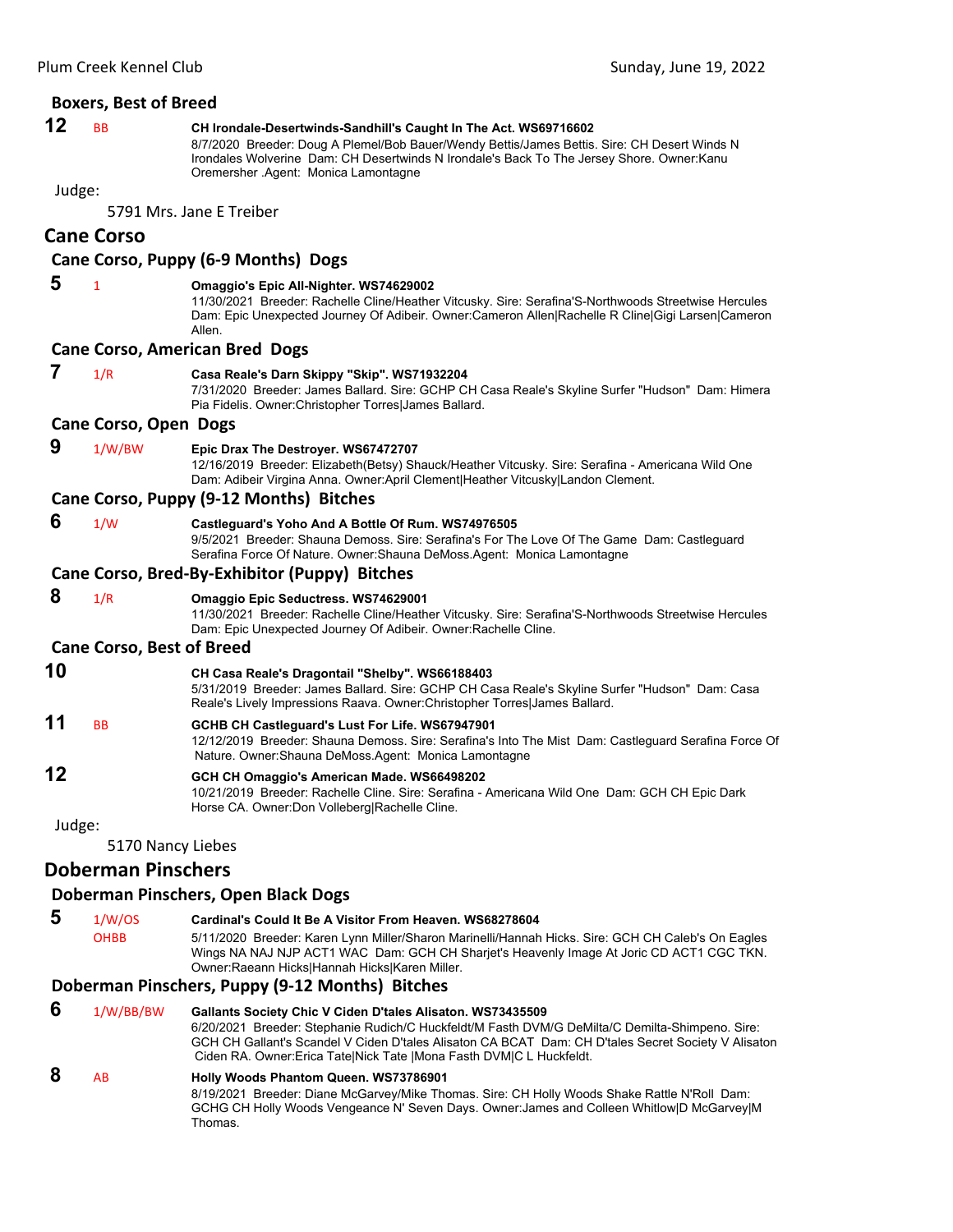#### **Doberman Pinschers, Open Black Bitches**

#### **10** 1/R **Idle Hour Ethereal. WS68322806**

1/18/2020 Breeder: Leslie McEvoy. Sire: CH Ko N Foxfire's General Madness Dam: Copperdobe Hells Bells. Owner:Leslie McEvoy.

#### **Doberman Pinschers, Open AOAC Bitches**

**12** <sup>1</sup> **Wyndem N Gemini's Light Up The Night. WS68656207** 5/8/2020 Breeder: Kim Lovett/Mary Leahy. Sire: CH Moa's National Anthem CD RN CA BCAT DJ CGCA CGCU TKP VHMA Dam: CH Gemini's Lady Liberty For Jj. Owner:Jon Sanders|Mary Ann Hollis|Mary Leahy.

# **Doberman Pinschers, Best of Breed**

|    | AB   | GCH CH Wirri Wirri Bad Boy Boogie CD CGC. WS53404502<br>5/2/2016 Breeder: Erica Tate/Nick Tate. Sire: GCHB CH Paradigm's Presumed Innocent Dam: GCH CH<br>Paradigm's Pistol Packin' Mama CD RA WAC CGC. Owner:Diana Gary Erica Tate Nick Tate.                                                                            |
|----|------|---------------------------------------------------------------------------------------------------------------------------------------------------------------------------------------------------------------------------------------------------------------------------------------------------------------------------|
| 11 | SFI. | CH D'tales Kronos V Alisaton Ciden BN, WS60544001<br>3/22/2018 Breeder: P Healy/H Engel/S Rudich DVM/CHuckfeldt/G DeMilta/C DeMilta-Shimpeno. Sire:<br>GCH CH Winmar's Despicable Me CD BN Dam: GCHS CH Alisaton Swept Away V Raklyn Ciden.<br>Owner: Natalie & Robert Gros Potter Cindi Huckfeldt Gwen Demilta-Shampeno. |
| 14 | SEL  | GCH CH Wirri Wirri Walk All Over You CD CGC, WS53404504<br>5/2/2016 Breeder: Erica Tate/Nick Tate. Sire: GCHB CH Paradigm's Presumed Innocent Dam: GCH CH<br>Paradigm's Pistol Packin' Mama CD RA WAC CGC. Owner: Erica Tate Nick Tate.                                                                                   |

Judge:

5791 Mrs. Jane E Treiber

# **Great Danes**

#### **Great Danes, Bred‐By‐Exhibitor (Adult) Dogs**

 **5** 1/R **Bbd's I Name Him I Keep Him. WS68025704**

3/25/2020 Breeder: Ashley Maloney/Tracy Powell D.V.M.. Sire: GCHG CH Creek Danes I'M The Head Honcho El Jefe V Enzo Dam: GCH CH Dulce Bbd's Spread My Wings And Fly DN. Owner:Ashley maloney|Jay antilon.

#### **Great Danes, Open Merle Dogs**

# **7** 1/W **Glacier's Smokin Gun RN FDC BCAT CGCA CGCU TKI. WS70383502**

OHBB 8/27/2020 Breeder: Loren Bengston/Tracy Powell D.V.M./Brian Keith Seiber. Sire: GCHG CH Tandt's Gmj's The Inimitable Doc Holliday Dam: CH Dulce Glacier Colorado's Gold. Owner:Erin Alzona|Loren Bengston|Brian Seiber.

#### **Great Danes, 12‐18 Months Bitches**

#### **6** 1/W/BB/BW **Danemarknglaciers Justice For All. WS71235102** 1/16/2021 Breeder: Karen A Martin/Bernie J Martin. Sire: GCH CH Izya's Fight On & Fly On Dam: GCH CH Danemark N Glacier Hear Me Roar FCAT. Owner:Loren Bengston.

# **Great Danes, Best of Breed**

# **9** OS **Stardust Glacier's Let The Spectacle Astound You. WS64153505**

3/5/2019 Breeder: Darryl Pitts/Brian O'Donnell/Wendy O'Donnell. Sire: GCHB CH Glacier's Little Blue Diamond Rio Dam: Strdst Dancin' On Air. Owner:Loren Bengston|Brian Seiber.

Judge:

5791 Mrs. Jane E Treiber

# **Great Pyrenees**

# **Great Pyrenees, Puppy (9‐12 Months) Dogs**

 **5** 1/W/OS **Pyrwinks Scout Apache Avalanche Metish. WS72915602** 6/22/2021 Breeder: JoAnn Winks/Michael Winks. Sire: GCHB CH R Pyr A Tribute To Elvis! Dam: GCH

CH Starmount's Pyrwinks Proud Salix RI FDC CGCA TKI ATT. Owner:Abigail Metish|David Metish.

# **Great Pyrenees, Bred‐By‐Exhibitor (Puppy) Bitches**

 **6** 1/W/BW **Pyrwinks Menohketano Indian Outlaw RN CGC TKI. WS72915606**

6/22/2021 Breeder: JoAnn Winks/Michael Winks. Sire: GCHB CH R Pyr A Tribute To Elvis! Dam: GCH CH Starmount's Pyrwinks Proud Salix RI FDC CGCA TKI ATT. Owner:JoAnn Winks|Michael Winks.

# **Great Pyrenees, Best of Breed**

# **8** BB **GCH CH Starmount's Pyrwinks Proud Salix RI FDC CGCA TKI ATT. WS57283703**

OHBB 4/2/2017 Breeder: pamela D Butler. Sire: GCHG CH Geysercreek Starmounts Tag I'm It Dam: Karolaska Heaven Sent. Owner:JoAnn Winks|Michael Winks.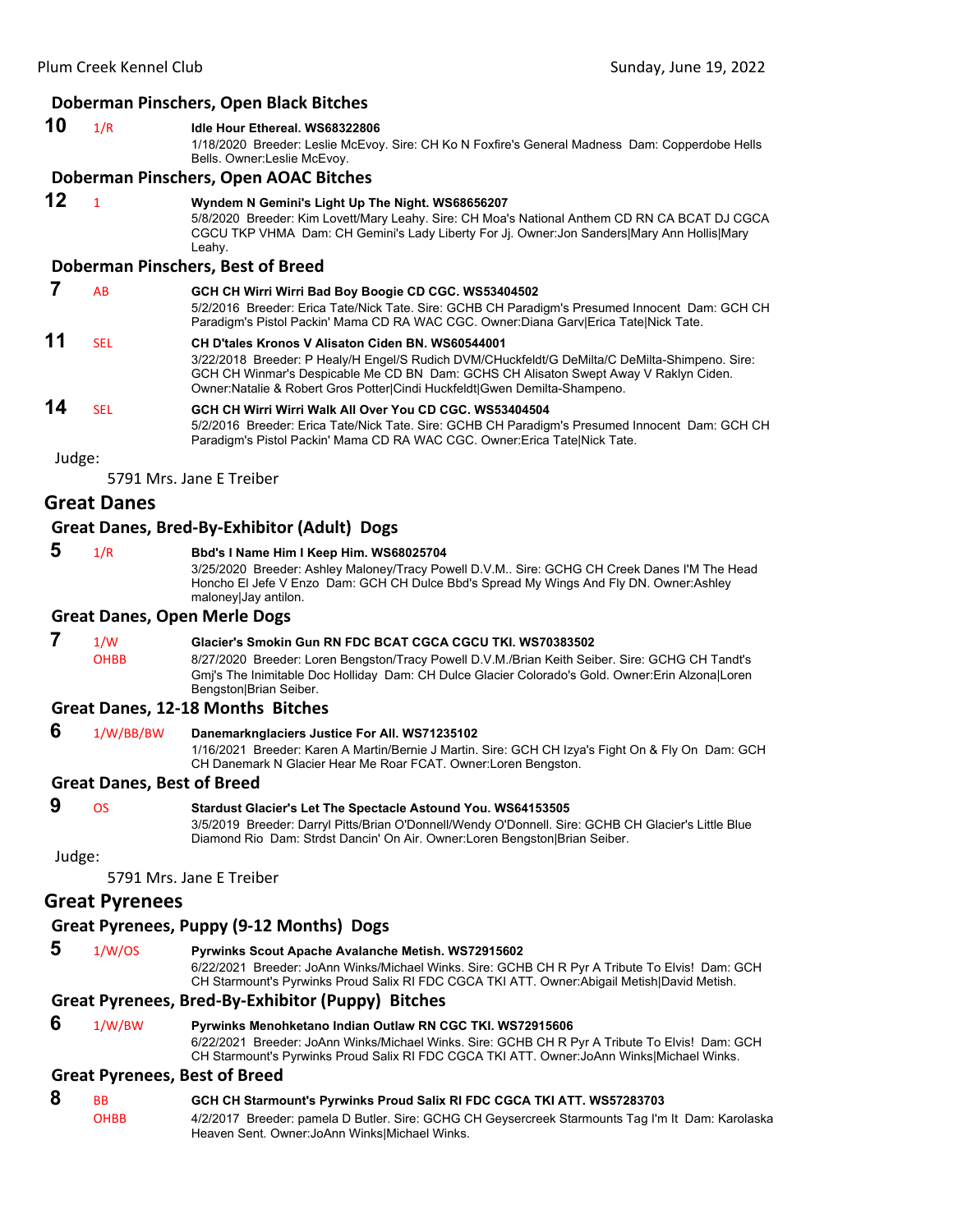7522 Mrs. Anne Marie Taylor

# **Greater Swiss Mountain Dogs**

|    |                       | Greater Swiss Mountain Dogs, Amateur Owner Handler Dogs                                                                                                                                                                                                                         |
|----|-----------------------|---------------------------------------------------------------------------------------------------------------------------------------------------------------------------------------------------------------------------------------------------------------------------------|
| 5  | 1                     | Cornerstone's Warrior Walks In Moonlight. WS68223801<br>4/12/2020 Breeder: Ann Rita Rimler/Jennifer Lind. Sire: GCH CH Fairwinds Calyspso's Sam Eagle Dam:<br>GCH CH Cornerstone's Bad Moon On The Rise CD. Owner:Darlene Tady and Randall Meacham.                             |
|    |                       | <b>Greater Swiss Mountain Dogs, Open Dogs</b>                                                                                                                                                                                                                                   |
| 5  | 1/W/BW<br><b>OHBB</b> | Cornerstone's Warrior Walks In Moonlight. WS68223801<br>4/12/2020 Breeder: Ann Rita Rimler/Jennifer Lind. Sire: GCH CH Fairwinds Calyspso's Sam Eagle Dam:<br>GCH CH Cornerstone's Bad Moon On The Rise CD. Owner:Darlene Tady and Randall Meacham.                             |
| 7  | 2/R                   | Pine Grove's 100 Grand RI FDC NDD CGCA CGCU. WS66400905<br>10/15/2019 Breeder: Meggen Burghardt. Sire: GCHG CH Snowy Mountains Norman Invasion At Redrock<br>RN CGC Dam: CH Houha's Dolcezza At Pine Grove CGC TKI. Owner: Michelle Lee James Amburgey and<br>Meggen Burghardt. |
| 11 | 3                     | Calypso's Olfusa Rangerson. WS68862106<br>6/5/2020 Breeder: Bev Brown/Terry Brown/Lori Ciccone. Sire: GCHG CH Calypso Flash Ranger's<br>Conundrum RN CGC Dam: GCH CH Fairwinds Calypso's Lady Guenevere. Owner:Lisa and Nathan<br>Skoglund Lori Ciccone.                        |
|    |                       | Greater Swiss Mountain Dogs, Puppy (9-12 Months) Bitches                                                                                                                                                                                                                        |
| 6  | $\overline{1}$        | Pine Grove's Lady Willow Come Sail Away TKN. WS73317501<br>7/10/2021 Breeder: Meggen Burghardt. Sire: CH Calypso Bearcreek's Call Of The Moon Dam: CH<br>Houha's Dolcezza At Pine Grove CGC TKI. Owner: Mark Doughty Meggen Burghardt.                                          |
| 8  | 2                     | Houha's Enhancing Sentences Withaltitude. WS73829601<br>8/6/2021 Breeder: Nathan Houha/Loreen Houha. Sire: Houha's Roaring Christmas Comet Dam: Houha's<br>Fat Bottomed Girls. Owner:Casey Campbell Nathan Houha.                                                               |
|    |                       | <b>Greater Swiss Mountain Dogs, 12-18 Months Bitches</b>                                                                                                                                                                                                                        |
| 10 | 1/W                   | Giovanni Below Zero At Pine Grove. WS72033801<br>3/16/2021 Breeder: Mary Grunewald/Joe Grunewald. Sire: GCHB CH Houha's Really Hits The Spot CD BN<br>RA CGCA TKN Dam: Pine Grove Giovanni's Hamm It Up. Owner: Meggen Burghardt.                                               |
|    |                       | <b>Greater Swiss Mountain Dogs, Open Bitches</b>                                                                                                                                                                                                                                |
| 12 | 1/R                   | Calypso Reese's Love You To Pieces. WS70522002<br>11/4/2020 Breeder: MacKenzie Houpt/Sam Houpt/Terry Brown. Sire: GCH CH Fairwinds Calyspso's Sam<br>Eagle Dam: GCH CH Calypso's Rocky Mountain Fern. Owner:Bev Diclementi-Brown Terry Brown.                                   |
| 14 | $\overline{2}$        | Calypso Riding The Rio Grande To Liberty Mountain. WS68862108<br>6/5/2020 Breeder: Bev Brown/Terry Brown/Lori Ciccone. Sire: GCHG CH Calypso Flash Ranger's<br>Conundrum RN CGC Dam: GCH CH Fairwinds Calypso's Lady Guenevere. Owner:Celeste Guerrero.                         |
|    |                       | <b>Greater Swiss Mountain Dogs, Best of Breed</b>                                                                                                                                                                                                                               |
| 15 | ВB                    | GCH CH Cedarcove Gotham's Dark Knight. WS59702802<br>1/2/2018 Breeder: Carolynn Wamsley. Sire: GCH CH Snowy Mountain's Gandalf Aka Senator Of Irvington<br>RN CGC Dam: Cedarcoves Suisse Heirloom CGCA CGCU TKN. Owner:Carolynn D Wamsley Agent:<br>Steffie Cheng               |
| 16 | OS                    | Pine Grove's Chief Of All Muses CGCA CGCU. WS70469701<br>11/13/2020 Breeder: Meggen Burghardt. Sire: GCH CH Wasatch Calypso's Ale To The Chief Dam: CH<br>Houha's Dolcezza At Pine Grove CGC TKI. Owner:Michelle Lee James Amburgey and Meggen Burghardt.                       |
| 17 |                       | CH Houha-Redrock Right Said Fred At Altitude RN CGC. WS60671501<br>2/14/2018 Breeder: Loreen Houha. Sire: GCHG CH Snowy Mountains Norman Invasion At Redrock RN<br>CGC Dam: CH Houha's Come Up And See Me Some Time. Owner:Casey Campbell Loreen<br>Houha Jennifer Logan.       |
| 19 | SEL                   | CH Pine Grove's It's A Me Luigi!. WS65177301<br>6/27/2019 Breeder: MELISSA ORTIONA/Meggen Burghardt/Chris Ortiona. Sire: CH Pine Grove's<br>Slugger's American Gangster Dam: GCH CH Pine Grove's Mac Attack. Owner: Melissa and Christopher<br>Ortiona Megan Burghardt.         |
| 21 |                       | CH Monarch's Leading Man. WS65229401<br>6/24/2019 Breeder: Denise Anderson/Lisa K Simonsen. Sire: CH Cornerstone's Just Brewing Up Trouble<br>Dam: GCH CH Painted Mtn's Sizzlin' Hot Briquet CGCA CGCU. Owner:Denise Anderson.                                                  |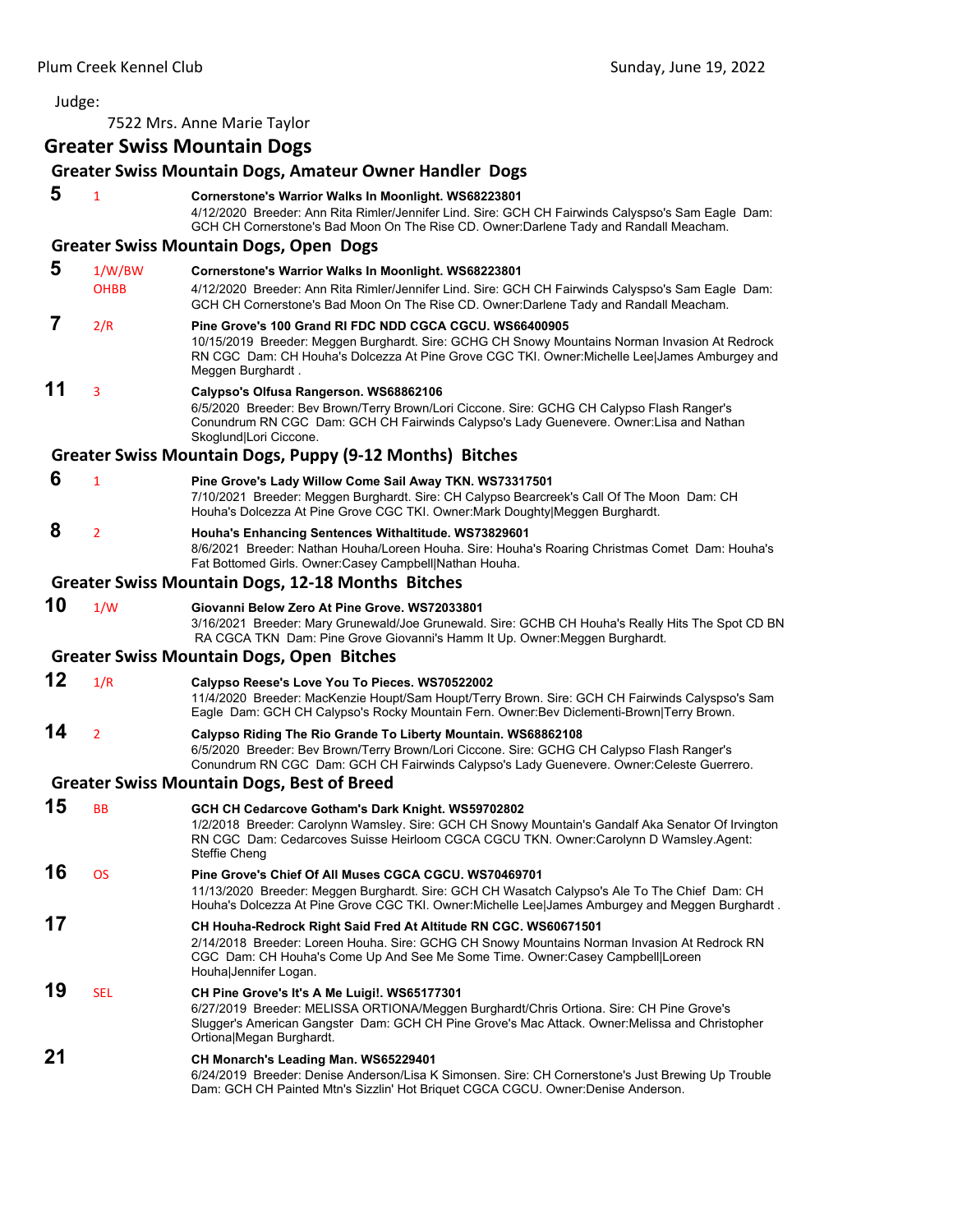7522 Mrs. Anne Marie Taylor

#### **Kuvaszok**

# **Kuvaszok, Best of Breed**

 **5** BB **CH F-Stop Peacekeeper. WS64549303**

3/23/2019 Breeder: Nicky Hunt. Sire: CH Glacier Creek Kolya CD RI ACT1 TKN Dam: F-Stop's Frozen. Owner:Peggy Duezabou|Michelle Rowland|Nicky Hunt.Agent: Monica Lamontagne

#### Judge:

7522 Mrs. Anne Marie Taylor

# **Mastiffs**

# **Mastiffs, Puppy (6‐9 Months) Dogs**

#### **5** AB **Epics I Go U Go Hugo. WS76210602**

12/13/2021 Breeder: Lisa Armstrong/Andra Armstrong. Sire: CH Epics It's My Line Dam: GCH CH Epics Whoa Nellie. Owner:Lisa Armstrong.

#### **Mastiffs, Bred‐By‐Exhibitor (Puppy) Dogs**

#### **7** AB **Epics Rudy Toot Toot. WS73506402**

7/3/2021 Breeder: Lisa Armstrong/Andra Armstrong. Sire: GCHS CH Epics Renewal Comeback CGCA CGCU Dam: GCH CH Epics Whoa Nellie. Owner:Lisa Armstrong.

#### **Mastiffs, 12‐18 Months Bitches**

#### **6** 1/R **4arrows I Came To Party. WS72037107**

2/26/2021 Breeder: Kati M Schweitzer. Sire: CH Epics It's My Line Dam: Impeccable's Ss Epic Design. Owner:Kati Schweitzer.

#### **Mastiffs, Bred‐By‐Exhibitor (Puppy) Bitches**

#### **8** AB **Epics Mardi Gras. WS73506401**

7/3/2021 Breeder: Lisa Armstrong/Andra Armstrong. Sire: GCHS CH Epics Renewal Comeback CGCA CGCU Dam: GCH CH Epics Whoa Nellie. Owner:Lisa Armstrong.

# **10** 1/W/OS **Divine's Talk Birdie To Me. WS74286602**

9/13/2021 Breeder: Mary DeLisa/Emily Drew/Joaquin Perusquia/Jose Pedraza. Sire: CH Divine's Hilbert's Transformation Dam: CH Heimann-Argentina Chloe CGC. Owner:Mandy Cannon |Mary DeLisa.

#### **Mastiffs, Bred‐By‐Exhibitor (Adult) Bitches**

```
12 1 Divine's Where Love Abounds CGC. WS72640801
                     3/6/2021 Breeder: Mary DeLisa/Emily Drew/Joaquin Perusquia/Jose Pedraza. Sire: GCHG CH Harvest 
                     Haze By Unanimous Decision Dam: CH Heimann-Argentina Chloe CGC. Owner:Emily Drew|Mary DeLisa.
```
# **Mastiffs, Best of Breed**

| 11 | <b>BB</b>      | CH Cabezon's Prince Of Wales. WS69999305                                                                                                                           |
|----|----------------|--------------------------------------------------------------------------------------------------------------------------------------------------------------------|
|    | OHBB/OHG3      | 7/27/2020 Breeder: Breanne Hernandez/Pamela Gilley. Sire: GCHS CH Rain Johnny Come Latte Dam:<br>CH Goldenfyre's Sweet Smell Of Success. Owner: MARY STOIK DYMOND. |
| 15 | A <sub>R</sub> | Epics Thunder Struck. WS72037106<br>2/26/2021 Breeder: Kati M Schweitzer. Sire: CH Epics It's My Line Dam: Impeccable's Ss Epic Design.<br>Owner:Lisa Armstrong.   |

Judge:

7522 Mrs. Anne Marie Taylor

# **Newfoundlands**

#### **Newfoundlands, Best of Breed**

| 5 | <b>BB</b>   | GCH CH Shadrack's Aimn For My Last Shot. WS58752303                                                                                                                                                              |
|---|-------------|------------------------------------------------------------------------------------------------------------------------------------------------------------------------------------------------------------------|
|   | <b>OHBB</b> | 8/28/2017 Breeder: Steven Mcadams/Jean Mcadams. Sire: CH Shadrack's Aim Us High CD Dam: CH<br>Shadrack's Midnite Addiction. Owner: Greg Szynskiel Johanna Matsuda.                                               |
|   | <b>AB</b>   | CH Kirenska's Rewrite The Stars, WS61815501<br>6/8/2018 Breeder: Kathy Griffin/Karen Benenati. Sire: GCHB CH Seabrook This Is It Pouch Cove Dam:<br>CH Seabrook's Keep Calm And Carry On. Owner: Karen Benenati. |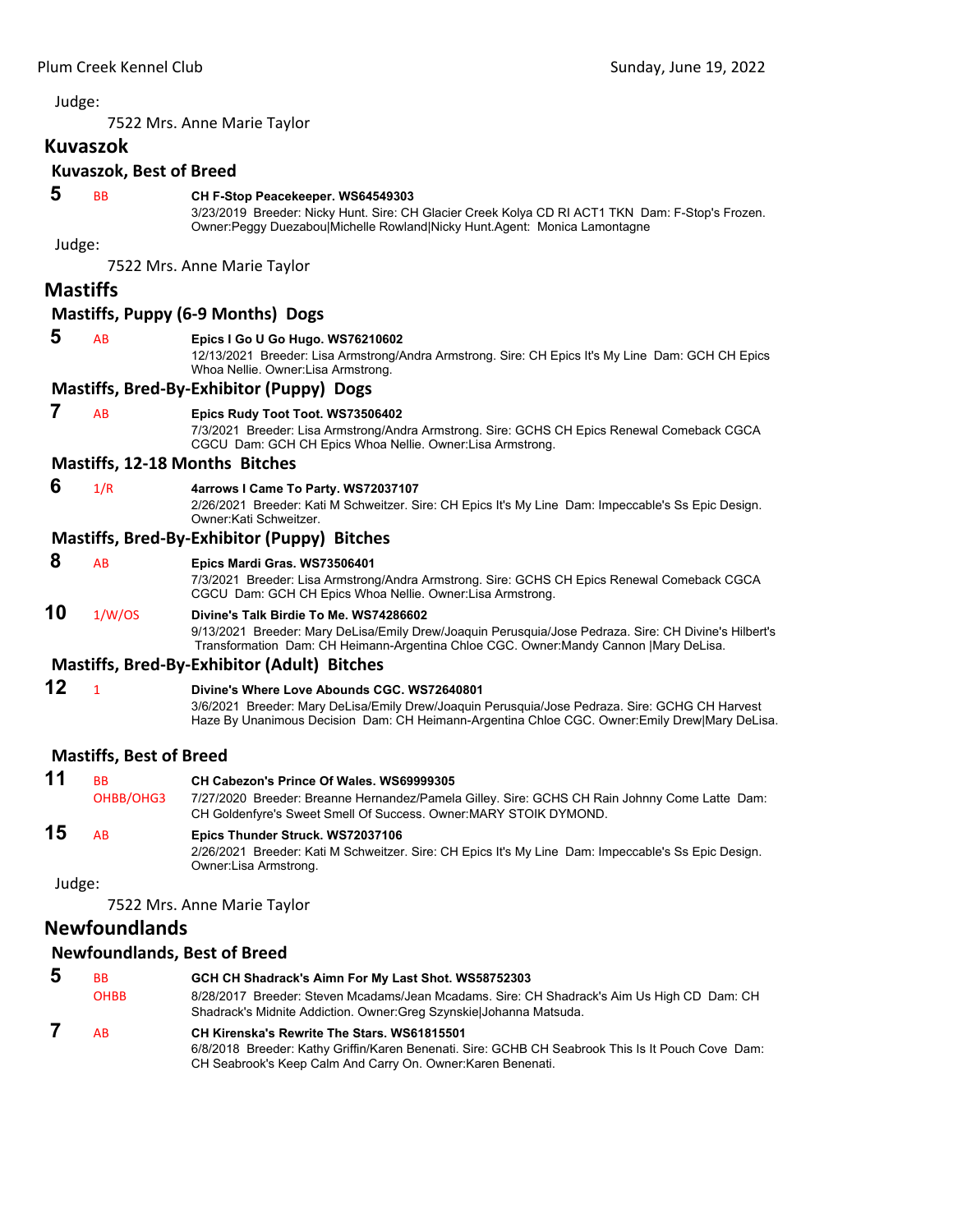5791 Mrs. Jane E Treiber

# **Portuguese Water Dogs**

# **Portuguese Water Dogs, Bred‐By‐Exhibitor (Adult) Dogs**

 **5** 1/W/BB/BW **Spyglass Finbar's Irish Mist. WS63590407** OHBB 11/27/2018 Breeder: Barbara Henley/Scott Henley. Sire: GCHB CH Fishbay's King Triton CGC Dam: Spyglass's Paint My Own Miracle. Owner:Karen Knight|Scott & Barbara Henley. **Portuguese Water Dogs, Puppy (6‐9 Months) Bitches 6** <sup>1</sup> **Spyglass's Believe In Dreams. WS74665612** 11/2/2021 Breeder: Barbara Henley/Scott Henley. Sire: CH Spyglass's Cao-Boy Kisses And Caviar Dreams Dam: Spyglass's Mercury Rising. Owner:Scott|Barbara Henley. **Portuguese Water Dogs, Bred‐By‐Exhibitor (Adult) Bitches 8** 1/R **Timbermist's Frozen To Chosen By Design. WS69964910** 8/23/2020 Breeder: Ms. Joyce A Vanek. Sire: CH Timbermist Lancar Flor De Mar CDX Dam: Timbermist's Inca Zelda. Owner:Joyce Vanek. **Portuguese Water Dogs, Open Bitches 10** 1/W/OS **Timbermist's Gela Estee By Design At Castanet. WS69964907** 8/23/2020 Breeder: Ms. Joyce A Vanek. Sire: CH Timbermist Lancar Flor De Mar CDX Dam: Timbermist's Inca Zelda. Owner:elizabeth wahlberg. **Portuguese Water Dogs, Best of Breed 7** AB **CH Timbermist's Defrosted Dunkin By Design. WS69964909** 8/23/2020 Breeder: Ms. Joyce A Vanek. Sire: CH Timbermist Lancar Flor De Mar CDX Dam: Timbermist's Inca Zelda. Owner:Jennifer Cillo|Michael Cillo. Judge: 5791 Mrs. Jane E Treiber **Rottweilers Rottweilers, Puppy (9‐12 Months) Dogs 9** 1/R **Violet Diamonds Quite The Cool Cat V Baar. WS73677607** 8/28/2021 Breeder: Sandra Lipschultz/Terra Swanson. Sire: GCH CH High Hills Quite The Qharacter V Baar BN RN Dam: GCH CH Brinka Blings Hannah Our Violet Diamond RN CGCA CGCU TKN. Owner:Jennifer Rose|Aubyn Stelmach. **11** <sup>2</sup> **Journey's Take A Step Back In Time. WS74290505** 9/19/2021 Breeder: Scott Maher. Sire: CH Sampsons Blue Duramax Dam: Vanity Serendipitious Journey CGC. Owner:Brenda L Haskin. **Rottweilers, 12‐18 Months Dogs 15** <sup>2</sup> **Journeys Don't Stop Believing At Slr. WS72081302** 3/7/2021 Breeder: Scott Maher. Sire: CH Mount Olympus Nemesis Retribution RN CGC Dam: Vanity Serendipitious Journey CGC. Owner:LeeAndra S Rupple and Sancie Lee Rupple. **17** 1/W **Eirians Your My Next Adventure. WS74714501** 4/30/2021 Breeder: Johnna H Glover. Sire: CH Eirians Oh The Places Youll Go Dam: Eirians Straight To The Moon. Owner:Patti Hazlitt. **Rottweilers, 12‐18 Months Bitches 6** <sup>1</sup> **Halo & Esmonds Sail On Sailor. WS72877904** 5/10/2021 Breeder: Kathryn Lovan/Ann Felske-Jackman. Sire: GCH CH RACH Halo's California Dreamin' CD RM4 RAE3 TD SWN SCA SIA SEA Dam: GCH CH Esmonds Take It To The Limit CD RM RAE. Owner:Shannon Fountain. **Rottweilers, Bred‐By‐Exhibitor (Puppy) Bitches 8** 1/W/BW **I'Deal Midnight Dance V Bucknwald. WS74920605** 10/31/2021 Breeder: Jeff Howard/Susan Deal/Kyle Howard. Sire: GCHB CH I'Deal Chosen One CD BN RE Dam: GCHB CH Mount Olympus Black Pearl. Owner:Susan Deal. **Rottweilers, Bred‐By‐Exhibitor (Adult) Bitches 10** AB **Skywind's Take It Or Leave It. WS64848402** 5/13/2019 Breeder: Brenda Haskin. Sire: CH Chancellor Skywinds Hi Flyin Commander Dam: CH

Skywind's Black Cashmere. Owner:Brenda L Haskin.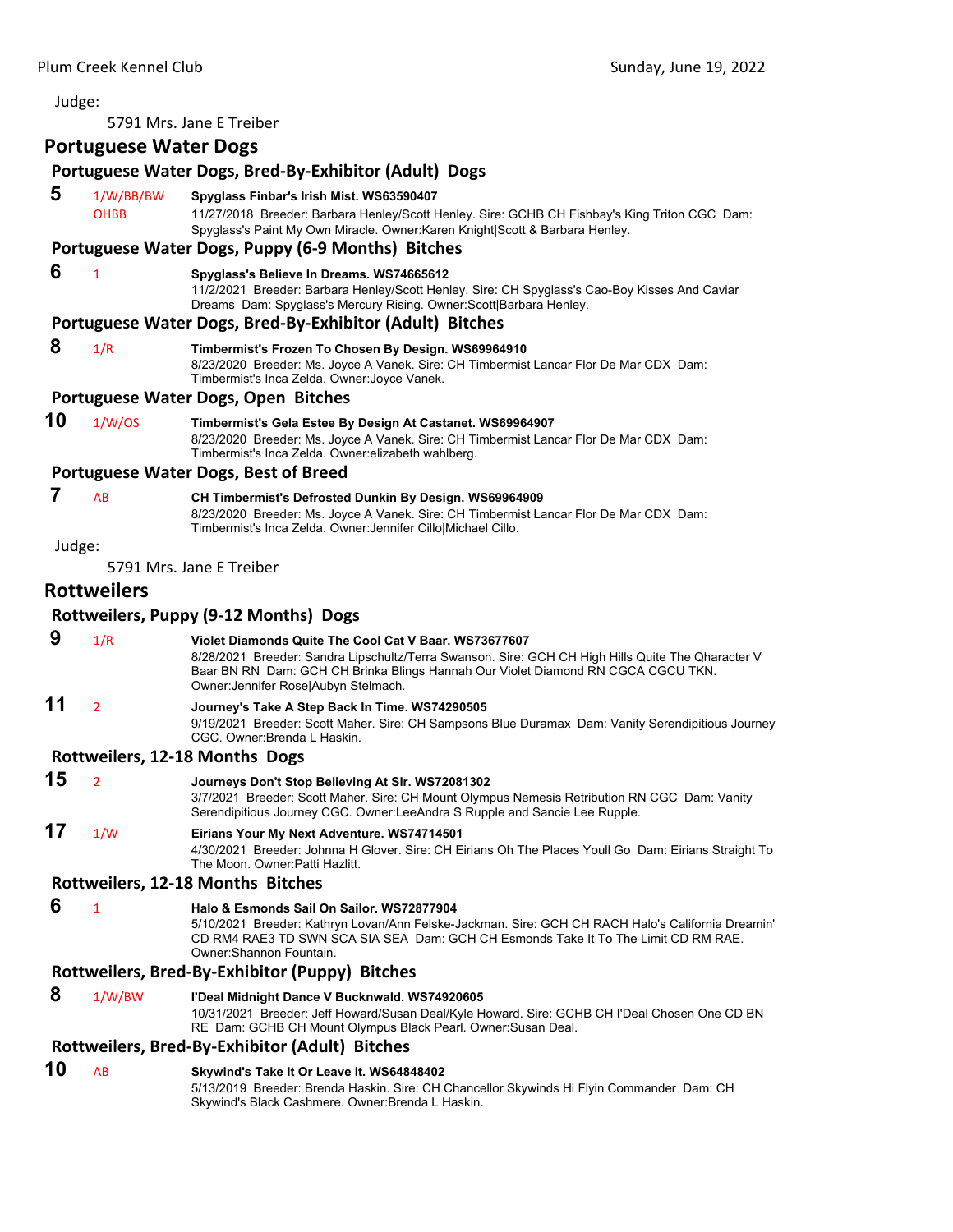# **Rottweilers, Open Bitches**

|        | NULLWEIIEIS, UPEII DILLIIES       |                                                                                                                                                                                                                                                                                                        |
|--------|-----------------------------------|--------------------------------------------------------------------------------------------------------------------------------------------------------------------------------------------------------------------------------------------------------------------------------------------------------|
| 14     | 1/R                               | Barenhaus' My Lucky Finn. WS69503501<br>7/25/2020 Breeder: Patti L Hazlitt/Janine Leoni. Sire: GCHG CH Nighthawk's Antonio Banderas Too CD<br>BN RAE HT FDC AXP OJP BCAT CI DSA DJ AMA AS CGCA TKI ATT Dam: CH Ironstone's Eurostar V<br>Barenhaus CD BN RAE HT ACT1 CGC TKI. Owner: Janine Posluszny. |
|        | <b>Rottweilers, Best of Breed</b> |                                                                                                                                                                                                                                                                                                        |
| 12     |                                   | Sir Heart Of The Storm, WS70470304<br>10/20/2020 Breeder: Mrs. Sancie Lee Rupple/Ms. LeeAndra Sancie Rupple. Sire: CH Mount Olympus<br>Quiet The Storm Dam: Skywind Ominous Storm Chaser. Owner: Lee Andra S Rupple and Sancie Lee<br>Rupple.                                                          |
| 16     | <b>SEL</b><br><b>OHBB</b>         | GCHB CH Bernkastel Kosher Dill Of Spirit Mtn CD BN RI BCAT CGCA TKI ATT. WS61584901<br>6/26/2018 Breeder: Elisabeth Aldinger. Sire: GCH CH Komanche Warrior Basile Von Roiland Dam: CH<br>Bernkastel Just Dance At Keerocka. Owner:Laura WrightSmith Charles Smith.                                    |
| 18     | <b>OS</b>                         | CH Bucknwalds Liberty Rolls Across l'Deal Plains FDC CGCA CGCU. WS65450711<br>7/7/2019 Breeder: Jeff Howard/Kyle Howard. Sire: GCHB CH I'Deal Chosen One CD BN RE Dam: GCHB<br>CH Mount Olympus Black Pearl. Owner: Sarah Elterich.                                                                    |
| 19     |                                   | CH Mount Olympus Quiet The Storm. WS57801602<br>7/19/2017 Breeder: Michael T Pelletier/Beth Ann Hansen. Sire: GCHB CH Mount Olympus Legend Of<br>Asgard Dam: Black Onyx Lil' Kim BN RN CGC. Owner: Jeffery Howard.                                                                                     |
| 21     |                                   | GCH CH Einziger's Mt Sun For Queans CDX RE HSDs CGC TKA. WS58906401<br>11/2/2017 Breeder: Leah Semrock/Sandra K Allen. Sire: GCHG CH Haines Abel For Queans CD BN RA<br>TT CGC TKN Dam: Einziger Abigail Allen Von Lasiter's Last Litter CD PCDX RN CGC TKN. Owner:Dr<br>Sandra Allen.                 |
| 23     | AB                                | CH Skywind's The Good The Bad The Ugly. WS64848401<br>5/13/2019 Breeder: Brenda Haskin. Sire: CH Chancellor Skywinds Hi Flyin Commander Dam: CH<br>Skywind's Black Cashmere. Owner: Brenda L Haskin   Brenda Haskin.                                                                                   |
| 25     | <b>SEL</b>                        | CH Desert Mountain Show Down BN RA. WS65928307<br>8/11/2019 Breeder: Sherma Miles. Sire: Gonzzo Earl Antonius Dam: GCH CH Neu-Rodes Kodak<br>Moments CD RN ACT1 CGC. Owner:Susan McGinty Cullen McGinty Morgan McGinty. Patti Hazlitt                                                                  |
| 27     |                                   | CH Neu-Rodes Rockin' At The Bar RN. WS67432203<br>1/30/2020 Breeder: Teresa Bradley/Thomas Woodward. Sire: CH Genwork's Smokin Joe CD RN Dam:<br>CH Neu-Rodes Cabo Wabo CD RE. Owner: William McFarland.                                                                                               |
| 29     | BB/G1/BIS                         | GCHS CH Chancellors "Radioactive" Thanos V Barste CGC. WS69192001<br>3/27/2020 Breeder: Wendi Lewellen/Nancy Footik/Erin Piercy. Sire: GCHS CH Barstes Man On Fire Of<br>Marlo'S TKN Dam: CH Chancellor Hi Flyin Scandlous Deohje. Owner:Barbara Thomas. Rich Mysliwiec Jr                             |
| Judge: |                                   | 7633 Mr. James E Taylor                                                                                                                                                                                                                                                                                |
|        | <b>Saint Bernards</b>             |                                                                                                                                                                                                                                                                                                        |
|        |                                   | Saint Bernards, Puppy (9-12 Months) Dogs                                                                                                                                                                                                                                                               |
| 5      | 1/W/BW                            | Johnson Farms King Solomon. WS74055602<br>9/11/2021 Breeder: Clancy Johnson. Sire: CH Johnson Farms Kodiak Dam: CH Johnson Farms Alfa<br>Romeo. Owner: Yohanka Reyes Clancy Johnson.                                                                                                                   |
|        |                                   | Saint Bernards, Bred-By-Exhibitor (Puppy) Dogs                                                                                                                                                                                                                                                         |
| 7      | AB                                | Thunder Keg's Dreamer. WS74112201<br>10/19/2021 Breeder: Jennifer L Mehle. Sire: CH Thunder Keg's Au Hubert Accolade Du Hudson RN CGC<br>TKE VHMA VSWB Dam: Cache Retreat Eleanor Of Thunder Keg TKI. Owner: Jennifer Mehle.                                                                           |
|        | Saint Bernards, Open Dogs         |                                                                                                                                                                                                                                                                                                        |
| 11     | 1/R                               | Cache Retreat Hicountry Rumble O' Thunder. WS70827803<br>12/4/2020 Breeder: Ivan G Palmblad/Pamela Hathaway. Sire: Wasatch Giants Copperfield Dam: CH<br>Cache Retreat Evalina. Owner: Katie Hollon Jennifer Mehle.                                                                                    |
|        |                                   | Saint Bernards, 12-18 Months Bitches                                                                                                                                                                                                                                                                   |
| 8      | $\mathbf{1}$                      | Johnson Farms Queen Sheba. WS72216301<br>3/27/2021 Breeder: Clancy Johnson. Sire: CH Kris Kountry Rolls Royce V Johnsonfarms Dam: CH                                                                                                                                                                   |
|        |                                   | Johnson Farms Delta. Owner: Yohanka Reyes Clancy Johnson.                                                                                                                                                                                                                                              |
|        |                                   | Saint Bernards, Bred-By-Exhibitor (Adult) Bitches                                                                                                                                                                                                                                                      |
| 10     | $\mathbf{1}$                      | Thunder Keg's Corrina. WS72208803                                                                                                                                                                                                                                                                      |

4/23/2021 Breeder: Jennifer Lynn Mehle. Sire: CH Glidden's VP Pence for Mountain Woods Dam: CH Mt Harmony's It's A Wonderful Life V Elba TKN. Owner:Jennifer Mehle.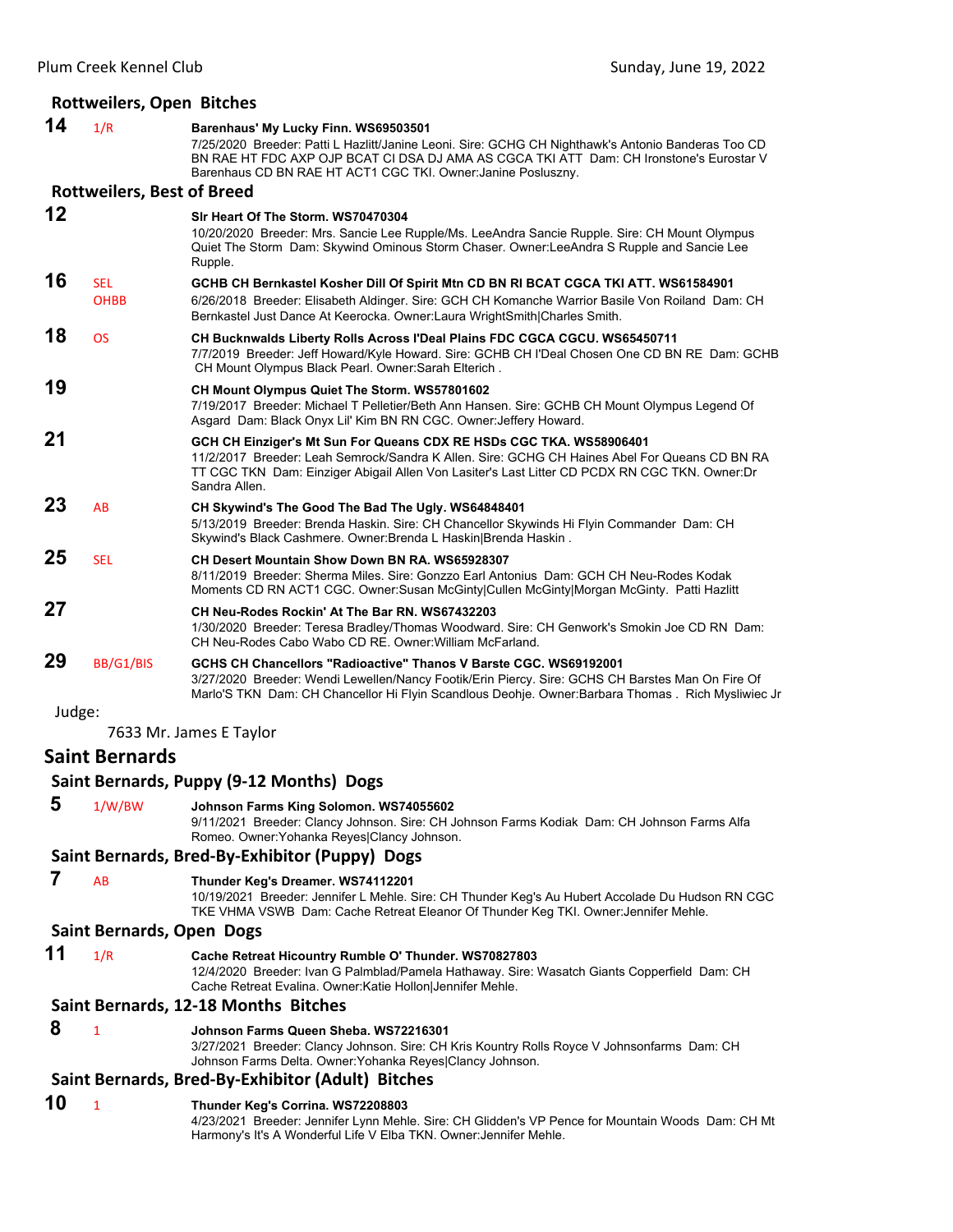|        | Plum Creek Kennel Club | Sunday, June 19, 2022                                                                                                                                                                                                                    |  |
|--------|------------------------|------------------------------------------------------------------------------------------------------------------------------------------------------------------------------------------------------------------------------------------|--|
|        |                        | Saint Bernards, Open Bitches                                                                                                                                                                                                             |  |
| 12     | 2/R                    | Cache Retreat Eleanor Of Thunder Keg TKI. WS66599602<br>11/27/2019 Breeder: Ivan G Palmblad/Pamela Hathaway. Sire: Alpine Mtn Melburn V Cache Retreat Dam:<br>CH Cache Retreat When One Is Amour. Owner: Jennifer Mehle.                 |  |
| 14     | 1/W                    | Cache Retreat Class Act V Thunder Keg TKN VHMP. WS69064103<br>7/6/2020 Breeder: Ivan Palmblad/Leslie Bevins. Sire: CH Cache Retreat Host's Taser Dam: Alpine Mtn<br>Xara, Owner: Jennifer Mehle.                                         |  |
|        |                        | <b>Saint Bernards, Best of Breed</b>                                                                                                                                                                                                     |  |
| 6      | <b>OS</b>              | Thunder Keg's Cleopatra. WS72208806<br>4/23/2021 Breeder: Jennifer Lynn Mehle. Sire: CH Glidden's VP Pence for Mountain Woods Dam: CH Mt<br>Harmony's It's A Wonderful Life V Elba TKN. Owner: Yohanka Reyes Jennifer Mehle.             |  |
| 9      | <b>BB</b>              | Summit's Road To Liberty. WS69383303<br>7/9/2020 Breeder: Kathy Hardisty/Mlynn Smith. Sire: CH Sandy Pits Rock Hudson Hornet CGC Dam: CH<br>Lasquite's Ilangal Gon Country. Owner: Marta Miles.                                          |  |
| Judge: |                        |                                                                                                                                                                                                                                          |  |
|        |                        | 7633 Mr. James E Taylor                                                                                                                                                                                                                  |  |
|        | <b>Samoyeds</b>        |                                                                                                                                                                                                                                          |  |
|        |                        | Samoyeds, Bred-By-Exhibitor (Adult) Dogs                                                                                                                                                                                                 |  |
| 5      | 1/R                    | Taiga Run's Reigns Always Room For Dessert. WS72350702<br>3/26/2021 Breeder: Michele Schmitt. Sire: GCH CH Cirque D' Samz Tanks 4 The Memories At Arctic Fox<br>Dam: CH Snowater's Famed Gem Reigns @ Taiga Run. Owner: Michele Schmitt. |  |
|        | Samoyeds, Open Dogs    |                                                                                                                                                                                                                                          |  |
|        | AB                     | Silverado's Safe Haven HSAs SWN SHDN, WS47755703                                                                                                                                                                                         |  |

7/20/2014 Breeder: Sally Zack Wheeler. Sire: GCH CH White Magic's Legerdemain PT Dam: CH Mcmagic's Oh Boy Obi. Owner:Sally Zack Wheeler.

# **9** 1/W/BW **Alp 'N Rock's Rocky Mountain Yeti. WS60126703**

11/10/2017 Breeder: Catherine Cusack/Mardee Ward. Sire: CH Arctic Fox Glacial Epoch Dam: Hoof'N Paw's Knight Dahlia At Moonstar CA. Owner:Barbara Stafford.Agent: Kathryn Wallis

#### **Samoyeds, 12‐18 Months Bitches**

**10** <sup>1</sup> **White Gold's Winter Solstice. WS73165903**

5/20/2021 Breeder: Laura Segers/Robert Evancho. Sire: GCH CH Polar Mist A Force To Be Reckoned With Dam: CH Polar Mist's White Gold Porcelain Angel. Owner:Tammy Linnert|Greg Linnert.

#### **Samoyeds, Bred‐By‐Exhibitor (Puppy) Bitches**

# **12** 1/R **Queen City's Sunshine Walks Beside Her. WS74780101**

11/8/2021 Breeder: Pamela Buhl/Heidi Nieman/Rachel Paulson/Brielle Bolena. Sire: CH Saratoga's A Thousand Years Dam: GCH CH Queen City's Heart Of Gold RN. Owner:Pamela R. Buhl|Shelley Buhl|Heidi Niemans|Brielle Bolena.

#### **Samoyeds, American Bred Bitches**

#### **20** AB **Snobiz The Story In Your Eyes T' Starchey BCAT. WS66181406** 10/18/2019 Breeder: Robin Clark/Robinette Dunahugh-Ralston. Sire: CH Sfx Articcross Make It So CA Dam: CH Double Helix Snowdogs Rising Star At Snobiz OA OAJ NF CA BCAT. Owner:Debbi Sencenbaugh and Bob Sencenbaugh. **Samoyeds, Open Bitches**

**16** 1/W **Silverplume's It's A Beautiful Day. WS66792501** 12/8/2019 Breeder: Kristi Schopfer/Tom Schopfer. Sire: CH Supernova's Got My Mojo Workin Dam: CH Sunkaska My Heart's On Fire. Owner:Tom|Kristi Schopfer. **24** <sup>2</sup> **Silverado's Link To The Future RAE BCAT CGCA CGCU TKN. WS64823601** 4/26/2019 Breeder: Sally Zack Wheeler/Kevin Perry. Sire: GCHB CH Magellan's Only Connect RN TKI Dam: CH Mcmagic's Oh Boy Obi. Owner:Sally Zack Wheeler|Michele Janowiak. **26** AB **Snobiz Quicksilver Girl O' Starchey BCAT. WS66181405** 10/18/2019 Breeder: Robin Clark/Robinette Dunahugh-Ralston. Sire: CH Sfx Articcross Make It So CA Dam: CH Double Helix Snowdogs Rising Star At Snobiz OA OAJ NF CA BCAT. Owner:Debbi

#### Sencenbaugh and Bob Sencenbaugh. **Samoyeds, Best of Breed**

# **11** AB **CH Hymn Singer's Light By Night. WS47791906** 6/12/2014 Breeder: Kent Dannen. Sire: CH T-Snow Star's Rock'N Silver Mist Dam: CH Sing Glorious

Things Of Thee R Spokn. Owner:Kent Dannen.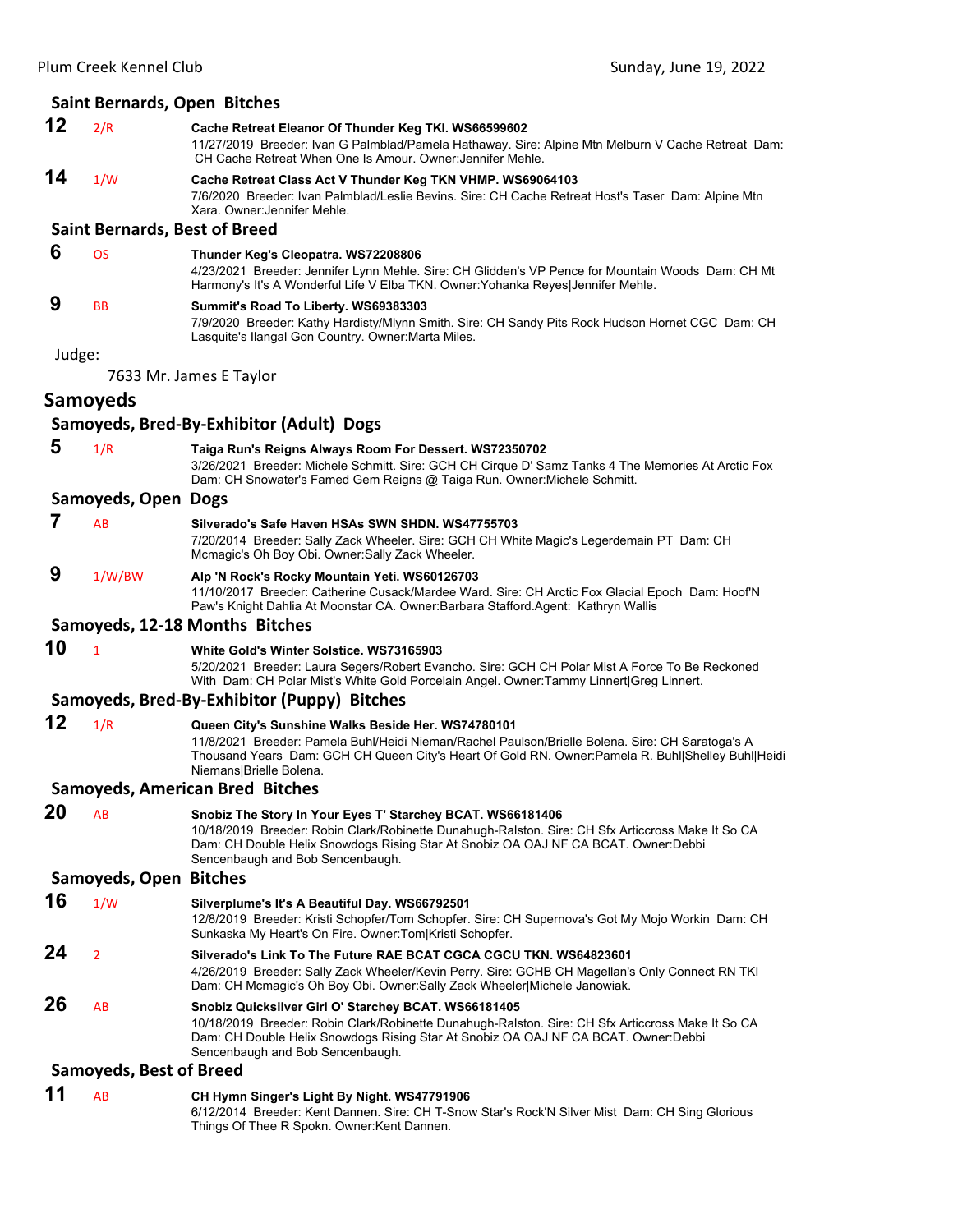| 14     | <b>SEL</b>             | Wintermist's Dream Come True At Echo. WS57744402<br>4/15/2017 Breeder: Linda Kitzman, Sire: CH Echo's Just A Dreamer Dam: CH Hawkwind's Black Beauty<br>Diamond, Owner:Linda Kitzman,                                                                                                                          |
|--------|------------------------|----------------------------------------------------------------------------------------------------------------------------------------------------------------------------------------------------------------------------------------------------------------------------------------------------------------|
| 15     | AB                     | CH T-Snow Star's Top Of The Samhill RN ACT2 CGC. WS55840502<br>10/26/2016 Breeder: Sharon A Wilson/Vickie G Cupps. Sire: GCHS CH T-Snow Star's The Answer Is<br>Knock'N At Your Door Dam: GCH CH Samhill's Shall We Dance. Owner: Colleen McLaughlin Dan Kyler.                                                |
| 17     | <b>SEL</b>             | GCHG CH Snowbright's Ziggy's My Star Dust CGC TKN. WS56003402<br>12/16/2016 Breeder: Ms. Terri Sigulinsky/Rachel Sigulinsky. Sire: GCH CH Cabaka's Pol'R Mst Pretty<br>Cool Guy Dam: CH Snowbright's Faith Trust N Pixie Dust CA. Owner:Diana Thomas Teri Sigulinsky Rachel<br>Sigulinsky. Anna Mysliwiec      |
| 18     |                        | Azteca's Somethingroyal Of White Eagle. WS69415603<br>7/12/2020 Breeder: Mary Augustus/James Augustus/Joan Liebes/Eric Liebes. Sire: GCH CH Rexann's<br>Curtain Call RN FDC CGCA CGCU ATT Dam: CH Snoflyte's Azteca Soars Like A White Eagle.<br>Owner: Joan L Liebes Eric Liebes.                             |
| 19     | BB/G2                  | GCHS CH Azteca's John Denver At Summit, WS60872203<br>3/19/2018 Breeder: Joan Liebes/Eric Liebes. Sire: GCHP CH Pebbles' Run Play It Again Ham Dam: CH<br>Azteca's China Moon, Owner: Connie Rudd,                                                                                                             |
| 28     |                        | GCH CH Queen City's Heart Of Gold RN. WS57577605<br>6/19/2017 Breeder: Pamela Buhl/Rachel Paulson/Heidi Nieman. Sire: CH Articcross N Snowdog's Fault In<br>Our Stars Dam: Queen City's Dancehall Girl O'Abakan RN CA BCAT. Owner: Pamela R. Buhl Heidi<br>Nieman Rachel Paulson Brielle Bolena.               |
| 30     |                        | CH Lol 'N Saratoga's I See Skies Of Blue. WS63632201<br>2/8/2019 Breeder: Rachel Paulson/Heidi Nieman, Sire: CH Wintermist's Rock'N On Thin Ice Dam: CH Lol<br>'N Saratoga's Streetcar Named Desire CAA. Owner: Rachel Paulson.                                                                                |
| 32     | <b>OS</b><br>OHBB/OHG2 | GCH CH Saratoga's Catching Snowflakes CGC TKN. WS66697002<br>11/4/2019 Breeder: Heidi Nieman/Brielle Bolena/Robinette Dunahugh-Ralston. Sire: GCH CH Cirque D'<br>Samz Tanks 4 The Memories At Arctic Fox Dam: CH Double Helix Articcross Saratoga Supersonic Speed<br>RI. Owner: Heidi Nieman Brielle Bolena. |
| 34     |                        | Azteca's Dream Of Flying. WS71675201<br>12/26/2020 Breeder: Joan Liebes/Eric Liebes. Sire: CH Snoflyte's Baby Boeing Of White Eagle Dam: CH<br>Azteca's Grace Slick. Owner: Judy E Mears Rachel M. Leopold.                                                                                                    |
| Judge: |                        |                                                                                                                                                                                                                                                                                                                |

7633 Mr. James E Taylor

# **Siberian Huskies**

# **Siberian Huskies, Open Dogs**

| 5  | 1/W/BW                                  | Vesuvio Of The Midnight Sun. WS68300001<br>4/17/2020 Breeder: Janis R Church. Sire: CH Blizzard Of Aaahs Of The Midnight Sun Dam: Kczar's Roll<br>The Dice. Owner: SUZANNE MILLER  Mark Lucas.                                                                                                                          |  |
|----|-----------------------------------------|-------------------------------------------------------------------------------------------------------------------------------------------------------------------------------------------------------------------------------------------------------------------------------------------------------------------------|--|
|    | 2/R                                     | Yetieska's You'Ve Been Ghosted. WS71706404<br>1/14/2021 Breeder: Laurissa Schmidt/Virginia Hartronft/Debra E H Fitzgerald/Joseph Fitzgerald. Sire: CH<br>Kayenta's Ghost Dancer BCAT Dam: Yetieska's Greased Lightnin Of Amorok RN CGC TKI. Owner:April &<br>Kenneth Fingerlos & Laurissa Schmidt & Virginia Hartronft. |  |
|    |                                         | Siberian Huskies, Puppy (9-12 Months) Bitches                                                                                                                                                                                                                                                                           |  |
| 6  | 1/R                                     | Whatever Whenever Della Vanisella, WS75105301<br>7/16/2021 Breeder: Marisa Drioli. Sire: Deep Impact Della Vanisella Dam: Snow Drifter Della Vanisella.<br>Owner: Sheri Wright.                                                                                                                                         |  |
|    |                                         | Siberian Huskies, Bred-By-Exhibitor (Adult) Bitches                                                                                                                                                                                                                                                                     |  |
| 8  | <b>AB</b>                               | Winter's Image Of The Midnight Sun. WS69986102<br>9/26/2020 Breeder: Janis Church/Julie Fadden. Sire: GCH CH Walkabout Of The Midnight Sun Dam:<br>GCH CH I'M Just Me Of The Midnight Sun. Owner: Julie Fadden Janis R. Church Julie Fadden.                                                                            |  |
|    | Siberian Huskies, American Bred Bitches |                                                                                                                                                                                                                                                                                                                         |  |
| 12 | 1                                       | Kayenta's Trix Of The Trade. WS67255701<br>1/4/2020 Breeder: Lenore Demmin/Susan Morgan/Kendra Ireton/Wolf Warren. Sire: GCHS CH Kayenta's<br>The Joker Dam: CH Couloir's Snowonder FDC. Owner:Kendra Ireton Lenore Demmin Wolf Warren Susan<br>Morgan.                                                                 |  |
|    |                                         | <b>Siberian Huskies, Open Bitches</b>                                                                                                                                                                                                                                                                                   |  |
|    |                                         |                                                                                                                                                                                                                                                                                                                         |  |

**14** 1/W/OS **Couloir's American Dreamer FDC. WS59749002** 11/16/2017 Breeder: Lori A Chou/Gabrielle Chou/Maryann Mundy/Brooke Bigley. Sire: GCHS CH Maskarade's A Legend In My Own Time CGC Dam: Couloir's I Love A Parade. Owner:Kendra Ireton|Lori A Chou|Gabrielle Chou|Brooke Bigley.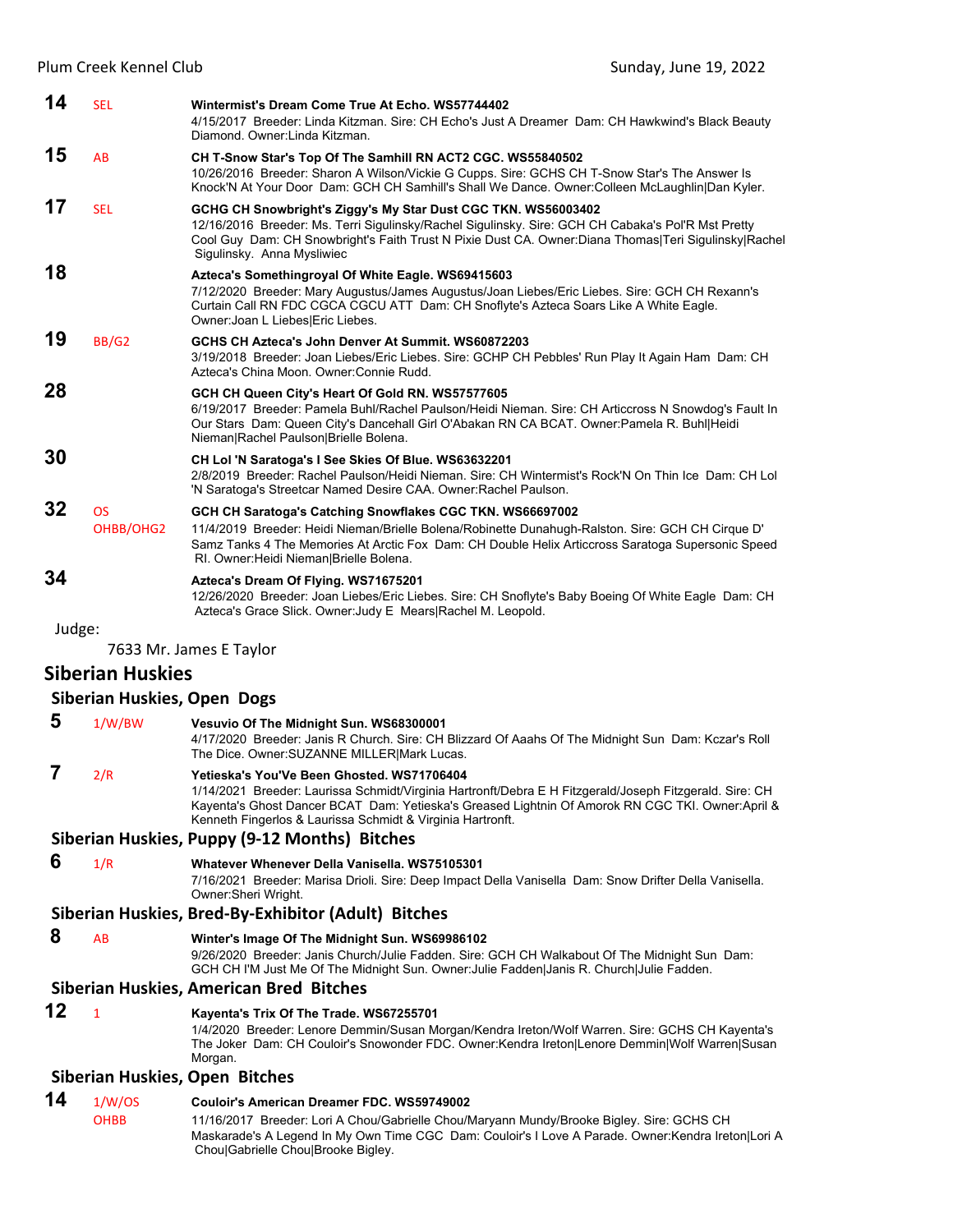#### **9** BB/G4 **CH Easy Street Of The Midnight Sun. WS65362301** 7/10/2019 Breeder: Janis R Church. Sire: GCHS CH Free 'N Easy Of The Midnight Sun Dam: Kczar's Never Ending Grace. Owner:mike blanchard|Janice Stadler. **11** SEL **CH Running Into The Wild Of The Midnight Sun. WS67420203** 12/6/2019 Breeder: Julie Fadden/Janis R Church/Matt Fadden. Sire: GCH CH Kyllburg's Silverdawn Nirvana Dam: CH Into The Wild Of The Midnight Sun. Owner:Julie Fadden|JANIS R. CHURCH|MATT FADDEN|Julie fadden. **16** SEL **GCH CH Kayenta's Xolar Flare. WS55744503** 11/21/2016 Breeder: Lenore Demmin/Kendra Ireton/Wolf Warren/Susan Morgan. Sire: CH Kayenta's Absolute Xero Dam: GCH CH Kayenta's Rendezvous In Rio. Owner:Kendra Ireton|Lenore Demmin|Wolf Warren|Susan Morgan. **18 CH Bralin's Fifth Element. WS64140102** 1/21/2019 Breeder: Sheri L Wright/Karen S Potts/Douglas H Jones. Sire: GCHP CH Highlander's Take It To The Limit Dam: CH Sno-Magic N Jo-Kar's Who's Your Daddy. Owner:Sheri Wright|Douglas H Jones|Marisa A Brake.

Judge:

7633 Mr. James E Taylor

# **Standard Schnauzers**

### **Standard Schnauzers, Open Dogs**

 **5** 1/W/BW **Oregonized Whiskey The Unicorn Xo. WS65147701**

5/26/2019 Breeder: Debra S Kusch/Bernice M Kusch. Sire: Oregonized On Labor Day Dam: Oregonized In Hd. Owner:April Cech.

#### **Standard Schnauzers, American Bred Bitches**

- **6** 1/W **Centara Nautical Northstar Wustefuchs. WS62123202** OHBB 8/14/2018 Breeder: Linda Dobbie. Sire: CH Centara Canicula Derondo Dam: CH Centara Jemma Jewel
	- RI FDC SWN SCA SIA TT THDN CGCA CGCU TKP ATT VHMA. Owner:Suzanne T and LaRon L Smith.

# **Standard Schnauzers, Open Bitches**

 **8** 1/R **Asgard Bliss' Big Bang Wustefuchs. WS62327702** 8/22/2018 Breeder: Marianna Herpel/Georgia Sabean/Jean Gillen/Anna Marie Bowman. Sire: CH Legacy Lord Of The Vines Dam: GCH CH Sayermarc Asgard Bliss CD BN RE CGC. Owner:Suzanne T and LaRon L Smith.

#### **Standard Schnauzers, Best of Breed**

- **7** SEL **CH Geistvoll Power Play CGCA CGCU TKI. WS66353501** 10/27/2019 Breeder: Renee E Pope/James E Pope Jr.. Sire: GCHG CH Erregen's Little Deuce Coupe Dam: CH Geistvoll Lots 'O Luv. Owner:Renee Pope|James E Pope Jr.  **9** BB **CH Geistvoll Perfect Pass CGCA CGCU TKI. WS66353505**
- 10/27/2019 Breeder: Renee E Pope/James E Pope Jr.. Sire: GCHG CH Erregen's Little Deuce Coupe Dam: CH Geistvoll Lots 'O Luv. Owner:Renee Pope|James E Pope Jr.

# **10** OS **CH Geistvoll Oriental Opal. WS62471607**

10/12/2018 Breeder: Renee E Pope/James E Pope Jr.. Sire: CH Argenta's Prins Paladin Dam: CH Geistvoll Irresistible Ivy. Owner:Cricket Counce|Renee E Pope.

Judge:

7633 Mr. James E Taylor

# **Tibetan Mastiffs**

#### **Tibetan Mastiffs, Bred‐By‐Exhibitor (Adult) Bitches**

 **6** AB **Taboo's Goddess Of The Hunt. WS64412505** 12/7/2018 Breeder: Brenda Lott/Debra Peterson. Sire: GCH CH Dawa's Marshall Of Rogue River Dam: GCH CH Aditi Gold Senge. Owner:Debbra Peterson.

#### **Tibetan Mastiffs, Best of Breed**

 **5** AB **GCH CH Taboo's God Of War ATT. WS64412504** 12/7/2018 Breeder: Brenda Lott/Debra Peterson. Sire: GCH CH Dawa's Marshall Of Rogue River Dam: GCH CH Aditi Gold Senge. Owner:Debbra Peterson|Alixander Inskeep.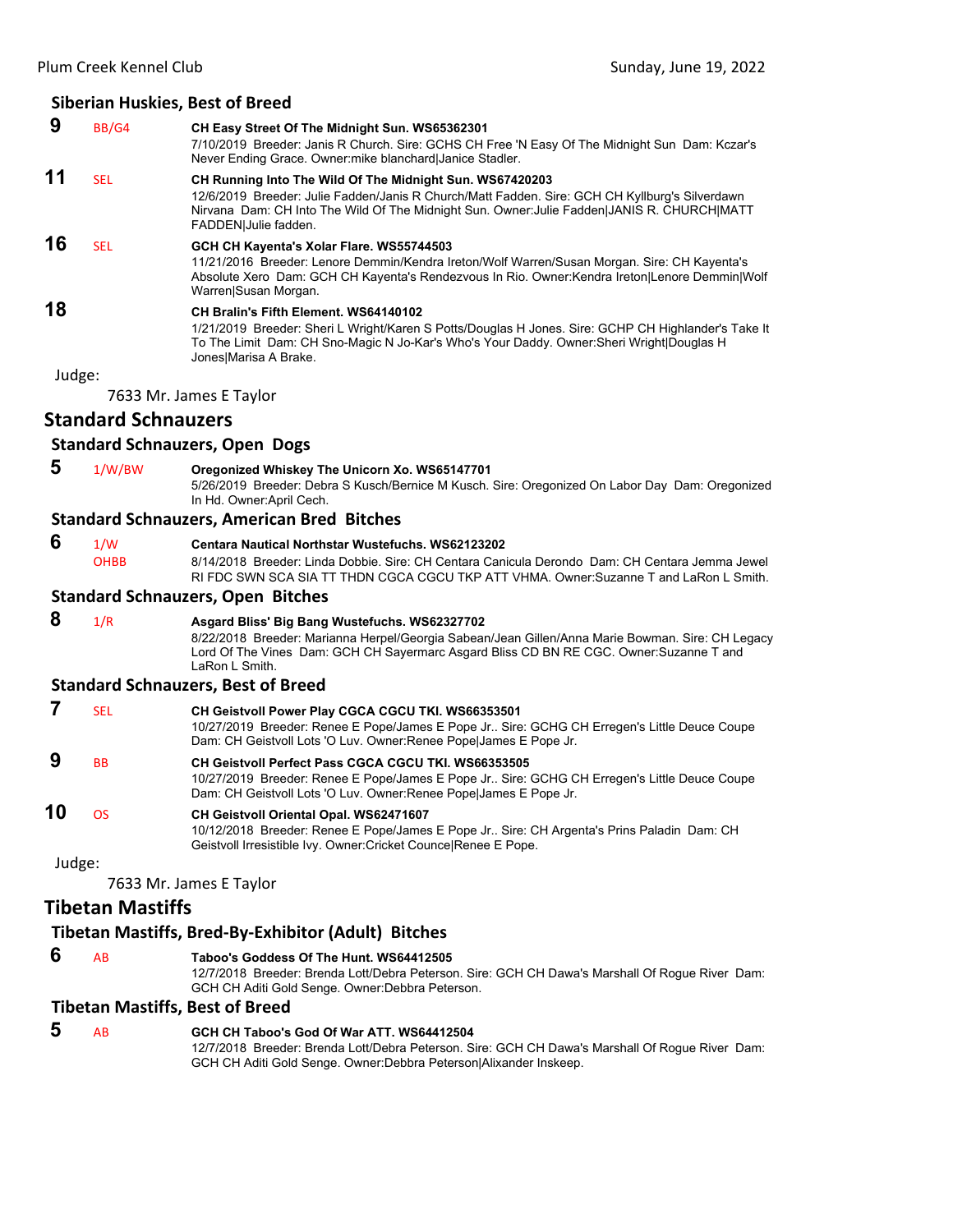# <span id="page-30-0"></span>Judge: 17377 Mr. Merle Taylor **Australian Terriers Australian Terriers, Open Dogs 5** 1/W/BW **Araluen's Lovin Ziggy Stardust & Spiders From Mars. RN34405301** 11/13/2019 Breeder: Cheryl Mechalke/Jim Mechalke Jr.. Sire: CH Araluen's Entertainment Tonight Dam: GCH CH Araluen's Hot To Trot - My Sharona. Owner:CHERYL A MECHALKE JIM L MECHALKE JR. **Australian Terriers, Bred‐By‐Exhibitor (Adult) Bitches 6** 1/W **Roachan's Tequila Sunrise. RN36207802** OHBB/OHG3 4/12/2021 Breeder: Ann Roache/Gayle Roache. Sire: GCHB CH Roachan's Cocktail Party Dam: CH Roachan's Joyful Celebration CD RN CGC TKN. Owner:Ann and Gayle Roache. **Australian Terriers, Open Bitches 8** 1/R **Araluen's Long Cool Women In A Black Dress. RN34405302** 11/13/2019 Breeder: Cheryl Mechalke/Jim Mechalke Jr.. Sire: CH Araluen's Entertainment Tonight Dam: GCH CH Araluen's Hot To Trot - My Sharona. Owner:CHERYL A MECHALKE JIM L MECHALKE JR. **Australian Terriers, Best of Breed 7** BB **GCH CH Roachan's Park Place. RN33078102** 1/19/2019 Breeder: Ann Roache/Gayle Roache. Sire: GCHB CH Roachan's Hedge Fund King Dam: Roachan's Blue Mustang CAA. Owner:Ann and Gayle Roache. **10** OS **GCHB CH Araluen's I Can't Stop Loving You. RN29807102** 7/16/2016 Breeder: Jim Mechalke Jr./Cheryl Mechalke. Sire: GCHS CH Araluen's Gamblers Delight - Let's Get Lucky Dam: Araluen's Fleur - The Goblet Of Fire. Owner:CHERYL A MECHALKE JIM L MECHALKE JR. Judge: 17377 Mr. Merle Taylor **Border Terriers Border Terriers, Open Dogs 5** 1/W **Stowthorney Red Moon Rising CD BN RI SE BCAT. RN35099301** OHBB 11/23/2019 Breeder: Robert Brewster/J Green. Sire: Bandicoot Doc Martin Dam: Stowthorney Clairvoyant. Owner:Scott Annis|Scott Annis|Gwen Husted-Annis. **Border Terriers, Best of Breed 6** AB **CH Jarobs Be Bopping Bailey CD BN RA JE RATO CGCA CGCU TKN. RN34119205** 10/4/2019 Breeder: Jody Bryan. Sire: CH Jusutsus Jumping Jehoshaphat Dam: GCH CH Jarobs Sweet Dreams. Owner:Kimberly A Herbst|Frank A Herbst Sr.  **7** BB **CH Sundevils Journey Into Bluwaters Of Spiritmountain. RN32959702** 10/17/2018 Breeder: Laura Wright Smith/Sheila Avram-Hanna. Sire: CH Sundevil's Fifty Shades Of Blu RN JE CA CGCA TKA Dam: GCH CH Sundevil's Gucci BN RN NAJ TKI. Owner:Lisa Martinez. Judge: 17377 Mr. Merle Taylor **Cairn Terriers Cairn Terriers, Best of Breed**

 **5** BB/G2 **GCH CH Croftersdream We Shall Be Free @Harmony CA DCAT RATN DJ DN TKN. RN35560802** 10/15/2020 Breeder: Valorie Perry. Sire: GCH CH Pixiedust's Ryde To Neverland BCAT CGC TKE Dam: Cairngorm & Croftersdream Partan Bree JE DCAT RATN TKN. Owner:Kari and Jack Loken|Kari Loken|Jack Loken.  **6** OS **Harmony's Cherbo Humble & Kind. RN37122901**

OHBB/OHG2 6/29/2021 Breeder: Kari Loken/Jack Loken/Cheri Eagleson. Sire: GCHG CH Janwell Midnight Ryder Dam: CH Cherbo Mountain Meadow Harmony. Owner:Jack Loken|Jack Loken|Kari Loken|Cheri Eagleson.

Judge:

17377 Mr. Merle Taylor

# **Fox Terriers (Smooth)**

# **Fox Terriers (Smooth), Open Bitches**

 **6** 1/W/BB **Magnum Of Fun At High Mountain. RN36421202** 4/26/2021 Breeder: Cecilia G Wetzbarger. Sire: GCHG CH High Mtn Warfox High Noon At Foxterity Dam: GCH CH Halcar High Mtn Beautiful. Owner:Cecilia Wetzbarger .Agent: Monica Lamontagne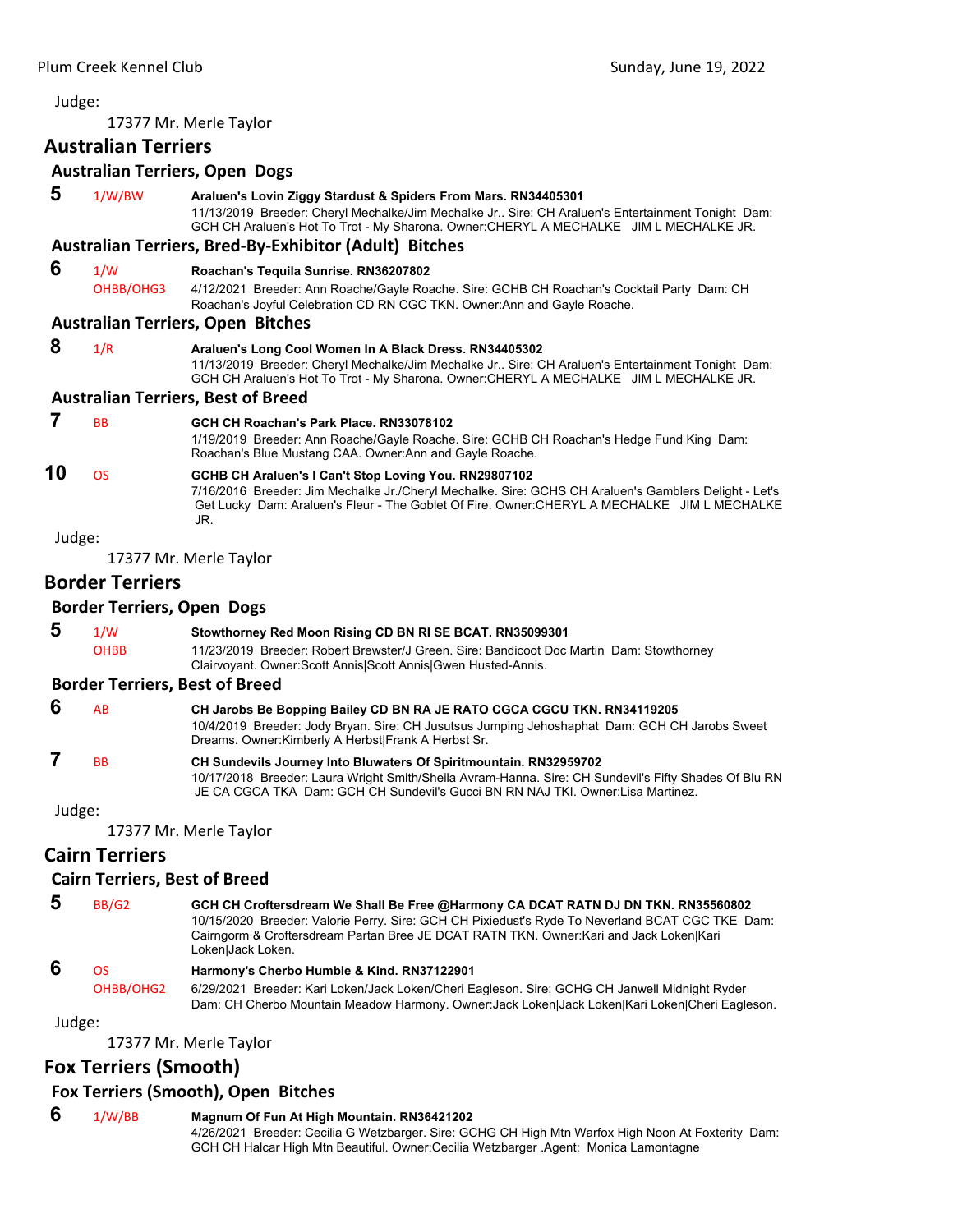# Judge: 17377 Mr. Merle Taylor **Miniature Schnauzers Miniature Schnauzers, Open Dogs 5** 1/W/BW **Repitition's New Adventures With Laroh. RN34037501** 5/14/2019 Breeder: Kurt Garmaker/Andy Tsieh. Sire: GCHS CH Repitition's Hard Knock Life Dam: CH Repitition's Angel Of Music. Owner:Dr Rod Hartshorn .Agent: Monica Lamontagne **Miniature Schnauzers, 12‐18 Months Bitches 6** 1/R **Laroh's Fire In The Sky II. RN36723601** 2/10/2021 Breeder: Dr. Rod Hartshorn/Laura Hartshorn/Christopher Hallock/Kimberly Wadas. Sire: CH Laroh's Pistol Pete Dam: CH Laroh's Wadas Snake Eyes. Owner:Dr Rod Hartshorn .Agent: Monica Lamontagne **Miniature Schnauzers, Open Bitches 8** 1/W **Laroh's Enchanted. RN35473901** 9/24/2020 Breeder: Dr. Rod Hartshorn/Laura Hartshorn/Christopher Hallock/Blade Kilbourne. Sire: CH Laroh's Pistol Pete Dam: CH Laroh's Bewitched. Owner:Dr Rod Hartshorn .Agent: Monica Lamontagne **Miniature Schnauzers, Best of Breed 7** BB **GCHG CH Laroh's I Ain't Kidding. RN31868501** 1/27/2018 Breeder: Dr. Rod Hartshorn/Laura Hartshron/Chris Hallock. Sire: GCHG CH Allaruth Carmel Still Kidding V Sole Baye Dam: Laroh's Sweet N' Sassy. Owner:Dr Rod Hartshorn .Agent: Monica Lamontagne

# **10** OS **CH Tivoli's Sound Of My Soul. RN36271001**

OHBB/OHG1 3/14/2021 Breeder: Jackie Harris/Carol Henning/Connie Krohn. Sire: GCHB CH Allaruth Carmel Just Kidding Around V Sole Baye Dam: GCHB CH Sparx Cake By The Ocean BCAT ACT2 ACT2J RATN TKI. Owner:Jackie Harris|Carol Henning|Carole Alex.

# Judge:

17377 Mr. Merle Taylor

#### **Rat Terriers**

#### **Rat Terriers, Bred‐By‐Exhibitor (Adult) Dogs**

 **5** AB **Outlaws Kock Of The Walk. RN36833301**

11/22/2020 Breeder: Sheree Sanchez. Sire: CH K2's Kickin Sass @ Outlaw Dam: CH K2's Outlaw Justice. Owner:Sheree Sanchez.

# **Rat Terriers, Bred‐By‐Exhibitor (Adult) Bitches**

 **6** AB **Outlaws Rock Rock Shimmy Pop Pop. RN34745201** 2/18/2020 Breeder: Sheree Sanchez/Tracey Kallas. Sire: CH K2's Kickin Sass @ Outlaw Dam: Outlaws Tiny Ballerina @ K2. Owner:Sheree Sanchez.

#### **Rat Terriers, American Bred Bitches**

 **8** 1/W/BB **K2's Sky's The Limit RN. RN33812203**

OHBB 7/4/2019 Breeder: Tracey A Kallas. Sire: CH K2's Bad Boy Holiday Dam: Kilshan's Gen Next of K2. Owner:Isabelle Bokelman|Tracey Kallas.

Judge:

17377 Mr. Merle Taylor

#### **Russell Terriers**

#### **Russell Terriers, Puppy (9‐12 Months) Bitches**

- **6** 1/W/BB **Briarwood Creek Georgetta. RN36928003**
	- OHBB 7/22/2021 Breeder: Lee Ann Choquette. Sire: White River Frank's Junior Dam: D.B.F Moonlight Bay. Owner:Lee Ann Choquette.

#### **Russell Terriers, American Bred Bitches**

# **8** AB **D.B.F. Dare To Stare. RN33355803**

3/22/2019 Breeder: Candace Lundin. Sire: CH Talisman D.B.F. Rough Rider Dam: Russtyle's Volga Black Caviar. Owner:Sheree Sanchez|Candace Lundin.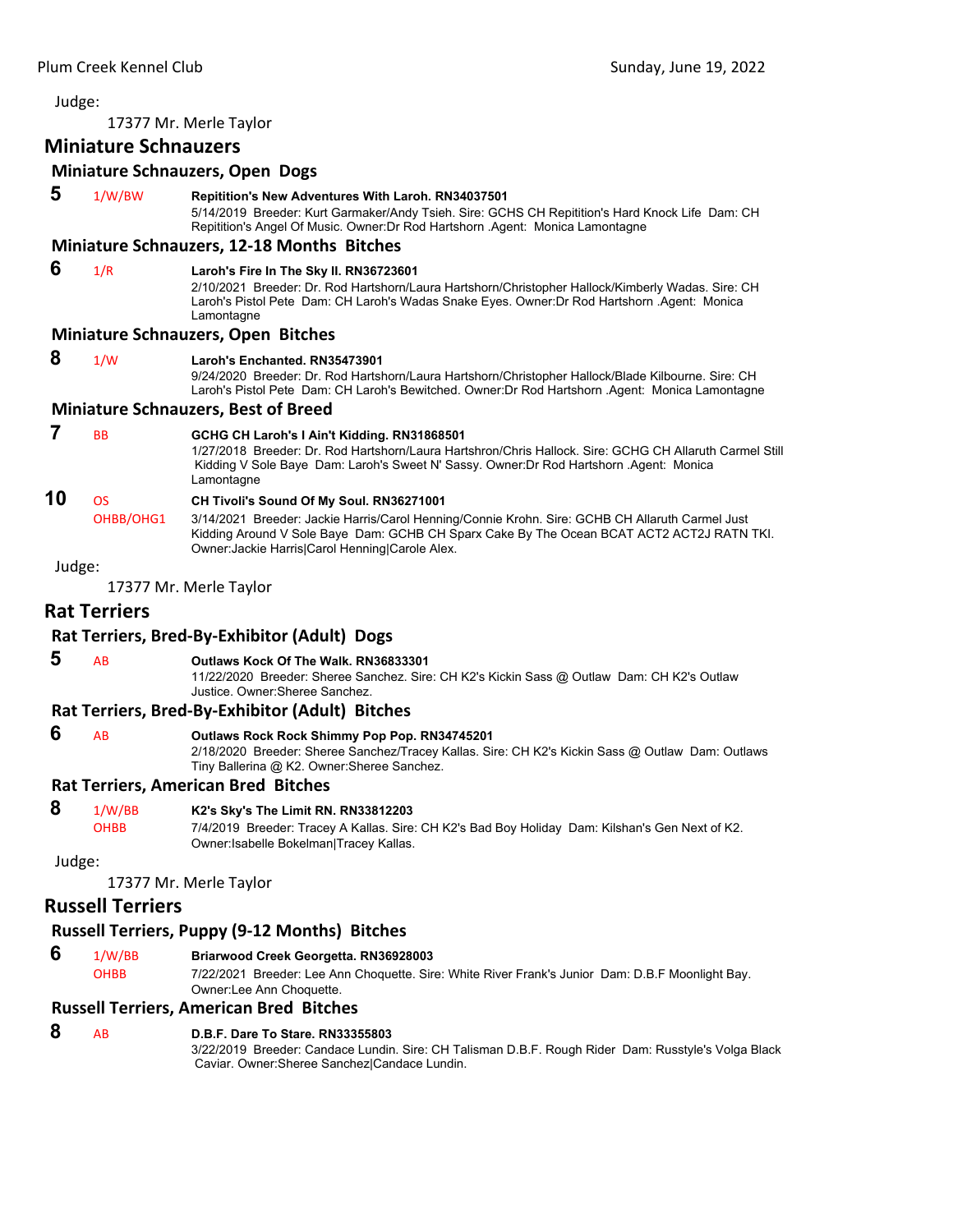17377 Mr. Merle Taylor

# **Scottish Terriers**

### **Scottish Terriers, Best of Breed**

- **5** OS **CH Chyscott's Ringmaster. RN33227002**
- OHBB 11/12/2018 Breeder: Margaret E. Plumb/Larae Shafer/Kristen Simmons/Whitney Shafer. Sire: CH Chyscott"S Kingsman Dam: CH Chyscott's Darkest Before The Dawn. Owner:Tracy Hill|L&W Shafer|K Simmons.

# **6** BB/G4 **GCHB CH Chyscott's Traveling In Style. RN34510401**

12/14/2019 Breeder: Larae Shafer/Whitney Jean Shafer/Kristen Simmons. Sire: CH Heartland's One Tank Trip FDC Dam: CH Chyscott's Arriving In Style CGC. Owner:Frankie Jones |Alex Marti-nez |Kristen Simmons|Whitney Shafer .

Judge:

17377 Mr. Merle Taylor

# **Soft‐Coated Wheaten Terriers**

# **Soft‐Coated Wheaten Terriers, Bred‐By‐Exhibitor (Puppy) Dogs**

 **5** 1/W/BW **Stratford Finian's Rainbow. RN36645602** 6/21/2021 Breeder: Ellen Mumm/Molly O'Connell. Sire: GCH CH Star No Shirt No Shoes No Service Dam: CH Stratford Better By Design. Owner:Molly OConnell|Jane Bartel.

#### **Soft‐Coated Wheaten Terriers, 12‐18 Months Bitches**

#### **6** 1/W/OS **Stratford The Jungle Girl. RN36367801**

3/27/2021 Breeder: Krista Dembeck/Molly O'Connell. Sire: Stratford The Weaver Of Oz Dam: GCH CH Stratford West With The Night. Owner:Molly OConnell.

# **Soft‐Coated Wheaten Terriers, Bred‐By‐Exhibitor (Puppy) Bitches**

### **8** AB **Stratford Let Down Your Hair. RN36645601**

6/21/2021 Breeder: Ellen Mumm/Molly O'Connell. Sire: GCH CH Star No Shirt No Shoes No Service Dam: CH Stratford Better By Design. Owner:Molly OConnell|Ellen Mumm.

#### **Soft‐Coated Wheaten Terriers, Best of Breed**

#### **7** BB/G1 **GCHB CH Saltnsea Just An Illusion. RN33258001**

2/6/2019 Breeder: Sandi Larsen/Susan Jacobsen/Eric Taylor. Sire: CH Andover All Done With Mirrors Dam: CH Saltnsea Suzi's Sunmeadow. Owner:Sandra and Jim Larsen .Agent: Monica Lamontagne

Judge:

# 17377 Mr. Merle Taylor

# **Staffordshire Bull Terriers**

# **Staffordshire Bull Terriers, Puppy (9‐12 Months) Bitches**

| 6  | 3              | Red Rocks Cinnabun, RN36710402<br>7/14/2021 Breeder: Ashash Jivan/BRUCE K FOSGATE. Sire: Red Rocks Optimus Prime Dam: Red<br>Rocks Victoria. Owner: ASHASH JIVAN Bruce K Fosgate.                                                                                                |
|----|----------------|----------------------------------------------------------------------------------------------------------------------------------------------------------------------------------------------------------------------------------------------------------------------------------|
| 8  | $\overline{4}$ | Red Rocks Dark Angel. RN36901402<br>7/27/2021 Breeder: Ashash Jivan. Sire: Cravonmark Midnite Cowboy Of Yardstick Dam: CH Red Rocks<br>Jet Setter, Owner:ASHASH JIVAN,                                                                                                           |
| 10 | 1/W            | Red Rocks No Sugar Coating Needed. RN37034401<br>7/31/2021 Breeder: Ashash Jivan. Sire: CH Red Rocks Plutonic Warrior Dam: Red Rocks X-Tra Penny.<br>Owner: KHUSHI JIVAN Bruce K Fosgate ASHASH C JIVAN.                                                                         |
| 12 | 2/R            | Red Rocks Jinx, RN37034402<br>7/31/2021 Breeder: Ashash Jivan. Sire: CH Red Rocks Plutonic Warrior Dam: Red Rocks X-Tra Penny.<br>Owner: ASHASH JIVAN Bruce K Fosgate.                                                                                                           |
|    |                | <b>Staffordshire Bull Terriers, Best of Breed</b>                                                                                                                                                                                                                                |
| 5  | <b>SEL</b>     | Red Rocks Moto Moto, RN34269802<br>8/12/2019 Breeder: Ashash Jivan/BRUCE K FOSGATE. Sire: GCH CH Red Rocks Stormy Night Dam:<br>CH Red Rocks Rosie Radish. Owner: ASHASH JIVAN Bruce K Fosgate Khushi Jivan.                                                                     |
| 7  | BB/G3          | GCHS CH Juggernaut's Chart A Course Sulu. RN29075103                                                                                                                                                                                                                             |
|    | OHBB/OHG4      | 2/22/2016 Breeder: Raymond Lebedeff/Larry Petersen/William Reiter/Jennnifer Reiter. Sire: GCH CH<br>Dynastaffs Maximus Orbis Terrarum Dam: GCHB CH Thunderhead's Luna's Dark Side. Owner:Ray<br>Lebedeff Larry Peterson Gabe Butler.                                             |
| 14 | <b>OS</b>      | GCH CH Juggernaut's Lady Guinevere. RN33566102<br>5/27/2019 Breeder: Raymond Lebedeff/Larry Petersen. Sire: GCH CH Fountainheed's Lord Pretty Flacko<br>Dam: GCHB CH Juggernaut's Charmer Celtic Warrior Princess. Owner:Ray Lebedeff Larry Petersen Gabe Butler Gabriele Seide. |
|    |                |                                                                                                                                                                                                                                                                                  |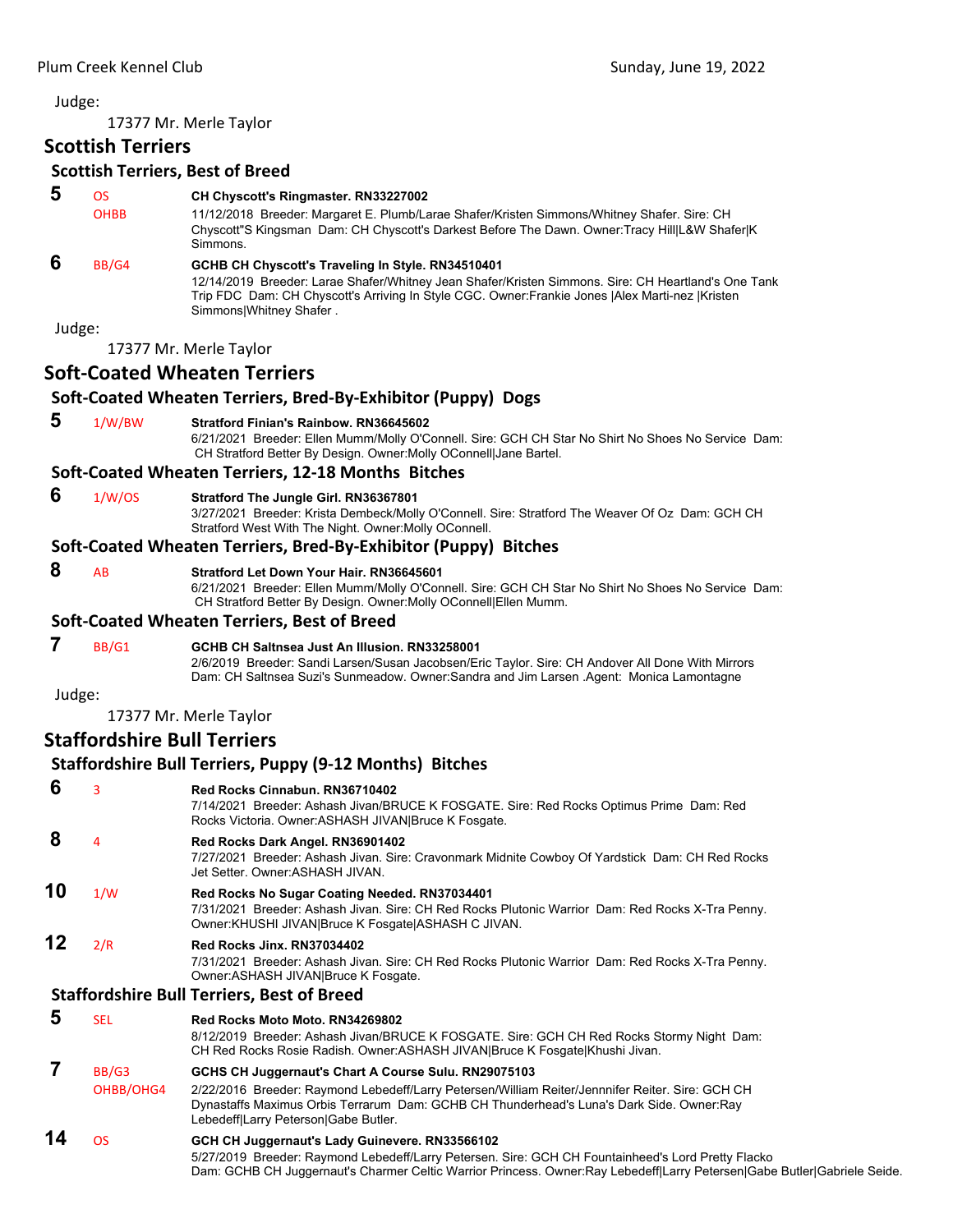17377 Mr. Merle Taylor

# **West Highland White Terriers**

# **West Highland White Terriers, Bred‐By‐Exhibitor (Adult) Dogs**

 **5** 2/R **Camelot's Ashton. RN34156101**

10/17/2019 Breeder: Judith Mcknight/John McKnight. Sire: GCHS CH Snowy River's Trail Rider Dam: CH Camelot's Makayla. Owner:Judith and John McKnight.

# **7** 1/W/OS **Camelot's Quinn. RN34156104**

10/17/2019 Breeder: Judith Mcknight/John McKnight. Sire: GCHS CH Snowy River's Trail Rider Dam: CH Camelot's Makayla. Owner:Judith and John McKnight.

### **West Highland White Terriers, Bred‐By‐Exhibitor (Adult) Bitches**

- **6** 1/W/BW **Camelot's Miss Pied Piper. RN34156102**
	- OHBB 10/17/2019 Breeder: Judith Mcknight/John McKnight. Sire: GCHS CH Snowy River's Trail Rider Dam: CH Camelot's Makayla. Owner:Judith and John McKnight.

# **West Highland White Terriers, Best of Breed**

 **8** BB **CH Lindenka U.S. Short Bred Biscuit At Snowy River. RN35121703** 5/2/2020 Breeder: Linda Limon/S Louis Limon. Sire: GCHS CH Snowy River's Trail Rider Dam: GCH CH Lindenka U.S. Delta's Last Tango. Owner:Cindy Higginbotham |Michael Higginbotham|Linda Limon|Louis Limon.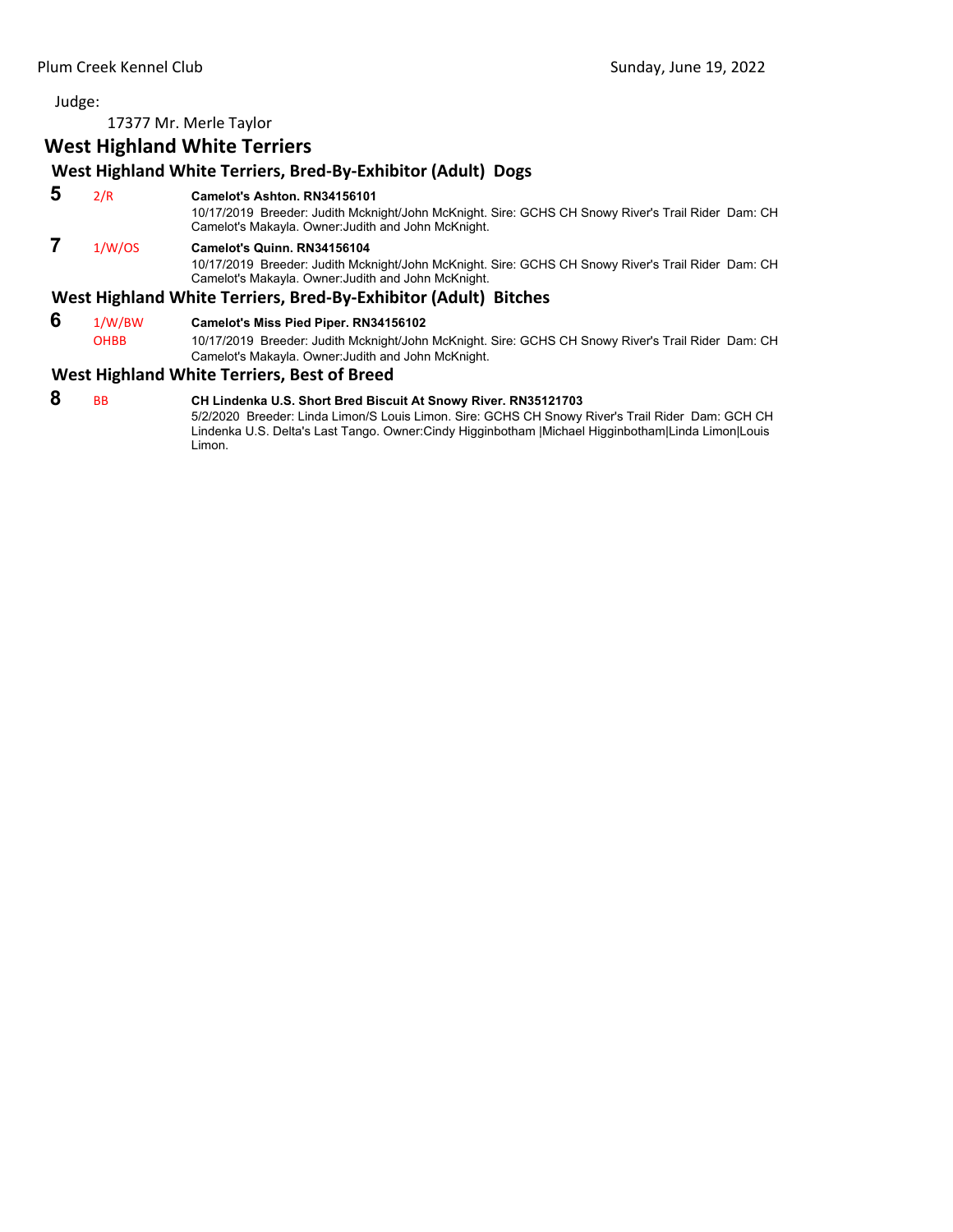<span id="page-34-0"></span>17377 Mr. Merle Taylor

**Affenpinschers**

# **Affenpinschers, Bred‐By‐Exhibitor (Adult) Bitches**

#### **6** 1/W/BB/G1/RBIS **Ferlin Gizmo's Worth It All. TS49310701**

7/1/2020 Breeder: Linda M Ferris/Kathie Timko/Evelyn Shoemaker. Sire: CH Ferlin Cobbler's Solace Uncle Sam Dam: GCH CH Ferlin's & Gizmo's Worth The Effort. Owner:Kathie Timko|Linda Ferris|Evelyn Shoemaker.

# **8** 2/R **Gizmo Ferlin's Play Toy. TS51662301**

4/20/2021 Breeder: Kathie Timko/Linda Ferris. Sire: GCH CH Coachlight Aff-Ter The Man In Black Dam: CH Gizmo Ferlin's Playmate. Owner:Kathie Timko|Linda Ferris.

#### **Affenpinschers, Best of Breed**

 **5** OS **Enchante's Mama Dropped The Mic. TS49963501** OHBB/OHG3 1/26/2021 Breeder: Barry Leece/Cameron Riegel. Sire: CH Enchante's Pi In The Sky Dam: Die Fesche Lola V. Tani Kazari. Owner:Kathie Timko|Linda Ferris|Evelyn Shoemaker.

# **10** SEL **CH Ferlin Gizmo's Worth Every Moment. TS44605401**

7/30/2019 Breeder: Linda M Ferris/Kathie Timko. Sire: CH Donnybrook Truly's Thomas Dam: GCH CH Ferlin's & Gizmo's Worth The Effort. Owner:Kathie Timko|Linda Ferris.

Judge:

17377 Mr. Merle Taylor

# **Biewer Terrier**

# **Biewer Terrier, Puppy (9‐12 Months) Dogs**

# **5** AB **Triple Crown American Pharaoh Firecracker For Tnt. TS53908601**

7/2/2021 Breeder: Michele Lyons. Sire: GCH CH Ola De Gras Very Wonderful Wins CM4 Dam: Matryoshka Irish Jazz CM3. Owner:Michele Lyons and Theresa Tafoya.

#### **Biewer Terrier, Open Dogs**

| A <sub>B</sub> | Rocky Mountain's Never Say Never At Jodis. TS45982503                                    |
|----------------|------------------------------------------------------------------------------------------|
|                | 1/24/2020 Breeder: Karen Hansen/Jared Hansen. Sire: Bright Bering CM3 CGCA CGCU TKN Dam: |
|                | Rocky Mountain's Ms Berlin. Owner: JoAnn Rausch Dion Rausch Karen Hansen.                |

#### **Biewer Terrier, 12‐18 Months Bitches**

 **6** AB **Lyn's Pippin Hot Cuppa Tea At Rivendell. TS50321801** 4/8/2021 Breeder: Lynn McKee/Michele Lyons. Sire: CH Lyn's The Devil Himself CM Dam: Lyn's Lead The Way Of Triple Crown. Owner:Kathy West.

#### **Biewer Terrier, Open Bitches**

| 8  | A <sub>R</sub> | Daniel Konti Leilani, TS43570401<br>2/2/2019 Breeder: A Yu Pavlenko. Sire: Oligarch Iz Sky Joker Dam: Beatrice. Owner: Michele Lyons.<br>Theresa Tafoya                                                      |
|----|----------------|--------------------------------------------------------------------------------------------------------------------------------------------------------------------------------------------------------------|
| 10 | AB.            | Rocky Mountain's Dream On Haley At Jodis. TS44690503<br>12/3/2019 Breeder: Karen Hansen. Sire: Bobbi Ben Berenis Selfie Star CGC TKN Dam: Al Fed Dqi<br>Agnes. Owner: JoAnn Rausch Dion Rausch Karen Hansen. |

Judge:

17377 Mr. Merle Taylor

# **Cavalier King Charles Spaniels**

# **Cavalier King Charles Spaniels, Bred‐By‐Exhibitor (Adult) Dogs**

- **5** 2/R **Cobrnik Maxwell. TS49503905**
- 11/28/2020 Breeder: DIANA COOK. Sire: Pascavale Tommy Dam: Cobrnik Rockin Robin. Owner:Diana Cook.
- **7** 1/W/BW **Intrynzik Lolliegag. TS51731101**

6/1/2021 Breeder: John Goodwin. Sire: Forestcreek Bentwood Starman Dam: Intrynzik Shes No Fool. Owner:John Goodwin and Elise Goodwin.

# **Cavalier King Charles Spaniels, American Bred Dogs**

- **9** <sup>3</sup> **Intrynzik Moon On His Wings. TS41783202**
	- 3/1/2019 Breeder: John Goodwin/DIANA COOK. Sire: CH Intrynzik Blase Dam: Cobrnik Rockette At Intrynzik. Owner:Nicole Thibault |John Goodwin.
- **11** <sup>1</sup> **Forestcreek Jazz Fest. TS45062602** 9/13/2019 Breeder: Dr. Kevin Cline. Sire: CH Pascavale Jackson Dam: Forestcreek Solitaire. Owner:John Goodwin|Dr. Kevin Cline .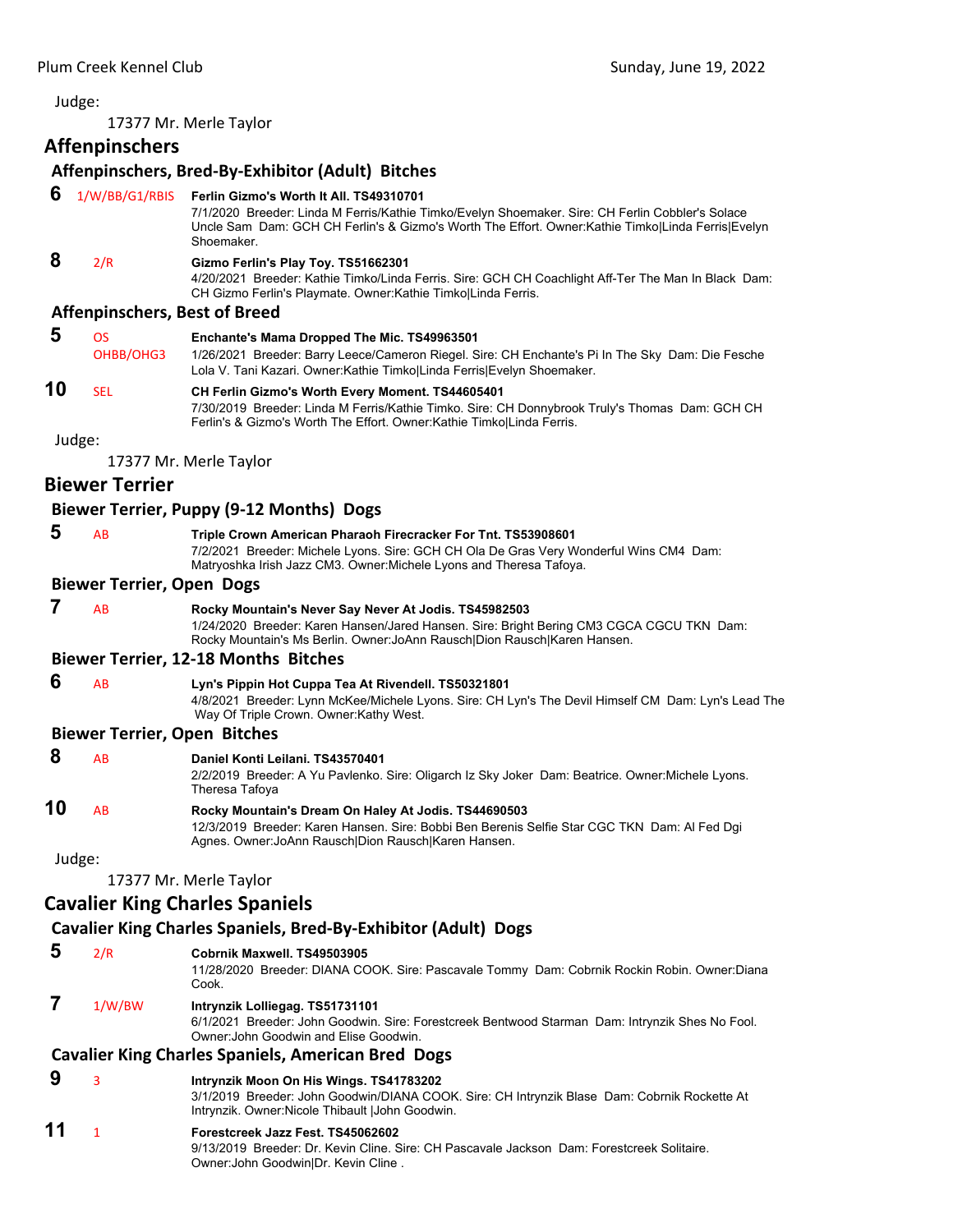| 15     | 2                             | Cobrnik Intrynzik Walk The Line. TS47872004<br>7/27/2020 Breeder: DIANA COOK. Sire: CH Legacy Orfeo Dam: Cobrnik Harvest Moon. Owner:Diana<br>Cook.                                                                                            |
|--------|-------------------------------|------------------------------------------------------------------------------------------------------------------------------------------------------------------------------------------------------------------------------------------------|
|        |                               | <b>Cavalier King Charles Spaniels, 12-18 Months Bitches</b>                                                                                                                                                                                    |
| 6      | 1/W                           | Chadwick Halo Spot At Intrynzik. TS52670201<br>6/8/2021 Breeder: C Anne Eckersley. Sire: Pascavale Tommy Dam: Chadwick Tutti Frutti. Owner: John<br>Goodwin and Elise Goodwin.                                                                 |
|        |                               | <b>Cavalier King Charles Spaniels, Novice Bitches</b>                                                                                                                                                                                          |
| 8      | AB                            | Ranlyn Tally Queen Of Two Hearts At Royal Knights. TS44123102<br>10/10/2019 Breeder: Lynnette Bragg. Sire: GCH CH B&B's Sir Tobias Bragg Toby Dam: Ranlyn's Allure<br>De Chanel. Owner: Michelle L Jordan   Lynette Bragg.                     |
|        |                               | <b>Cavalier King Charles Spaniels, Amateur Owner Handler Bitches</b>                                                                                                                                                                           |
| 8      | AB                            | Ranlyn Tally Queen Of Two Hearts At Royal Knights. TS44123102<br>10/10/2019 Breeder: Lynnette Bragg. Sire: GCH CH B&B's Sir Tobias Bragg Toby Dam: Ranlyn's Allure<br>De Chanel. Owner: Michelle L Jordan Lynette Bragg.                       |
| 10     | AB                            | Cercei Lannister-Tr. TS46789402<br>5/15/2019 Breeder: Mauro Simone. Sire: CH Royal Romance For You Dam: Alice In Wonderland For<br>Giorgio And Friends-Tr. Owner: Michelle L Jordan.                                                           |
|        |                               | <b>Cavalier King Charles Spaniels, American Bred Bitches</b>                                                                                                                                                                                   |
| 12     | 1/R                           | Cobrnik What A Wonderful World, TS42531001<br>6/3/2019 Breeder: Audrey Rogers. Sire: GCH CH Mtnvista Range Rider Dam: CH Saltayre Dream Maker.<br>Owner:Diana Cook.                                                                            |
| 14     | 4                             | Cobrnik Sticky Wicket. TS45089701<br>12/1/2019 Breeder: DIANA COOK. Sire: CH Sheeba Royal Elementary Dam: Cobrnik Harvest Moon.<br>Owner: Cindi Anderson.                                                                                      |
| 16     | 3                             | Intrynzik Hocus Pocus. TS48886301<br>10/29/2020 Breeder: John Goodwin. Sire: CH Intrynzik Cobrnik Sauvignon Dam: Intrynzik Shes No Fool.<br>Owner:Kaylee Burdick Elise Goodwin.                                                                |
| 18     | $\overline{2}$                | Sheeba Beyonce. TS50273001<br>1/17/2021 Breeder: Karin Ostmann. Sire: Sheeba Rocketman Dam: Sheeba Amazing Love.<br>Owner: Audrey Rogers.                                                                                                      |
|        |                               | <b>Cavalier King Charles Spaniels, Open Bitches</b>                                                                                                                                                                                            |
| 10     | AB                            | Cercei Lannister-Tr. TS46789402<br>5/15/2019 Breeder: Mauro Simone. Sire: CH Royal Romance For You Dam: Alice In Wonderland For<br>Giorgio And Friends-Tr. Owner: Michelle L Jordan.                                                           |
|        |                               | <b>Cavalier King Charles Spaniels, Best of Breed</b>                                                                                                                                                                                           |
| 17     | <b>SEL</b>                    | Sheeba Storm Trooper. TS44704001<br>8/18/2019 Breeder: Karin Ostmann. Sire: CH Sheeba Viva Las Vegas Dam: Sheeba Morning Glory.<br>Owner: Karin Ostmann and Audreey Rogers.                                                                    |
| 19     | BB                            | CH Reymaree's The Last Dance At Bentlane. TS46456401<br>5/10/2020 Breeder: Susan Benton/Dawn Stevens Lindemaier. Sire: CH Balgaire Happy Hour Dam:<br>GCHB CH Legacy Bentlane's Forensic Chik. Owner: Jean Pero and David Pero.                |
| 22     | <b>OS</b><br><b>OHBB</b>      | CH Intrynzik Danced All Night. TS45437001<br>12/1/2019 Breeder: Elise and John Goodwin. Sire: CH Pascavale Jackson Dam: CH Intrynzik License To<br>Kill. Owner:John Goodwin and Elise Goodwin.                                                 |
| Judge: |                               |                                                                                                                                                                                                                                                |
|        |                               | 17377 Mr. Merle Taylor                                                                                                                                                                                                                         |
|        | <b>Chihuahuas (Long Coat)</b> |                                                                                                                                                                                                                                                |
|        |                               | Chihuahuas (Long Coat), Puppy (6-9 Months) Dogs                                                                                                                                                                                                |
| 5      | 1/W                           | Powder River's Hot N Smoldering. TS54786001<br>12/15/2021 Breeder: Tammi Lindskov/Derek Lindskov. Sire: CH Powder River's Burn Notice Dam: CH<br>Powder River's Problem Child. Owner:Tammi Lindskov Derek Lindskov Judith Hesser Tammy Hesser. |

# **Chihuahuas (Long Coat), Best of Breed**

# **9** BB **GCH CH Powder River's Hot N Sticky. TS47851902**<br>
OHBB 1/30/2020 Breeder: Tammi Lindskov/Derek Lindskov/E

1/30/2020 Breeder: Tammi Lindskov/Derek Lindskov/Barbara House. Sire: GCHB CH Powder River's Up In Smoke Dam: GCHS CH Powder River's Hot N Spicy. Owner:Tammi Lindskov|Tammy Hesser.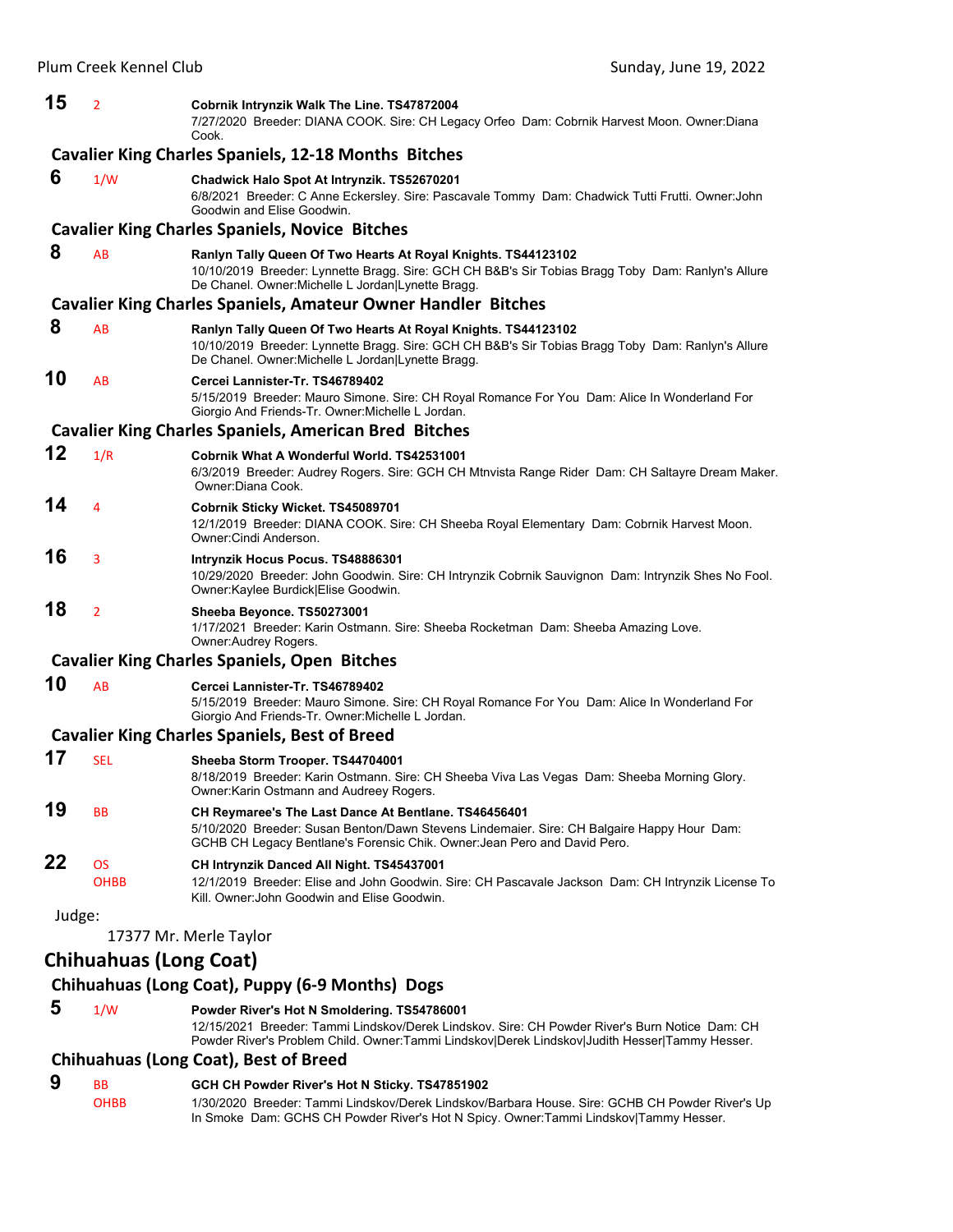17377 Mr. Merle Taylor

# **Chihuahuas (Smooth Coat) Chihuahuas (Smooth Coat), Puppy (6‐9 Months) Dogs 5** 1/W/OS **Powder River's Hot And Steaming. TS54785901** 11/28/2021 Breeder: Tammi Lindskov/Derek Lindskov. Sire: GCHB CH Powder River's Up In Smoke Dam: CH Powder River's Hot And Torrid. Owner:Tammi Stidham-Lindskov|Derek Lindskov.Agent: Pam Gilley **Chihuahuas (Smooth Coat), Best of Breed 8** BB/G4 **GCH CH Firebird Farms Monsters Boss. TS41697002** OHBB/OHG2 12/1/2018 Breeder: Marty Housley. Sire: CH Knockout Superboy Dam: Firebird Farms Shelby Ac Cobra. Owner:Tammy Hesser|Judith Hesser|Marty Housley. Judge: 17377 Mr. Merle Taylor **Chinese Cresteds Chinese Cresteds, Best of Breed 6** AB **CH Austin With No Limits. TS36767204** 7/11/2017 Breeder: Jessie Barringer/Blanche Voss. Sire: Fiery Fame Jewel Of My Kind Dam: Fiery Fame La Pin Up. Owner:JoAnn Tennison|K. Powell. Judge: 17377 Mr. Merle Taylor **English Toy Spaniels (K C & R) English Toy Spaniels (K C & R), Open Bitches 6** 1/W **Ashton Winmar Harper's English Minstrel. TS46223901** 3/1/2020 Breeder: Dr. Darrell Thompson/Dr. Marvin Winters. Sire: Ashton Winmar Adair Wrigley In The Ivy Dam: Adair's Maddison In Motion At Ashton Winmar. Owner:Darrell Thompson|Nancy Williams.  **8** 2/R **Novel Wish Upon A Star. TS53027703** 8/17/2021 Breeder: Shelly Hepler/Brian Charley/Dawn Charley. Sire: Adair's Water To Caledonia Wine Dam: CH Novel Luvn Chr-Lys Second Star To The Right. Owner:Nancy Williams|Shelly Hepler. **English Toy Spaniels (K C & R), Best of Breed 10** BB **GCH CH Circlecity Pin Up Girl. TS46823403** OHBB 4/30/2020 Breeder: Douglas A Johnson/Jaime Hubbard/Karen Matters. Sire: GCHB CH Tudorhurst Porthos of Sanchi Dam: Clussexx Romance Novel At Dragonsgate. Owner:Karen Matters|Nancy Williams. Judge: 17376 Carolyn Taylor **Havanese Havanese, 12‐18 Months Dogs 5** 1/W **Heavenly Walker Biscuit Can You Imagine That. TS50899801** 1/7/2021 Breeder: Bonnie Simmons. Sire: GCHG CH Brylee's Heavenly Walkin On Cloud Nine Dam: Tapscott's Keeping The Faith. Owner:Pamela Belleau. **Havanese, Puppy (6‐9 Months) Bitches 6** <sup>1</sup> **Jerico Panini Performs As New Inter National Icon. TS53876301** 12/12/2021 Breeder: JERI COPELAND. Sire: Happy Paws Born To Boogie @ Jerico Dam: CH Jerico The Coal Miners Daughter. Owner:Pamela Belleau|Sterling Belleau|Ryan Belleau. **Havanese, Puppy (9‐12 Months) Bitches 8** 1/R **Jerico Sf Mabel Joy. TS52590101** 7/13/2021 Breeder: JERI COPELAND. Sire: Happy Paws Born To Boogie @ Jerico Dam: Jerico Coat Of Many Colors. Owner:Jeri Copeland.

# **Havanese, Open Bitches**

#### **10** 1/W/BW **Yaya's Frankly I Don't Give A Darn At Dj'S. TS47336204** 7/23/2020 Breeder: Bridgette J. Callahan/Heather Johnson. Sire: GCHS CH That's Just The Way I Roll Dam: CH Yaya's Best Seller. Owner:Darlene Licastro.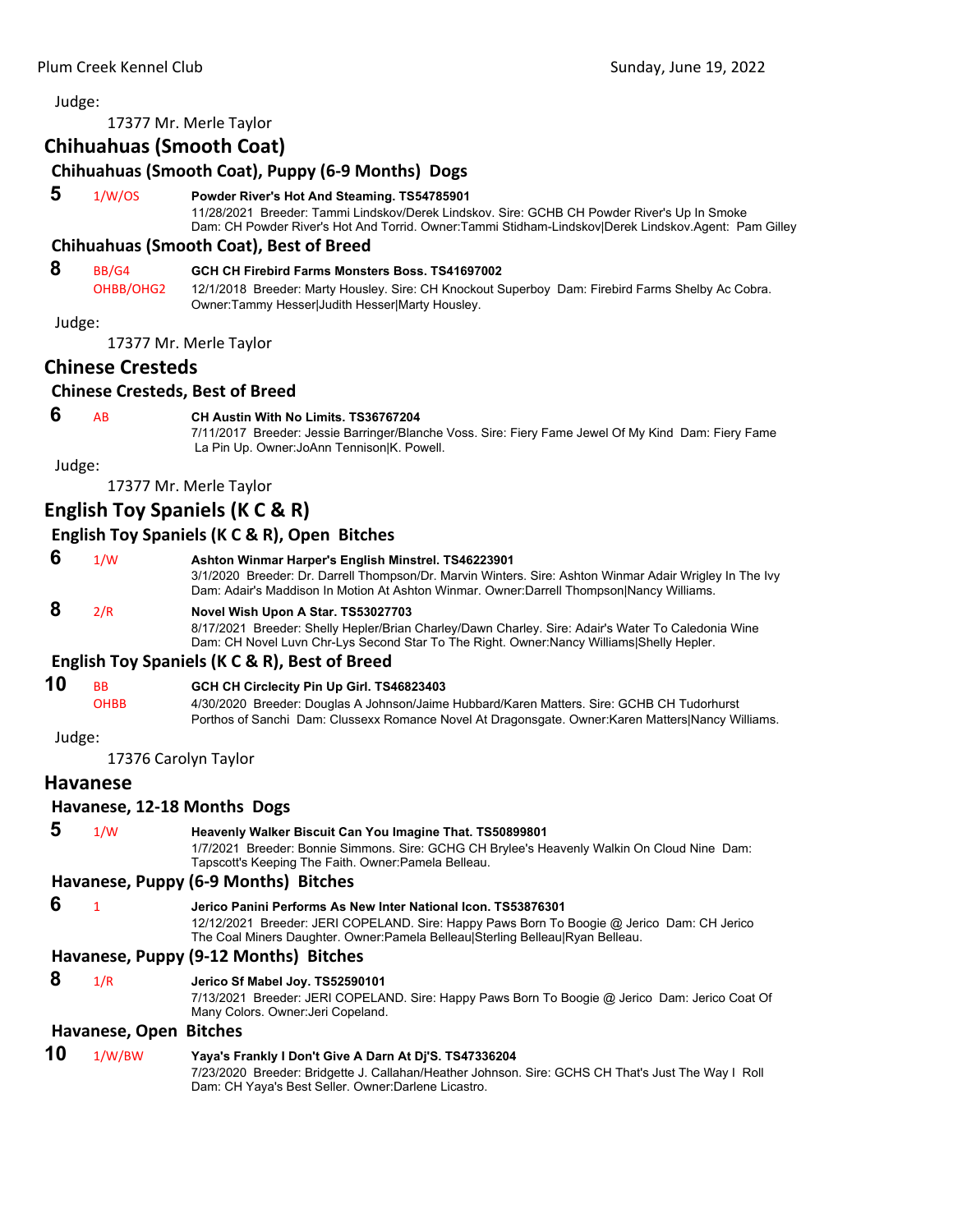| 7              | BB                           | GCHS CH That's Just The Way I Roll. TS24106603<br>11/6/2014 Breeder: Jeanne Woods/Philip Woods/David Scheiris/Darlene Scheiris/Patricia Lucas. Sire:<br>GCHG CH Gingerbred Yukon Jack Desiderio Dam: CH That's Eh Sweet Chocolate Seduction.<br>Owner: Darlene Licastro Audrey McDermitt   David and Darlene Scheiris. |  |  |
|----------------|------------------------------|------------------------------------------------------------------------------------------------------------------------------------------------------------------------------------------------------------------------------------------------------------------------------------------------------------------------|--|--|
| 9              | <b>SEL</b>                   | GCH CH Bedlem Fly Me To The Moon. TS50019001                                                                                                                                                                                                                                                                           |  |  |
|                | <b>OHBB</b>                  | 2/5/2021 Breeder: Deborah McHugh/Dodi Koontz. Sire: CH Mistytrail Heartland Redi'Rnot Dam: CH<br>Bedlem's Runaway Secret. Owner: Sheryl Roach Deborah McHugh Dodi Koontz.                                                                                                                                              |  |  |
| 12             | <b>OS</b>                    | That's My Saving Grace. TS49028304<br>11/6/2020 Breeder: David J Scheiris/Darlene R Scheiris/Patricia J Lucas. Sire: GCH CH Hashki Just Go<br>With It Dam: CH That's Ubee Da One For Mendota. Owner:Annel Henderson Morgan Theis David J<br>Scheiris Darlene Scheiris.                                                 |  |  |
| Judge:         | 17376 Carolyn Taylor         |                                                                                                                                                                                                                                                                                                                        |  |  |
|                | Japanese Chin                |                                                                                                                                                                                                                                                                                                                        |  |  |
|                | Japanese Chin, Open Dogs     |                                                                                                                                                                                                                                                                                                                        |  |  |
| 5              | AB                           | Powder River's Ship Me To Chin City. TS48798701<br>9/5/2020 Breeder: Mrs. Tammi Lindskov. Sire: CH Powder Rivers We Paid The Ransom Dam: CH Blue<br>Moon Vikingqueen At Powderriver. Owner: Valerie Passmore.                                                                                                          |  |  |
|                |                              | Japanese Chin, Puppy (9-12 Months) Bitches                                                                                                                                                                                                                                                                             |  |  |
| 6              | 1/W/BB                       | Touche Chasing Ribbons. TS52824101<br>8/7/2021 Breeder: Nancy Mellott/SANDRA SMITH/Dale R Martenson. Sire: CH Touche' Cin-Don Chasing<br>Yesterday Dam: CH Mishamai Visions Of Touche. Owner: Sunny DeYoung Dale Martenson. Agent: Pam<br>Gilley                                                                       |  |  |
|                |                              | Japanese Chin, 12-18 Months Bitches                                                                                                                                                                                                                                                                                    |  |  |
| 8              | AB                           | Powder River's Tomodachi TKN, TS50829701<br>3/10/2021 Breeder: tammi a lindskov. Sire: CH Powder Rivers We Paid The Ransom Dam: Powder<br>River's Royal Jewel. Owner: Sunny DeYoung.                                                                                                                                   |  |  |
|                | Japanese Chin, Open Bitches  |                                                                                                                                                                                                                                                                                                                        |  |  |
| 10             | 1/R                          | Powder River's Perfect Balance At Chin City. TS48798702<br>9/5/2020 Breeder: Mrs. Tammi Lindskov. Sire: CH Powder Rivers We Paid The Ransom Dam: CH Blue<br>Moon Vikingqueen At Powderriver. Owner:Beth Lovold.                                                                                                        |  |  |
| Judge:         | 17376 Carolyn Taylor         |                                                                                                                                                                                                                                                                                                                        |  |  |
| <b>Maltese</b> |                              |                                                                                                                                                                                                                                                                                                                        |  |  |
|                |                              | Maltese, Puppy (6-9 Months) Dogs                                                                                                                                                                                                                                                                                       |  |  |
| 5              | AB                           | Jodi's Cold Cold Heart-Elton. TS55089001<br>11/20/2021 Breeder: Ms. JoAnn Rausch/Dion Rausch. Sire: GCHB CH Foxstone's Navigatin Your Heart<br>Dam: CH Jodi's Love Story Too-Juliet. Owner: JoAnn Rausch Dion Rausch.                                                                                                  |  |  |
|                |                              | Maltese, Puppy (6-9 Months) Bitches                                                                                                                                                                                                                                                                                    |  |  |
| 6              | $\overline{2}$               | Jodi's Jadis The White Witch. TS54427501<br>10/28/2021 Breeder: Ms. JoAnn Rausch/Dion Rausch. Sire: CH Tauro Dovaldas Dam: CH Jodi's Love<br>Story. Owner: JoAnn Rausch Dion Rausch.                                                                                                                                   |  |  |
| 8              | 1/R                          | Jodi's There's Always Tomorrow-Clarice. TS55079401<br>12/1/2021 Breeder: DION JOANN RAUSCH. Sire: CH Jodi's I Love You For Sentimental Reasons Cole<br>Dam: Crystal Lux Rafaella To Jodi's Maltese. Owner: JoAnn Rausch Dion Rausch.                                                                                   |  |  |
|                |                              | Maltese, 12-18 Months Bitches                                                                                                                                                                                                                                                                                          |  |  |
| 10             | $\mathbf{1}$                 | Jodi's Mambo No. 5-Sandy. TS51594002<br>4/5/2021 Breeder: DION JOANN RAUSCH. Sire: GCH CH Rhapsody Wind River Hanky Panky Dam:<br>Crystal Lux Rafaella To Jodi's Maltese. Owner: JoAnn Rausch Dion Rausch.                                                                                                             |  |  |
|                |                              | <b>Maltese, American Bred Bitches</b>                                                                                                                                                                                                                                                                                  |  |  |
| 12             | 1/W/BB                       | Jodi's Mambo No. 5-Tina. TS51594003<br>4/5/2021 Breeder: DION JOANN RAUSCH. Sire: GCH CH Rhapsody Wind River Hanky Panky Dam:<br>Crystal Lux Rafaella To Jodi's Maltese. Owner: JoAnn Rausch Dion Rausch.                                                                                                              |  |  |
|                | <b>Maltese, Open Bitches</b> |                                                                                                                                                                                                                                                                                                                        |  |  |
| 14             | 1                            | Jodi's It's A Love Story Keep'In The Faith. TS49874601<br>12/11/2020 Breeder: Ms. JoAnn Rausch/Dion Rausch. Sire: CH Galaxy Crystal You Look Like A Dream                                                                                                                                                              |  |  |

You'Re Just A Dam: CH Jodi's Love Story. Owner:JoAnn Rausch|Dion Rausch.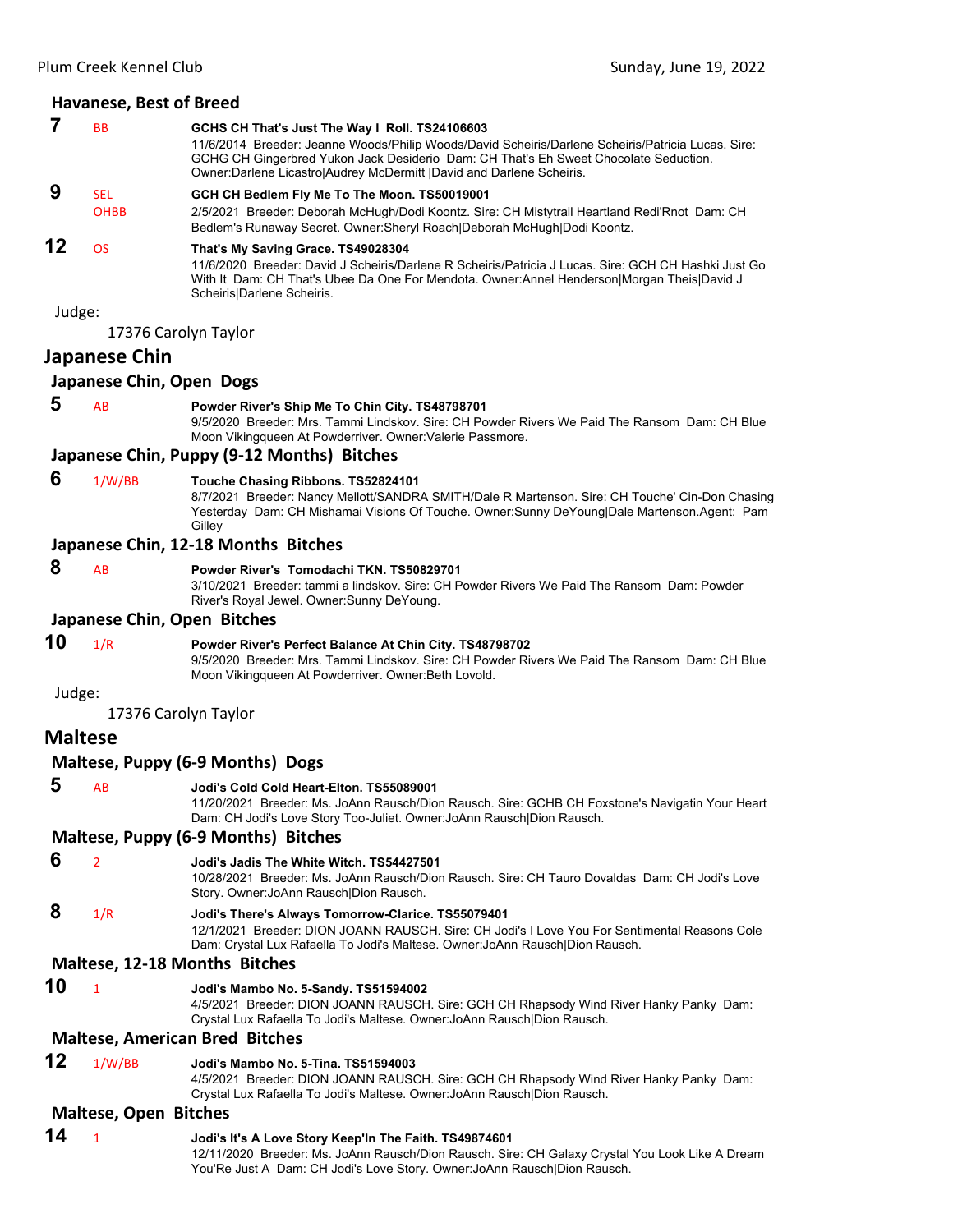17377 Mr. Merle Taylor

# **Manchester Terriers (Toy)**

# **Manchester Terriers (Toy), Open Bitches**

# **6** 1/W/BB/G3 **Marbils Chantilly Lace. RN31349202**

OHBB 7/23/2017 Breeder: Marya Fittje/Blossom Scott-Heim. Sire: Deebet's Robin Hood Dam: GCHB CH Blossoms Party In A Bottle At Marbils. Owner:Heidi L Sparks|Marya Fittje.

Judge:

17376 Carolyn Taylor

# **Pomeranians**

# **Pomeranians, 12‐18 Months Dogs**

# **5** AB **Vivids Magical Mayhem. TS51486601**

5/21/2021 Breeder: Deanne Hood/Lynette Treese. Sire: CH Tab's Little Man Of Haneys Dam: Intime Poms Put A Curse On You. Owner:Haylee Winfield.

# **Pomeranians, Open Dogs**

 **7** 1/W/BW **Jan-Shars Cookie Monster. TS49313502** OHBB 12/19/2020 Breeder: Sharon L Hanson. Sire: CH Jan-Shars Harry Winston At Lake Ridge Dam: Janshars An Angel Among Us. Owner:Mary M Schooner.

# **Pomeranians, Bred‐By‐Exhibitor (Puppy) Bitches**

 **6** 1/W/OS **Northmoor Victorian Taste Of The Rainbow At Jj'S. TS54329801** 9/5/2021 Breeder: Lisa Goodman/Brenda Heimbach/Jim Johnson. Sire: GCHB CH Northmoor Victorian Tycoon Dam: Johnnylicious All Hallows Eve At Northmoor. Owner:James Johnson|Lisa Goodman|Brenda Heimbach.

# **Pomeranians, Best of Breed**

# **9** BB **GCH CH Tnt's Turn On The Lights. TS46484202**

5/2/2020 Breeder: Theresa C Tafoya. Sire: GCHB CH Triple Crown's Tim Tam Of Tnt Dam: CH Tnt's Fleur-De-Lis. Owner:Brenda Heimbach|Theresa Tafoya.

Judge:

5170 Nancy Liebes

# **Poodles (Toy)**

# **Poodles (Toy), Puppy (6‐9 Months) Dogs**

# **5** AB **Sunset Acres Dare To Love. PR24826202**

10/22/2021 Breeder: Elaine Craig. Sire: CH Sunset Acres "Electric Love" Dam: Sunset Acres Heavenly Dreamer. Owner:Elaine Craig.

# **Poodles (Toy), Puppy (9‐12 Months) Dogs**

#### **7** 1/W/OS **Sunset Acres This Is America. PR24216801**

6/25/2021 Breeder: Elaine Craig. Sire: CH Sunset Acres Made In America Dam: Sunset Acres "Dearest Lily". Owner:Elaine Craig.

# **Poodles (Toy), Open Dogs**

 **9** 1/R **Sunset Acres Mr Impressive. PR21306603**

11/18/2018 Breeder: Elaine Craig. Sire: CH Sunset Acres Stingray Dam: Dalcrista Perazzi. Owner:Elaine Craig.Agent: James Johnson

# **11** AB **Sunset Acres Rock-N-Roll. PR24216601**

6/24/2021 Breeder: Elaine Craig. Sire: CH Sunset Acres Rockin With Jazz Dam: Sunset Acres Dreams Of Silver. Owner:Elaine Craig.

# **Poodles (Toy), Puppy (9‐12 Months) Bitches**

# **6** AB **Karalot Time In A Bottle. PR24788701**

9/9/2021 Breeder: KEITH L LUPARDUS/Barbara Lupardus. Sire: CH Ashcroft Care Bear At Karalot Dam: Saratoga's Scintillanting Seductress. Owner:Keith Lupardus|Barbara Lupardus.

# **Poodles (Toy), Bred‐By‐Exhibitor (Puppy) Bitches**

#### **8** 1/R **Krystal Hi Dream Catcher. PR24814401**

6/26/2021 Breeder: Kristina L Wickizer. Sire: CH Krystal Hi Dream On Dam: CH Krystal Hi Dream A Little Dream. Owner:Kristina Wickizer.

# **Poodles (Toy), Open Bitches**

#### **10** 1/W/BW **Karalot Winter's Mood. PR23614304**

12/3/2020 Breeder: KEITH L LUPARDUS/Barbara Lupardus. Sire: CH Nadals Snow Bird To Koehls Dam: CH Karalot's Silver Bell. Owner:Keith Lupardus|Barbara Lupardus.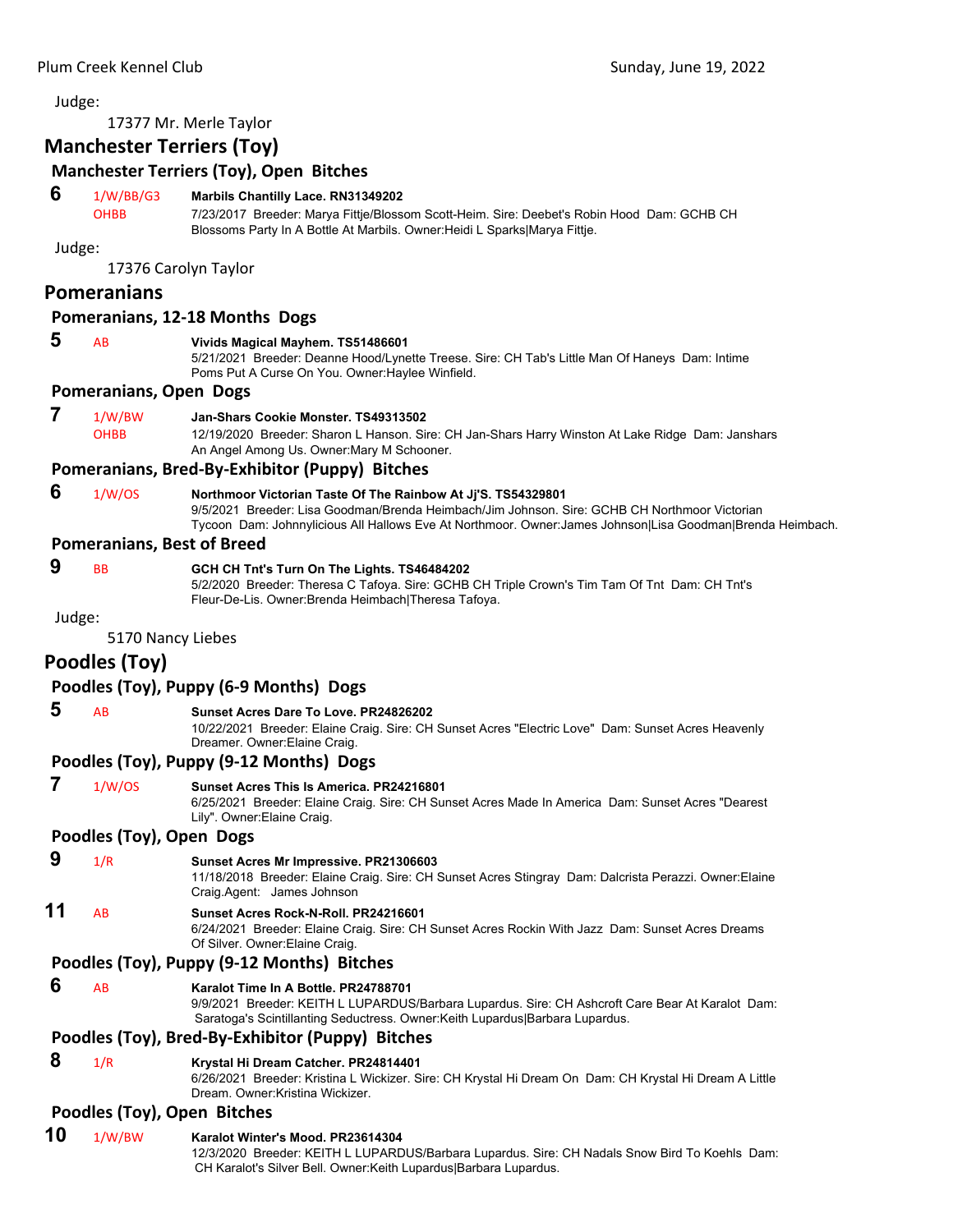|             | Poodles (Toy), Best of Breed |                                                                                                                                                                                                                                      |
|-------------|------------------------------|--------------------------------------------------------------------------------------------------------------------------------------------------------------------------------------------------------------------------------------|
| 12          | ВB                           | GCH CH Krystal Hi This Is Me @ Roundabout. PR20925601                                                                                                                                                                                |
|             | OHBB/OHG4                    | 5/21/2018 Breeder: Kristina L Wickizer/David Brock. Sire: GCHB CH Alegria History In The Making Dam:<br>CH Krystal Hi I Own The Nite @Roundabout. Owner: Kristina Wickizer.                                                          |
| Judge:      |                              |                                                                                                                                                                                                                                      |
|             |                              | 17376 Carolyn Taylor                                                                                                                                                                                                                 |
| <b>Pugs</b> |                              |                                                                                                                                                                                                                                      |
|             |                              | <b>Pugs, Bred-By-Exhibitor (Puppy) Dogs</b>                                                                                                                                                                                          |
| 5           | 1/R                          | <b>Bikthndr's West Wind Zephyrus. TS52937102</b><br>8/15/2021 Breeder: Lissa Shaw/Joy Cupp/Gary W Cupp. Sire: Blkthndr & Woowoo's Searching For Mr.<br>Whipple Dam: Blkthndr & Woowoo's Isolation Fascination. Owner:Lissa You Shaw. |
|             | Pugs, Open Dogs              |                                                                                                                                                                                                                                      |
| 7           | 1/W                          | Wind Of Changes Fler-Da-Fosh. TS44177101<br>2/18/2019 Breeder: Anzhelika V Maslenikova. Sire: Tangetoppen's Wang Dang Doodle Dam: Miss Pearl<br>Von Termel. Owner: Ashley Kusmierkiewicz.                                            |
|             |                              | <b>Pugs, Bred-By-Exhibitor (Adult) Bitches</b>                                                                                                                                                                                       |
| 8           | 1/W/BW/OS                    | Blkthndr&Woowoos Moonlight&Magnolias. TS43694701                                                                                                                                                                                     |
|             | <b>OHBB</b>                  | 8/11/2019 Breeder: Joy Cupp/Lissa Shaw/Gary W Cupp. Sire: GCHS CH Casa Blanca's Make A Wish<br>Dam: Woowoo Blk Thn'Dr Chattanooga There You Are. Owner:Lissa You Shaw Joy & Gary Cupp.                                               |
| 12          | 2/R                          | She's Playing To Win. TS52280801<br>2/2/2021 Breeder: Holly Reynolds. Sire: CH Aura's Best Ted Talk Ever TKN ATT Dam: Chelsea's There's<br>Something About Mary. Owner: Holly Reynolds.                                              |
|             | <b>Pugs, Open Bitches</b>    |                                                                                                                                                                                                                                      |
| 14          | AB                           | Ashlan's Lil Girl Making Big Waves. TS35046201<br>5/30/2017 Breeder: Mary DeLisa. Sire: CH Bousfield Jubilee's Sharp Shooter Dam: GCH CH Talbotrails<br>Divine Thunder Eh. Owner: Emily Drew Mary DeLisa.                            |
|             | <b>Pugs, Best of Breed</b>   |                                                                                                                                                                                                                                      |
| 9           | <b>BB/G2</b>                 | GCHB CH Andi On The Road. TS38508902<br>4/13/2018 Breeder: Joy Barbieri/Rebecca Movall/Eileen C Barbieri. Sire: CH Andi Animal Dam: Andi Late<br>In The Evening. Owner: Kim B Smart.                                                 |
| Judge:      |                              |                                                                                                                                                                                                                                      |
|             |                              | 17376 Carolyn Taylor                                                                                                                                                                                                                 |
|             | <b>Russian Toys</b>          |                                                                                                                                                                                                                                      |
|             |                              | <b>Russian Toys, Puppy (6-9 Months) Dogs</b>                                                                                                                                                                                         |
| 5           | 1/W/BB<br><b>OHBB</b>        | Torilan Aztec Spice De Erandi. TS53898803<br>12/14/2021 Breeder: Loma Foster. Sire: Highfield Red Bull Iz Navsegda Ic Dam: Highfield Unfinished<br>Tales At Staymat. Owner: Heidi L Sparks.                                          |
| Judge:      |                              |                                                                                                                                                                                                                                      |
|             |                              | 17376 Carolyn Taylor                                                                                                                                                                                                                 |
|             | <b>Shih Tzu</b>              |                                                                                                                                                                                                                                      |
|             |                              | Shih Tzu, Puppy (6-9 Months) Dogs                                                                                                                                                                                                    |

 **5** <sup>1</sup> **Angelina Heavenly Kisses. TS55107601**

10/16/2021 Breeder: Diane Lynn Hornbecker. Sire: GCH CH Wenrick's Sp Kiss This Dam: GCHG CH Angelina Ruby's Heavenly Dream. Owner:Diane L Hornbecker.

# **Shih Tzu, Bred‐By‐Exhibitor (Puppy) Dogs**

 **5** 1/W/BW **Angelina Heavenly Kisses. TS55107601**

10/16/2021 Breeder: Diane Lynn Hornbecker. Sire: GCH CH Wenrick's Sp Kiss This Dam: GCHG CH Angelina Ruby's Heavenly Dream. Owner:Diane L Hornbecker.

#### **Shih Tzu, Puppy (6‐9 Months) Bitches**

- **6** 1/W **Angelina Heavenly Kissed Angel. TS55107602** 10/16/2021 Breeder: Diane Lynn Hornbecker. Sire: GCH CH Wenrick's Sp Kiss This Dam: GCHG CH Angelina Ruby's Heavenly Dream. Owner:Diane L Hornbecker.
- **8** 2/R **Angelina Heavenly Love N' Kisses. TS55107603**
	- 10/16/2021 Breeder: Diane Lynn Hornbecker. Sire: GCH CH Wenrick's Sp Kiss This Dam: GCHG CH Angelina Ruby's Heavenly Dream. Owner:Diane L Hornbecker.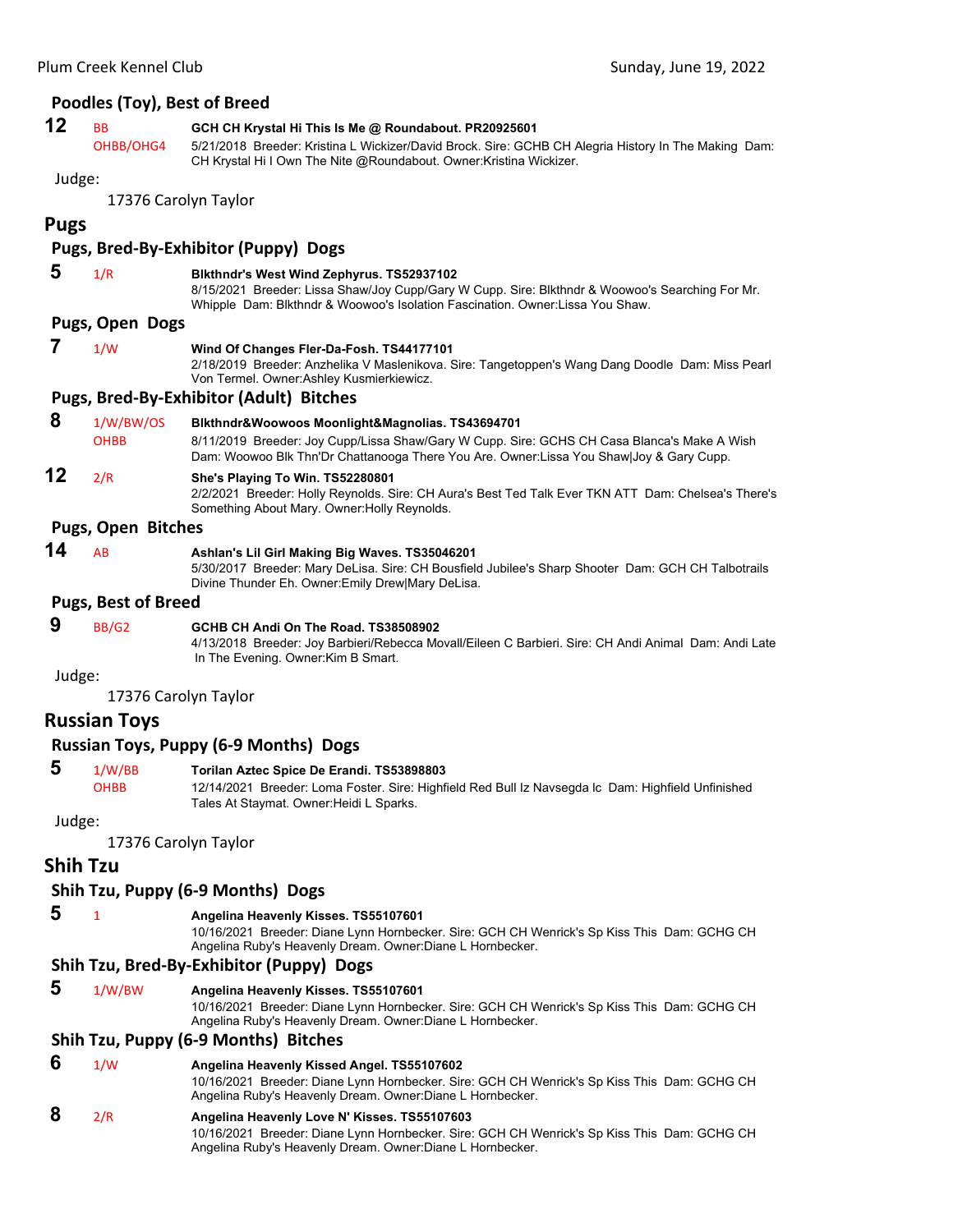# **Shih Tzu, Bred‐By‐Exhibitor (Adult) Bitches**

|        |                                | 311111 TZU, DI CU-DY-LAHIDILOI (AUUIL) DILLIICS                                                                                                                                                                                            |
|--------|--------------------------------|--------------------------------------------------------------------------------------------------------------------------------------------------------------------------------------------------------------------------------------------|
| 12     | <b>AB</b>                      | House Of Wu Rockin' Reba. TS52047202<br>5/18/2021 Breeder: Gay D Eckes. Sire: CH Zephyr Lohona Believes In Tracy Dam: House Of Wu Sister<br>Tzu. Owner: Gay D Eckes.                                                                       |
|        | <b>Shih Tzu, Best of Breed</b> |                                                                                                                                                                                                                                            |
| 7      | <b>OS</b>                      | GCH CH House Of Wu Red Baron CGC. TS37025204<br>9/11/2017 Breeder: Gay D Eckes. Sire: CH Zephyr Lohona Believes In Tracy Dam: Karyon Satin Finish.<br>Owner: Claudia Miller Gay Eckes.                                                     |
| 9      | <b>SEL</b>                     | CH House Of Wu Bobby Dazzler. TS40546901<br>7/1/2018 Breeder: Gay D Eckes. Sire: CH Karyon House Of Wu Trade Secret Dam: House Of Wu Playin'<br>Thru. Owner: Claudia Miller Gay Eckes.                                                     |
| 10     | <b>BB</b><br>OHBB/OHG1         | Soaring Spirit Goddess Of The Stars. TS52999801<br>10/1/2021 Breeder: Mrs. Deborah Marie Schwanke/P Susan Cheney. Sire: GCHB CH Bling's Bottle Baby<br>Binky Boy! Dam: CH Soaring Spirit N Su Chen Rising Star. Owner: Deborah M Schwanke. |
| Judge: |                                |                                                                                                                                                                                                                                            |
|        |                                | 17376 Carolyn Taylor                                                                                                                                                                                                                       |
|        | <b>Yorkshire Terriers</b>      |                                                                                                                                                                                                                                            |
|        |                                | <b>Yorkshire Terriers, American Bred Dogs</b>                                                                                                                                                                                              |
| 7      | 1/W                            | Kelshire's Wynsumly Devil: The Latest Edition. TS41973401<br>7/29/2018 Breeder: Dawna Kathryn Lister. Sire: CH Kelshire Devil's Little Chewbaca Dam: Kelshire<br>Devil's Blue Calliope. Owner: Jennifer Bartels.                           |
| 9      | 1/R                            | Kelshire Devil's Paddington Strutting In Tyme. TS53475502<br>10/5/2021 Breeder: Jennifer Bartels/Dawna Kathryn Lister, Sire: GCH CH Kelshire Devil's Paddington<br>Blue Dam: En Pointe Go Strut Your Stuff (Tori). Owner: Dawna K Lister.  |
|        |                                | <b>Yorkshire Terriers, Open Dogs</b>                                                                                                                                                                                                       |

# **11** AB **Kelshire Devil's Prince Charles Of Paddington. TS41465001** 11/23/2018 Breeder: Dawna Kathryn Lister. Sire: GCH CH Kelshire Devil's Paddington Blue Dam: Shakespeare Helena's Midsummer Dream At Kelshire. Owner:Dawna K Lister. **15** <sup>1</sup> **Merrymaker Premium Joe. TS42367102** 4/6/2019 Breeder: Barbara Ann Long. Sire: CH Merrymaker Remember Me RN Dam: Iris Of Badger Ridge Ranch. Owner:Martha Krenek. **17** <sup>2</sup> **En Pointe Gladiator Maximus Erasing Boundries. TS44575002** 9/22/2019 Breeder: Lora Ottinger. Sire: CH Shakespeare's Heart-Break Warfare At Ricmar Dam: Naomi Haute Couture Model Emma's Caprice. Owner:Jennifer Bartels.

# **Yorkshire Terriers, Best of Breed**

**5** BB **Merrymaker Winsome Me. TS35448602**<br>**OHBB** 7/17/2017 Breeder: Martha Krenek. Sire: 7/17/2017 Breeder: Martha Krenek. Sire: GCH CH Merrymaker Deal's Gamblin Man CD PCD BN RI CGC TKN Dam: CH Rosemark Embraceable Me. Owner:Martha Krenek.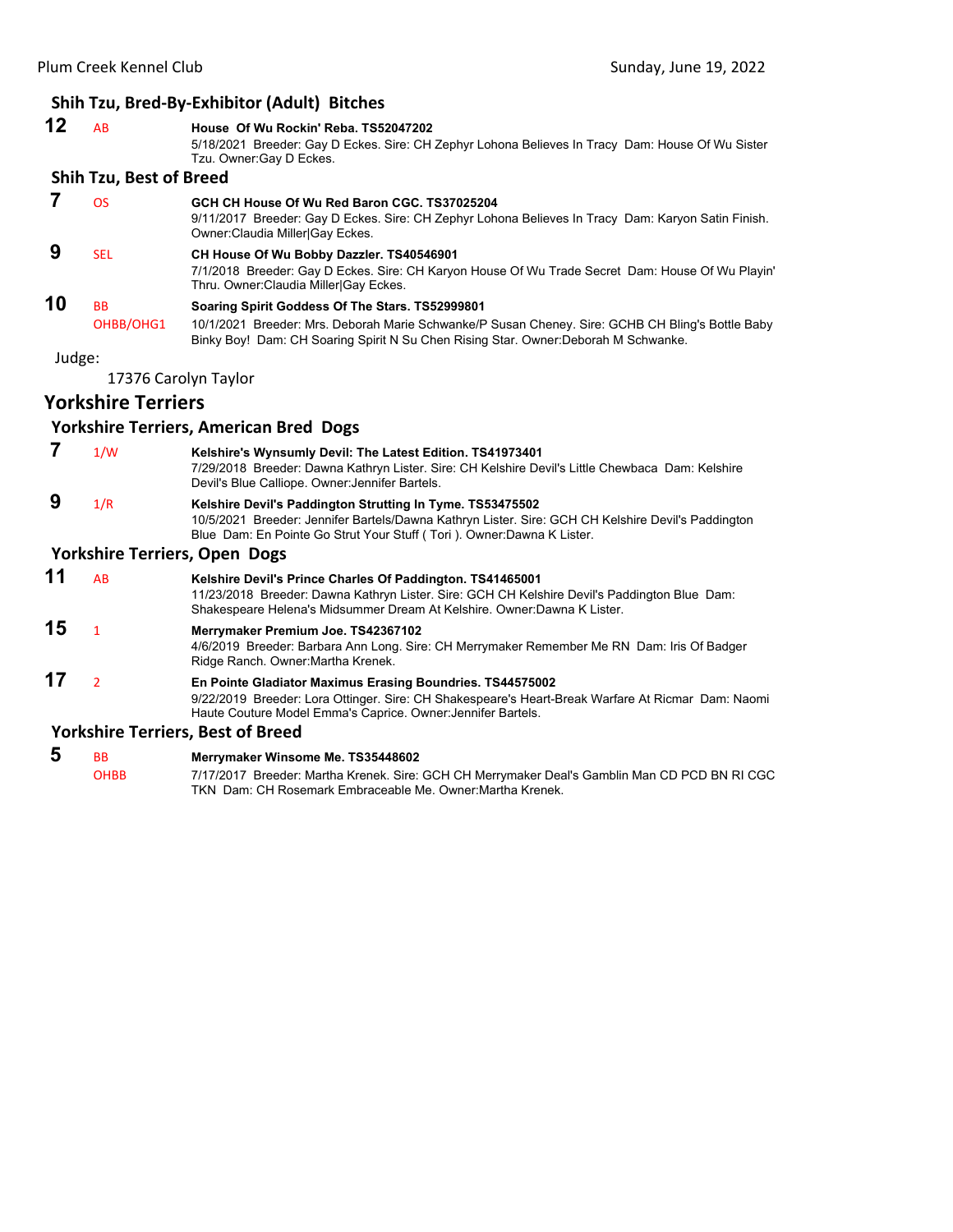<span id="page-41-0"></span>7627 Mrs. Hildegarde S Morgan

# **American Eskimo Dogs**

|        |                          | American Eskimo Dogs, 12-18 Months Dogs                                                                                                                                                                                                                                            |
|--------|--------------------------|------------------------------------------------------------------------------------------------------------------------------------------------------------------------------------------------------------------------------------------------------------------------------------|
| 5      | 1/R                      | Graces' Ticket To Paradise. NP66172601<br>2/6/2021 Breeder: Tammy Larsen/Traci L Anderson. Sire: GCH CH Graces' Nobody's Business Dam:<br>GCH CH Graces' Anana Journey Of Elysium & Gaia. Owner:Tammy Larsen Randi Zavislan.                                                       |
|        |                          | American Eskimo Dogs, Open Dogs                                                                                                                                                                                                                                                    |
| 7      | 1/W/BB/BW<br><b>OHBB</b> | Anana's Smooth Criminal Of Stormrunner, NP58634301<br>1/13/2020 Breeder: Stephanie Paulsen/Kathleen Strunk. Sire: CH Anana's Celtic Thunder CGC Dam:<br>GCH CH Anana's Sweet Afton. Owner: Justin Scoffield Stephanie Strunk.                                                      |
|        |                          | American Eskimo Dogs, Puppy (9-12 Months) Bitches                                                                                                                                                                                                                                  |
| 6      | $\overline{2}$           | Perfect Graces' The Big Picture. NP68554901<br>7/9/2021 Breeder: Clint Deuschle/Tammy Larsen. Sire: CH Graces' Great Battle Of Jericho Dam: Perfect<br>Graces' Mischa. Owner: Tammy Larsen.                                                                                        |
| 8      | 1/W/OS                   | Graces' Lily Cascade. NP68556402<br>8/10/2021 Breeder: Tammy Larsen/Traci L Anderson. Sire: GCH CH Graces' Nobody's Business Dam:<br>GCH CH Graces' Anana Journey Of Elysium & Gaia. Owner: John McMillin Tammy Larsen.                                                            |
|        |                          | American Eskimo Dogs, 12-18 Months Bitches                                                                                                                                                                                                                                         |
| 10     | 1/R                      | Perfect Graces' The Highest Peak. NP66435602<br>3/15/2021 Breeder: Caroline Pritchard, Sire: Klc Snowball's Picachu Dam: Perfect Graces' Gracie's Girl,<br>Owner:Tammy Larsen.                                                                                                     |
|        |                          | American Eskimo Dogs, Open Bitches                                                                                                                                                                                                                                                 |
| 12     | AB                       | Perfect Graces' Crown Jewels, NP52955301<br>11/29/2018 Breeder: Tammy Larsen/Scott Larsen. Sire: GCH CH Graces' Nobody's Business Dam: GCH<br>CH Graces' Anana Journey Of Elysium & Gaia. Owner: Tammy Larsen.                                                                     |
| Judge: |                          |                                                                                                                                                                                                                                                                                    |
|        |                          | 5376 Mr. Robert R Frost                                                                                                                                                                                                                                                            |
|        | <b>Boston Terriers</b>   |                                                                                                                                                                                                                                                                                    |
|        |                          | Boston Terriers, Bred-By-Exhibitor (Puppy) Dogs                                                                                                                                                                                                                                    |
| 5      | 1/W/BW                   | Juwell's Future's Signed-Sealed-Delivered. NP69101501<br>6/29/2021 Breeder: Judy Criswell. Sire: CH Sagebrush Mission From God Dam: CH Juwell's Elegance Is<br>Signed-Sealed-Delivered RN CGC. Owner: Judy Criswell Garry Criswell.                                                |
|        |                          | <b>Boston Terriers, Puppy (6-9 Months) Bitches</b>                                                                                                                                                                                                                                 |
| 6      | 1/W/OS                   | Delphi's We All Love Lucy. NP71622404<br>12/17/2021 Breeder: Dolores Ferrero/John Flora. Sire: GCH CH Pressingham Farm's Minding The Family<br>Business Dam: GCHS CH Delphi's Put Your Lips Together And Blow CA BCAT CGC. Owner:Cathy<br>Stover-Gomez Dolores Ferrero John Flora. |
|        |                          | <b>Boston Terriers, Best of Breed</b>                                                                                                                                                                                                                                              |
| 9      | <b>BB</b><br>OHBB/OHG4   | GCH CH Jingle's Midnight Dream FCAT2. NP47827504<br>10/1/2017 Breeder: Melanie Kiger/Jill Moore/Emily Steranka/Venita Prater. Sire: GCHS CH Jingle's You<br>Rang? Dam: GCH CH Kigers Sheeza Bric-Haus. Owner:Cathy Stover-Gomez Jill Moore.                                        |
| Judge: |                          |                                                                                                                                                                                                                                                                                    |
|        |                          |                                                                                                                                                                                                                                                                                    |

5376 Mr. Robert R Frost

# **Bulldogs**

#### **Bulldogs, 12‐18 Months Dogs**

 **5** AB **Ace N Glendars Livin' On A Prayer. NP66017702** 2/5/2021 Breeder: Kelley L Ensminger. Sire: CH Glendars Dylan Dam: CH Glendars N Aces Kenjo Summer Breeze. Owner:Jacqui Bester.  **7** <sup>1</sup> **James Apollo Jcbulldogs. NP68263103** 6/14/2021 Breeder: Noah Winick. Sire: GCH CH Fair Dinkum Quigley Down Under Dam: Leia XX.

# **Bulldogs, Bred‐By‐Exhibitor (Puppy) Dogs**

# **9** 2/R **Trevino's Mighty Frank The Tank. NP68682606**

Owner:Steve Winick|Julie Winick.

8/18/2021 Breeder: Karen Trevino/Daniel Trevino. Sire: GCH CH Trevino's Horton Hears A Who! Dam: Trevino's A Touch Of Elegance Eleanor. Owner:Karen Trevino|Daniel Trevino.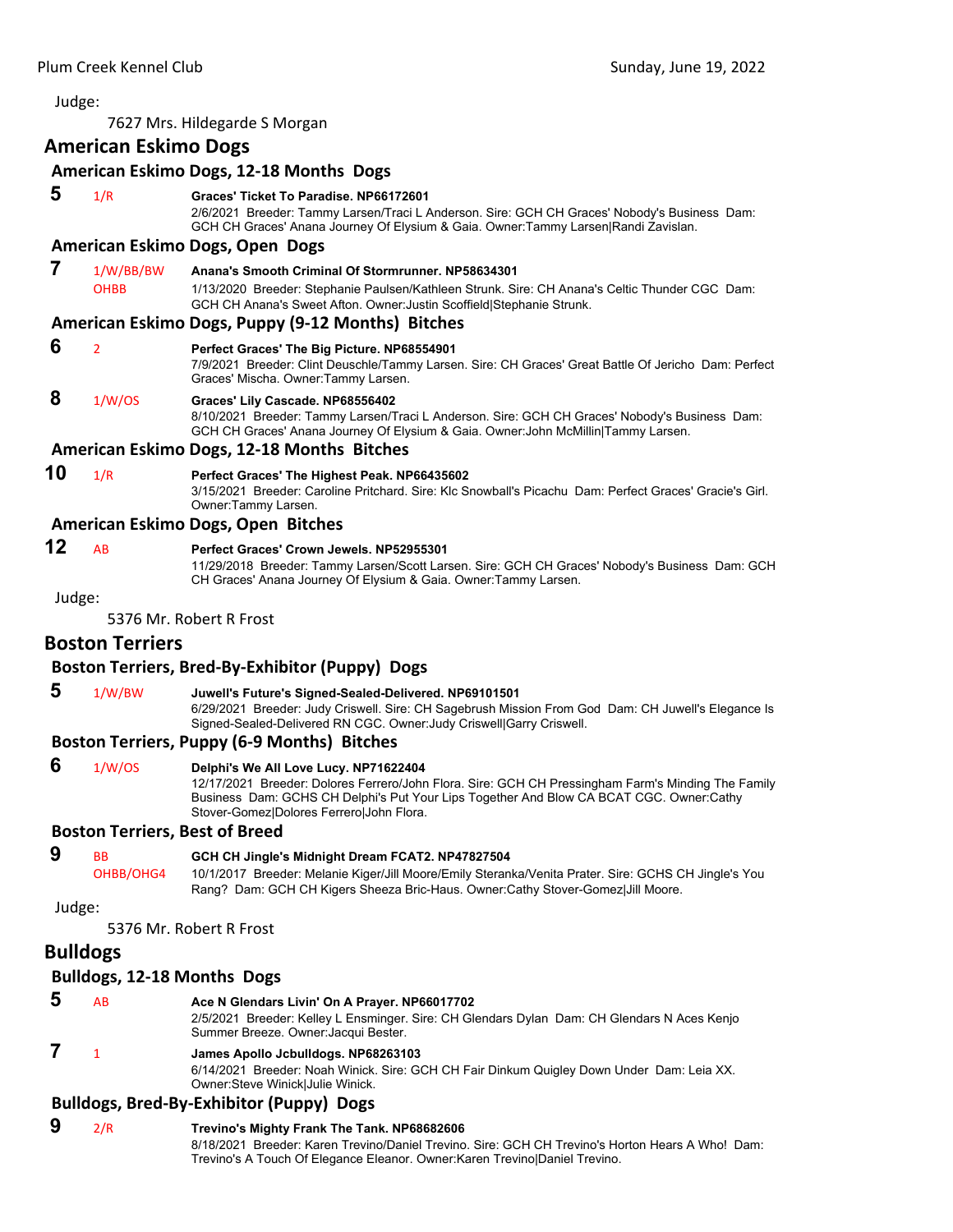| 11     | 1/W                            | Colorado's Who's Your Daddy. NP73197401<br>8/16/2021 Breeder: Landon Richards/Stacie Richards. Sire: GCHB CH Colorado's I Am Hambone Dam:<br>CH Colorado's What's Yor Dill. Owner: Stacie and Landon Richards.                                                                       |
|--------|--------------------------------|--------------------------------------------------------------------------------------------------------------------------------------------------------------------------------------------------------------------------------------------------------------------------------------|
|        |                                | <b>Bulldogs, Bred-By-Exhibitor (Adult) Dogs</b>                                                                                                                                                                                                                                      |
| 15     | AB                             | Trevino's So That Being Said. NP62391704<br>10/14/2020 Breeder: Karen Trevino/Daniel Trevino. Sire: CH A&J's Toppers Dash After Dude Dam:<br>Trevino's Marvelous Mavis. Owner: Karen Trevino Daniel Trevino.                                                                         |
|        |                                | <b>Bulldogs, 12-18 Months Bitches</b>                                                                                                                                                                                                                                                |
| 6      | $\mathbf{1}$                   | Bowtied's St James A Little Bit Alexis. NP66720802                                                                                                                                                                                                                                   |
|        |                                | 4/3/2021 Breeder: Shari Semelroth. Sire: GCH CH Ace N Glendars I'M A Firework Dam: Rockee Top<br>Liberty Call With Saylor Jeri. Owner: Holly James.                                                                                                                                  |
|        |                                | <b>Bulldogs, Bred-By-Exhibitor (Puppy) Bitches</b>                                                                                                                                                                                                                                   |
| 8      | 1/R                            | Trevino's Mae's Princess Poppy. NP68553401<br>8/9/2021 Breeder: Karen Trevino/Daniel Trevino. Sire: GCHG CH Jwilson's B-Loved Polar Express Dam:<br>Trevino's Big Booty Beverly. Owner: Karen Trevino   Daniel Trevino   Mae Trevino.                                                |
| 10     | $\overline{2}$                 | Colorado's Tall Drink Of Water, NP73197402<br>8/16/2021 Breeder: Landon Richards/Stacie Richards. Sire: GCHB CH Colorado's I Am Hambone Dam:<br>CH Colorado's What's Yor Dill. Owner: Stacie and Landon Richards.                                                                    |
|        |                                | <b>Bulldogs, Bred-By-Exhibitor (Adult) Bitches</b>                                                                                                                                                                                                                                   |
| 12     | 1/W/BW/OS                      | Colorado's Risk It For The Biscuit, NP66802602<br>12/29/2020 Breeder: Landon Richards / Stacie Richards / Mike Otten / Christy Otten / . Sire: GCHB CH<br>Colorado's I Am Hambone Dam: CH Colorado's Kettering U. Of Bulldog Univ Owner: Stacie and Landon<br>Richards.              |
|        | <b>Bulldogs, Best of Breed</b> |                                                                                                                                                                                                                                                                                      |
| 14     | <b>SEL</b>                     | <b>CH Colorado's Push It Real Good. NP50712801</b><br>4/9/2018 Breeder: Landon Richards/Mike Otten/Christy Otten. Sire: GCH CH Colorado's Bust'N Out The<br>Funk Of Dowats Dam: Lich's Truman State Of Bulldog Univ Owner: Sara David French and Landon<br>Richards Stacie Richards. |
| 17     | <b>BB</b>                      | Colorado's Black Tie Affair, NP64679402                                                                                                                                                                                                                                              |
|        | <b>OHBB</b>                    | 12/13/2020 Breeder: Landon Richards/Stacie Richards. Sire: GCHB CH Colorado's I Am Hambone Dam:<br>CH Colorado's What's Yor Dill. Owner: Stacie and Landon Richards.                                                                                                                 |
| 19     |                                | GCH CH Trevino's Horton Hears A Who!. NP43248802<br>6/23/2016 Breeder: Karen Trevino/Daniel Trevino. Sire: Greatrock's Big Stepper Dam: CH Trevino's<br>Priceless Pearl. Owner: Karen Trevino Daniel Trevino.                                                                        |
| 21     | <b>SEL</b>                     | GCHB CH Mccullough's Mt Sneffels Ute Arrowhead. NP51325703<br>7/25/2018 Breeder: Kathy McCullough/Steve McCullough. Sire: CH Mccullough He's Your Huckleberry<br>Dam: Mccullough's Irish Emerald Double D'S. Owner: Albert Nishimotol Kathy McCullough.                              |
| Judge: |                                |                                                                                                                                                                                                                                                                                      |
|        |                                | 7627 Mrs. Hildegarde S Morgan                                                                                                                                                                                                                                                        |
|        | <b>Chow Chows</b>              |                                                                                                                                                                                                                                                                                      |
|        |                                | Chow Chows, Puppy (6-9 Months) Bitches                                                                                                                                                                                                                                               |
| 6      | $\overline{2}$                 | Wink's Rainbow Heavenly Angel. NP70096905<br>10/4/2021 Breeder: Salome Winker/Richard Winker/Haylee Winfield. Sire: GCH CH Rosan Desertmoon<br>Mama Told Me Not 2 Dam: Keoma's Amulett Cheyenne. Owner: Deb Leary.                                                                   |
| 8      | 1/R                            | Wink's Across The Stars. NP70964904<br>11/19/2021 Breeder: Salome Winker/Richard Winker/Haylee Lynne Winfield. Sire: GCH CH Rosan<br>Desertmoon Mama Told Me Not 2 Dam: Wink's Hawaii Five-O. Owner: KC Voss.                                                                        |
|        |                                | Chow Chows, Bred-By-Exhibitor (Puppy) Bitches                                                                                                                                                                                                                                        |
| 10     | $\overline{2}$                 | Wink's I Dream Of Genie, NP68681801<br>6/21/2021 Breeder: Salome Winker/Richard Winker/Haylee Winfield. Sire: CH Victorious Lion King For<br>Wink Von Mien-Shan Dam: Wink's Love Will Find A Way. Owner: Richard and Salome Winker and Haylee Winfield.                              |
| 12     | 1/W                            | Rebelrun's Good As Gold. NP69319802<br>8/17/2021 Breeder: Robert Banghart/Linda Love Banghart. Sire: CH Rebelrun's Rebelrouser Dam: CH<br>Rebelrun Count On Me. Owner: Robert Banghart Linda Love Banghart.                                                                          |
|        |                                | <b>Chow Chows, Open Rough Coat - Red Bitches</b>                                                                                                                                                                                                                                     |
| 14     | $\overline{2}$                 | Wink's Love Will Find A Way. NP51767706                                                                                                                                                                                                                                              |
|        |                                | 10/10/2018 Breeder: Salome Winker / Richard Winker / Haylee Winfield / . Sire: GCH CH Elite's I'LI Do<br>The Talking  Dam: CH Princess Anna For Wink Von Mien-Shan. Owner:Richard and Salome Winker and<br>Haylee Winfield.                                                          |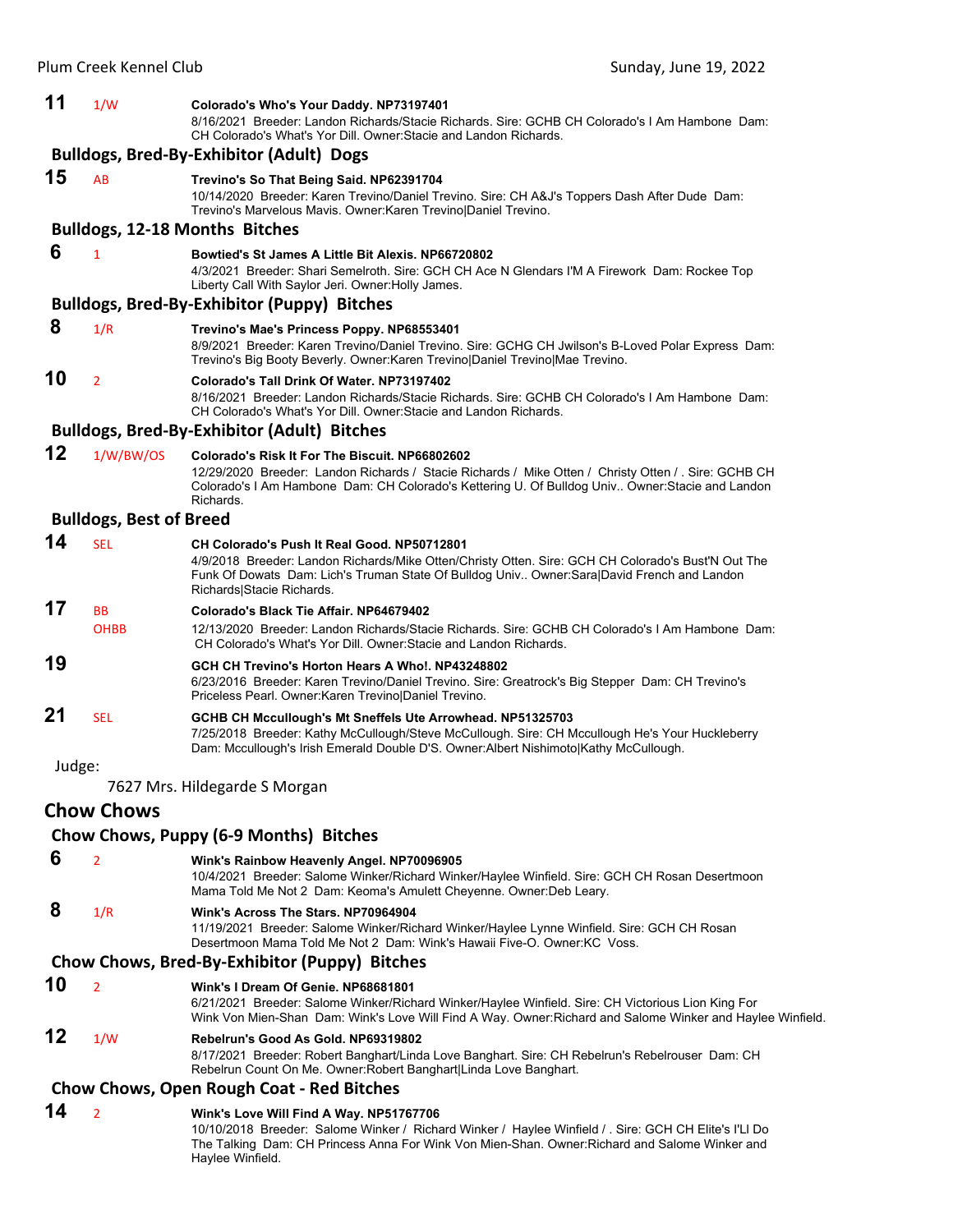# **16** <sup>1</sup> **Wink's Oriental Tales Of 1001 Nights. NP68572206**

6/9/2021 Breeder: Haylee Winfield/Salome Winker/Richard Winker. Sire: Keoma's Amulett Chippewa Dam: GCHB CH Wink's Heavens Hellfire. Owner:Richard and Salome Winker and Haylee Winfield.

#### **Chow Chows, Best of Breed**

# **18** BB **Wink's Go Biggest Or Go Home. NP70096906**

OHBB 10/4/2021 Breeder: Salome Winker/Richard Winker/Haylee Winfield. Sire: GCH CH Rosan Desertmoon Mama Told Me Not 2 Dam: Keoma's Amulett Cheyenne. Owner:Richard and Salome Winker and Haylee Winfield.

Judge:

5376 Mr. Robert R Frost

### **Dalmatians**

#### **Dalmatians, Bred‐By‐Exhibitor (Adult) Dogs**

# **5** 1/W **Wildwood & Artisan's High Timber. NP58339802**

2/7/2020 Breeder: Carol Capri/Barbara Morris. Sire: GCHG CH On The Spot's Chase Me Charlie Dam: GCH CH Cimarron Sweet Mountain Sage. Owner:Carol Capri.

# **7** 2/R **Hapi-Dal Here You Come Again. NP69733201**

6/11/2021 Breeder: Kristy Wilson. Sire: CH Buffrey Jobee Dam: CH Hapi-Dal Please Don't Take My Man. Owner:Kristy Wilson.

#### **Dalmatians, Bred‐By‐Exhibitor (Puppy) Bitches**

#### **6** 1/W/BW **Artisan N Wildwood Easy Breezy. NY00061717**

Moreschini|Greg Moreschini.

9/17/2021 Breeder: Barbara K Morris/Carol Capri. Sire: GCHS CH Monumental's Oh Danny Boy BCAT Dam: CH Artisan N Cimarron Talk Of The Town. Owner:Barbara Morris.

#### **Dalmatians, Bred‐By‐Exhibitor (Adult) Bitches**

 **8** AB **Dal's Alley & Summit's Built To Amaze. NP61503801** 5/23/2020 Breeder: Carey Moreschini/Greg Moreschini/Rebecca Montgomery. Sire: GCH CH Prestige's Another Day In Paradise BN RN NA NF CAA DCAT CGCA TKN ATT Dam: GCH CH Dal's Alley & Summit's Keep The Change RN CA BCAT ACT1 ACT1J. Owner:Carey Moreschini|Greg Moreschini|Weldon Abbott|Nathan Gulash.

#### **Dalmatians, Open Bitches**

# **10** 1/R **Hispot's Hawaiian Sunset BCAT SWN CGCA TKN ATT. NP56518403**

7/25/2019 Breeder: Angela C Henderson. Sire: GCHG CH Spotlite & Dblshot's Premier Edition CGC TKN Dam: GCH CH Hispot's Happy Ending RN TKN. Owner:Jamie Boening.

#### **Dalmatians, Best of Breed**

| 9  | <b>OS</b>          | GCH CH True Colors Blazing Seven'z. NP37650212<br>7/28/2014 Breeder: Kay Purchiss/Sue MacMillan. Sire: GCH CH Z's Nspird Back In Black Dam: CH                                                                                                                                                                   |
|----|--------------------|------------------------------------------------------------------------------------------------------------------------------------------------------------------------------------------------------------------------------------------------------------------------------------------------------------------|
|    |                    | Paisley Bottoms Up Boca Chica. Owner: Kevin W. O'Connell Kevin D West. Steffie Chang                                                                                                                                                                                                                             |
| 11 | <b>SEL</b>         | GCH CH Nspird N True Colors Beau Monsieur. NP50067409<br>4/19/2018 Breeder: Cecilia Forbes/John Forbes/Ms, Carrie L Jordan, Sire: GCH CH Black Diamond<br>Diplomat Of Merry Go Round Dam: CH Nspird Bombshell. Owner: Kevin W. O'Connell Kevin D.<br>West Cecilia Forbes Agent: Tiffany Marzluf                  |
| 12 | <b>SEL</b>         | GCHB CH Element N True Colors Tresor, NP42618503<br>1/10/2016 Breeder: Francois-Pier Garant/Patrice Corriveau/Carrie Jordan, Sire: CH Prince Harts, Dam:<br>CH Element N Spotsafire Premiere Dame Of Nspird. Owner: Kevin W O'Connell Francois-Pier<br>Garant Patrice Corriveau Kevin D West Agent: Marty Miller |
| 14 |                    | GCH CH Cimarron Sweet Mountain Sage. NP42716305<br>3/13/2016 Breeder: Ms. Jena Zafiratos. Sire: Cimarron Yonder Mountain Racer Dam: Cimarron Tiny<br>Dancer. Owner: Carol Capri.                                                                                                                                 |
| 15 | AB                 | GCH CH Cimarron & Dals Alley Fox In Socks. NP52366708<br>10/12/2018 Breeder: Sharon L Oler/Thomas Oler/Ms. Jena Zafiratos/Carey Moreschini. Sire: GCHG CH<br>Trailspotter N Summit's Big Slick CA BCAT Dam: CH Cimarron Sassy's Heart O The Mountain.<br>Owner:Lisa Patterson.                                   |
| 16 | BB/G1<br>OHBB/OHG2 | GCHB CH Dal's Alley & Summit Moonshine Music. NP54293901<br>3/11/2019 Breeder: Carey Moreschini/Rebecca Montgomery. Sire: GCHG CH Bayside's Good Fortune<br>CA Dam: CH Trailspotter Summit Queen Of Hearts. Owner:CAREY AND GREG MORESCHINI Carey                                                                |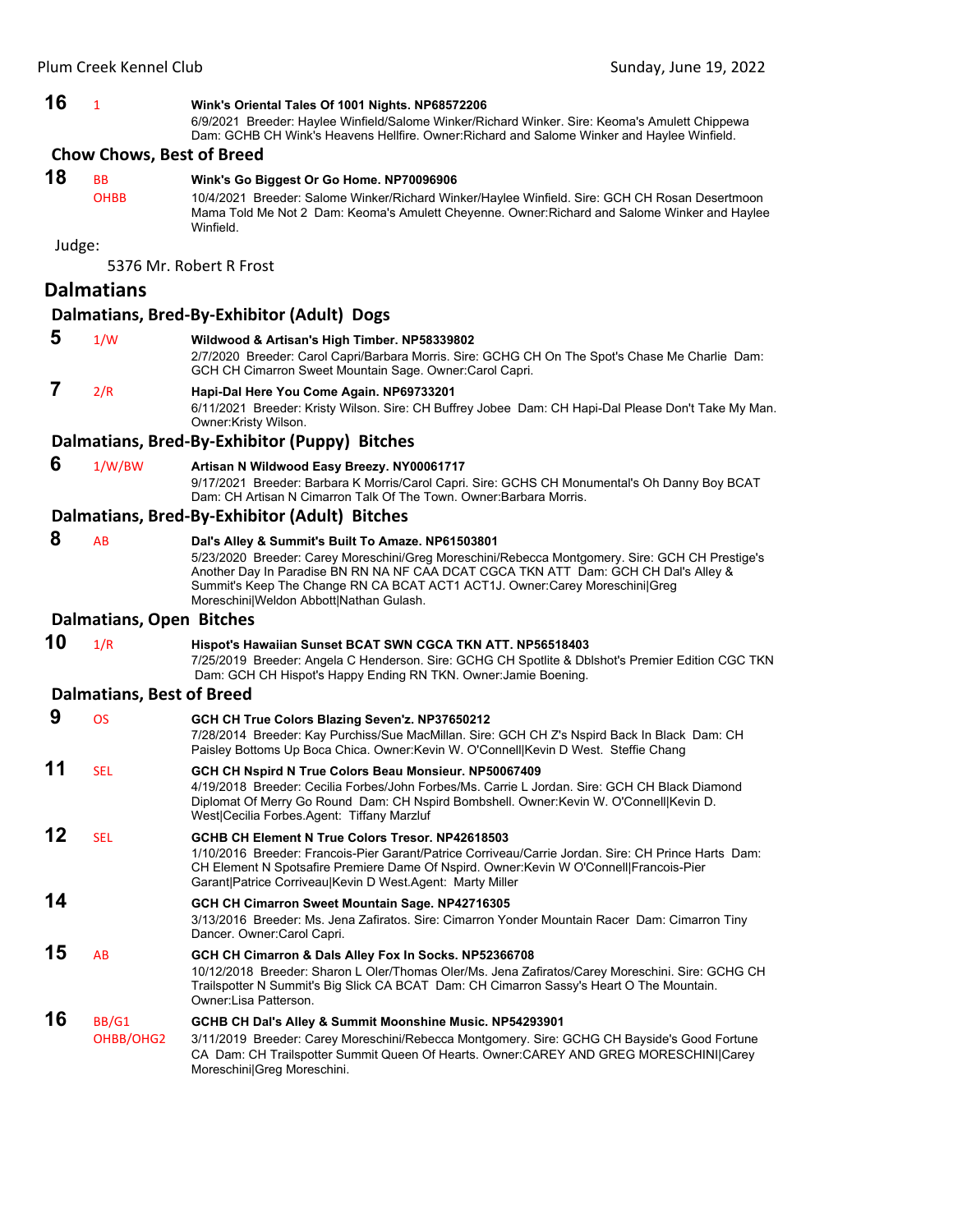| Judge: |                            |                                                                                                                                                                                                                                                                  |
|--------|----------------------------|------------------------------------------------------------------------------------------------------------------------------------------------------------------------------------------------------------------------------------------------------------------|
|        |                            | 5376 Mr. Robert R Frost                                                                                                                                                                                                                                          |
|        | <b>French Bulldogs</b>     |                                                                                                                                                                                                                                                                  |
|        |                            | French Bulldogs, Puppy (6-9 Months) Dogs                                                                                                                                                                                                                         |
| 5      | 1/W                        | Highwood's Pop Art. NP70658902                                                                                                                                                                                                                                   |
|        |                            | 10/10/2021 Breeder: Alexandra Vorbeck/Perry Payson. Sire: GCH CH Goldshield's Dream A Little Dream<br>Of Me Dam: GCH CH Highwood's Life Is A Peach. Owner:Amber Ford Alexandra Vorbeck.                                                                          |
| 7      | 2/R                        | Fleetfire Novaheart Back To Oz. NP72245501<br>11/4/2021 Breeder: Ivanowa Oran. Sire: GCH CH Fleetfire Novaheart Loki Of Mischief Dam: CH Nova<br>Heart Fab Bombshell Hedy Bertha. Owner: Belinda A Yager Ivanowa Oran Mary Schroeder.                            |
|        |                            | French Bulldogs, Amateur Owner Handler Dogs                                                                                                                                                                                                                      |
| 9      | AB                         | Paris Dream You Too. NP72643101<br>8/1/2020 Breeder: Tunde Pajor. Sire: Heres Blan Iz Palevyh Buldogov Dam: Paris Dream Opra.<br>Owner:Brooke Geren.                                                                                                             |
|        |                            | <b>French Bulldogs, American Bred Dogs</b>                                                                                                                                                                                                                       |
| 11     | AB                         | Darimi's Too Tricky To Rock. NP58484507<br>12/3/2019 Breeder: Cheri Williams/David Williams. Sire: GCH CH A'Vigdors Olivier Dam: GCH CH Bull's<br>Honey Channel. Owner: Brooke Geren   Cheri Williams.                                                           |
|        | French Bulldogs, Open Dogs |                                                                                                                                                                                                                                                                  |
| 15     | $\mathbf{1}$               | Four Hawks Never Underestimate A Droid. NP66859901<br>4/23/2021 Breeder: Tommy J Murfitt/Lisa M Murfitt/Dr. Pamela N Clarke. Sire: CH Forjoy Goldshield's Dark<br>Dreamer Of Four Hawks Dam: Forjoy Ahsoka's Got The Mojo Of Four Hawks. Owner: Lillian Murfitt. |
| 17     | $\overline{2}$             | Messiah's If You'Re Not First You'Re Last. NP70491404<br>7/14/2021 Breeder: Mrs. Karin Stephens/James Dalton. Sire: Marques D' Saldana Prince Amleth Dam:<br>CH Messiah's Fabelhaft You Are My Sunshine. Owner: Karin Stephens.                                  |
|        |                            | French Bulldogs, Puppy (6-9 Months) Bitches                                                                                                                                                                                                                      |
| 6      | 2/R                        | <b>Fabelhaft Robobull Sunkissed At Mon Coeur. NP71759605</b><br>9/20/2021 Breeder: James Dalton/Dr. John Turjoman. Sire: CH Robobull Fabelhaft Sun Fire Dam:<br>Fabelhaft Robobull Mermaid Kisses Athena. Owner:Courtney Will Courtney Will James Dalton.        |
| 8      | 1/W/BW                     | Diffindo Maleficent & Muriel. NP74011701<br>11/8/2021 Breeder: Marta Kordel. Sire: A'Vigdors Vibidius Dam: Gasconia Milagnes. Owner: Courtney<br>Will.                                                                                                           |
| 10     | 3                          | Dreamlegacy Maya. NP74830301<br>10/11/2021 Breeder: Celestina Marques Neves. Sire: Dreamlegacy Zorro Dam: Dreamlegacy Isadora.<br>Owner:Lisa Murfitt Tommy J Murfitt.                                                                                            |
|        |                            | <b>French Bulldogs, Bred-By-Exhibitor (Puppy) Bitches</b>                                                                                                                                                                                                        |
| 12     | $\mathbf{1}$               | Novaheart Fleetfire Back To Oz Betsy. NP72245502                                                                                                                                                                                                                 |
|        |                            | 11/4/2021 Breeder: Ivanowa Oran. Sire: GCH CH Fleetfire Novaheart Loki Of Mischief Dam: CH Nova<br>Heart Fab Bombshell Hedy Bertha. Owner: Ivanowa Oran Mary Schroeder.                                                                                          |
|        |                            | French Bulldogs, Bred-By-Exhibitor (Adult) Bitches                                                                                                                                                                                                               |
| 14     | $\mathbf{1}$               | Liberty Mountains Unexpected Necessity. NP58108301<br>11/30/2019 Breeder: Celeste Guerrero/Belinda Yager/Jan Stadler. Sire: CH Libertymountain's Rogue<br>River Pirate Dam: Marine De Elka Gyvybes Zyme. Owner: Celeste Guerrero.                                |
|        |                            | <b>French Bulldogs, Best of Breed</b>                                                                                                                                                                                                                            |
| 16     | <b>BB</b>                  | GCH CH Delmobull Qi'Ra Of Four Hawks. NP57822501                                                                                                                                                                                                                 |
|        | <b>OHBB</b>                | 10/10/2019 Breeder: Alexis Del Valle. Sire: Marques D' Saldana Prince Amleth Dam: Serafina Of Leon<br>Gerome. Owner:Lisa Murfitt Tommy Murfitt Alexis Del Valle.                                                                                                 |
| 18     | AB                         | CH Reveries' By Sentinelharts Feelin' Salty. NP65116302<br>12/18/2020 Breeder: Camila Hart/Zee Sanchez. Sire: CH Reveries Lebulls Checkmate Dam: Reveries<br>Aint No Saint. Owner: Andi Chistensen Zee Sanchez.                                                  |
| 19     | AB                         | GCHS CH Veritas' Forget About Today Until Tomorrow. NP47686202<br>6/30/2017 Breeder: Ruben Lemmens. Sire: GCHP CH Bandog's A League Of His Own At Tx-Star Dam:<br>GCHS CH Veritas' Shooting Star "Asteria". Owner:Andi Chistensen Ruben Lemmens Tatum Duval.     |
| 21     | <b>OS</b>                  | GCHB CH Veritas' 1 More Round. NP59896606<br>1/11/2020 Breeder: Ruben Lemmens. Sire: GCHG CH Lebull's Reveries Harrigan Dam: GCHS CH<br>Veritas' Shooting Star "Asteria". Owner: Jennifer Roberts.                                                               |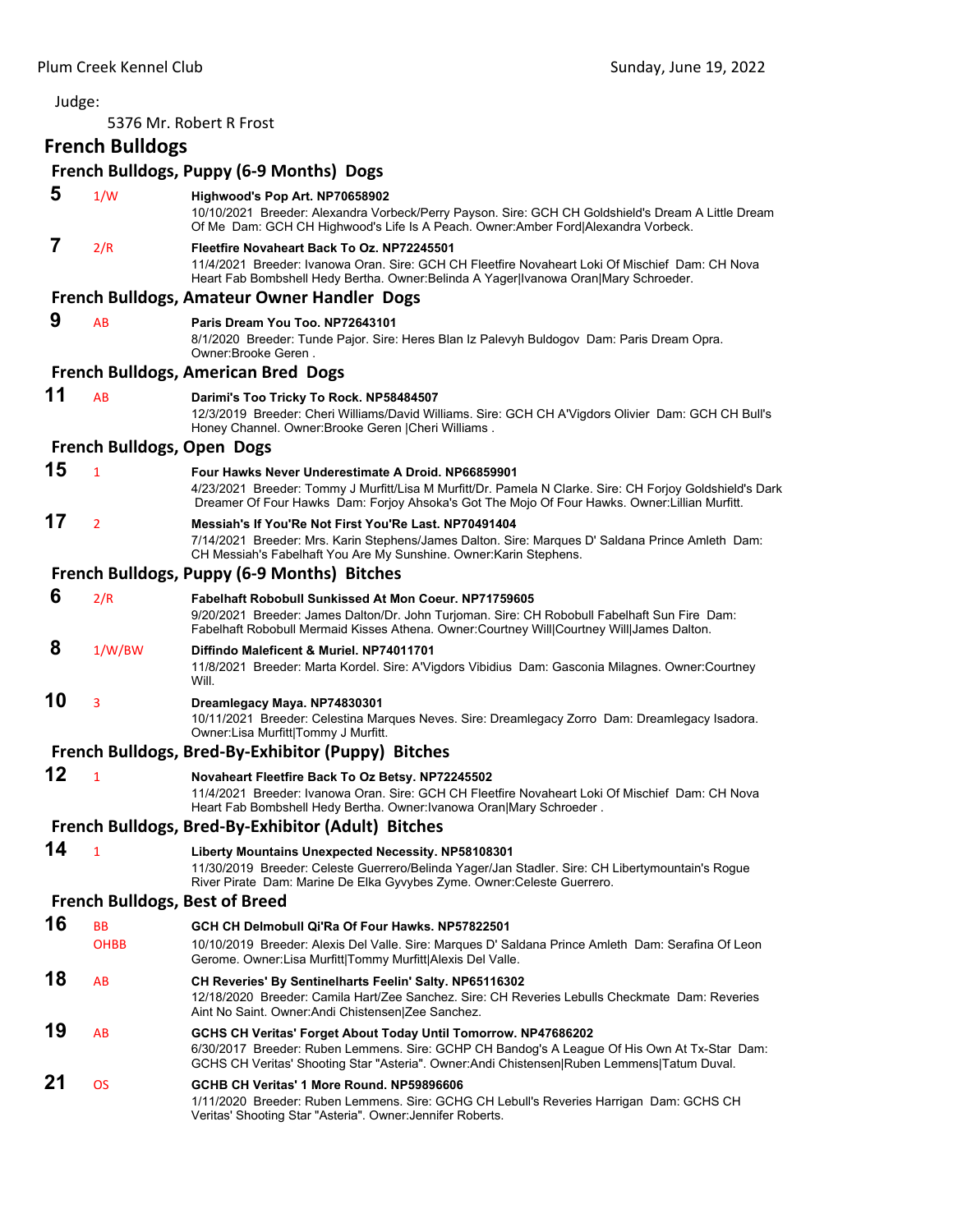Judge: 5376 Mr. Robert R Frost **Keeshonden Keeshonden, Puppy (6‐9 Months) Dogs 7** 1/W **Jen'NDi's Show of Force. NP70931602** 11/16/2021 Breeder: Jennifer McClure and Diane Wright. Sire: Ch Jen'NDi's Echo in Time Dam: GCHS CH Jen'NDi's Show and Tell. Owner:Mary M Schooner|Jennifer McClure. **Keeshonden, Puppy (9‐12 Months) Dogs 9** 1/R **Krafty's Mecho Bear. NP70005103** 9/19/2021 Breeder: Ruth Thompson/Kylie Spinsby. Sire: GCH CH Krafty's Livin To Twist MX MXJ OF BCAT Dam: Shoreline's Walkin' After Midnight. Owner:Wilma White. **Keeshonden, 12‐18 Months Dogs 11** AB **Legend's My Heart Will Go On. NP66964305** 5/10/2021 Breeder: Deanna Cox/Anna Boehringer. Sire: GCHS CH Windrift's The Force Awakens Dam: GCHB CH Legend's Lil Bit Of Sugar And Spice. Owner:Regina Kessler|Deanna Cox. **Keeshonden, Bred‐By‐Exhibitor (Puppy) Bitches 6** <sup>2</sup> **Krafty's Wake Me Up Before You Go-Go. NP70005101** 9/19/2021 Breeder: Ruth Thompson/Kylie Spinsby. Sire: GCH CH Krafty's Livin To Twist MX MXJ OF BCAT Dam: Shoreline's Walkin' After Midnight. Owner:Ruth Thompson.  **8** 1/W/BW/OS **Jen'Ndi's Time Shows All. NP70931601** 11/16/2021 Breeder: Jennifer McClure/Diane Wright. Sire: CH Jen'Ndi's Echo In Time Dam: GCHS CH Jen'Ndi's Show And Tell. Owner:Jennifer McClure|Diane Wright. **Keeshonden, Bred‐By‐Exhibitor (Adult) Bitches 10** 1/R **Dore's Star Light Star Bright At Vivid. NP65401506** 1/3/2021 Breeder: Deanne Marie Hood/ROSELYNE LIPPHARDT. Sire: GCHS CH Dore's Starry Night Dam: CH Jen'Ndi's Shotgun Rider. Owner:Roselyne Lipphardt. **Keeshonden, Open Bitches 12** <sup>1</sup> **Shoreline's Walkin' After Midnight. NP52905101** 12/5/2018 Breeder: Ethie Wilson/Tawn Sinclair. Sire: CH Summerwind's Time Keeper Dam: GCH CH Shoreline's Enuf Said. Owner:Kylie Spinsby. **Keeshonden, Best of Breed 14 CH Dore's Gone With The Wind. NP53831201** 2/17/2019 Breeder: ROSELYNE LIPPHARDT. Sire: GCHS CH Dore's Starry Night Dam: Dore's Got Your Back. Owner:Roselyne Lipphardt.Agent: Randy Pasbrig **16** SEL **GCH CH Keelypso's On The Threshold Of A Dream Polar Star. NP56022604** 6/30/2019 Breeder: Cynthia J Frederiksen/Soren Frederiksen. Sire: GCH CH Allante Polar Star First On Front Street TKN Dam: CH Keelypso's Red Hot Silly Pepper. Owner:Cynthia Frederiksen|Soren Frederiksen. **17** SEL **GCHS CH Dore's Starry Night. NP39339001** 11/16/2014 Breeder: ROSELYNE LIPPHARDT/Janit L Johnson. Sire: CH Jo-Lyns's Dream Chaser Dam: CH Jen'Ndi's Dancin On Dore's Moonbeams. Owner:Roselyne Lipphardt. Judy Pasbrig **18 Jen'Ndis Show The Way. NP62834501** 10/15/2020 Breeder: Jennifer McClure/Diane Wright. Sire: CH Jen'Ndis Reoccurring Lyric Dam: GCHS CH Jen'Ndi's Show And Tell. Owner:Sonya Anton|Jennifer McClure. **19** BB **GCH CH Jen'Ndi's Banking On A Creed. NP51558804** OHBB 8/30/2018 Breeder: Jennifer McClure/Diane Wright. Sire: GCH CH Jen'Ndi Undaunted Without Pretense CGC Dam: CH Jen'Ndi's Banking On Gems At Ashbrook. Owner:Jennifer and Rob McClure|Diane Wright. **21** AB **GCH CH Legend's Masked Bandit. NP57691701** 11/18/2019 Breeder: Deanna Cox. Sire: GCHB CH Legend's Purple Majestic High Dam: GCH CH Legend's Purple Lighting. Owner:deanna cox. **22** AB **CH Legend's Queen Regnant Of Windrift. NP63974103** 9/24/2020 Breeder: Deanna Cox/Anna Boehringer/Joanne Reed. Sire: GCHS CH Windrift's The Force Awakens Dam: GCH CH Legend's Purple Lighting. Owner:deanna cox|anna boehringer.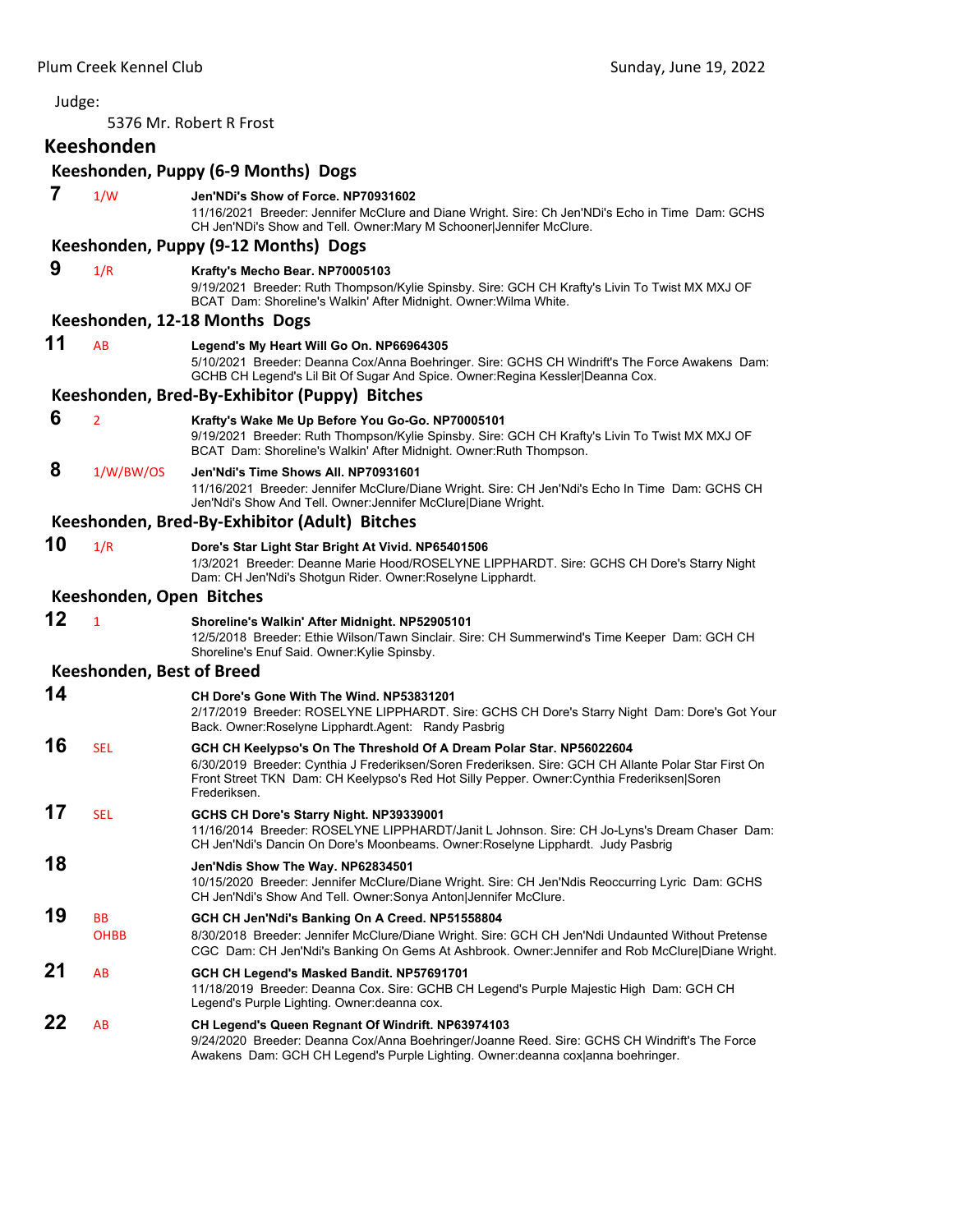5376 Mr. Robert R Frost

# **Lhasa Apsos**

# **Lhasa Apsos, Puppy (6‐9 Months) Dogs**

 **5** 1/W/OS **Walk N Th' Blues Away. NP71719702** 10/29/2021 Breeder: Fran Strayer/Linda Byrne. Sire: Furchila Nuseng Man In Black Dam: CH El Minja's Allegria. Owner:Deborah Jennings|Calvin Jennings.  **7** <sup>2</sup> **Nuseng Shangri Daddy Sang Bass. NP71719705** 10/29/2021 Breeder: Fran Strayer/Linda Byrne. Sire: Furchila Nuseng Man In Black Dam: CH El Minja's Allegria. Owner:Bev Adams.  **9** <sup>3</sup> **Nuseng Shangri A Boy Named Sioux. NP71719707** 10/29/2021 Breeder: Fran Strayer/Linda Byrne. Sire: Furchila Nuseng Man In Black Dam: CH El Minja's Allegria. Owner:Fran Strayer|Linda Byrne. **Lhasa Apsos, Bred‐By‐Exhibitor (Puppy) Dogs**

**11** 1/R **Nuseng Shangri Ring Of Fire. NP71719703**

10/29/2021 Breeder: Fran Strayer/Linda Byrne. Sire: Furchila Nuseng Man In Black Dam: CH El Minja's Allegria. Owner:Fran Strayer|Linda Byrne.

# **Lhasa Apsos, Bred‐By‐Exhibitor (Adult) Dogs**

**15** <sup>1</sup> **Furchila Nuseng Man In Black. NP60675701**

10/8/2019 Breeder: Patricia Furmedge/Fran Strayer/Linda Byrne. Sire: GCHB CH Kumi Kian Mion Parti In The Usa Dam: CH Nuseng Shangri Genesis At Furchila. Owner:Fran Strayer|Linda Byrne.

# **Lhasa Apsos, Puppy (6‐9 Months) Bitches**

# **6** 1/W/BB/BW **Nuseng Shangri Born N Raised In B&W. NP71719706**

OHBB 10/29/2021 Breeder: Fran Strayer/Linda Byrne. Sire: Furchila Nuseng Man In Black Dam: CH El Minja's Allegria. Owner:trudy lasart|fran strayer.

Judge:

5376 Mr. Robert R Frost

# **Lowchen**

#### **Lowchen, Open Dogs**

| $\overline{\mathbf{5}}$ | 2/R              | Roman Reign Ride The Lightning At Ynez. NP63617802<br>10/12/2020 Breeder: Jennie Chen/John Knox. Sire: CH Musicbox Paparazzi at Bihar Dam: CH Domino<br>Latte. Owner:Kelsey Nikole Scribner Trout Jennie Chen. |
|-------------------------|------------------|----------------------------------------------------------------------------------------------------------------------------------------------------------------------------------------------------------------|
|                         | 1/W/BB<br>$\sim$ | Potrero's Ballad Of Dragons VHMA VSWB. NP64416802                                                                                                                                                              |

OHBB 11/29/2020 Breeder: Alexia Rodriguez. Sire: CH Sariolo Revda Vision Of Real Winner Dam: Potrero's I Bealive. Owner:Erica Monjeau|Nick Sanville|Alexia Rodriguez.

Judge:

7627 Mrs. Hildegarde S Morgan

# **Norwegian Lundehunds**

# **Norwegian Lundehunds, Amateur Owner Handler Bitches**

# **6** 1/W/BB **Sakari's Mischief Managed. NP59521004**

OHBB 3/16/2020 Breeder: Tracy Rousseau/Peter Rousseau. Sire: Northstar's Make A Change Dam: GCH CH Ydun. Owner:Kaja GjeldeBennett.

Judge:

# 5170 Nancy Liebes

# **Poodles (Miniature)**

# **Poodles (Miniature), Puppy (9‐12 Months) Bitches**

 **6** 1/W/BB **Prama & Jj's 99 Dreams I Have Had. PR24642502**

OHBB 7/20/2021 Breeder: Leslie LaLuzerne/James Johnson Johnson. Sire: GCH CH Algeria Boys Round Here At Jj'S Dam: GCH CH Jj's 99 Red Balloons RA BCAT. Owner:Leslie LaLuzerne|Darryl Smith.

# **Poodles (Miniature), Bred‐By‐Exhibitor (Puppy) Bitches**

 **8** <sup>2</sup> **Harmony Clarion Thing Called Love. PR24688601**

11/1/2021 Breeder: Ms. Ann A Kennedy/Katherine Kennedy Vigil/Susan G Francis. Sire: CH Harmony Clarion Happiness Amplified Dam: CH Clarion Harmony Palaunu BCAT. Owner:Susan G Francis|Ann A Kennedy|Katherine Kennedy Vigil.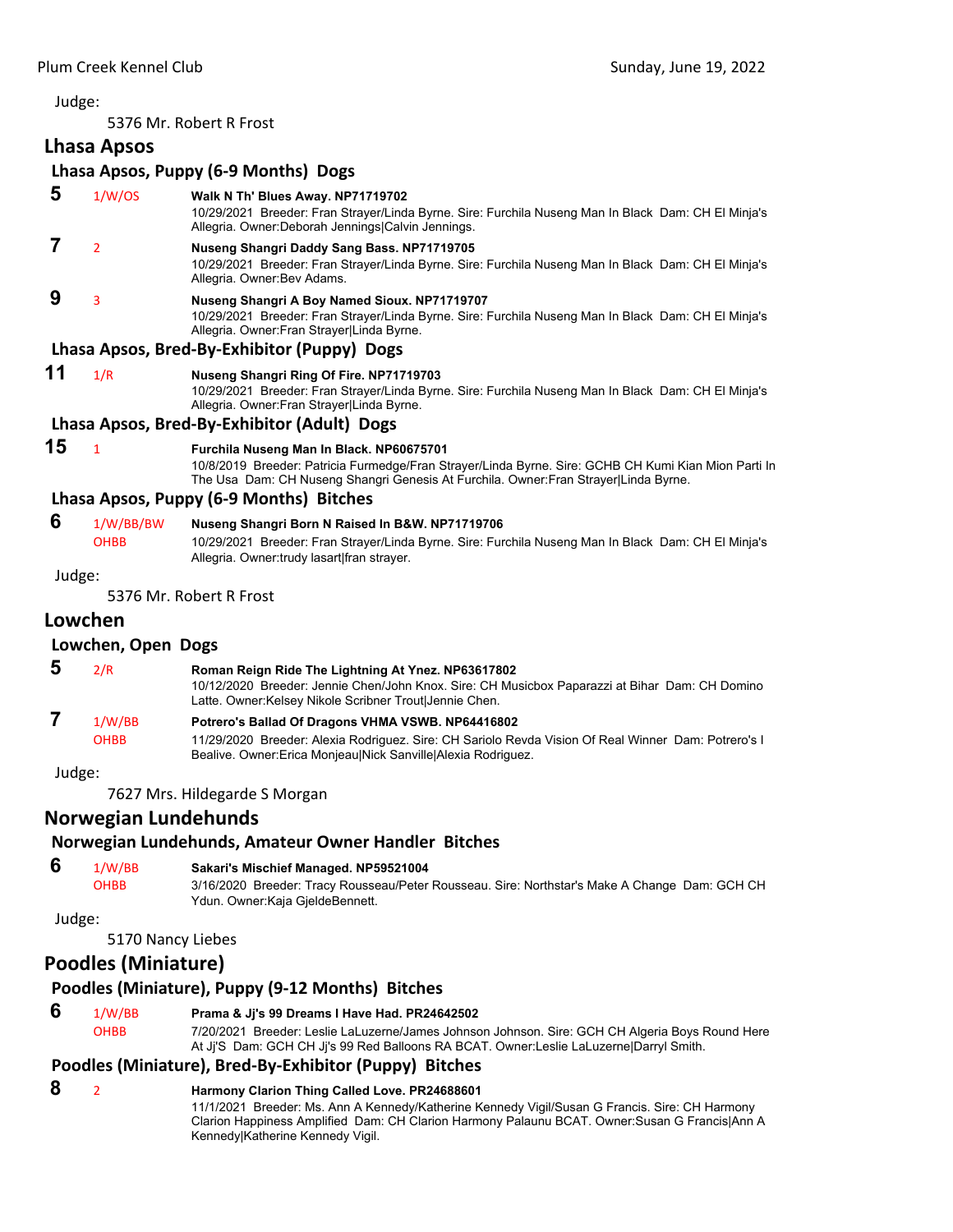#### **10** 1/R **Jj's Feeling Minnesota. PR24801301**

9/26/2021 Breeder: James Johnson. Sire: GCH CH Horizon's You Make Me Crazy Dam: GCH CH Jj's Cat 5 Storm. Owner:James Johnson|Virginia Chadbourne|Della Hill.

#### **Poodles (Miniature), Open Bitches**

#### **12** <sup>1</sup> **Inishmoor's Wild Irish Rose. PR23872601**

3/2/2021 Breeder: Jody Foss. Sire: GCH CH Algeria Boys Round Here At Jj'S Dam: GCH CH Inishmoor's Eliza O'Daley. Owner:Jody Foss and Nancy Landauer.

#### **Poodles (Miniature), Best of Breed**

# **5** SEL **GCHB CH JJ's & Artistik Neon Light Of Broadway. PR18858101**

9/17/2015 Breeder: Shirley Mool/James Johnson. Sire: CH Inishmoor's Two Bar Tobias Joe Dam: GCH CH Jj's Call Me Maybe. Owner:Shirley Mool|James Johnson.

# **7** OS **CH Jj's Sir Magic At Sunrise. PR24130903**

2/5/2021 Breeder: James Johnson/Denise Agre-Gill. Sire: GCHG CH Durandel Up Stage For Deagra BCAT Dam: CH Jj's I Need A Lei At Gothik. Owner:Amy Watt|Jim Johnson.

#### **14** SEL **GCH CH Vallejo & Jj's She's So Fay @ Prama. PR23604001** 10/28/2020 Breeder: Richard Kent Bohannon/Tiffany Jones-Roberts. Sire: GCH CH Algeria Boys Round Here At Jj'S Dam: Aery-Ripshin Foxglove. Owner:Leslie LaLuzerne|Darryl Smith.

Judge:

5170 Nancy Liebes

# **Poodles (Standard)**

# **Poodles (Standard), Bred‐By‐Exhibitor (Adult) Dogs**

 **5** AB **Cherrycreek Mocha Dream. PR24192102**

5/8/2021 Breeder: James Johnson/Paula Englander. Sire: CH Peckerwood's Lord Liam Dam: CH Jj's Chignon Banane. Owner:Paula T Englander|Jim Johnson .

### **Poodles (Standard), Open Dogs**

# **7** 1/W **Bar-None Mtn High Of Aspenglow. PR22483103**

12/12/2019 Breeder: Nancy C. Wilson. Sire: CH Natalie's Let's Get It Started At Bar-None Dam: Bar-None Calling All Angels. Owner:Karen Scott|Kelly Scott|Nancy Wilson.

# **Poodles (Standard), Puppy (6‐9 Months) Bitches**

 **6** 1/R **Peckerwood's Maggie Mae. PR24716901**

10/27/2021 Breeder: Mr. Thomas W Carneal/Ms. Jane Renee Evans. Sire: CH Peckerwood's Him Again P M Churchill Dam: CH Peckerwood Manny's Girl Contessa. Owner:thomas w carneal|jane renee evans.

#### **Poodles (Standard), Puppy (9‐12 Months) Bitches**

 **8** <sup>1</sup> **Crystalton Symphonic Poem At Klaroby. PR25152201**

9/8/2021 Breeder: Carol Graham/Jerry Harvey. Sire: Crystalton's Essence Dam: Crystalton Chikoda Conspiracy. Owner:Kay Jones.

#### **Poodles (Standard), 12‐18 Months Bitches**

**10** <sup>2</sup> **Jj's Shaken Not Stirred!. PR23835001**

12/28/2020 Breeder: James Johnson. Sire: CH Peckerwood's Lord Liam Dam: GCH CH Jj's Money On My Mind. Owner:Jennifer Elmore|James Johnson .

# **12** <sup>1</sup> **Jj's Back To My Roots. PR23835501**

3/20/2021 Breeder: James Johnson. Sire: GCH CH Pageantry's Irresistible Asset FDC CGCA TKI VHMA Dam: GCH CH JJ's Waiting For The Punchline. Owner:Mary Rodriguez |James Johnson.

# **Poodles (Standard), Bred‐By‐Exhibitor (Puppy) Bitches**

### **14** 1/W/BW **ALEGRIA ICYMI AG-47. PR24643707**

10/4/2021 Breeder: Laurel Berg/Carol McKinstry. Sire: CH Calaes Lt Dam: CH Alegria Iso Ag-47. Owner:Laurel Berg|Carol McKinstry .

#### **Poodles (Standard), Open Bitches**

**16** <sup>3</sup> **Jj's A Penny Saved. PR21851502**

5/31/2019 Breeder: James Johnson. Sire: GCH CH Jj's Orion's All In Dam: CH Jj's Now Sissy That Walk!. Owner:James Johnson.

**18** AB **Pageantry's Back In The Black. PR22549901** 2/20/2020 Breeder: CHRYSTAL RENAYE STRIEGEL. Sire: GCH CH Jj's Orion's All In Dam: GCH CH Alaman's I'M Accounting On You CGC TKN. Owner:Chrystal Renaye Striegel.

# **20** <sup>4</sup> **Piedmont Rumor Has It At Karalot. PR23485909**

12/2/2020 Breeder: Barrie Drewitt-Barlow. Sire: CH Piedmont Mr President Dam: Edivette La Elegida. Owner:Keith Lupardus|Barbara Lupardus.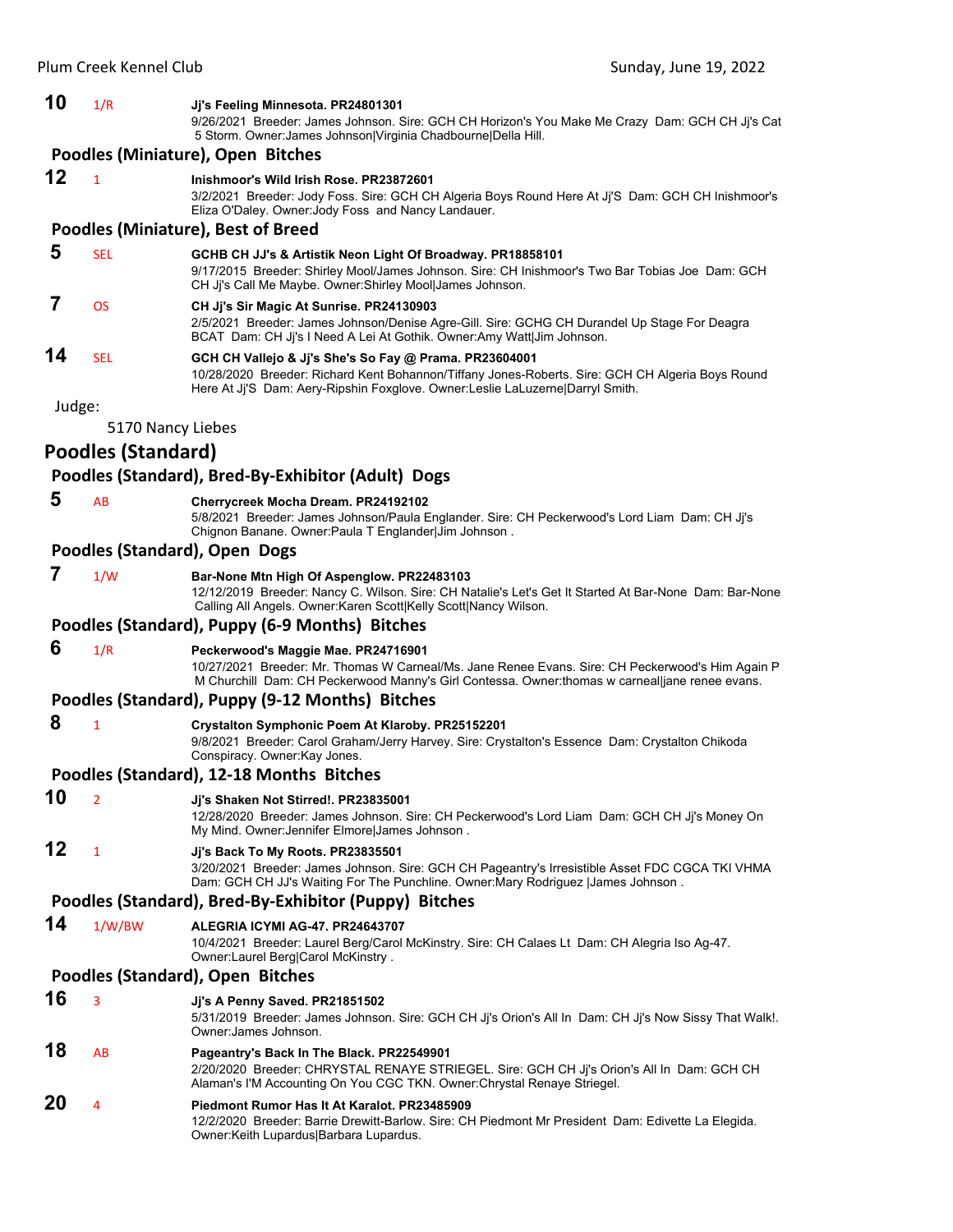|        | Plum Creek Kennel Club            | Sunday, June 19, 2022                                                                                                                                                                                                                                     |  |
|--------|-----------------------------------|-----------------------------------------------------------------------------------------------------------------------------------------------------------------------------------------------------------------------------------------------------------|--|
| 22     | $\mathbf{1}$                      | Peckerwood & Jj's Collaboration On The Rize. PR23606901<br>1/27/2021 Breeder: Thomas W Carneal/Renee Evans. Sire: GCH CH Jj's Orion's All In Dam:<br>Peckerwood's Lola She Is A Showgirl. Owner:thomas w carneal renee evans and james johnson.           |  |
| 24     | $\overline{2}$                    | Cherry Creek To Chase A Mockingbird. PR24192101<br>5/8/2021 Breeder: James Johnson/Paula Englander. Sire: CH Peckerwood's Lord Liam Dam: CH Ji's<br>Chignon Banane. Owner: Michele Blanken Paula Englander.                                               |  |
|        |                                   | <b>Poodles (Standard), Best of Breed</b>                                                                                                                                                                                                                  |  |
| 11     | BB/G4                             | CH Lakeridge Bet On Black. PR22112603<br>8/31/2019 Breeder: Debra Ferguson-Jones. Sire: GCH CH Lakeridge Secret Dam: CH Lakeridge Simply<br>Wicked. Owner: Jennifer Maplethorpe.                                                                          |  |
| 15     | AB                                | Cherrycreek Sparks Will Fly. PR24192103<br>5/8/2021 Breeder: James Johnson/Paula Englander. Sire: CH Peckerwood's Lord Liam Dam: CH Ji's<br>Chignon Banane. Owner: Paula T Englander jim Johnston.                                                        |  |
| 26     | <b>OS</b><br>OHBB/OHG1            | GCH CH Amethyst Peak Double Black Diamond. PR22065001<br>5/29/2019 Breeder: Laura Dubois/James Johnson. Sire: GCH CH Jj's Orion's All In Dam: GCHB CH<br>Judge's Surfs Up. Owner: Laura Dubois James Johnson.                                             |  |
| Judge: |                                   |                                                                                                                                                                                                                                                           |  |
|        |                                   | 7627 Mrs. Hildegarde S Morgan                                                                                                                                                                                                                             |  |
|        | <b>Schipperkes</b>                |                                                                                                                                                                                                                                                           |  |
|        |                                   | Schipperkes, Puppy (9-12 Months) Dogs                                                                                                                                                                                                                     |  |
| 5      | 1/W/BW                            | Kayenta's Intuition. NP71544501<br>7/5/2021 Breeder: Karen J Testa/Martha Hetherington. Sire: GCH CH Kayenta's Fullmoon Eclipse FDC<br>Dam: Lochryan's Ima Little Vixen. Owner:Kendra Ireton Wolf Warren Katelyn Warren.                                  |  |
|        |                                   | Schipperkes, Puppy (6-9 Months) Bitches                                                                                                                                                                                                                   |  |
| 6      | $\overline{2}$                    | Barbil Keepin' The Tradition. NP70568601<br>10/21/2021 Breeder: Barbara D Murray/W A Murray. Sire: CH Sharlyn N Barbil Knight In Shining Armor<br>Dam: CH Barbil Winter In Black. Owner: Dennis Hart Robert Peddle.                                       |  |
| 8      | 1/R                               | Barbil Keeper Of The Hearth. NP70568602<br>10/21/2021 Breeder: Barbara D Murray/W A Murray. Sire: CH Sharlyn N Barbil Knight In Shining Armor<br>Dam: CH Barbil Winter In Black. Owner: Emma Dobbs Barbara Murray.                                        |  |
|        |                                   | Schipperkes, Puppy (9-12 Months) Bitches                                                                                                                                                                                                                  |  |
| 10     | 1/W/OS                            | Barbil Juneau's Northern Breeze Pas De Deux. NP70223702<br>6/24/2021 Breeder: Lisa Vizcarra/Barbara D Murray. Sire: GCHB CH Fyrewater's Northern Lights Dam:<br>GCH CH Shalako Kenbe N Barbil Southern Breeze. Owner: Lisa Vizcarra.                      |  |
|        |                                   | <b>Schipperkes, Amateur Owner Handler Bitches</b>                                                                                                                                                                                                         |  |
| 12     |                                   | Tumbleweed's Littlest Angel. NP56366302<br>8/4/2019 Breeder: June A Moore. Sire: GCHS CH Tumbleweed Walkin' Streets O'Gold Dam: CH<br>Tumbleweed's Have A Nice Day. Owner:Dennis Hart Robert Peddle June Moore.                                           |  |
|        |                                   | Schipperkes, Bred-By-Exhibitor (Puppy) Bitches                                                                                                                                                                                                            |  |
| 14     | $\mathbf{1}$                      | Sharlyn N Barbil Love A Rainy Night TKN. NP69790001<br>8/14/2021 Breeder: Sharon Ogden/Barbara D Murray. Sire: CH Tumbleweed's Angel In Our Midst At Barbil<br>Dam: CH Sharlyn N Barbil Guinevere Rules The Knight. Owner: Sharon Ogden Barbara D Murray. |  |
|        |                                   | Schipperkes, Bred-By-Exhibitor (Adult) Bitches                                                                                                                                                                                                            |  |
| 16     | $\mathbf{1}$                      | Sharlyn Unwrap A Smile. NP54816702<br>5/6/2019 Breeder: Sharon Ogden. Sire: Barbil You Can't Afford Me TKN Dam: CH Sharlyn N Barbil<br>Guinevere Rules The Knight. Owner: Sharon Ogden.                                                                   |  |
|        | <b>Schipperkes, Best of Breed</b> |                                                                                                                                                                                                                                                           |  |
| 15     |                                   | CH Barbil Another Day In The Sun TKN. NP49913203<br>2/1/2018 Breeder: Barbara Murray/Donna Kenly. Sire: CH Sharlyn N Barbil Knight In Shining Armor Dam:<br>CH Shalako Barbil N Kenbe Southern Wind. Owner: John Kennedy Arlien Kennedy.                  |  |
| 17     | <b>SEL</b>                        | GCH CH Lochryan 'N Lomar The Journeyman. NP52843601                                                                                                                                                                                                       |  |

- 10/6/2018 Breeder: Karen Testa/Lori LaPage-Samuels/Mark Samuels. Sire: Delsur Kauzin' A Komotion Dam: Lochryan's Ima Little Vixen. Owner:Karen Testa|Cole DeForest. **19** AB **CH Tumbleweed's Angel In Our Midst At Barbil. NP56366301** 8/4/2019 Breeder: June A Moore. Sire: GCHS CH Tumbleweed Walkin' Streets O'Gold Dam: CH
- Tumbleweed's Have A Nice Day. Owner:Barbara Murray|June A Moore. **20 GCH CH Shalako Kenbe N Barbil Southern Breeze. NP39504101**
	- 10/12/2014 Breeder: Bette Wynn/Barbara D Murray/Donna Kenly. Sire: CH Shalako N Kenbe's Travelin' The Road Dam: Shalako N Talawanda's Etched In Diamonds. Owner:Lisa Vizcarra.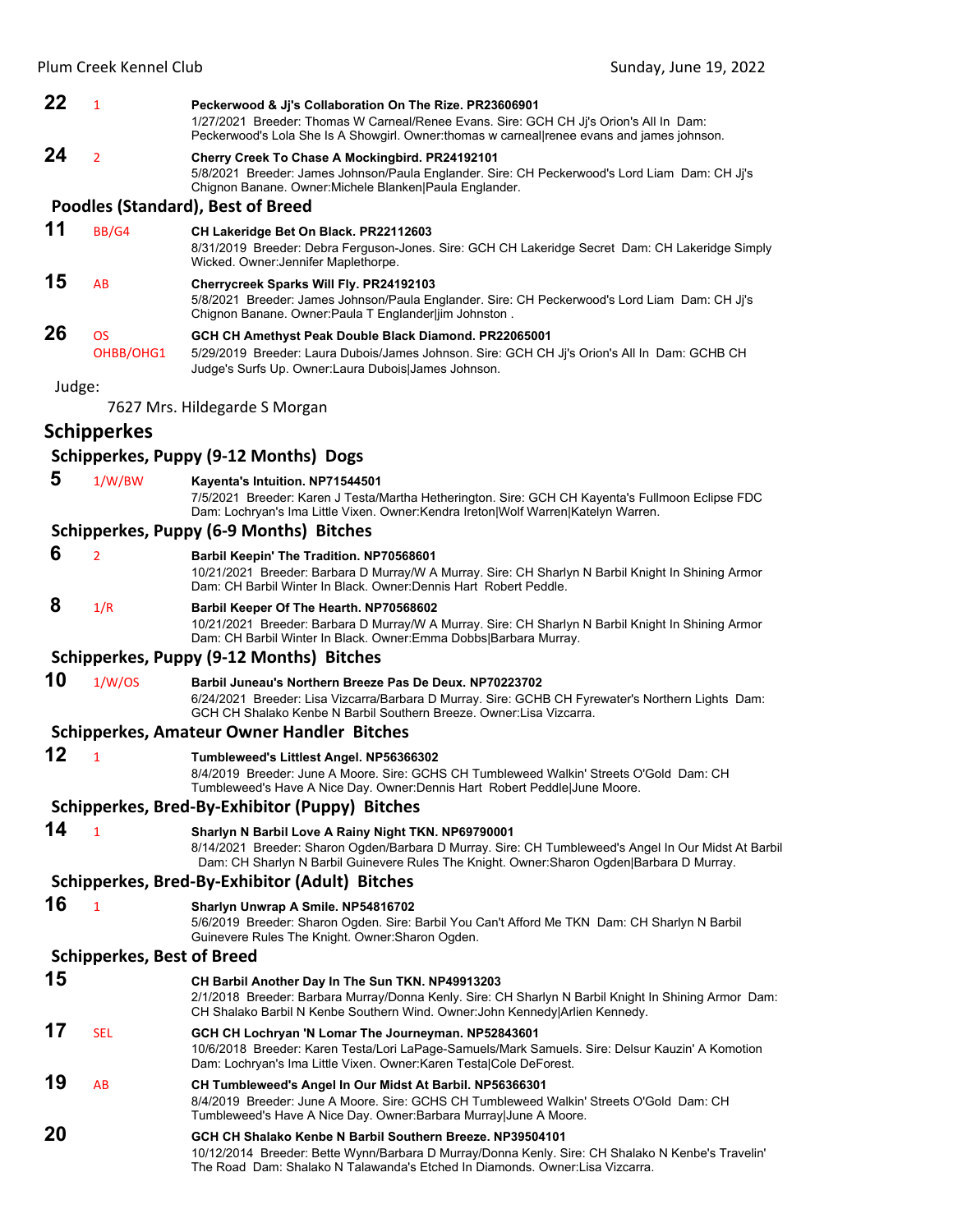| 21     | BB/G2<br>OHBB/OHG3       | CH Barbil Eye Of The Tiger BCAT. NP58336902<br>12/7/2019 Breeder: Barbara D Murray. Sire: GCH CH Shalako N Kenbe's Lucky Draw RI Dam: Barbil                                                                                                                                           |
|--------|--------------------------|----------------------------------------------------------------------------------------------------------------------------------------------------------------------------------------------------------------------------------------------------------------------------------------|
| 22     |                          | Talkin' Bout Tess Masskips. Owner: Lynne Ray Bill Ray.                                                                                                                                                                                                                                 |
|        | <b>SEL</b>               | GCHB CH Schipadox Secert Storm. NP39574803<br>3/23/2015 Breeder: Sharon L Holmes-Hyde. Sire: CH Fyrstartr And Tangerea's Fade To Black Dam: CH<br>Schipadox Soul-Train's Sweet Yuma Night. Owner: Dennis Hart Robert Peddle.                                                           |
| 23     |                          | GCH CH Aria's Huckleberry Legacy At Topperlyn. NP66096602<br>3/7/2021 Breeder: Linda Bates. Sire: CH Aria's Bee 'N Berry Beary Delicious Dam: CH Aria's Black<br>Caviar. Owner: Lynda L Kieres Connor K Maplethorpe Jennifer Maplethorpe.                                              |
| 24     | AB                       | CH Barbil Exquisite Ella'Gance. NP58336901<br>12/7/2019 Breeder: Barbara D Murray. Sire: GCH CH Shalako N Kenbe's Lucky Draw RI Dam: Barbil<br>Talkin' Bout Tess Masskips. Owner: Barbara Murray.                                                                                      |
| 26     |                          | CH Topperlyns Unforgettable Barefoot Contessa. NP60933213<br>7/19/2020 Breeder: Connor Maplethorpe/Lynda L Kieres. Sire: GCH CH Topperlyns-Ramar A Dragons<br>Legend Dam: CH Victoria's Blaze Of Glory At Tumbleweed. Owner: Lynda L Kieres Jennifer<br>Maplethorpe Kadee Maplethorpe. |
| Judge: |                          | 5376 Mr. Robert R Frost                                                                                                                                                                                                                                                                |
|        | Shiba Inu                |                                                                                                                                                                                                                                                                                        |
|        |                          | Shiba Inu, Puppy (6-9 Months) Bitches                                                                                                                                                                                                                                                  |
|        |                          |                                                                                                                                                                                                                                                                                        |
| 6      | $\mathbf{1}$             | Prairie Walkers Chisana Pippa. NP70955106<br>11/18/2021 Breeder: Pamela Logsdon. Sire: GCH CH Kawamaisou's Storm Warning Dam: CH Prairie<br>Sand's Nobara For Marie. Owner: Tiffany or Casey Walker Casey Walker.<br>Shiba Inu, Puppy (9-12 Months) Bitches                            |
|        |                          |                                                                                                                                                                                                                                                                                        |
| 8      | 1/W                      | Jotoichi Hoonani Wahini. NP68812802<br>7/10/2021 Breeder: Dovie Trotter. Sire: GCHG CH Jotoichi Condition Red Dam: CH Haiku's Poetry In<br>Motion. Owner:Dovie Trotter Richard & Karen Shaw.                                                                                           |
| 10     | $\overline{2}$           | Jotoichi Nihon No Kiku. NP68812803<br>7/10/2021 Breeder: Dovie Trotter. Sire: GCHG CH Jotoichi Condition Red Dam: CH Haiku's Poetry In<br>Motion. Owner: Dovie Trotter Richard & Karen Shaw.                                                                                           |
|        |                          | Shiba Inu, Bred-By-Exhibitor (Adult) Bitches                                                                                                                                                                                                                                           |
| 12     | <b>EX</b>                | <b>Irezumi Painted Prairie Sunset, NP61727001</b><br>9/1/2020 Breeder: Ms. Beth A Lovold. Sire: CH Kuro Oka's Lucky Strike Dam: CH Irezumi Painted Prairie<br>Sunrise. Owner: Beth Lovold Valerie Passmore.                                                                            |
| 14     | 2/R                      | Wintermist's Hot Cookie, NP64684001<br>1/7/2021 Breeder: Linda Kitzman. Sire: GCHB CH Kuro Oka Ujio Oh Dam: CH Haiku's Poetry In Motion.<br>Owner: Linda Kitzman Dovie Lynn Trotter.                                                                                                   |
| 16     | 2                        | Roki Yama's Leia Nidas. NP67732001<br>5/15/2021 Breeder: Diana Salazar/Edward J Maes. Sire: GCHS CH Roki Yama's Dragon House Leonidas<br>Dam: CH Roki Yama's Zena From Sky. Owner: Edward j maes   Diana Maes.                                                                         |
|        | Shiba Inu, Open Bitches  |                                                                                                                                                                                                                                                                                        |
| 12     | AB                       | Irezumi Painted Prairie Sunset. NP61727001<br>9/1/2020 Breeder: Ms. Beth A Lovold. Sire: CH Kuro Oka's Lucky Strike Dam: CH Irezumi Painted Prairie<br>Sunrise. Owner: Beth Lovold Valerie Passmore.                                                                                   |
| 20     | $\mathbf{1}$             | Haiku's Prairie Spice Girl. NP63970201<br>11/21/2020 Breeder: Pamela Logsdon. Sire: GCH CH Irezumi Stand By You Dam: GCH CH Prairie<br>Walker Katsumi's Early Dawn. Owner: Beth Lovold Linda Kitzman.                                                                                  |
| 22     | $\overline{2}$           | Prairie Sands Hotarus Yamashita. NP65767904<br>3/11/2021 Breeder: Chris Sandberg/Paula Sandberg. Sire: CH Kuro Oka's Lucky Strike Dam: Prairie<br>Sands Treasure Full Of Rubys. Owner: Eva Sandberg.                                                                                   |
|        | Shiba Inu, Best of Breed |                                                                                                                                                                                                                                                                                        |
| 5      | <b>SEL</b>               | Prairie Sands Tomodachi BCAT. NP61658305<br>8/21/2020 Breeder: Pamela Logsdon/Elianna G Sandberg. Sire: GCH CH Irezumi Stand By You Dam: CH<br>Prairie Sand's Nobara For Marie. Owner Veronica Clavel.                                                                                 |
| 7      | BB/G3<br><b>OHBB</b>     | GCHS CH Roki Yama's Dragon House Leonidas. NP51014501<br>11/8/2017 Breeder: Edward J Maes/Diana Maes/Sandi M Smith. Sire: GCHS CH Dragon House Mr.Jones<br>Dam: Roki Yama's Dragon House Northern Star. Owner:Edward j maes Audra Noel Maes.                                           |
|        |                          |                                                                                                                                                                                                                                                                                        |

**24** OS **GCH CH Prairie's Earlydawn Kibo Of Serenity. NP55394805** 7/16/2019 Breeder: Pamela Logsdon. Sire: CH Kuro Oka's Lucky Strike Dam: GCH CH Prairie Walker Katsumi's Early Dawn. Owner:Pamela K. Logsdon.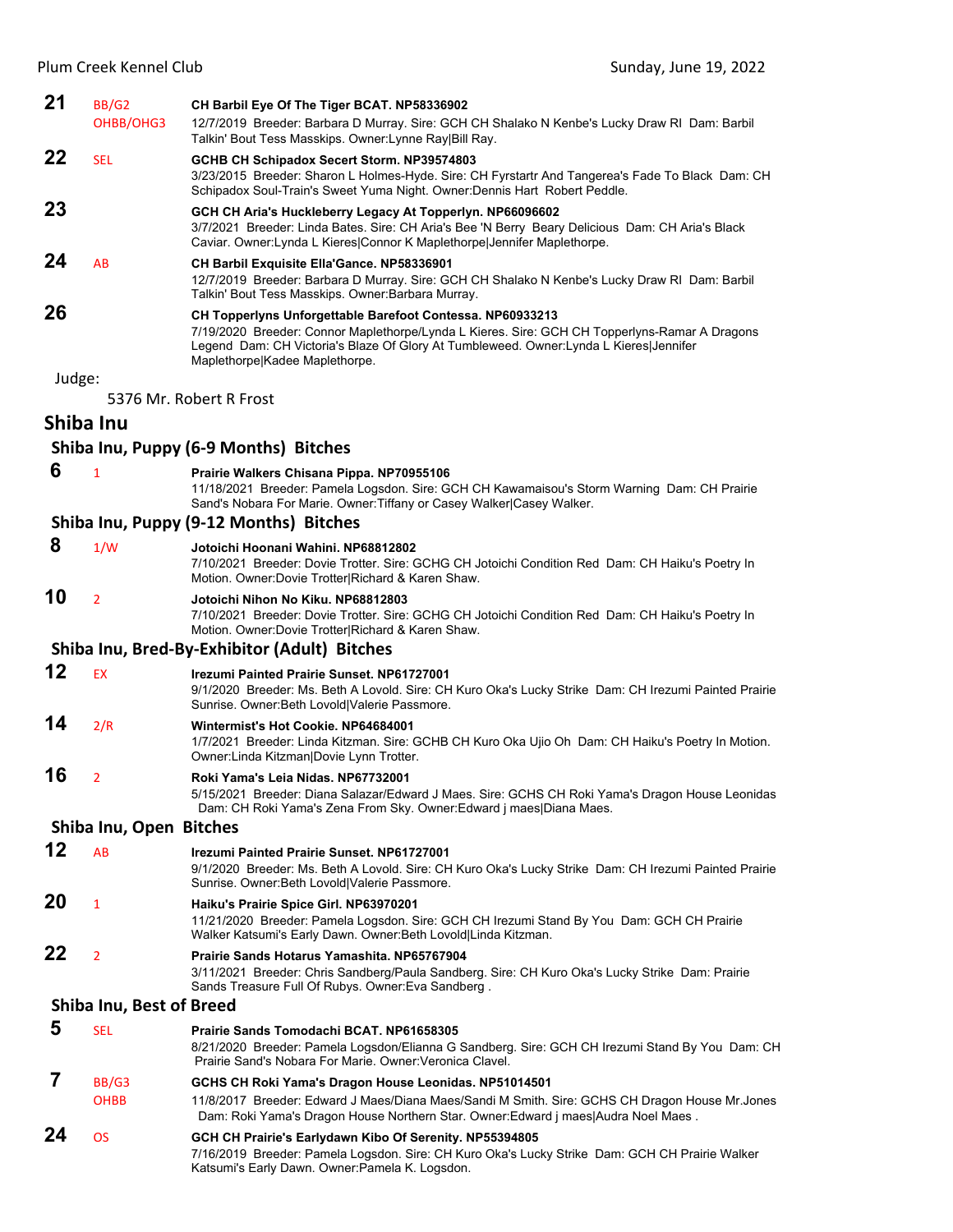# **26** SEL **CH Prairie Walkers Paisley Reflections. NP62574503**

9/19/2020 Breeder: Tiffany J Walker/Casey Walker. Sire: GCH CH Irezumi Stand By You Dam: CH Prairie Walker's Scarlet Rose. Owner: Tiffany or Casey Walker|Tiffany Walker|Casey Walker.

Judge:

5376 Mr. Robert R Frost

**Tibetan Spaniels**

# **Tibetan Spaniels, 12‐18 Months Dogs**

 **5** 2/R **Tibroke's Heir To The Throne. NP66629401** 5/2/2021 Breeder: Kay F Dickeson. Sire: GCH CH Namtrah Nola Mardi Gras King Dam: CH Tibroke's Frankly My Dear. Owner:Jacquelyn Raila|Kay F. Dickenson.  **7** 1/W/BW **Tibroke's Firebird Farms Norse Prankster. NP66629402** 5/2/2021 Breeder: Kay F Dickeson. Sire: GCH CH Namtrah Nola Mardi Gras King Dam: CH Tibroke's Frankly My Dear. Owner:Marta E Housley. **Tibetan Spaniels, Puppy (9‐12 Months) Bitches 6** AB **Firebird Farms Betty With The Blue Dress On. NP69401901** 7/7/2021 Breeder: Marty Housley/James Cooper/Kay F Dickeson. Sire: GCH CH Firebird Farms Never Ending Story Dam: CH Firebird Fm A Coat Of Many Colors. Owner:Leona Thrall |Marty Housley. **Tibetan Spaniels, Bred‐By‐Exhibitor (Adult) Bitches 8** 1/W/OS **Firebird Farms Perfect Storm At Judo'S. NP59450402** 2/15/2020 Breeder: Marty Housley/James Cooper. Sire: GCH CH Firebird Farms Never Ending Story Dam: GCH CH Westwind Not In Ks Anymore-V-Firebird Fm. Owner:Marta E Housley|James Cooper. **Tibetan Spaniels, Open Bitches 10** <sup>2</sup> **Tibroke's Flower A Good Time Call. NP65436208** 2/25/2021 Breeder: Kay F Dickeson. Sire: GCHG CH Tibroke's Any Thing Is Possible Dam: CH Tibroke's Kissed By Sunshine. Owner:Kay Dickeson. **12** 1/R **Namtrah My Mind Is Made Up. NP66829801** 3/4/2021 Breeder: Marie Lyons/Christina Lyons/Mary F Hartman/Harold B Hartman II. Sire: GCH CH Namtrah Finain's Rainbow Dam: Namtrah So Thankful. Owner:Kay Dickeson. **Tibetan Spaniels, Best of Breed 9** BB **GCH CH Tibroke's Defender Of The Earth. NP50093103** OHBB 5/5/2018 Breeder: James Cooper/Kay F Dickeson/Marty Housley. Sire: GCH CH Tibroke's Tell Someone Who Cares Dam: CH Tibroke's Rock My World. Owner:Jacquelyn Raila. Judge:

5376 Mr. Robert R Frost

# **Tibetan Terriers**

**Tibetan Terriers, Puppy (6‐9 Months) Dogs 5** <sup>1</sup> **C-Breeze's A Girl's Best Friend. NP71956602** 11/24/2021 Breeder: Courtney McLees/Grant Gibson. Sire: GCHS CH Serbu's Tattle Tale Dam: GCHS CH C-Breeze's Diamond Of The Peaks. Owner:AMANDA CAHAL|Courtney McLees. **Tibetan Terriers, Puppy (9‐12 Months) Dogs 7** <sup>1</sup> **Rinchen's Rocketman. NP70018508** 8/8/2021 Breeder: Claire H Coppola. Sire: CH Rinchen Skylands My Heart Will Go On Dam: Rinchen's Journey To Ruby Falls. Owner:Claire H Coppola. **Tibetan Terriers, Bred‐By‐Exhibitor (Puppy) Dogs 9** 1/W **Rinchen's Shine A Light. NP70018507** 8/8/2021 Breeder: Claire H Coppola. Sire: CH Rinchen Skylands My Heart Will Go On Dam: Rinchen's Journey To Ruby Falls. Owner:Claire H Coppola. **Tibetan Terriers, Open Dogs 11** <sup>2</sup> **Rinchen's Ain't Misbehavin. NP63090902** 11/5/2020 Breeder: Claire H Coppola. Sire: CH Rinchen's Kiona Pico Dam: Rinchen's Journey To Ruby Falls. Owner:Jean Wagner|Jerry Wagner. **15** 1/R **Rinchen's Rudolph Valentino. NP63091101**

11/8/2020 Breeder: Claire Coppola/Katherine Coppola. Sire: CH Rinchen's Bridge Over Troubled Water Dam: CH Barnstorm Rinchen Alluring Illusion By Dzine FDC. Owner:Claire H Coppola.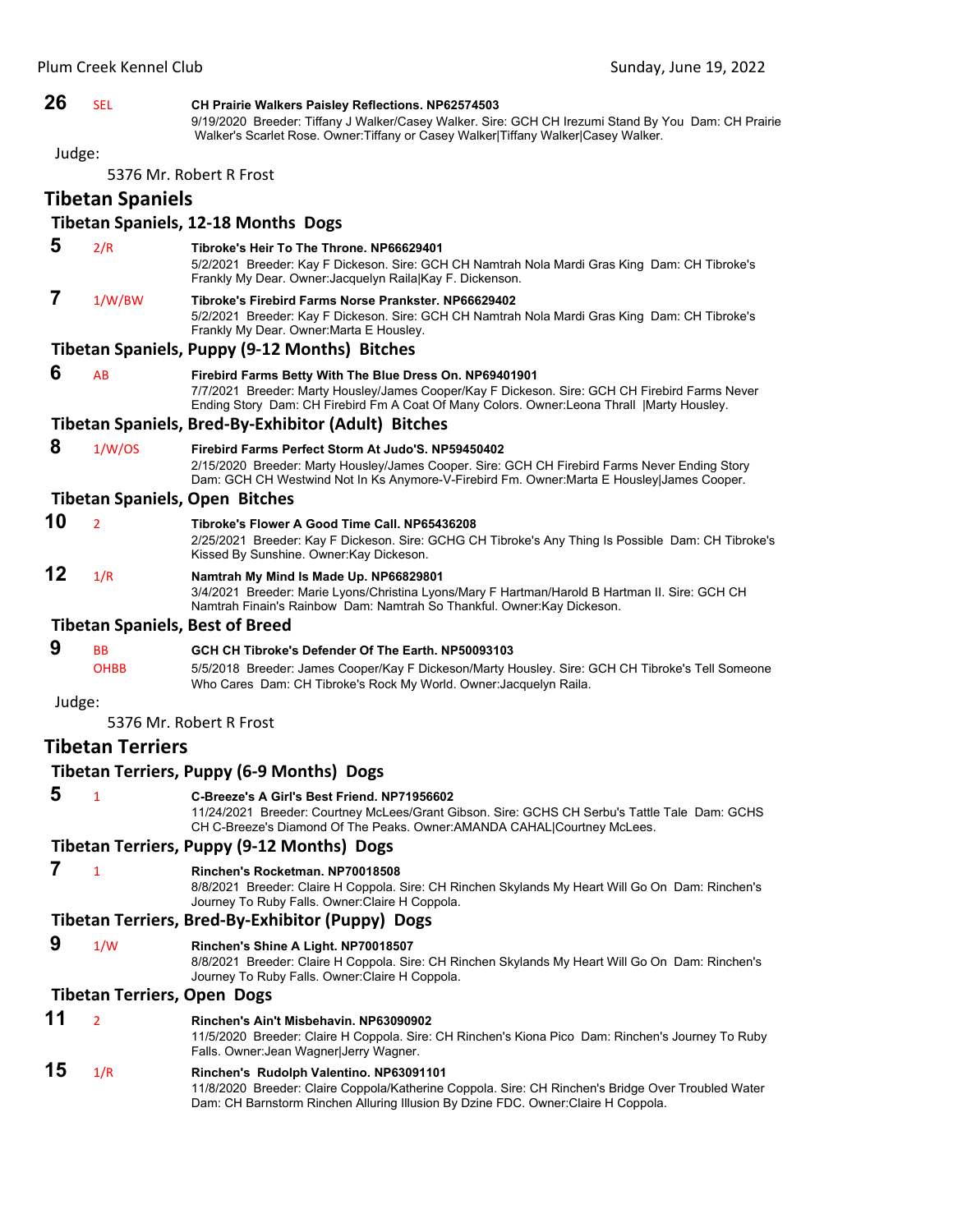# **Tibetan Terriers, Bred‐By‐Exhibitor (Puppy) Bitches**

|    |                          | <b>TINGUL TUTTURY, DICA BY EXITINGUL (FUPPY)</b> BRUILS                                                                                                                                                                               |
|----|--------------------------|---------------------------------------------------------------------------------------------------------------------------------------------------------------------------------------------------------------------------------------|
| 6  | AB                       | C-Breeze's Lucy In The Sky With Diamonds. NP71956604<br>11/24/2021 Breeder: Courtney McLees/Grant Gibson. Sire: GCHS CH Serbu's Tattle Tale Dam: GCHS<br>CH C-Breeze's Diamond Of The Peaks. Owner: COURTNEY MCLEES Emily Goodwin.    |
|    |                          | <b>Tibetan Terriers, Open Bitches</b>                                                                                                                                                                                                 |
| 8  | AB                       | C-Breeze's Amethyst Leaps @ Midnight. NP58807901<br>2/29/2020 Breeder: Courtney Gibson/Grant Gibson. Sire: GCHG CH Teeshas Cute Chix Dig Baker Dam:<br>GCHB CH Zanne's Shine Bright Like A Diamond. Owner: Grant and Courtney Gibson. |
|    |                          | <b>Tibetan Terriers, Best of Breed</b>                                                                                                                                                                                                |
| 10 | <b>BB</b><br><b>OHBB</b> | GCHS CH C-Breeze's Diamond Of The Peaks, NP47961601<br>10/7/2017 Breeder: Courtney Gibson. Sire: GCHG CH Teeshas Cute Chix Dig Baker Dam: GCHB CH<br>Zanne's Shine Bright Like A Diamond. Owner: Grant and Courtney Gibson.           |
| 17 | 0S.                      | CH C-Breeze's Son Of Chomolungma. NP55514105                                                                                                                                                                                          |

6/23/2019 Breeder: Courtney McLees/Grant Gibson. Sire: CH Snow Lion's Rig-Pa Resplendent Lamleh Dam: GCHB CH Zanne's Shine Bright Like A Diamond. Owner:Grant and Courtney Gibson.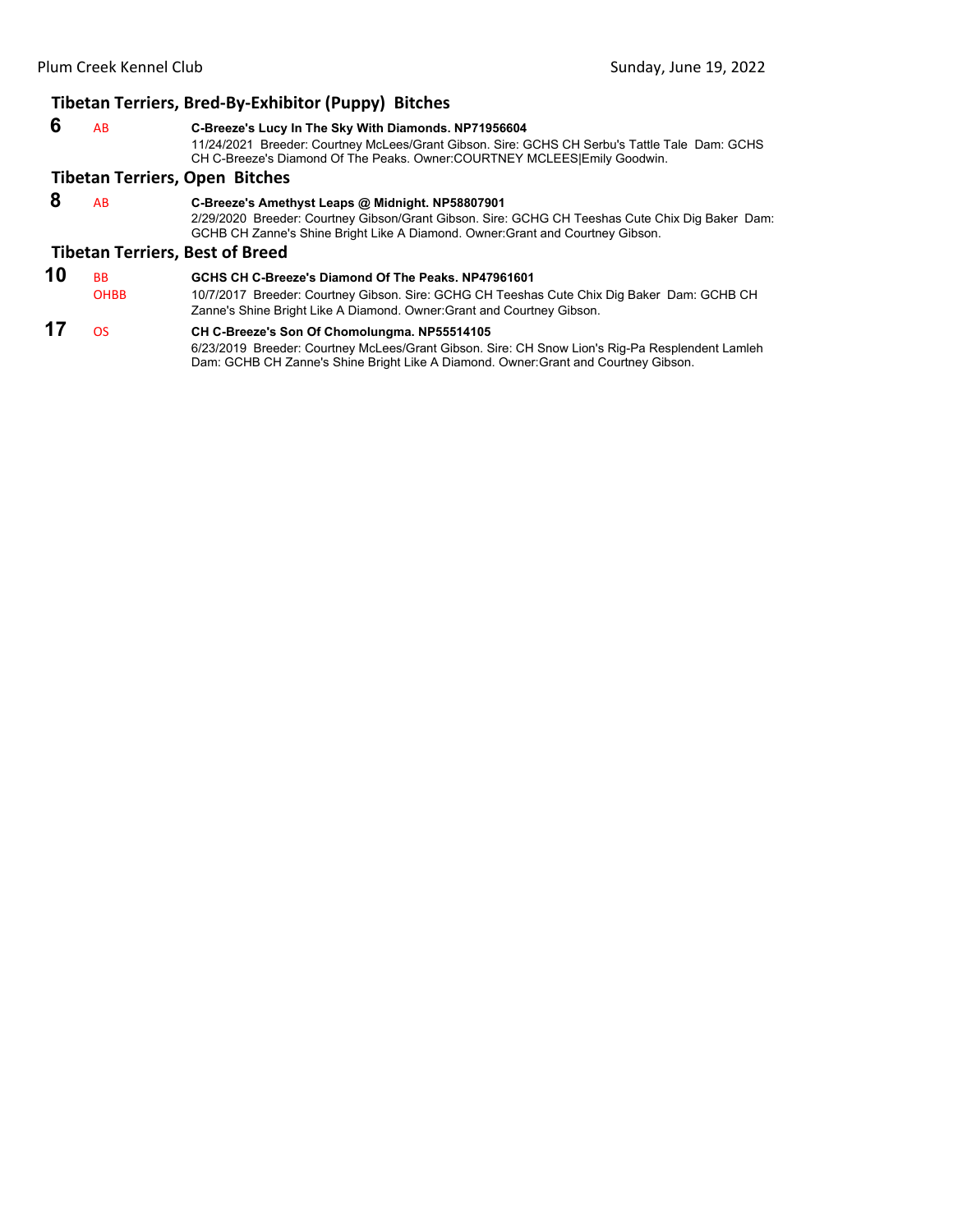7522 Mrs. Anne Marie Taylor

# <span id="page-52-0"></span>**Australian Cattle Dogs**

|        |                      | Australian Cattle Dogs, Bred-By-Exhibitor (Adult) Dogs                                                                                                                                                                                                                                                    |
|--------|----------------------|-----------------------------------------------------------------------------------------------------------------------------------------------------------------------------------------------------------------------------------------------------------------------------------------------------------|
| 7      | AB                   | Turnabout The Untouchables, DN66989907<br>4/21/2021 Breeder: Amy Turner/Justin Myrick. Sire: GCH CH Briarmoor's You Can Bet On It Dam: CH<br>Caray Harlow Happy Again Hopi Girl. Owner:Amy Turner Justin Myrick.                                                                                          |
|        |                      | <b>Australian Cattle Dogs, Open Dogs</b>                                                                                                                                                                                                                                                                  |
| 11     | 1/W/BW               | Silverado's Forget-Me-Not. DN62421003<br>5/22/2020 Breeder: Mehgan Jones/Melissa Folks. Sire: GCHB CH HollowLog N Kurpas Hearts On Fire Of<br>SIvradodnkidi Dam: GCH CH Dinkidi's Oathkeeper Of Silverado. Owner: Britni Ulam Mehgan Jones.                                                               |
| 15     | EX                   | Corral West Gauging A Heart Like Mine Cr. DN67448403<br>3/22/2021 Breeder: Sherry MacLennan/Chloie Mae Devore/Stacie Devore. Sire: CH Littleflock Standing<br>With The Big Toughs Dam: CH Corral West Just Ewe An Me. Owner: Cheri Rule Sherry MacClennan.                                                |
|        |                      | <b>Australian Cattle Dogs, Puppy (6-9 Months) Bitches</b>                                                                                                                                                                                                                                                 |
| 6      | 1/W                  | Rdiamondbar I'Ll Walk Thru Fire For Ewe Darlin, DN69129901<br>10/20/2021 Breeder: Desiree Thomas/Sally W. Fontenot/Amy Turner. Sire: GCH CH Aquilas Against The<br>Wind Dam: GCH CH JDItaylryderonedotofapartyat Rdiamondbar Turnabout. Owner:Desiree D<br>Thomas.Agent: Sarah Luther                     |
|        |                      | <b>Australian Cattle Dogs, Puppy (9-12 Months) Bitches</b>                                                                                                                                                                                                                                                |
| 8      | $\mathbf{1}$         | Rdiamondbar Pure Imagination @ Turnabout. DN68387204<br>8/17/2021 Breeder: Desiree Thomas. Sire: CH Rdiamondbar Something To Crow About Dam: CH<br>Nakota Rolls Snake Eyes At Rdiamond Bar. Owner: Amy Turner Justin Myrick.                                                                              |
|        |                      | <b>Australian Cattle Dogs, 12-18 Months Bitches</b>                                                                                                                                                                                                                                                       |
| 10     | AB                   | Turnabout Agent 99. DN66317901<br>2/27/2021 Breeder: Amy Turner/Justin Myrick. Sire: GCH CH Aquilas Against The Wind Dam: GCH CH<br>Turnabout Blue Ain't Your Color. Owner:Amy Turner Justin Myrick Tracey A Kallas.                                                                                      |
|        |                      | Australian Cattle Dogs, Bred-By-Exhibitor (Adult) Bitches                                                                                                                                                                                                                                                 |
| 12     | 1/R                  | Turnabout Some Kind Of Wonderful. DN66989902<br>4/21/2021 Breeder: Amy Turner/Justin Myrick. Sire: GCH CH Briarmoor's You Can Bet On It Dam: CH<br>Caray Harlow Happy Again Hopi Girl. Owner:Amy Turner Justin Myrick.                                                                                    |
|        |                      | <b>Australian Cattle Dogs, Best of Breed</b>                                                                                                                                                                                                                                                              |
| 5      | BB/G2<br><b>HBIS</b> | Corral West Feelin Like - Let's Go Brandin. DN69382001<br>OHBB/OHG1/O 9/29/2021 Breeder: Sherry MacLennan/Dr. Sherri Swanton Vinson. Sire: GCHG CH Corral West Feel The<br>Sting CGC Dam: Straight Arrow Rolln My Eyes N My Pink Sunglasses. Owner: Sherry MacLennan Stacie<br>Toft-Devore Chloie Devore. |
| 9      |                      | Silverado's Ski No Evil. DN62421002<br>5/22/2020 Breeder: Mehgan Jones/Melissa Folks. Sire: GCHB CH HollowLog N Kurpas Hearts On Fire Of<br>Sivradodnkidi Dam: GCH CH Dinkidi's Oathkeeper Of Silverado. Owner: ALICE PHINNEY MEHGAN<br>JONES MEHGAN JONES.                                               |
| 14     | <b>OS</b>            | GCH CH Dinkidi's Oathkeeper Of Silverado. DN39788102<br>6/12/2014 Breeder: Melissa Folks/Debra Mintzer. Sire: GCH CH Outlaw's Troubled Mask Of Zorro Dam:<br>GCH CH Dinkidi's Endless Road. Owner: Mehgan Jones Melissa Folks.                                                                            |
| 17     |                      | GCHB CH HollowLog N Kurpas Hearts On Fire Of Slvradodnkidi. DN42166113<br>2/14/2015 Breeder: Leigh Ann Yandle-Perry/Cheryl Kurpas/John Kurpas. Sire: CH Kurpas' Born Again<br>HSAs HIAs HSAcM Dam: GCHS CH Hollow Log Victorias Secret At Adams Ranch. Owner: Mehgan Jones.                               |
| 19     | <b>BB</b>            | CH Aquila's Stormrider@Turnabout. DN66773501<br>9/24/2020 Breeder: Amy J Turner/Jane Ward. Sire: Austlyn's Northern Ryder Dam: GCH CH Rdiamondbar<br>Ushouldbkissed At Tara. Owner:Amy Turner Jane Ward Desiree Thomas.                                                                                   |
| Judge: |                      |                                                                                                                                                                                                                                                                                                           |
|        |                      | 7522 Mrs. Anne Marie Taylor                                                                                                                                                                                                                                                                               |

# **Australian Shepherds**

# **Australian Shepherds, Puppy (6‐9 Months) Dogs**

 **5** <sup>1</sup> **Iron Rose Dragon Born At Xanadu. DN70414906** 10/31/2021 Breeder: Tracy Lee/Josie Lee. Sire: GCH CH Pine Spring Strikin'Em Out At Triplewind Dam: Iron Rose You'Readaisyifyoudo. Owner:David Engel.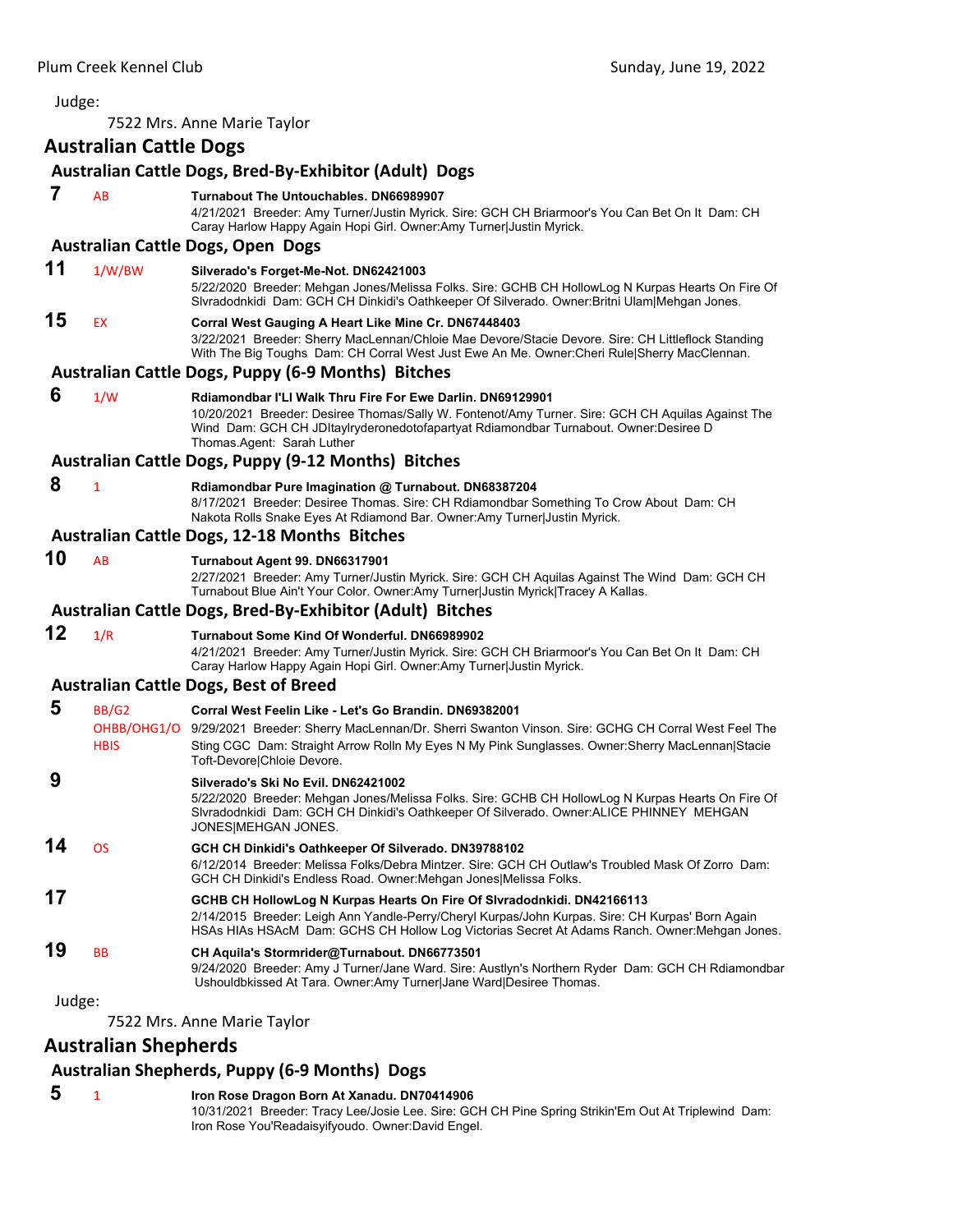# **Australian Shepherds, 12‐18 Months Dogs**

- **7** <sup>1</sup> **Eaglecrest Poncho Villa. DN65847402**
	- 2/9/2021 Breeder: Patricia Parker. Sire: Sandyland's A Good Tale To Tell Dam: Eaglecrest Flying So Free RN. Owner:Louis Reynolds.Agent: Kathryn Wallis

#### **9** AB **Calais Carolina Skywalker's Final Flight. DN66729305** 5/4/2021 Breeder: Terri Morgan/Selena Poplin/Elizabeth Stibley. Sire: CH Calais Carolina First In Flight

Dam: Calais Carolina Sippin' On Fire. Owner:Diana Brown|Terri Morgan|Selena Poplin|Elizabeth A Stibley.

# **Australian Shepherds, Amateur Owner Handler Dogs**

# **11** 1/R **VRS Grand Teton's Guiding Star CD BN RE FDC CGCA CGCU TKN. DN51136305**

8/26/2017 Breeder: Mile Cikara. Sire: CH Catalina's It's In The Cards Dam: Taptico's Colorado North Star FDC. Owner:Mile Cikara|Anja Cikara-Gocke|Vuk Cikara-Gocke.

#### **Australian Shepherds, Open Black Dogs**

- **15** AB **Carolina Calais No Fly Zone. DN53158802**
	- 2/20/2018 Breeder: Michael McGuire/Krystal McGuire/Terri Morgan/Selena Poplin/E Stibley. Sire: CH Calais Carolina First In Flight Dam: CH Calais Carolina Maybe Yes Maybe No. Owner:Elizabeth Stibley|Terri Morgan|Selena Poplin.

# **17** 1/W/BW **Foxrest Changes In Latitudes TKN. DN60693019**

1/8/2020 Breeder: Brittany Bohannon Klimas/Jarilyn Pusz. Sire: CH Borget's En Garde! FDC NA NAJ BCAT Dam: Gatorheavens Island State Of Mind. Owner:Brittany Klimas|Dr. Steve Bohannon.Agent: Michelle Miller

# **19** <sup>2</sup> **Highline's Black Gem. DN62112203**

5/12/2020 Breeder: Jacque Hallenbeck. Sire: CH Calais Carolina Your Place Or Mine? Dam: GCH CH Highlines To Sir With Love CDX BN GO RE. Owner:Linda J Greenwood|Jacque Hallenbeck.Agent: Kathryn **Wallis** 

# **Australian Shepherds, Puppy (6‐9 Months) Bitches**

 **6** 1/W/OS **Antique I'M Your Honeysuckle. DN69004001**

9/24/2021 Breeder: Leslie Woolery. Sire: GCHP CH Lk Michigan I'M Your'S Dam: CH Antique Ivy Who Dat N Western Skies. Owner:Leslie Woolery.Agent: Marty Miller

# **Australian Shepherds, Bred‐By‐Exhibitor (Adult) Bitches**

# **8** AB **Outlaws Something Special. DN52104201**

11/17/2017 Breeder: Sheree Sanchez/Tracey A Kallas. Sire: Dailo's Black Label Dam: Outlaws Gonna Be Dangerous RE CGCA. Owner:Sheree Sanchez.

# **10** 1/R **Tomahawk's I Didn't Do It. DN64614607**

11/3/2020 Breeder: Kathryn Wallis/Adam Wallis/Lori Brewster. Sire: GCH CH Spring Fever Rock Paper Scissors CGC Dam: Fiddlers Green Yelling It Like It Is. Owner:Kathryn Wallis|Adam Wallis.

#### **Australian Shepherds, Open Blue Merle Bitches**

**14** AB **Calais Carolina Have Mercy. DN55995705** 11/10/2018 Breeder: Terri Morgan/Selena Poplin/Elizabeth Stibley. Sire: CH Calais Carolina First In Flight Dam: Calais Carolina Nothing But Cartier. Owner:Kim Edlin.Agent: Kathryn Wallis

#### **16** <sup>1</sup> **Northbay Xsell Smile Down The Catwalk. DN61969605** 12/28/2019 Breeder: Darla Daugherty/David Daugherty. Sire: CH Northbay's Designed 2 X'Sell Dam:

Northbay's Makin' Majik On Th' Runway. Owner:Crystal Philbrook|Melissa Lednik.Agent: Kathryn Wallis

# **Australian Shepherds, Open Red Bitches**

**18** AB **Monarch's Dat Spitfire Boo. DN48183604**

1/2/2017 Breeder: Trudy Gagas/Nancy Howard. Sire: CH Calais Carolina First In Flight Dam: Bailiwick Death By Chocolate. Owner:Samantha Hughes|Trudy Gagas.Agent: Kat Wallis

# **Australian Shepherds, Open Red Merle Bitches**

**20** <sup>1</sup> **Catalina's Fiddle Dee Dee. DN65065401**

11/17/2020 Breeder: Joyce Siddall. Sire: Fandori Happy World Ardi Fantastic Dam: Hearthside's Illusions Of Catalina. Owner:Soren Frederiksen|Joyce Siddall.

### **Australian Shepherds, Best of Breed**

# **21** BB **GCH CH Carolina Calais Blood And Gold. DN49688301**

5/25/2017 Breeder: Terri Morgan/Selena Poplin/Elizabeth Stibley. Sire: CH Calais Carolina First In Flight Dam: Calais Carolina Shake Ur Money Maker. Owner:Crystal Philbrook.Agent: Kathryn Wallis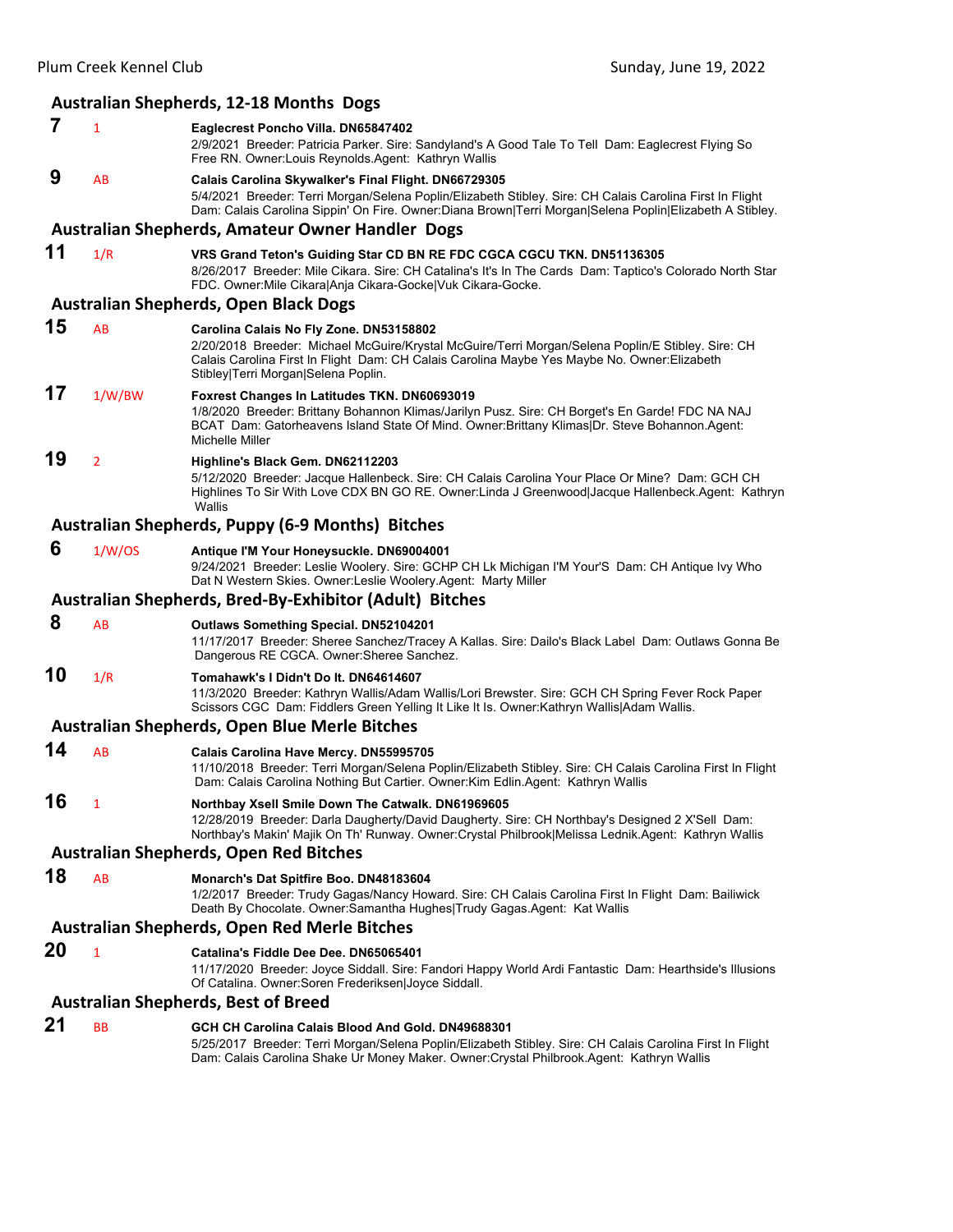7522 Mrs. Anne Marie Taylor

# **Bearded Collies**

# **Bearded Collies, Open Dogs**

#### **5** AB **Plaisir D'Amour Des Gardes Champetre. DN60633901**

10/3/2019 Breeder: Delphine Camus / . Sire: Irish Coffee Des Gardes Champetre Dam: Miss Chanel Des Gardes Champetre. Owner:Lynn Zagarella|Vince Zagarella.

# **Bearded Collies, Open Bitches**

# **6** AB **Brampton's How To Play The Game. DN42128603**

1/13/2015 Breeder: Patricia Sherwood/Ray Harrington. Sire: CH MACH Merewoods Ny State Of Mind CDX RE HSAs MXB MJB MJP NF CGCA Dam: GCH CH Dunhill Innovation. Owner:C Renee Jarrett .

#### Judge:

7627 Mrs. Hildegarde S Morgan

#### **Beauceron**

#### **Beauceron, 12‐18 Months Bitches**

 **6** 1/W **S'Prit Du Joie De Vie Adventure TKN. DN66669805** 4/2/2021 Breeder: Angie Robertson/Dawn Johnson. Sire: CH Japper Du Dragon Noir CGCA CGCU TKN VHMA Dam: GCH CH N'vy des Gardiens D'Apollinaire CGCA CGCU VHMA. Owner:Diane Yoha|Mark Ricciardella|Angie Robertson.

#### **Beauceron, Best of Breed**

| 5 | OS.                  | CH Protege D'Andromeda Du Joie De Vie Adventure BCAT CGC TKN ATT. DN57672404                                                                                                                          |
|---|----------------------|-------------------------------------------------------------------------------------------------------------------------------------------------------------------------------------------------------|
|   | <b>OHBB</b>          | 4/21/2019 Breeder: Angie Robertson/Dawn Johnson. Sire: CH Japper Du Dragon Noir CGCA CGCU TKN<br>VHMA Dam: GCH CH Monet Happy Des Monts Du Lac CGCA CGCU TKN. Owner: Diane YohalMark<br>Ricciardella. |
| 8 | <b>B<sub>B</sub></b> | CH Ryca Du Joie De Vie Adventure FDC CGCA CGCU TKA VHMA, DN62045002<br>4/28/2020 Breeder: Angie Robertson/Dawn Johnson. Sire: Jhetro Des Feux De L'Ange Dam: GCH CH                                   |

Monet Happy Des Monts Du Lac CGCA CGCU TKN. Owner:Jayde Smiley.

Judge:

7627 Mrs. Hildegarde S Morgan

# **Belgian Malinois**

#### **Belgian Malinois, Best of Breed**

| 6 | <b>BB</b>   | GCHS CH Concho's She's My Little Whiskey Girl TT CGC. DN43637909                                                                                                                                             |
|---|-------------|--------------------------------------------------------------------------------------------------------------------------------------------------------------------------------------------------------------|
|   | <b>OHBB</b> | 9/10/2015 Breeder: Paige Johnson. Sire: GCHB DC Isell's Itoby HSAds HIAds HXAds MX MXJ NF BCAT<br>CGC Dam: GCH CH Conchos She's Like Texas CD BN RAE FDC CA CGCA. Owner: Michele Duke Scott<br><b>Svatos</b> |
|   | <b>SEL</b>  | CH Naughty Pine's Echo's Princess Fiona. DN66561001                                                                                                                                                          |

# 12/11/2020 Breeder: Michele Duke/Scott Svatos. Sire: GCH CH Avonlea Angus Dam: GCHS CH Concho's She's My Little Whiskey Girl TT CGC. Owner:Michele Duke|Scott Svatos.

Judge:

7522 Mrs. Anne Marie Taylor

# **Belgian Sheepdogs**

# **Belgian Sheepdogs, Puppy (6‐9 Months) Bitches**

- **6** AB **Cibola's El Paso Ballad Of Rosa's Cantina. DN69813903**
	- 12/1/2021 Breeder: Melinda Andric. Sire: GCH CH Mika Sirius Gold Liswyn CGC Dam: GCH CH Indigo Hill Fostoria At Cibola. Owner:Marie Kutsch.

# **Belgian Sheepdogs, Best of Breed**

| -5 | SEL         | GCH CH Liswyn's Encomium Of Blue Moon RI FDC FCAT ACT1 SCN SIN THDN CGC TKN.                                                                                                                                                                                                     | DN50445206 |
|----|-------------|----------------------------------------------------------------------------------------------------------------------------------------------------------------------------------------------------------------------------------------------------------------------------------|------------|
|    | <b>OHBB</b> | 7/11/2017 Breeder: Lisa Leffingwell. Sire: GCH CH Morningstar's Zack CD RE Dam: GCH CH Liswyn'z<br>Unexpected Company At Bayview. Owner: Janet E Bennett Lisa Leffingwell.                                                                                                       |            |
|    | BB/G3       | GCH CH Takishan Rockin' The Night At Monvieux. DN52953902<br>1/25/2018 Breeder: Bruce Freedman/Lori Goldstrom, Sire: GCH CH Takishan Let It Ride PT CAX4 BCAT<br>Dam: CH Takishan Bella Luna. Owner: Irene Rossman cathy Rossman Cathyie Rossman Irene Rossman.<br>Karyn Cowdrey |            |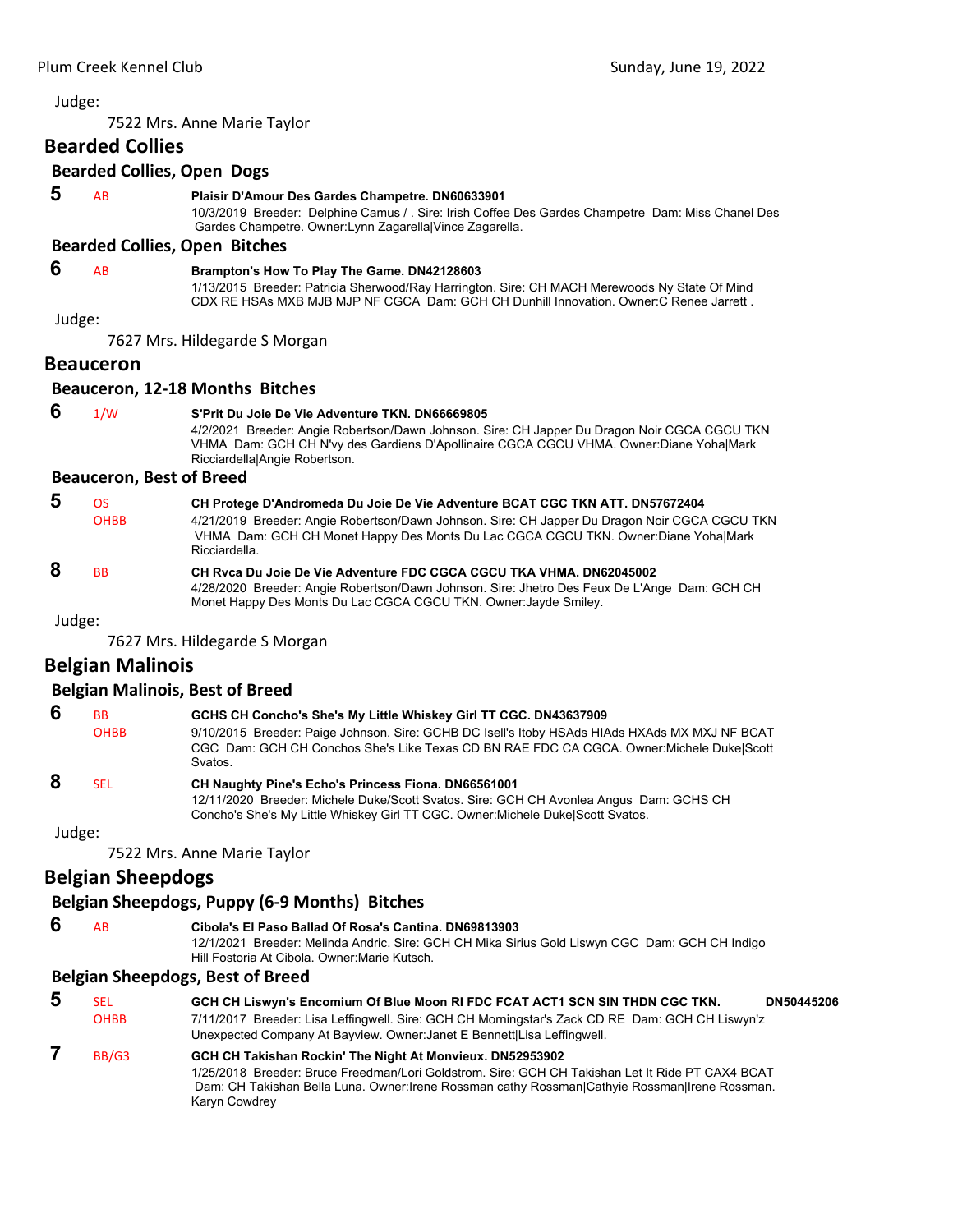7627 Mrs. Hildegarde S Morgan

**Belgian Tervuren**

|        | Belgian Tervuren, Puppy (6-9 Months) Dogs |                                                                                                                                                                                                                                                                                                                     |  |  |
|--------|-------------------------------------------|---------------------------------------------------------------------------------------------------------------------------------------------------------------------------------------------------------------------------------------------------------------------------------------------------------------------|--|--|
| 5      | 1/R                                       | Bel Canto Night Sky's Thief In The Night. DN69696505<br>10/9/2021 Breeder: Evelynn McGuinness/Jillene Stanfield. Sire: CH MACH Chiron's Pushing The Limits<br>UD RN MXS MJS Dam: DC Bel Canto Blazing Desert Wildflower HSAds HSBs HSCs HSDs HIAd HICs<br>HXCs. Owner: Cynthia Laub.                                |  |  |
|        |                                           | Belgian Tervuren, American Bred Dogs                                                                                                                                                                                                                                                                                |  |  |
| 7      | 1/W                                       | Jamacia White Rider, DN62181005<br>3/20/2020 Breeder: Scott Carpenter/Helen H Hittesdorf. Sire: CH Snowflower Voila Sharvonne CD TD<br>Dam: GCH CH Jamaica Total Eclipse NA NAJ ACT2. Owner: Julie Pelto.                                                                                                           |  |  |
|        |                                           | <b>Belgian Tervuren, Best of Breed</b>                                                                                                                                                                                                                                                                              |  |  |
| 9      |                                           | GCHB CH Beowulf's Waiting For Godot CGC ATT. DN40674902<br>9/18/2014 Breeder: MEAGAN KISER/PAULA KISER. Sire: CH Ravenmasque Mnm Beachcomber Dam:<br>Agape's Princess Belle RN NA OAJ. Owner: Joseph Wojciechowski   Mary Bugg  Donna Locke.                                                                        |  |  |
| 11     | <b>BB</b><br><b>OHBB</b>                  | GCHS CH Beowulf's Card Shark RA PT DCAT ACT1 SWM TT CGC TKN, DN43066803<br>7/1/2015 Breeder: Donna Locke/Kim Chicoine/Joe Wojciechowski/Trent Wojciechowski. Sire: CH Monami<br>Time Traveler Dam: GCH CH Ravenmasque Beaux Jellybean Mnm CGC. Owner:Andrea<br>Wojciechowski Donna Locke Mary Bugg Nicolena Taylor. |  |  |
| 15     | <b>SEL</b>                                | GCHB CH Blackfyre Never Ending Wyld Ryde CGCA ATT. DN43588801<br>5/25/2015 Breeder: Karyn C Cowdrey. Sire: GCHS CH Blackwater Peloton Heads I Win Dam: GCH CH<br>Arlequin My Wyld Blackfyre Jitterbug. Owner: Karyn Cowdrey.                                                                                        |  |  |
| Judge: |                                           |                                                                                                                                                                                                                                                                                                                     |  |  |
|        |                                           | 7522 Mrs. Anne Marie Taylor                                                                                                                                                                                                                                                                                         |  |  |
|        | <b>Berger Picards</b>                     |                                                                                                                                                                                                                                                                                                                     |  |  |
|        | <b>Berger Picards, Best of Breed</b>      |                                                                                                                                                                                                                                                                                                                     |  |  |
| 5      | 1/W/BB/G4<br>OHBB/OHG2                    | GCH CH Double D's Mr. Moonlight CGC. DN47924603<br>9/27/2016 Breeder: Deanna Donohue/Rick Donohue/Billie Green. Sire: GCH CH Alpha Natura Bacchus<br>CM2 CA Dam: CH Double D's It's All About Me CM. Owner: Elissa Bernstein.                                                                                       |  |  |
| 7      | 2/R                                       | CH Orange Park Special Agent Leroy Jethro Gibbs CGC TKN. DN48188005<br>8/26/2016 Breeder: Lisa Naert / Wendy Alexander / Sire: CH Steinerhaus Fearless Gladiator Dam:<br>Beauvol's Gisella Enchante. Owner: Jeannie Turner Cindy More-Honebine Alixandra Inskeep.                                                   |  |  |
| Judge: |                                           |                                                                                                                                                                                                                                                                                                                     |  |  |
|        |                                           | 7522 Mrs. Anne Marie Taylor                                                                                                                                                                                                                                                                                         |  |  |
|        | <b>Border Collies</b>                     |                                                                                                                                                                                                                                                                                                                     |  |  |
|        |                                           | Border Collies, Puppy (9-12 Months) Dogs                                                                                                                                                                                                                                                                            |  |  |
| 5      | $\mathbf{1}$                              | Lwr Whatta Bad Axe. DN68432401<br>8/17/2021 Breeder: Deborah L Powers. Sire: Lwr Thorn Dam: Bar-None Baby Faye. Owner:Dana Kusch.                                                                                                                                                                                   |  |  |
|        |                                           | <b>Border Collies, Amateur Owner Handler Dogs</b>                                                                                                                                                                                                                                                                   |  |  |
| 5      | 1/W/BB<br><b>OHBB</b>                     | Lwr Whatta Bad Axe. DN68432401<br>8/17/2021 Breeder: Deborah L Powers. Sire: Lwr Thorn Dam: Bar-None Baby Faye. Owner:Dana Kusch.                                                                                                                                                                                   |  |  |

Judge:

7522 Mrs. Anne Marie Taylor

# **Bouviers des Flandres**

# **Bouviers des Flandres, Open Bitches**

# **6** AB **Legends Hocus Pocus. DN64822201**

10/24/2020 Breeder: Steve Lopez/Gail Lopez. Sire: GCH CH Legend's Sword & The Stone Of Rocheuses Dam: CH Legends Blonde Bombshell. Owner:Coral Samuels|Lisa Lopez|Gail Lopez.

# **Bouviers des Flandres, Best of Breed**

# **8** AB **CH Legends Bonnie Parker. DN58619102**

4/22/2019 Breeder: Steve Lopez/Gail Lopez. Sire: CH Custos Not Just A Legend CGC Dam: CH Legends Blonde Bombshell. Owner:Coral Samuels.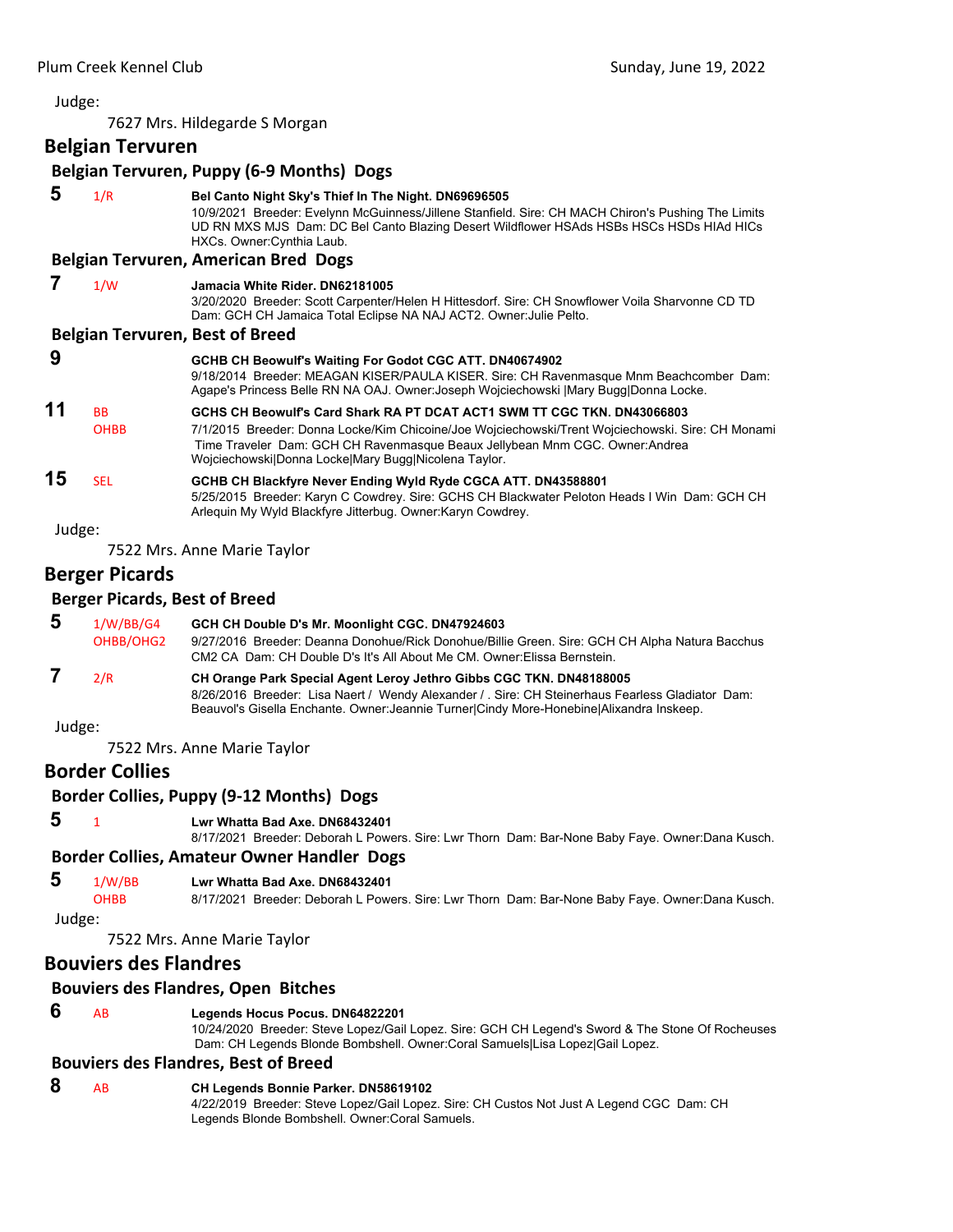7522 Mrs. Anne Marie Taylor

| <b>Briards</b>                   |  |
|----------------------------------|--|
| Briards, Puppy (6-9 Months) Dogs |  |

# **5** AB **Bri'Annahs Single Barrel Bourbon. DN69386402**

12/8/2021 Breeder: Janis Terzic-Carpenter. Sire: CH Bri'Annahs Midnight Express Dam: Briardale's Suite 'N Sassy Irish Lassie. Owner:Laurie Senti|Janis Terzic Carpenter .

# **7** AB **Bri'Annahs Southern Comfort. DN69386409**

12/8/2021 Breeder: Janis Terzic-Carpenter. Sire: CH Bri'Annahs Midnight Express Dam: Briardale's Suite 'N Sassy Irish Lassie. Owner:Laurie Senti.

Judge:

7627 Mrs. Hildegarde S Morgan

# **Cardigan Welsh Corgis**

# **Cardigan Welsh Corgis, Best of Breed**

| 5      | AB | GCH CH Ebonwald Madegann Quick Study BCAT TKN. DN57187301<br>12/11/2018 Breeder: Jessica Melsness/Garrett Ramsay. Sire: CH Kino's Quarry Tiger Eye At Redbud<br>Dam: GCHB CH Ebonwald's I'M Worth Melting For At Madegann BCAT CGC TKN. Owner: Jessica<br>Melsness. |
|--------|----|---------------------------------------------------------------------------------------------------------------------------------------------------------------------------------------------------------------------------------------------------------------------|
|        | AB | GCH CH Allegro No Sleep Til Brooklyn BCAT. DN61799501<br>3/6/2020 Breeder: Jeri Bon/Jessica Viera. Sire: GCHB CH Allegro Grandiose Frankly My Dear RA PT<br>FDC CA DCAT RATN CGCA TKN Dam: Grandiose Fools Rush In At Ataraxis. Owner: Jeri Bon Jessica<br>Viera.   |
| Judge: |    |                                                                                                                                                                                                                                                                     |

7627 Mrs. Hildegarde S Morgan

# **Collies (Rough)**

# **Collies (Rough), 12‐18 Months Dogs**

 **5** 1/R **Wild Wind's Rainy Day Man. DN68111206**

6/13/2021 Breeder: Linda Holloway/Michelle Bergstraser/Laura Bergstraser-Kling/Kylie Hire. Sire: GCHG CH Creekwood Lochlomun I'Ll Be D'amned FDC Dam: CH Wild Wind's Ability Ariel CD BN RA HSAds HSDs. Owner:Rebecca McFarland Michelle Bergstraser.

# **Collies (Rough), Bred‐By‐Exhibitor (Puppy) Dogs**

# **7** 1/W **Maclen Trendition. DN67868003**

7/17/2021 Breeder: Janet Baynton. Sire: CH Maclen Jericho Bay Dam: Maclen Wishing On The Moon RN. Owner:Janet Baynton.

# **Collies (Rough), Open Tri‐Color Dogs**

# **15** AB **Wild Wind's Can't Stop Rock N Roll. DN63696903**

8/10/2020 Breeder: Michelle Bergstraser/Laura Bergstraser/Stacy Kim. Sire: GCH CH Wild Wind's Mr. Rock N Roll BN RN PT Dam: Wild Wind's All Summer Long RN. Owner:Kerry Ferguson|Kerry L Ferguson|Dana R Ferguson|Michelle Bergstraser.

# **Collies (Rough), Open Blue Merle Bitches**

# **6** 1/R **Pineland's Hello Girl. DN64418901**

10/3/2020 Breeder: Brenna Godlevsky/Tyler Godlevsky/Michelle Bergstraser/Laura Bergstraser. Sire: GCHS CH Pleasant Acre Creekwood Rock Star Dam: Wild Wind's Secret Agent Mk2. Owner:brenna Godlevsky|Tyler Godlevsky.

# **Collies (Rough), Open Sable & White Bitches**

 **8** 1/W/BW **Wild Wind's Little Bit Of Soul. DN65563504**

12/11/2020 Breeder: Michelle Bergstraser/Stacy Kim/Laura Bergstraser-Kling. Sire: GCHG CH Creekwood Lochlomun I'Ll Be D'amned FDC Dam: CH Wild Wind's I Think I Love You CDX RA HSAs HSDs. Owner:Beth Lueders.

# **Collies (Rough), Best of Breed**

 **9 Shalimar's By Invitation. DN67269101**

4/12/2021 Breeder: Patrick Wentworth/Linda Latimer. Sire: CH E'Marie's Tall Dark And Handsome Dam: CH Shalimar's Double 'L' Over The Moon HT. Owner:Patrick D Wentworth|Linda Latimer.

# **10** OS **CH Wild Wind's I Think I Love You CDX RA HSAs HSDs. DN45287401**

12/30/2015 Breeder: April Fingerlos/Michelle Bergstraser/Laura Bergstraser. Sire: GCHS CH Wild Wind's Rev On The Red Line CD RA Dam: Wild Wind's Shot In The Dark CD RAE CGCA. Owner: Michelle Bergstraser|Laura Bergstraser|Janet Kaufman.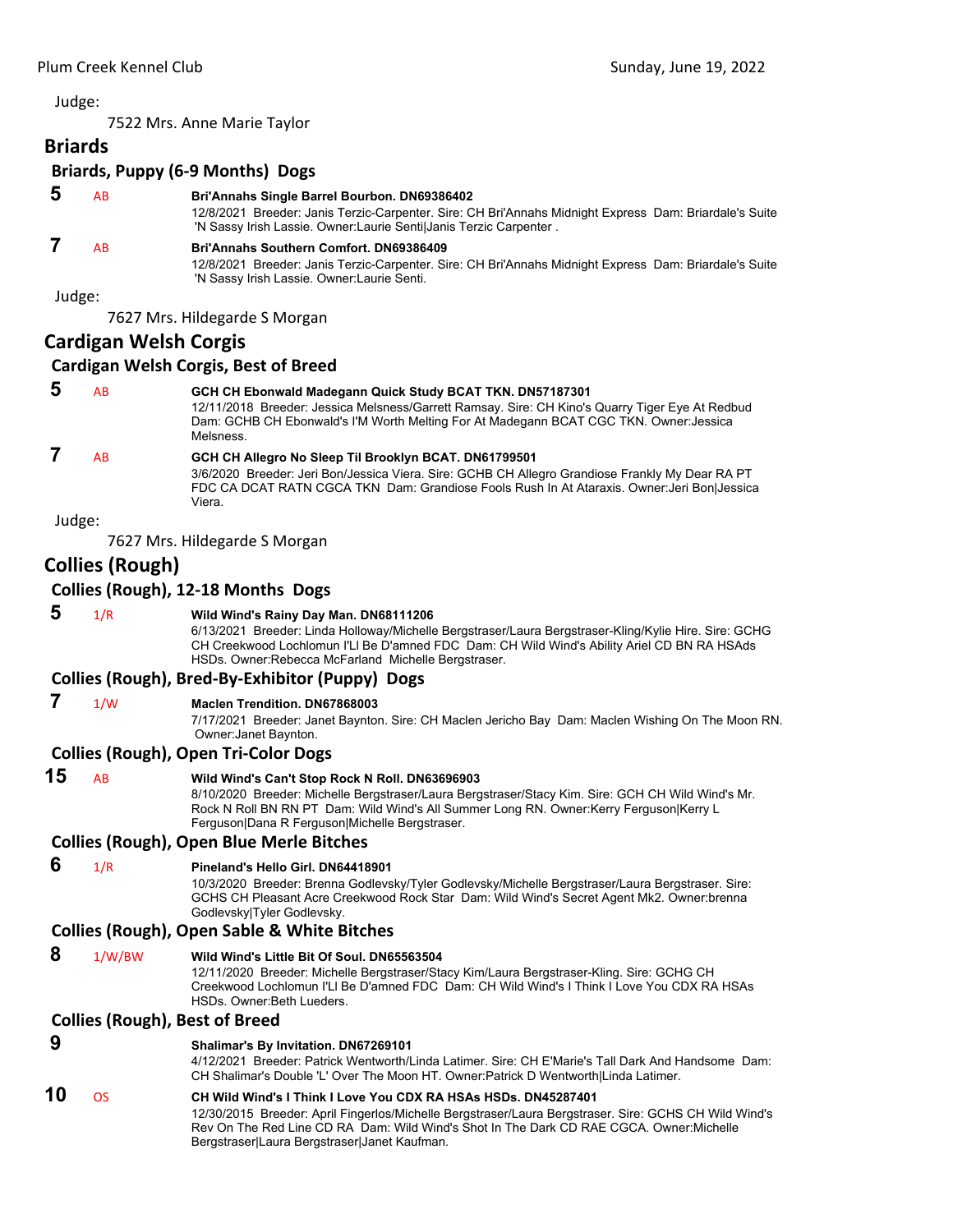#### **11** SEL **Riverrun Galatean Valorous. DN60965201**

11/18/2019 Breeder: Mary Jackson/Barbara Headrick/Mary Robichon/Rose Robischon. Sire: CH Riverrun Galatean Gateside Mandalay Riptide Dam: Riverrun Galatean Nothing But Ruffles. Owner:Sheila CarterField .Agent: Steffie Cheng

# **17** BB **GCHS CH Wild Wind's Rev On The Red Line CD RA. DN34647201**

OHBB/OHG4 8/12/2012 Breeder: Michelle Bergstraser/Laura Bergstraser/Jessica Lafrenier. Sire: CH Wild Wind's Start Me Up CD RA Dam: CH Wild Wind Mariah Bewitched By Ewe. Owner:Janet Kaufmann|Jessica Lafrenier|Michelle Bergstraser|L Bergstraser.

Judge:

7627 Mrs. Hildegarde S Morgan

# **Collies (Smooth)**

# **Collies (Smooth), Bred‐By‐Exhibitor (Puppy) Dogs**

### **5** 1/W/BW/OS **Cyndella's Firestone. DN68074201**

7/23/2021 Breeder: Kelly Neeley/Caitlin Neeley. Sire: CH Riverrun Galatean Sippin' On Fire Dam: CH Cyndella's Sassitude. Owner:Kelly Neeley|Caitlin Neeley.

#### **Collies (Smooth), 12‐18 Months Bitches**

# **6** 2/R **Wild Wind's Sweet Honey Bee. DN68111201**

6/13/2021 Breeder: Linda Holloway/Michelle Bergstraser/Laura Bergstraser-Kling/Kylie Hire. Sire: GCHG CH Creekwood Lochlomun I'Ll Be D'amned FDC Dam: CH Wild Wind's Ability Ariel CD BN RA HSAds HSDs. Owner: Jessica Barnest|M Bergstraser|L Bergstraser Kling|J Kaufmann.

# **8** 1/W **Creekwood Over The Top. DN68638902**

6/8/2021 Breeder: Robin Reed/Virginia Reed Mehr/Mary Lee Shingle/Ron Luster Jr.. Sire: CH Aryggeth's Straight On Til Morning Dam: CH Creekwood Pleasant Acre Sugar Baby. Owner:Charles Kling|Robin Reed|V. Mehr|R. Luster|Laura Kling.

#### **Collies (Smooth), Best of Breed**

# **12** BB **GCHB CH Wild Wind's Total Eclipse Of The Heart. DN51190701**

8/21/2017 Breeder: April Fingerlos/Michelle Bergstraser/Laura Bergstraser. Sire: GCH CH Wild Wind's Should'Ve Been A Cowboy@Whisperingwind Dam: Wild Wind's Shot In The Dark CD RAE CGCA. Owner:Michelle Bergstraser|Laura Kling|Scott Kling.

Judge:

7522 Mrs. Anne Marie Taylor

# **German Shepherd Dogs**

**German Shepherd Dogs, Puppy (6‐9 Months) Bitches**

#### **6** <sup>1</sup> **Jimeni's Fashion V Eklectic. DN69007304**

11/2/2021 Breeder: Jim Hall/Michael Avery/Sharon Avery/Becky McElroy. Sire: CH Kis Malchik Van Contra Haus Dam: Clayfield Hallmark Galadriel Of Norberge. Owner:Bryan and Catherine Rudy.

#### **German Shepherd Dogs, Puppy (9‐12 Months) Bitches**

 **8** 1/W/BB **Casimir Blackwood's High Definition. DN67951802** 6/29/2021 Breeder: Tracie Wenzel/Diane Mehra. Sire: Flipp-Flopp Vom Leithawald FDC Dam: GCH CH Windfall's Let Me Be Your Star Of Hickoryhill CD RN FDC. Owner:Tracie Wenzel.

#### **German Shepherd Dogs, American Bred Bitches**

# **10** 1/R **Wdr Lakota Aspen Peak Vom Furstenhund. DN63141602**

7/13/2020 Breeder: Julia Taborda/Sandra Kimble. Sire: GCHB CH TRJ's Johnny Walker Red V Luzak Dam: GCHB CH Wonderland's Mia Hamm FDC CGC ATT. Owner:Bryan and Catherine Rudy.

#### Judge:

6039 Mr. Robert L Robinson

# **Miniature American Shepherds**

# **Miniature American Shepherds, Puppy (6‐9 Months) Dogs**

 **5** 1/W/BW/OS **Ivie Farms N Kamar Take Em To The Train Station. DN69663501** 11/15/2021 Breeder: Rebecca Ivie. Sire: Ivie Farms Pistol Packing Bandit Dam: CH Bar D Reno 911. Owner:Mark Doehler.

# **Miniature American Shepherds, 12‐18 Months Bitches**

# **6** 1/R **74 Ranch A Twist Of Fate TKN. DN66810603**

4/10/2021 Breeder: Michele Herbst. Sire: CH Majc 74 Ranch Union Jack Dam: CH 74 Ranch Tell N It Like It Is CGC TKN. Owner:Valerie Carr|Michael Carr.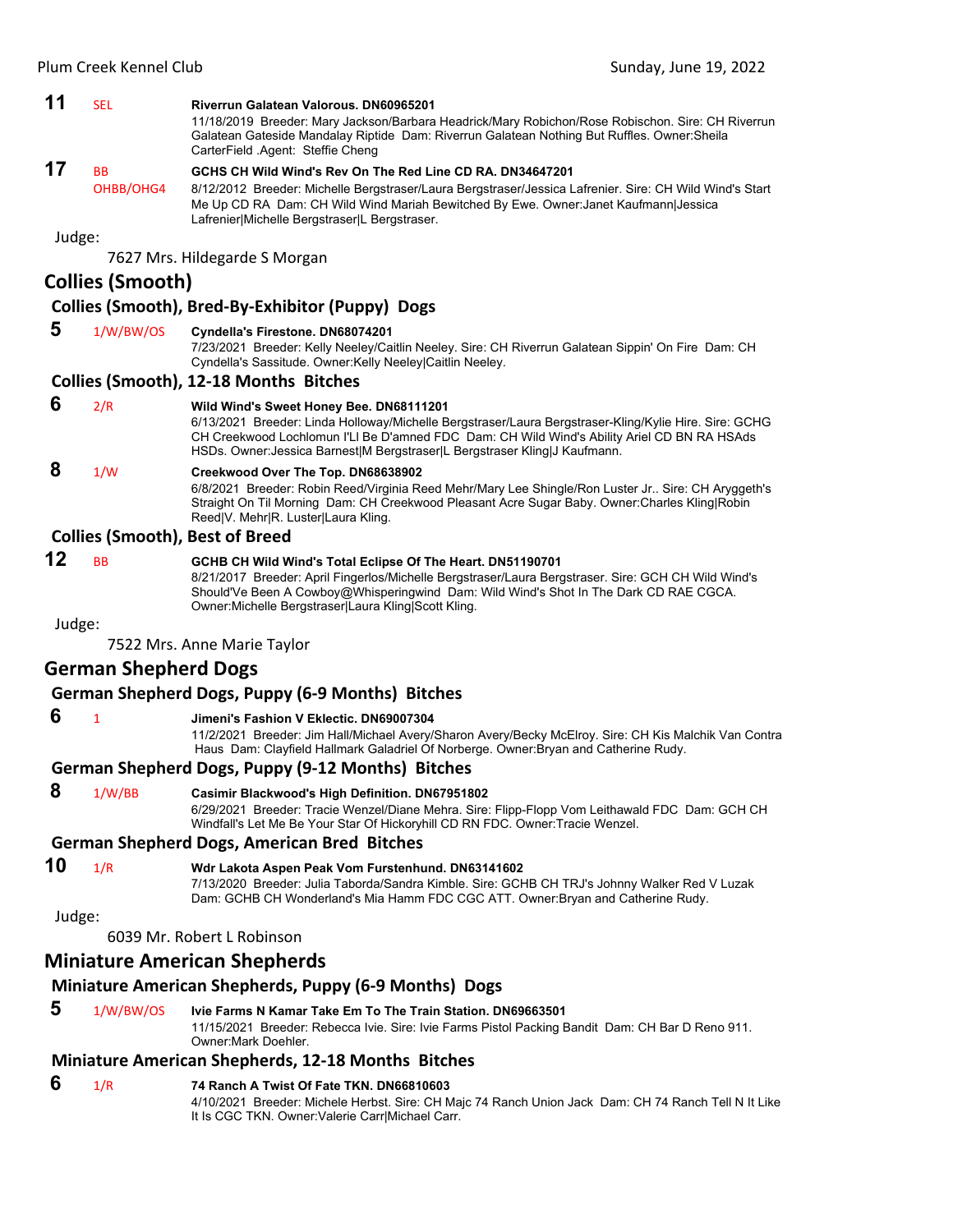#### **Miniature American Shepherds, American Bred Bitches**

# **8** 1/W **Kingsjoy's Stylin In My Pearls. DN66330602**

OHBB 10/15/2020 Breeder: Annalisa Linch. Sire: GCH CH Bandana Hollywood Stylin At Stillwater FDC CGC TKN Dam: Heather's Mini Pearl. Owner:Frankie Jones |AnnaLisa Linch |Alex Marti-nez |Laurie Jones .

# **Miniature American Shepherds, Best of Breed**

**10** BB **GCH CH Energies Fridays For Future. DN60504901**

10/11/2019 Breeder: Viktoria Patzold/Cindy Alison. Sire: Energies I Am A Albatraoz Dam: Energies Lets Dance. Owner:Kerstin Patzold.Agent: Marty Miller

# **12** SEL **CH Brassy Acres Shot In The Dark TKN VSWB. DN65144702**

11/17/2020 Breeder: Nicole Dalton. Sire: GCHS CH Trails Ends N Brassy Acres Shot Through The Heart CGC TKN VHMA Dam: Snake Rivers Into The Stars At Brassy Acres TKN. Owner:Frankie Jones |Alex Marti-nez |Nicole Dalton .

Judge:

6039 Mr. Robert L Robinson

# **Old English Sheepdogs**

# **Old English Sheepdogs, 12‐18 Months Bitches**

#### **6** 1/W/BB **Lambluv's Starlight. DN66216608**

OHBB 3/3/2021 Breeder: Karen Joe/Mrs. Nancy B Winter/Jere Marder. Sire: GCHB CH Lambluv Elmknoll's Good Time Chrley RN CGCA Dam: CH Raggletaggle Lambluv Irish Rose. Owner:Meghan Vernier|Daniel P Fagnant Jr|Jere Marder.

# **Old English Sheepdogs, Bred‐By‐Exhibitor (Puppy) Bitches**

 **8** 1/R **Whimzy Good Luck Charm At Dolcevita Golden Years. DN69528205**

11/15/2021 Breeder: Jodie Sherrier/holly mcintire. Sire: CH Bugaboo's Keep 'N It Real Dam: GCH CH Reata's Smile. Owner:Jodie Sherrier|Holly McIntire.

#### **Old English Sheepdogs, Open Bitches**

# **10** <sup>1</sup> **Blue Denim's Designed For The Sky. DN54372302**

6/27/2018 Breeder: Enid J Fritts. Sire: GCHS CH Blue Denim's The Designer Dam: CH Blue Denim's Come Ski With Me. Owner:Denisse Lozano Onate Enid Fritts .

#### **Old English Sheepdogs, Best of Breed**

**12** AB **Whimzy Eight Days A Week. DN64054401**

9/18/2020 Breeder: Jodie Sherrier/holly mcintire. Sire: GCHB CH Bugaboo's Courage Of Conviction Dam: GCH CH Reata's Smile. Owner:Jodie Sherrier|Leigh Shreve|Jodie Sherrier|Holly McIntire.

Judge:

7627 Mrs. Hildegarde S Morgan

# **Pembroke Welsh Corgis**

# **Pembroke Welsh Corgis, 12‐18 Months Dogs**

# **5** 1/W **Tri-Umph Third Degree Of Windyroc TKN. DN65459601**

1/25/2021 Breeder: Allison Schmidt/Marian Johnson Your. Sire: GCH CH Tri-Umph Tanqueray 10 Dam: GCH CH Tri-Umph The Pink Cadillac CA BCAT. Owner:Marnie Johnson|Marian Johnson Your|Allison Schmidt.

#### **Pembroke Welsh Corgis, Open Dogs**

- **7** 1/R **Tri-Umph The Star Of Wonder BCAT SCN SBN. DN52110202**
	- 12/24/2017 Breeder: Marian Johnson Your. Sire: GCH CH MACH2 Tri-Umph Tommy Wonder MXG MJC MFS TQX T2B3 CA FCAT TKN Dam: GCH CH Tri-Umph The Single Lily With Red. Owner:Evan Bakken|Marian Your.

# **9** AB **Bespoke Open The Door. DN67476802**

6/25/2021 Breeder: Kristin Pantelides/Nicholas Pantelides. Sire: CH Honeyfox Guess Again CGC Dam: Honeyfox Bespoke Victorias Secret. Owner:Teagan McGowan|Kristin Pantelides.

# **Pembroke Welsh Corgis, Puppy (6‐9 Months) Bitches**

 **6** AB **Breyerwood Love Letters To Merrygold. DN70157104**

10/8/2021 Breeder: Christine Hannah. Sire: Zoloto Partii Ichi From Russia With Love Dam: Loredge Vixen. Owner:Rylee McGowan.

# **Pembroke Welsh Corgis, 12‐18 Months Bitches**

 **8** 1/W/BW **Larklain Cowboys Fancy Loper. DN66276908** 3/13/2021 Breeder: Carol Swinney. Sire: GCH CH Larklain Sydneys The Last Cowboy Dam: GCH CH Larklain Blazers Chantilly Lace. Owner:Geoff Liz Heskett|Geoff Heskett|Elizabeth Heskett.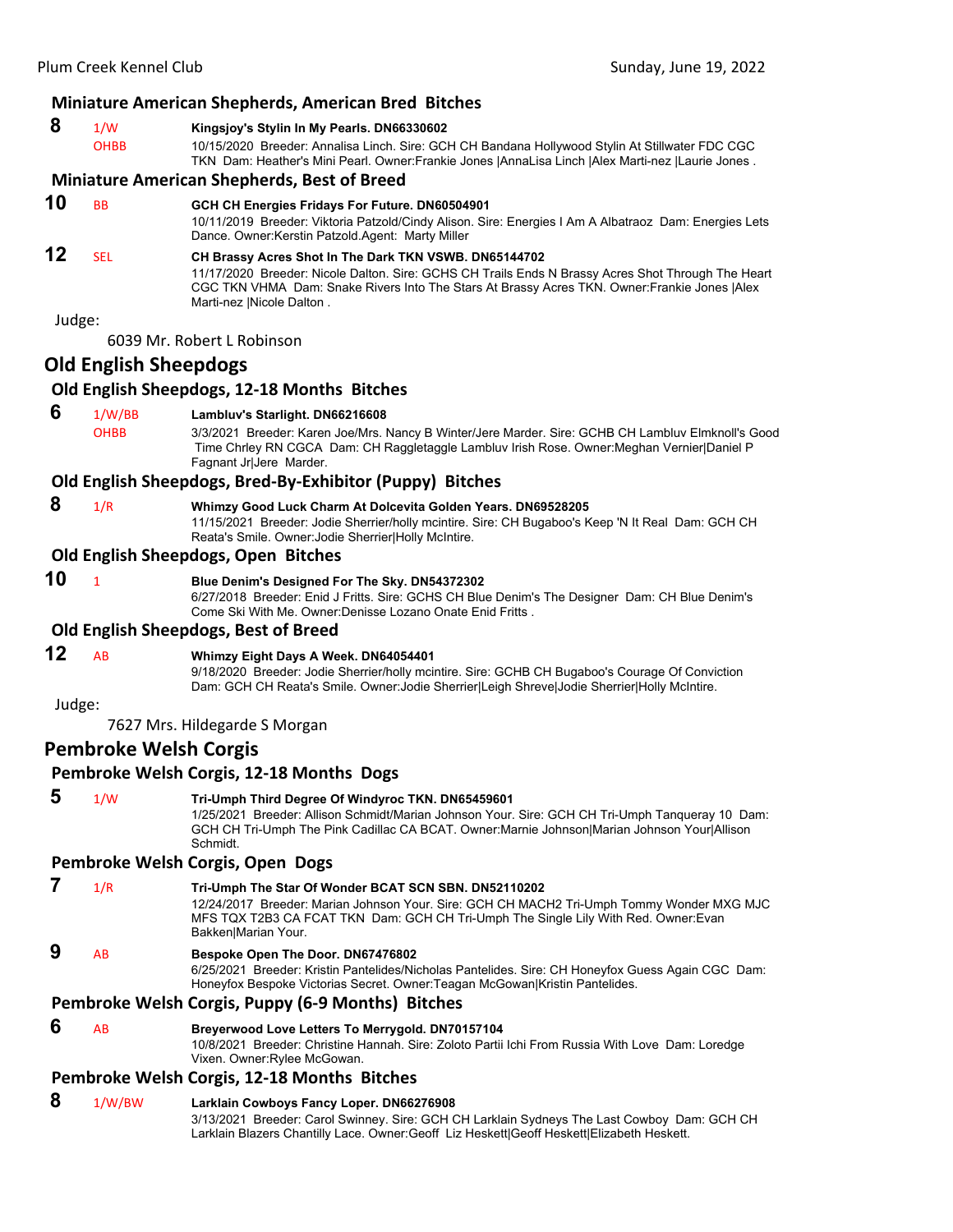| 10     | AB                        | Cadenza Check Yes Or No. DN66566112<br>3/20/2021 Breeder: Felisha Renee Boyles. Sire: Honeyfox No Secret Hes Cominginhot Dam: Wc's Living<br>Up To The Diva. Owner: Rylee McGowan Delaney McGowan.                                                                      |
|--------|---------------------------|-------------------------------------------------------------------------------------------------------------------------------------------------------------------------------------------------------------------------------------------------------------------------|
|        |                           | Pembroke Welsh Corgis, Open Bitches                                                                                                                                                                                                                                     |
| 16     | <b>AB</b>                 | <b>Cefins Bamas Beautiful Trick, DN49644802</b><br>4/18/2017 Breeder: Geoff Heskett/Elizabeth Heskett. Sire: GCH CH Redfox's Hot Topic CGC Dam: GCH<br>CH Cefins True Romance FDC RATN TKN, Owner:Lorie Liddicoat and Elizabeth Heskett.                                |
|        |                           | Pembroke Welsh Corgis, Best of Breed                                                                                                                                                                                                                                    |
| 11     | <b>SEL</b>                | GCHS CH Cefins BB King. DN49644801<br>4/18/2017 Breeder: Geoff Heskett/Elizabeth Heskett. Sire: GCH CH Redfox's Hot Topic CGC Dam: GCH<br>CH Cefins True Romance FDC RATN TKN. Owner:Geoff Liz Heskett Geoff Heskett Elizabeth Heskett Lorie<br>Liddicote.              |
| 15     |                           | CH Foxglove Dallben BCAT TKN. DN57439202<br>3/27/2019 Breeder: Nancy C Junker/Joan Maskie. Sire: GCHG CH Nchanted Concerto CGC Dam: GCH<br>CH Redclyffe Ghillie Brogues CGC TKN. Owner:Madison Leigh Junker Nancy C Junker Joan Maskie.                                 |
| 17     | ВB<br>OHBB/OHG3           | GCH CH Ranch Country Zero Fox Given BCAT. DN65077301<br>11/9/2020 Breeder: Delaney McGowan. Sire: GCH CH Honeyfox By Moonlight FDC Dam: Ranch Country<br>Chaps Gracie Gold. Owner: Marisa Johnson Rylee McGowan.                                                        |
| 18     |                           | CH Tri-Umph The Chance For Romance RE CGC TKN. DN51160007<br>9/22/2017 Breeder: Marian Johnson Your. Sire: CH Twinan Another Chance For Salvenik Dam: Tri-Umph<br>That Old Black Magic At Harmony. Owner: Nancy C Junker Marian Johnson Your.                           |
| 20     |                           | GCH CH Honeyfox Lightning Strike BCAT. DN59916406<br>8/17/2019 Breeder: Susan Strickland. Sire: GCH CH Brogan Light Brigade Dam: Honeyfox Betty Lou<br>Who. Owner: Kodie Lester.                                                                                        |
| 22     | OS                        | CH Xiv Karat Cat On A Hot Tin Roof. DN60579204<br>8/21/2019 Breeder: Sherri Hurst/Kelli Alhadef. Sire: GCHG CH Xiv Karat Special Place In My Heart At<br>Brigadoon CGC TKN Dam: CH Xiv Karat It's All About Me. Owner: Sherri Hurst Geoff Heskett Elizabeth<br>Heskett. |
| 24     | <b>SEL</b>                | CH Kalypso Sassy Pants. DN61696402<br>3/29/2020 Breeder: Janice Palmer. Sire: GCHB CH Kalypso Love On The Rocks CGC TKI Dam: CH<br>Kalypso Pretty Little Liar. Owner:Pearl Heater Janice Palmer.Agent: Tiffany Marzluf                                                  |
| Judge: |                           |                                                                                                                                                                                                                                                                         |
|        |                           | 6039 Mr. Robert L Robinson                                                                                                                                                                                                                                              |
|        | <b>Shetland Sheepdogs</b> |                                                                                                                                                                                                                                                                         |
|        |                           | <b>Shetland Sheepdogs, Amateur Owner Handler Dogs</b>                                                                                                                                                                                                                   |

- 
- **5** 1/R **Aspenleaf's Playing With Fire. DN58104401**

4/12/2019 Breeder: Kelly Davidson/Mitchell Davidson. Sire: Iona Theory Of Everything Dam: Aspenleaf's Playful Design. Owner:Charlotte Elaine YoungKrupla|Kelly Davidson.

# **Shetland Sheepdogs, Bred‐By‐Exhibitor (Adult) Dogs**

 **7** <sup>1</sup> **Ranlyn's The Peacekeeper. DN65965004**

2/16/2021 Breeder: Denise Brown. Sire: GCH CH Gordon Afta Pentatonix Dam: CH Kensil's Ranlyn's

# Simply Irresistable. Owner:Denise Brown|Beverly Llewellyn.

# **Shetland Sheepdogs, Open Sable & White Dogs**

- **9** AB **Kyntara A Little More Love. DN57609501**
	- 4/14/2019 Breeder: Pamela Cramer. Sire: CH Laureate Indeed Dam: Paray's Autumn Breeze. Owner:Pamela Cramer.Agent: Debbie VanDerWerken-Walker

# **Shetland Sheepdogs, Open AOAC Dogs**

**11** 1/W/BW **Kedios Rider In The Storm. DN52715003**

3/10/2017 Breeder: Doug Ohlendorf/Dr. Cathleen Ohlendorf. Sire: CH Odyssey Android Dam: GCH CH Kedios Storm Chaser. Owner:Dr Doug And Cathleen Ohlendorf .Agent: Michelle Miller

# **Shetland Sheepdogs, Puppy (6‐9 Months) Bitches**

 **6** AB **Goodwin Dance With Dragons. DN69379901**

10/1/2021 Breeder: Jaime Goodwin/diane eddington. Sire: GCH CH Belmark Give Me Chills Dam: Goodwin Honalee. Owner:J Goodwin|M Miller|M Miller.

# **8** <sup>1</sup> **Kyrie N Oceanmyst Miyuki. DN69608601**

11/15/2021 Breeder: Tracy Gensler/Judy Miura/Cathy Ann Moon. Sire: CH Attridge Hugo Boss Dam: Belmark Picking Berries. Owner:Tracy Gensler|Cathy Moon. Debbi VanDerWerken-Walker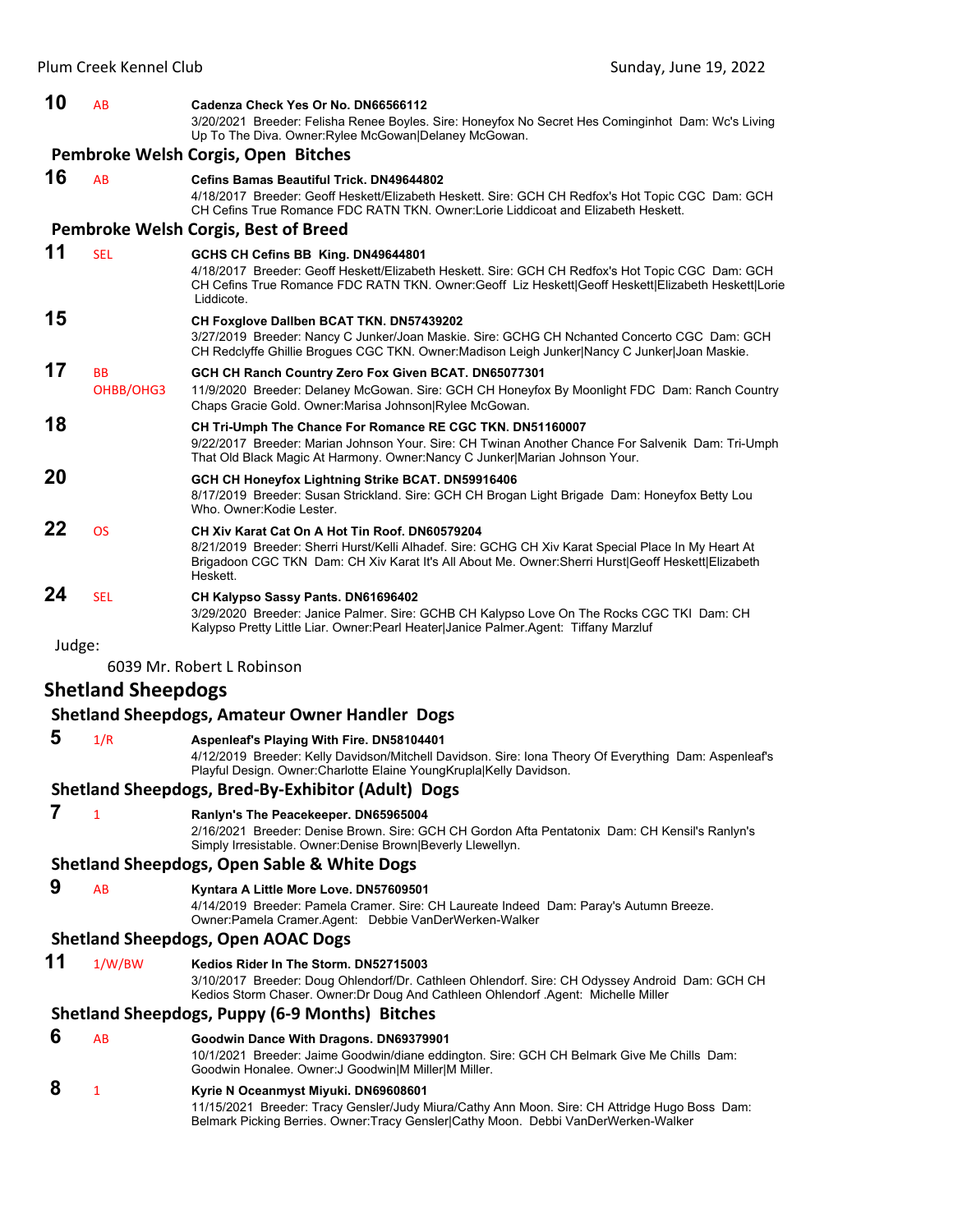| Shetland Sheepdogs, Puppy (9-12 Months) Bitches |                |                                                                                                                                                                                                                                                                                             |
|-------------------------------------------------|----------------|---------------------------------------------------------------------------------------------------------------------------------------------------------------------------------------------------------------------------------------------------------------------------------------------|
| 12                                              | 1              | Laureate Somerhaven Lady Luck. DN70337102<br>7/8/2021 Breeder: D'Anne Sherbrooke/Kim Aston/Peter Culumovic. Sire: Jesstar Signature Dam: CH<br>Laureate Be Merry. Owner: Jennifer Anderson Bernard. Agent: Michelle Miller                                                                  |
|                                                 |                | <b>Shetland Sheepdogs, 12-18 Months Bitches</b>                                                                                                                                                                                                                                             |
| 14                                              | $\overline{2}$ | Jayleigh What If I'M Innocent. DN65823502<br>12/26/2020 Breeder: Heather Dahl D.V.M Sire: CH Kensil's Proven Innocent Dam: Jayleigh What If. Owner: Heather Dahl.                                                                                                                           |
| 16                                              | 1              | Enlia's Sugar Rush. DN67690701<br>5/15/2021 Breeder: Virginia Steffen/Gillian Steffen/Owen Steffen/Wendy Dynes. Sire: GCH CH Syringa<br>Treasure Trove Dam: CH Dynestar Distant Thunder Of Enlia. Owner: Virginia Steffen Gillian<br>Steffen Sharlene Rubenstein.                           |
|                                                 |                | <b>Shetland Sheepdogs, Amateur Owner Handler Bitches</b>                                                                                                                                                                                                                                    |
| 18                                              | $\mathbf{1}$   | Enlia's Sensational Mollee Of Windy Oaks. DN64523606<br>11/23/2020 Breeder: Virginia Steffen/Gillian Steffen. Sire: GCH CH Barwood Sound Sensation Dam:<br>Belmark Prairie-Stop Audacious Jiggle BN RN. Owner:Charlotte Elaine YoungKrupla Virginia Steffen.                                |
|                                                 |                | Shetland Sheepdogs, Bred-By-Exhibitor (Adult) Bitches                                                                                                                                                                                                                                       |
| 20                                              | 1/R            | Kambria Remember When. DN59612801<br>8/24/2019 Breeder: Kathy McFall/Kim Aston/Peter Culumovic. Sire: CH Arenray's Reminisce Dam: CH<br>Laureate You Know Who. Owner: Kathy McFall.                                                                                                         |
| 22                                              | $\overline{2}$ | Ranlyn's Remembrance. DN65965002<br>2/16/2021 Breeder: Denise Brown. Sire: GCH CH Gordon Afta Pentatonix Dam: CH Kensil's Ranlyn's<br>Simply Irresistable. Owner: Denise Brown   Beverly Llewellyn.                                                                                         |
|                                                 |                | <b>Shetland Sheepdogs, American Bred Bitches</b>                                                                                                                                                                                                                                            |
| 24                                              | 1/W            | Renegade Winds Angel Eyes. DN55858601<br>11/8/2018 Breeder: Jennifer Bernard/Mrs. Sherry Deeds. Sire: CH Cimmaron Rich And Famous Dam: CH<br>Wyndsong's Bellarose. Owner: Jennifer Anderson Bernard Jennifer Bernard Anne Chonka.                                                           |
| 26                                              | $\overline{2}$ | Shaizach Bougainvillea. DN64288003<br>10/25/2020 Breeder: Rebecca Jarit/Paddy Jarit. Sire: GCHS CH Rosmoor Mojave Dam: Shaizach<br>Artemisia. Owner: Rebecca Jarit Paddy Jarit. Agent: Michelle Miller                                                                                      |
|                                                 |                | <b>Shetland Sheepdogs, Open Sable &amp; White Bitches</b>                                                                                                                                                                                                                                   |
| 28                                              | $\mathbf{1}$   | Renegade Winds Little Bit Of Devil. DN67231701                                                                                                                                                                                                                                              |
|                                                 |                | 5/11/2021 Breeder: Jennifer Bernard/Anne M Chonka. Sire: GCHS CH Aratone Neverland Dam:<br>Renegade Winds Angel Eyes. Owner: Jennifer Anderson Bernard. Agent: Michelle Miller                                                                                                              |
| 32                                              | 3              | Aspenleaf's Ari In Paradise Yet ACT1 ACT1J SCN SIN SEN. DN58014702<br>3/18/2019 Breeder: Joyce Leadbetter/Kelly Davidson. Sire: CH Aspenleaf's Lightning Strikes In Paradise<br>Dam: Aspenleaf's Enchanted Melody. Owner:jody kelly.                                                        |
| 34                                              | 2              | Trio's Fashion Doll. DN59053502<br>7/4/2019 Breeder: Susan Beardslee. Sire: GCH CH Cimmaron's Fringe Benefits Dam: Cimmaron's<br>Endless Love. Owner: Susan Beardslee. Agent: Karen Livingston                                                                                              |
|                                                 |                | <b>Shetland Sheepdogs, Open AOAC Bitches</b>                                                                                                                                                                                                                                                |
| 36                                              | $\mathbf{1}$   | Xanadu Belle Of The Flower Pot RA PT OA AXJ NF TKN. DN48036501<br>11/8/2016 Breeder: Jennifer Newman/Nora Engel. Sire: GCHP CH Homespun Casual Blues PT NA OAJ<br>NF Dam: GCH CH Apple Acres So Fashionable RE FDC AX OAJ AJP NF ACT1. Owner: Jennifer<br>Newman David Engel Brianne Engel. |
|                                                 |                | <b>Shetland Sheepdogs, Best of Breed</b>                                                                                                                                                                                                                                                    |
| 15                                              | BB/G1          | GCHG CH Kismet Legendary. DN42193102<br>2/14/2015 Breeder: Guy A Mauldin/Thelma J Mauldin. Sire: CH Kismet Chateau Successor Dam: CH<br>Kismet's Silver Minx. Owner: Julia French Guy Mauldin Michelle Miller Tracy Hegarty.                                                                |
| 17                                              |                | GCH CH Belmark Powder River Prowess CD, DN49863206<br>6/11/2017 Breeder: Bella Thompson. Sire: GCH CH Barwood Belmark Top Notch Dam: CH Belmark<br>Mercy Me. Owner: Cheryl Kracjer. Kathy McFall                                                                                            |
| 19                                              |                | GCH CH Gordon Afta Pentatonix. DN59010101<br>8/18/2019 Breeder: Donna Crabtree/Nancy Porta. Sire: CH Laureate Macadamia Dam: CH Jana Gor-<br>Don Sunday Sonata. Owner: Beverly Llewellyn.                                                                                                   |
| 21                                              | <b>SEL</b>     | GCH CH Trio's Boy Toy. DN59053501<br>7/4/2019 Breeder: Susan Beardslee. Sire: GCH CH Cimmaron's Fringe Benefits Dam: Cimmaron's<br>Endless Love. Owner:Susan Beardslee.Agent: Karen Livingston                                                                                              |
| 30                                              | <b>OS</b>      | <b>Cassbar Roseglens Captivating. DN56135401</b><br>7/31/2018 Breeder: Michelle Rogowski/Dale A Rogowski. Sire: GCHS CH Laureate Invincible Dam:<br>Cassbar's Ivy League. Owner: Helene Rupp. Kathy McFall                                                                                  |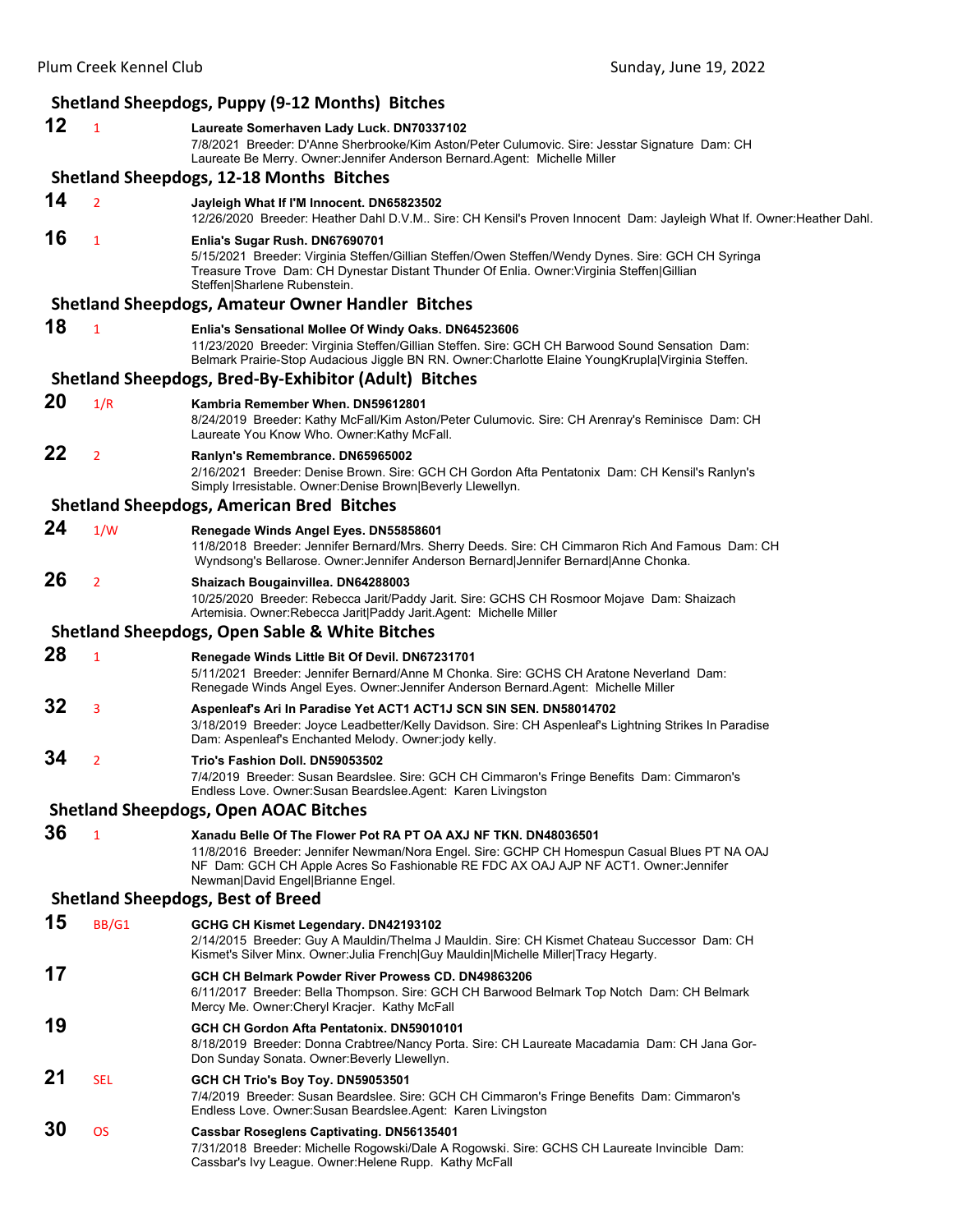# **Junior Showmanship**

|    | Jr (Novice Junior)       |                                                                                                                                                                                                                                                                                                                                            |
|----|--------------------------|--------------------------------------------------------------------------------------------------------------------------------------------------------------------------------------------------------------------------------------------------------------------------------------------------------------------------------------------|
| 5  | EX                       | Pyrwinks Scout Apache Avalanche Metish. WS72915602. Great Pyrenees<br>6/22/2021 Breeder: JoAnn Winks/Michael Winks. Sire: GCHB CH R Pyr A Tribute To Elvis! Dam: GCH CH<br>Starmount's Pyrwinks Proud Salix RI FDC CGCA TKI ATT. Owner: Abigail Metish David Metish.                                                                       |
| 6  | 3                        | GCHS CH Roki Yama's Dragon House Leonidas. NP51014501. Shiba Inu<br>11/8/2017 Breeder: Edward J Maes/Diana Maes/Sandi M Smith, Sire: GCHS CH Dragon House Mr.Jones<br>Dam: Roki Yama's Dragon House Northern Star. Owner: Edward j maes Audra Noel Maes.                                                                                   |
| 8  | AB                       | GCH CH Sundevil's Gucci BN RN NAJ TKI. RN26143603. Border Terriers<br>11/7/2013 Breeder: Sheila Avram-Hanna. Sire: CH MACH2 PACH Otley's Grizzel Pedal To The Metal MXS<br>MJG MXPB MJP3 MJPB PAX MXF Dam: GCH CH Sundevil's Lil Bit Of Heaven RN JE. Owner:Laura<br>WrightSmith Sheila Hanna.                                             |
| 9  | 2                        | GCH CH Hunu Good Girl Gone Bad Mw. HP45848001. Dachshunds (Wirehaired)<br>3/28/2013 Breeder: Marie Dorris. Sire: GCHB CH Rags Ruff N Rowdy Mw Dam: CH Cedar Hills Barbera<br>Whine N Roses Mw. Owner: Laura Bergstraser Marie Dorris.                                                                                                      |
|    | Jr (Novice Intermediate) |                                                                                                                                                                                                                                                                                                                                            |
| 10 | AB                       | GCH CH Boulder's N Solterra's Born To Run At First Light MH. SR89175401. Vizslas<br>8/7/2015 Breeder: Spencer and Erica Sparrow/Judy and Edward Hetkowski. Sire: GCHP CH Regal Point<br>Pinnacle Of Kilauea CD MH CGC Dam: GCH CH Boulder's N Fusion's Soul De Mi Corazon MH.<br>Owner: JUDY HETKOWSKI MEAD LEWIS.                         |
|    | Jr (Open Junior)         |                                                                                                                                                                                                                                                                                                                                            |
| 7  | AB                       | Enlia's Sensational Mollee Of Windy Oaks. DN64523606. Shetland Sheepdogs<br>11/23/2020 Breeder: Virginia Steffen/Gillian Steffen. Sire: GCH CH Barwood Sound Sensation Dam:<br>Belmark Prairie-Stop Audacious Jiggle BN RN. Owner:Charlotte Elaine YoungKrupla Virginia Steffen.                                                           |
| 12 | 4                        | Pineland's Hello Girl. DN64418901. Collies (Rough)<br>10/3/2020 Breeder: Brenna Godlevsky/Tyler Godlevsky/Michelle Bergstraser/Laura Bergstraser. Sire:<br>GCHS CH Pleasant Acre Creekwood Rock Star Dam: Wild Wind's Secret Agent Mk2. Owner: brenna<br>Godlevsky Tyler Godlevsky.                                                        |
| 14 | 3                        | GCH CH Saratoga's Catching Snowflakes CGC TKN. WS66697002. Samoyeds<br>11/4/2019 Breeder: Heidi Nieman/Brielle Bolena/Robinette Dunahugh-Ralston. Sire: GCH CH Cirque D'<br>Samz Tanks 4 The Memories At Arctic Fox Dam: CH Double Helix Articcross Saratoga Supersonic Speed<br>RI. Owner:Heidi Nieman Brielle Bolena.                    |
| 15 | $\overline{2}$           | CH Prairie Walkers Paisley Reflections. NP62574503. Shiba Inu<br>9/19/2020 Breeder: Tiffany J Walker/Casey Walker. Sire: GCH CH Irezumi Stand By You Dam: CH Prairie<br>Walker's Scarlet Rose. Owner: Tiffany or Casey Walker Tiffany Walker Casey Walker.                                                                                 |
| 16 |                          | CH Topperlyns Unforgettable Barefoot Contessa. NP60933213. Schipperkes<br>7/19/2020 Breeder: Connor Maplethorpe/Lynda L Kieres. Sire: GCH CH Topperlyns-Ramar A Dragons<br>Legend Dam: CH Victoria's Blaze Of Glory At Tumbleweed. Owner: Lynda L Kieres Jennifer<br>Maplethorpe Kadee Maplethorpe.                                        |
| 17 | 1                        | GCHG CH Janwell Midnight Ryder. RN22688401. Cairn Terriers<br>6/29/2011 Breeder: Mrs. Jeanette Margaret Cromwell. Sire: GCHB CH Cherbo Harwood Steele at<br>Harmony RATN_Dam: CH Janwells Rock'N Robin. Owner:Kaylee Wagoner Kari Loken Jack Loken .                                                                                       |
|    | Jr (Open Intermediate)   |                                                                                                                                                                                                                                                                                                                                            |
| 19 |                          | CH Running Into The Wild Of The Midnight Sun. WS67420203. Siberian Huskies<br>12/6/2019 Breeder: Julie Fadden/Janis R Church/Matt Fadden. Sire: GCH CH Kyllburg's Silverdawn<br>Nirvana Dam: CH Into The Wild Of The Midnight Sun. Owner:Julie Fadden JANIS R. CHURCH MATT<br>FADDEN Julie fadden.                                         |
| 20 | 2                        | CH Everlong's Times Like These JH CGC TKI. SS17888301. Vizslas<br>3/23/2020 Breeder: Mrs. Tanya Riess Duvall/Mr. James Ryan Duvall/Tatum Duvall. Sire: GCHG CH<br>Comynara Tanner Is The Silver Lining Ride MH OA OAJ NF ACT2 TKN Dam: GCH CH Gambol JH FDC<br>CGCA TKN. Owner: Tatum Duvall Tanya Duvall James Duvall Xander Duvall.      |
| 21 | 3                        | VRS Grand Teton's Guiding Star CD BN RE FDC CGCA CGCU TKN. DN51136305. Australian Shepherds<br>8/26/2017 Breeder: Mile Cikara. Sire: CH Catalina's It's In The Cards Dam: Taptico's Colorado North Star<br>FDC. Owner: Mile Cikara Anja Cikara-Gocke Vuk Cikara-Gocke.                                                                     |
| 22 | AB                       | Everlong's Pacific Brave Enough CGC TKN. SS22751501. Vizslas<br>10/20/2020 Breeder: Mrs. Tanya Riess Duvall/Mr. James Ryan Duvall/Tatum Duvall. Sire: GCHG CH<br>Comynara Tanner Is The Silver Lining Ride MH OA OAJ NF ACT2 TKN Dam: GCH CH Gambol JH FDC<br>CGCA TKN. Owner:Tami Kruse Tanya Duvall Tatum Duvall Naomi Kruse Gary Kruse. |
| 23 | AB                       | Aspenleaf's Playing With Fire. DN58104401. Shetland Sheepdogs<br>4/12/2019 Breeder: Kelly Davidson/Mitchell Davidson. Sire: Iona Theory Of Everything Dam: Aspenleaf's<br>Playful Design. Owner: Charlotte Elaine Young Krupla Kelly Davidson.                                                                                             |